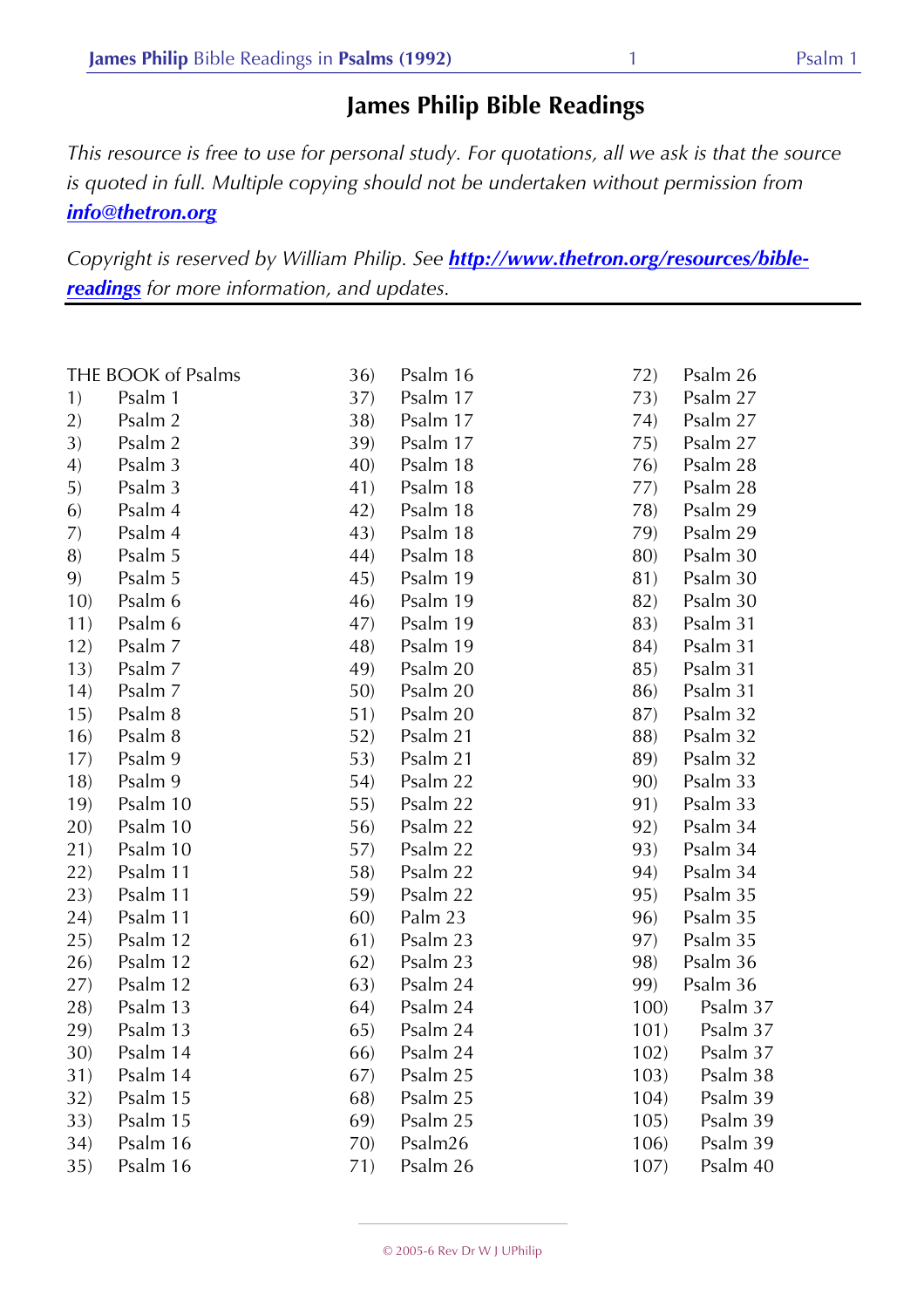|      | James Philip Bible Readings in Psalms (1992) |      | 2        |      | Psalm 1  |  |
|------|----------------------------------------------|------|----------|------|----------|--|
| 108) | Psalm 40                                     | 118) | Psalm 44 | 128) | Psalm 48 |  |
| 109) | Psalm 41                                     | 119) | Psalm 45 | 129) | Psalm 48 |  |
| 110  | Psalm 41                                     | 120) | Psalm 45 | 130) | Psalm 48 |  |
| 111) | Psalm 42                                     | 121) | Psalm 45 | 131) | Psalm 49 |  |
| 112) | Psalm 42                                     | 122) | Psalm 46 | 132) | Psalm 49 |  |
| 113) | Psalm 42                                     | 123) | Psalm 46 | 133) | Psalm 49 |  |
| 114) | Psalm 42                                     | 124) | Psalm 46 | 134) | Psalm 50 |  |
| 115) | Psalm 43                                     | 125) | Psalm 47 | 135) | Psalm 50 |  |
| 116) | Psalm 44                                     | 126) | Psalm 47 | 136) | Psalm 50 |  |
| 117) | Psalm 44                                     | 127) | Psalm 47 |      |          |  |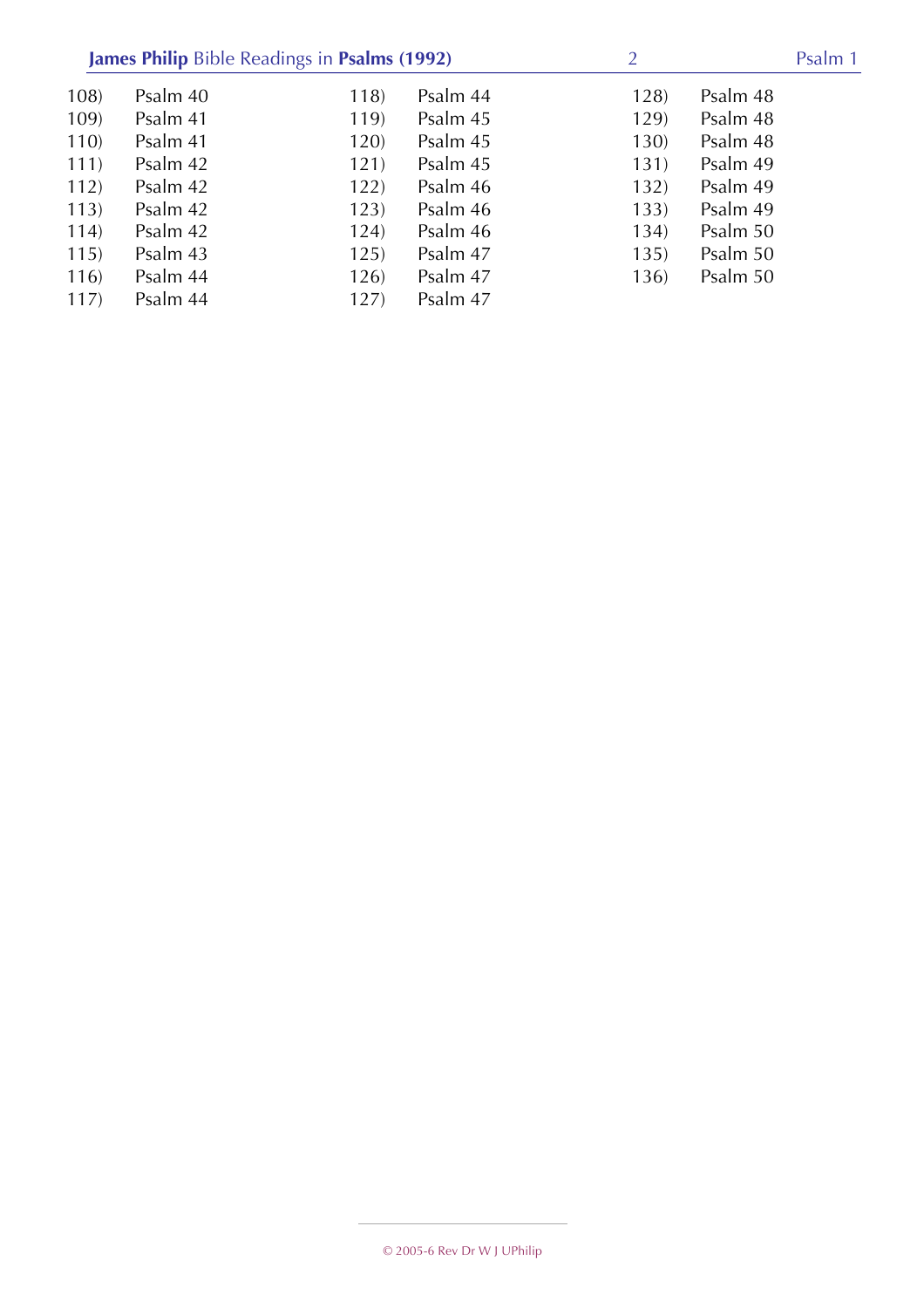# **THE BOOK of Psalms**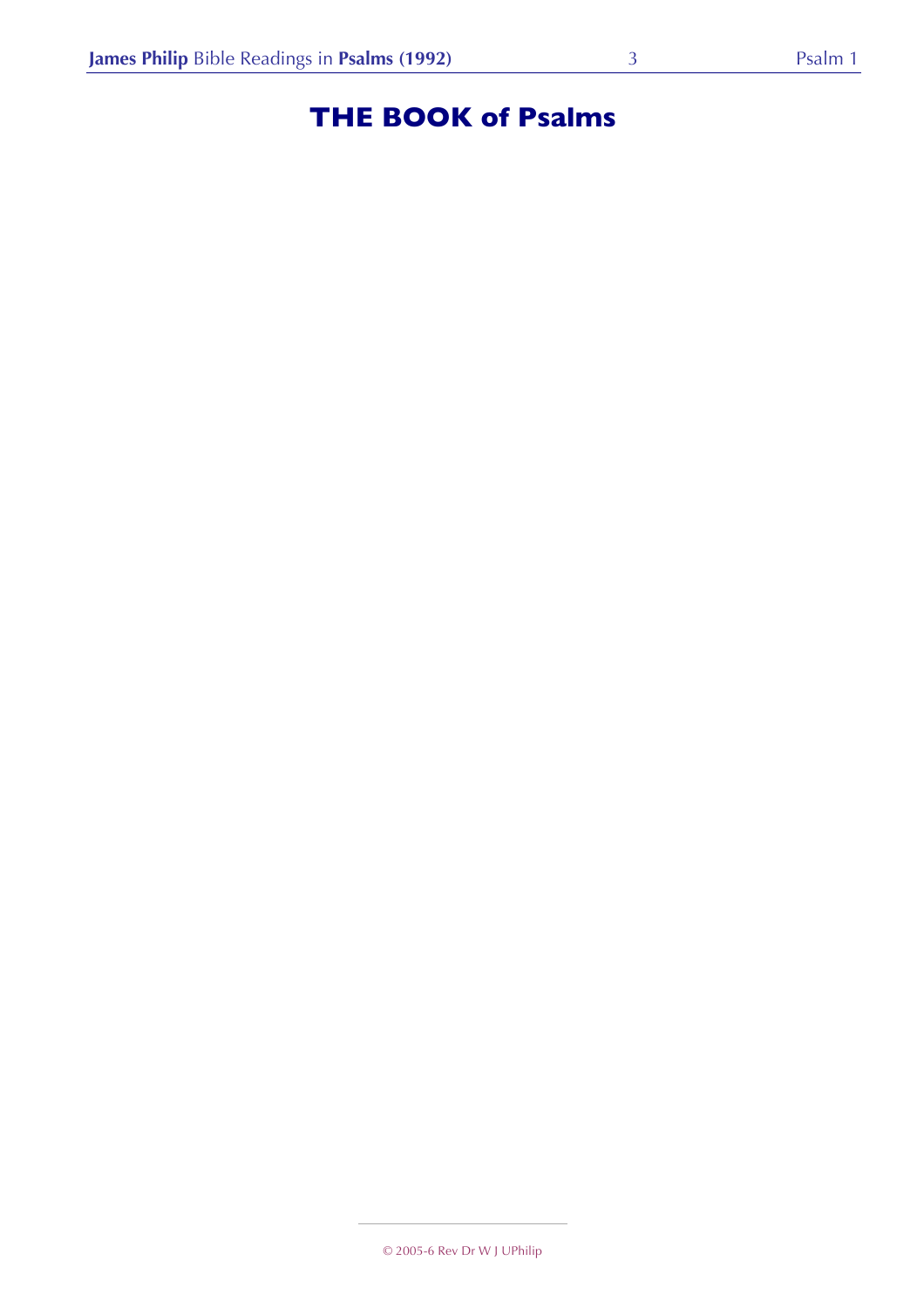This Psalm is introductory to the whole Psalter, the text, as it were, for which the whole Psalter is the sermon. In its brief compass of a few verses it presents a vivid contrast - two portraits, two men, two ways, two lives. There is no 'in-between' of tolerable happiness. It is an 'either/or', the one world or the other. We cannot belong to both. It is striking that in the description of the blessedness in 1 there is such a negative emphasis. This should teach us to beware of adopting the easy cliché of modern times that Christianity is a positive thing. The idea and desire of course is to present the faith in as bright a light as possible but the danger is that we extract all the challenge from the gospel and present it as the latest tranquilliser. Our Lord's words to the rich young ruler make such an attitude very questionable. The fact is, 'negative' attitudes do not necessarily repel. They excite interest and curiosity as they summon people to think. We certainly should not be afraid of them. We should also note the fateful progression inherent in evil in I – 'walketh...standeth...sitteth', and 'ungodly... sinners...scornful'. We should consider what this teaches us about the hardening power of sin, recognising that the significance of 'seat' is that it is the place of instruction, where sin is taught to others. How solemn!

The contrast between the wicked and the godly lies not in terms of behaviour or conduct, but of the fountainhead of the godly's life, which is the law of the Lord. This refers not merely to the commandments or even (for the Psalmist) the Pentateuch but the whole Divine revelation. It is the man who has been captured by this who has found the secret of true blessedness. A good illustration of this is found in Joshua 1: at the outset of a life of battle and action we see Joshua with the real secret of sustaining victory. This is where the obedience of faith will lead us.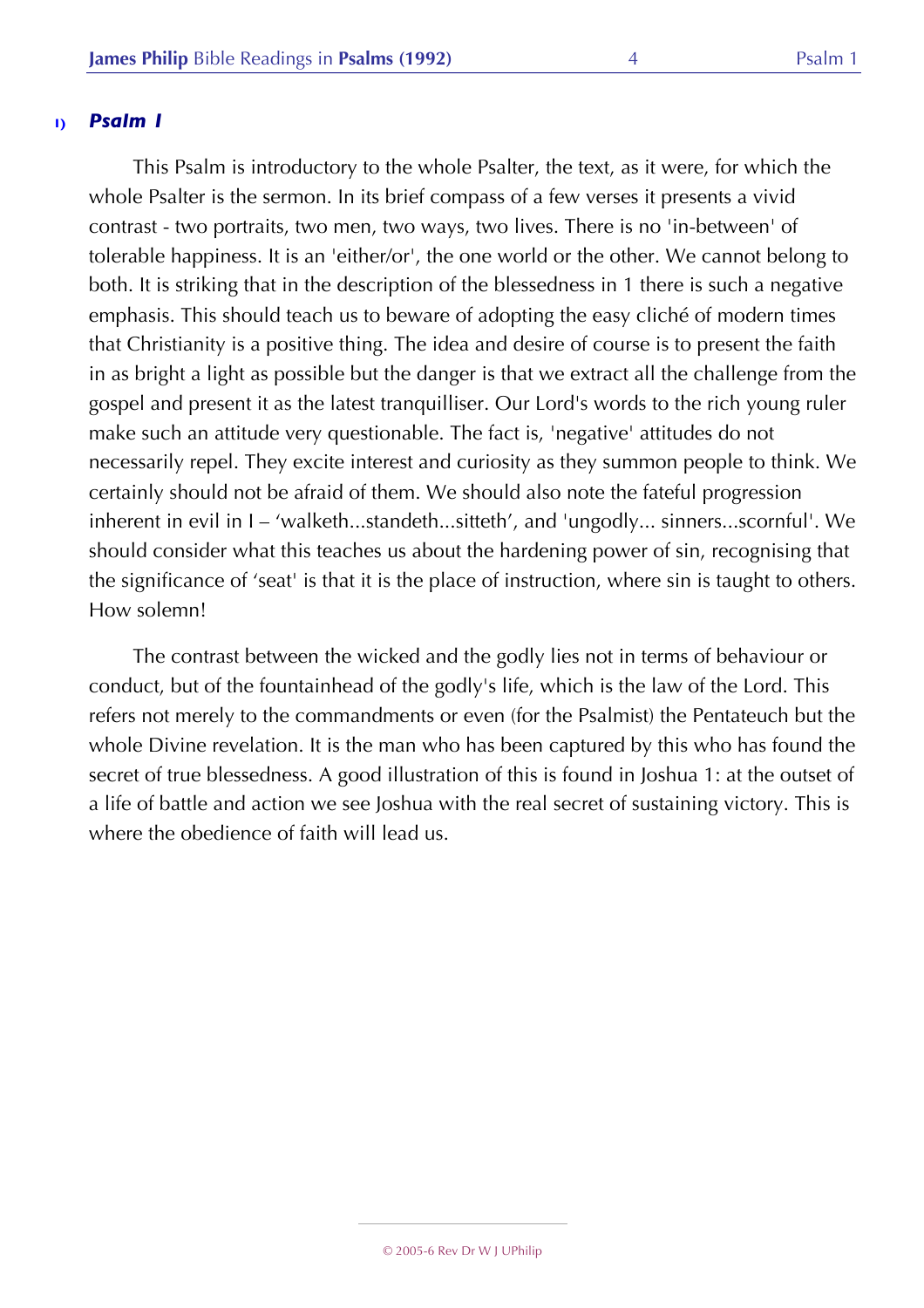The message of this Psalm enables us to set the tragic predicament of our age - and of any age - in its proper context, against the background of the government of God. It is significant that it begins with the word 'Why'. This is the question mark that is writ large across the face of civilisation today. It sums up the bewilderment, the anxiety and the fear of man. Why is our world in such a turmoil? Why the constant shadow and threat of war? Why the continual tension, with men's hearts failing them for fear? The sound of its many voices is heard here, from the cry of distracted peoples and nations to the lonely despair of the sorrowing and the bereaved. The Psalm answers these questions, in so far as any answer can be given; but it also requires us to ask 'Why?' in a different tone of voice, with indignation and astonishment, at the senselessness of the turmoil in face of the Divine government of the world. This is the standpoint of faith. In a sense, the whole message of the Psalm is summed up in these two aspects of the question.

There are four stanzas in the Psalm, and in each we hear a different voice speaking - the heathen, the Lord, His anointed, and the Psalmist. In the first (1-3) the question is posed, and the reason for the turmoil and the raging of the nations is given: they have rebelled against the Lord and against His anointed, and have openly expressed the determination to throw off the bands of Divine restraint. In the second (4-6) the picture changes completely, and we see how futile it is for the nations to rage, for God is on his throne and in control. Here all is peace and calm. Nothing disturbs the atmosphere in the secret place of the Most High. He sits in undisturbed majesty. We are thus bidden to look up, and fix our gaze upon Him. When we do, we are able to share in the Divine laughter, for He has already done what His enemies seek to prevent: His Son has been enthroned and evil has forever lost the initiative in the world. More about this in the next Note.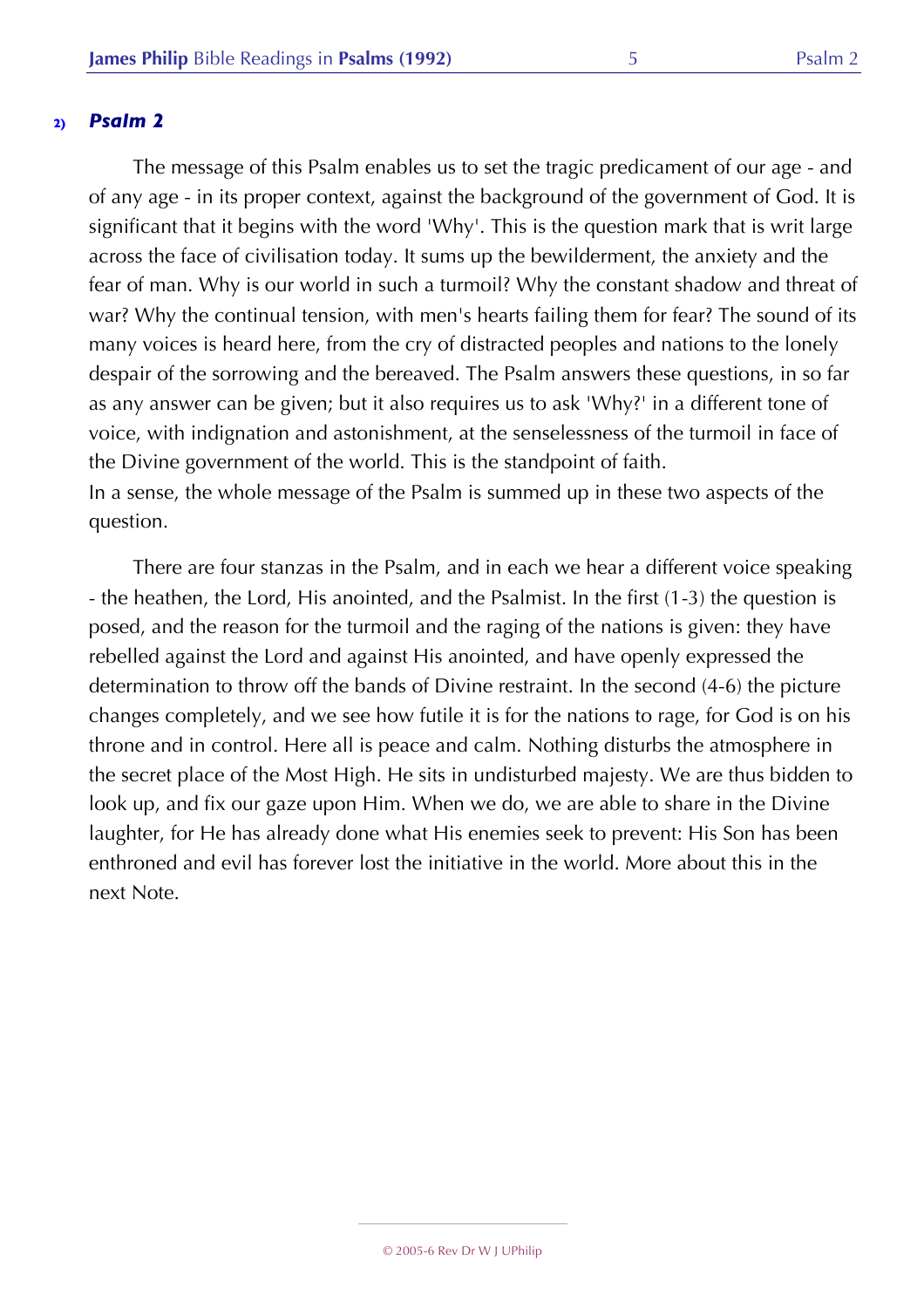In the third stanza of the Psalm (7-9) the enthronement of the Son is described, with its far reaching implications. We should certainly think of New Testament teaching in this regard, especially such passages as Phil 2:9 ff, where Paul speaks of Christ being given a name which is above every name. The words in 8, 'Ask of Me...' are very wonderful. Not only is the assurance of the extension of His kingdom throughout the world in view, through the preaching of the gospel, but also the coming of the kingdom in power through the coming of the King. This is the real hope - and the only hope, of a true solution to the world's ills. The Bible teaches - and the church believes - that Christ shall come again the second time, to judge the world in righteousness and put down all his enemies. That is why we must not put our trust, or pin our hopes, on the United Nations, or on any other movement, political or otherwise, least of all on those led by men who themselves have rebelled against God and ignored His holy laws - but alone on the return of the King. We look for new heavens and a new earth wherein dwelleth righteousness.

The final stanza (10-12) is an appeal by the Psalmist, in the light of the enthroned King and the coming judgment, that men should be wise and humble themselves before God, before the rod of His anger reaches them. It is a call to repentance, to delay no longer, in face of the situation as it really is, and to turn in obedience and submission to God. This is the biblical message for the turmoil of our world, to nations and to men alike. The Psalm closes with a beautiful assurance: 'Blessed are all they that put their trust in Him'. The word 'trust' here means 'take refuge in', and this is perhaps the best word in view of the turmoil and dreads of our frightening world. God is a refuge for all who will come to Him.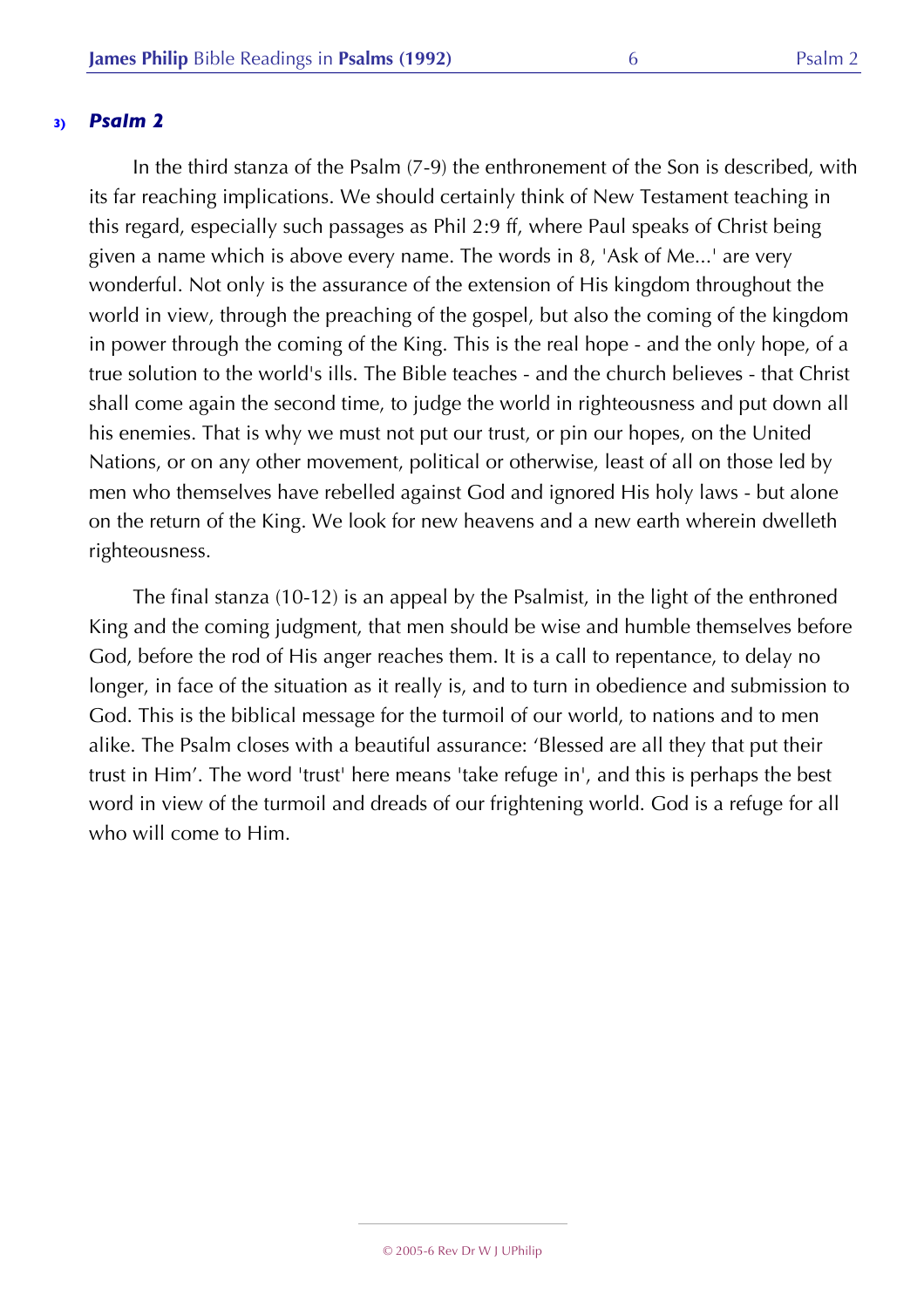The title given to this Psalm indicates that the circumstances it describes are associated with David's flight to Jerusalem at the time of Absalom's rebellion (2 Samuel 15). This enables us the more fully to appreciate the heart cries it contains. In the first stanza (1, 2) David exclaims about the increase of his enemies, as he feels the overwhelming weight of the adverse circumstances around him. This is a morning Psalm (5), and these are his first thoughts on awakening. This is so true to experience: after the respite that sleep gives, we wake and for a moment or two our minds and hearts are calm, then the sudden inrush of remembered circumstances of distress sweeps upon our consciousness with the fierceness almost of a physical blow. David's distress was all the more acute because he felt the force of what his enemies were saying and could see the probability of its being true. 2 Samuel 11 shows us that the great blot on David's life story, the sin with Bathsheba, was to dog his footsteps to the end of his days and that there was a direct connection between that sin and the rebellion of Absalom. When Shimei cursed David in his flight, the king said to his followers, "Let him alone, the Lord hath bidden him" (2 Sam 16:11). There is no desolation quite like this in the human spirit, it is a dark night indeed for a man when such an overwhelming comes upon him. The important thing for us to see here, however, is what David does in such a predicament: he refuses to allow himself to be overwhelmed, and with a definite act and attitude of faith he pushes back the oppressive thoughts over the frontiers of his mind to regain his peace and composure. How he succeeds in doing this is by turning his mind to a contemplation of the Lord and what He is to those who trust in Him. The dark pressures are displaced by something grander and greater. This is the great testimony of this Psalm.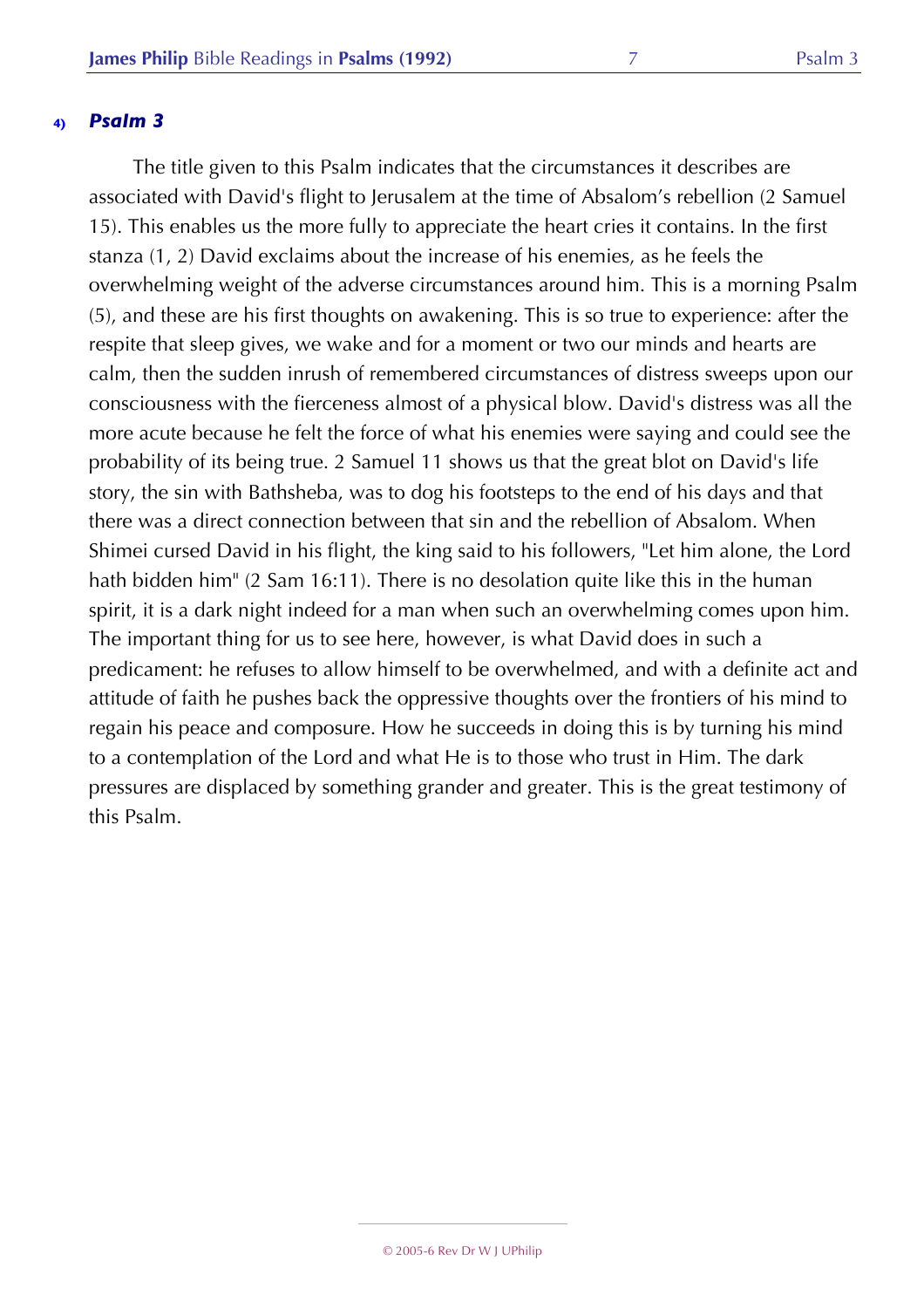Quiet contemplation of God as He has revealed Himself to us and as we have known Him in our experience - this is ever the way forward, and the way out of dark despair. We should note the significance of the imperfect tenses in 4, which denote repeated action or habit: "As often as I called He heard me". There is something important here. David is expressing the habit of his life, he has a relationship with God and in that communion he has proved God; and therefore in the present crisis he has something to fall back on. As someone has put it, "feet accustomed to the road to God can find it in the dark". The third stanza (5, 6) expresses a very wonderful experience. Here was David, beset all around by enemies, in great danger and peril of his life, yet he is able to lie down and sleep like a little child, conscious of the presence and sustaining power of the Lord. This is the grace of detachment: God does not promise us freedom from trouble and trial, or deliverance always from affliction but deliverance in trial, freedom in affliction, peace in war. This is the heritage of the people of God. And so, from detachment he passes to boldness and fearless courage (6) - what a contrast to the desperate spirit expressed in 1, 2! This, in turn, leads to a confident faith expressing itself in prayer (7, 8) "Arise, 0 Lord", is the war cry of the people of God (cf Numbers 10:35) for his enemies to be scattered. The passage from fear to faith is wonderfully outlined in this little Psalm. O that we might learn to walk it in our own experience!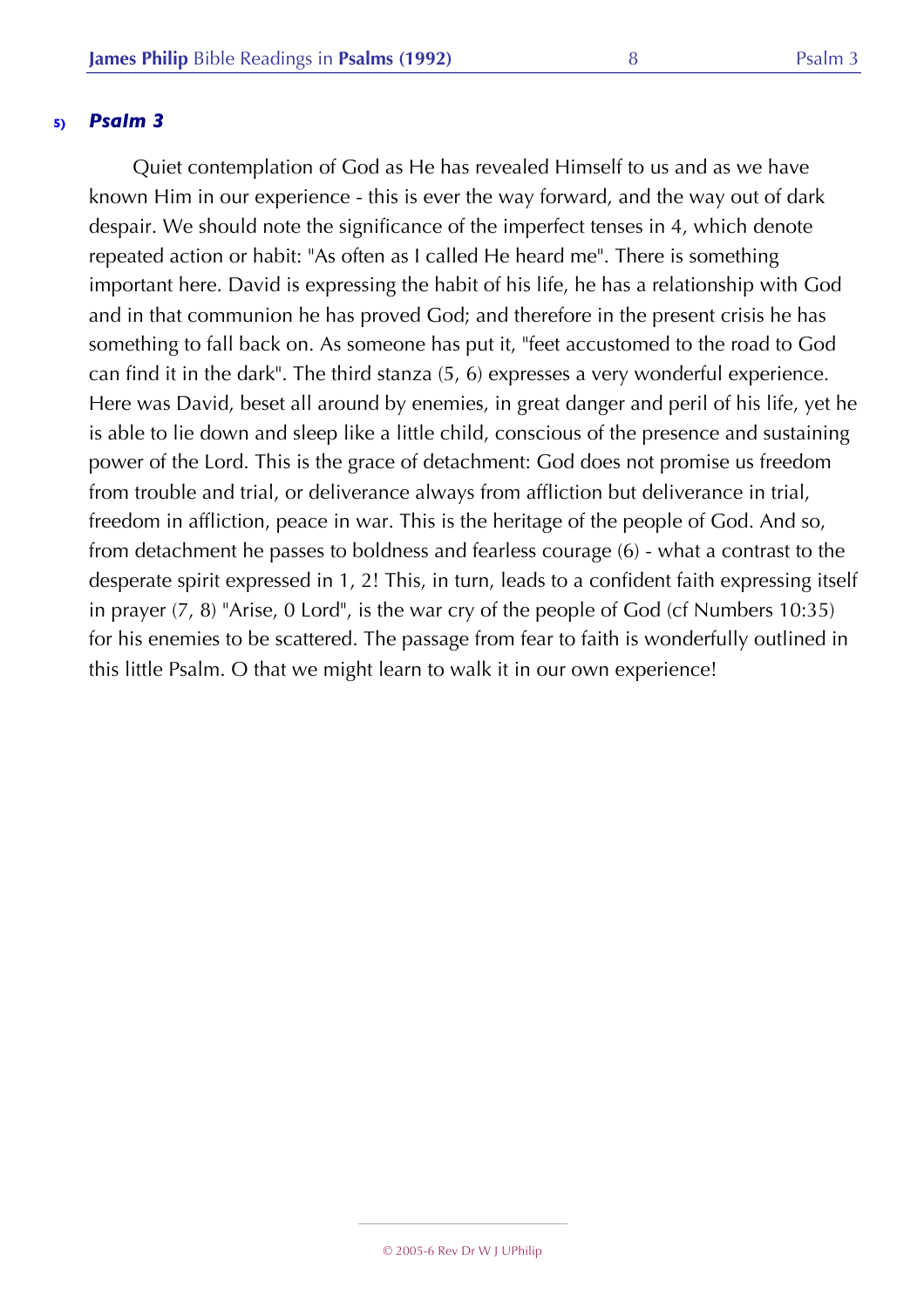Psalm 3 is a morning hymn, after a night spent safely in the midst of danger; this is an evening hymn, when the danger, though less imminent, has not yet passed away. The frame of mind gained in the previous Psalm, of confidence, trust and detachment, is maintained and developed here. In 1 we have the Psalmist's prayer, the ground of which is first of all the reality of his covenant God, the 'God of my righteousness' and secondly, the reality of past deliverances. Remembrance of past grace always gives confidence in present need, and the remembrance of the grace given the previous day (3:5), and of the sustaining presence of God gives him confidence for the night that had now come upon him. It is this that explains the confidence expressed in 8. Next, from appealing to God, David turns to remonstrate with his enemies (2-5). This he does from the standpoint of faith, a standpoint reached through prayer (1). Prayer is always the first need, it is thus that we are enabled to see things in their true perspective. Already he is confident that the rebellion is vanity and lies (this is the same sort of thought as in Ps 2, 'Why do the heathen rage...?'). His enemies might save themselves their trouble for God will set them at nought. Why he is so sure of this is revealed in 3 - God has set apart the godly for Himself, and his care and protection are ever about him. They must therefore realise that in attacking and opposing him they are in open revolt against God Himself. This is the real crux of the matter, and the key to what follows. It is highly dangerous to touch the Lord's anointed and he therefore warns them to have done with their revolt. It is as if he were saying, "Let this knowledge of what you are doing bring an awe upon your hearts: think upon your position and meditate quietly on its implications. Be ye reconciled to God".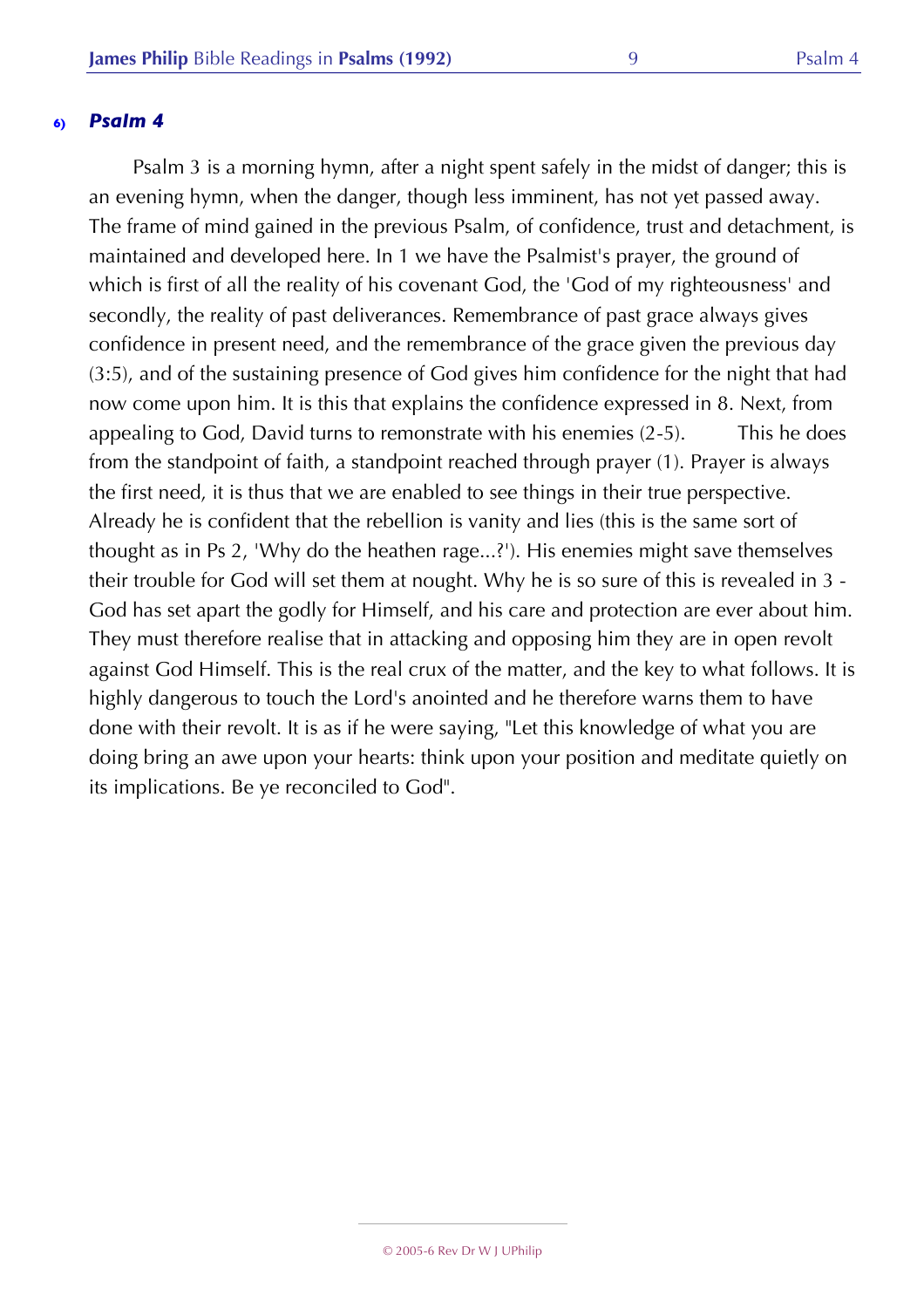As indicated in the previous Note, 3-5 constitute a warning to reflect before it is too late but David goes still further, exhorting his enemies to turn to righteousness and put their trust in the Lord. In so doing he wonderfully exemplifies the Saviour when he said "Bless them that curse you, do good to them that hate you..." He meets the hatred of his foes with earnest pleadings that they might turn to God. It is not certain whether 6 applies to David's own followers beginning now to despond, or to his enemies whom 'He is still trying to win. Either way, the verse contrasts the despairing and even cynical cry of the heart that has no true anchorage and has found no living fountain at which to quench its thirst. With the calm confidence that one who has learned the secret and knows the way into fulness of life (7). It is in this spirit, filled with the fulness of God, that the Psalmist can lie down in perfect peace and sleep, calm in the knowledge that in an all-sufficient God holds him in the hollow of His hand. If in fact his own followers were beginning to be despondent as we have suggested, it is not difficult to realise what an impact this sublime expression of faith in the midst of his foes would have upon them. What could have shown them more unmistakably that such a faith really works!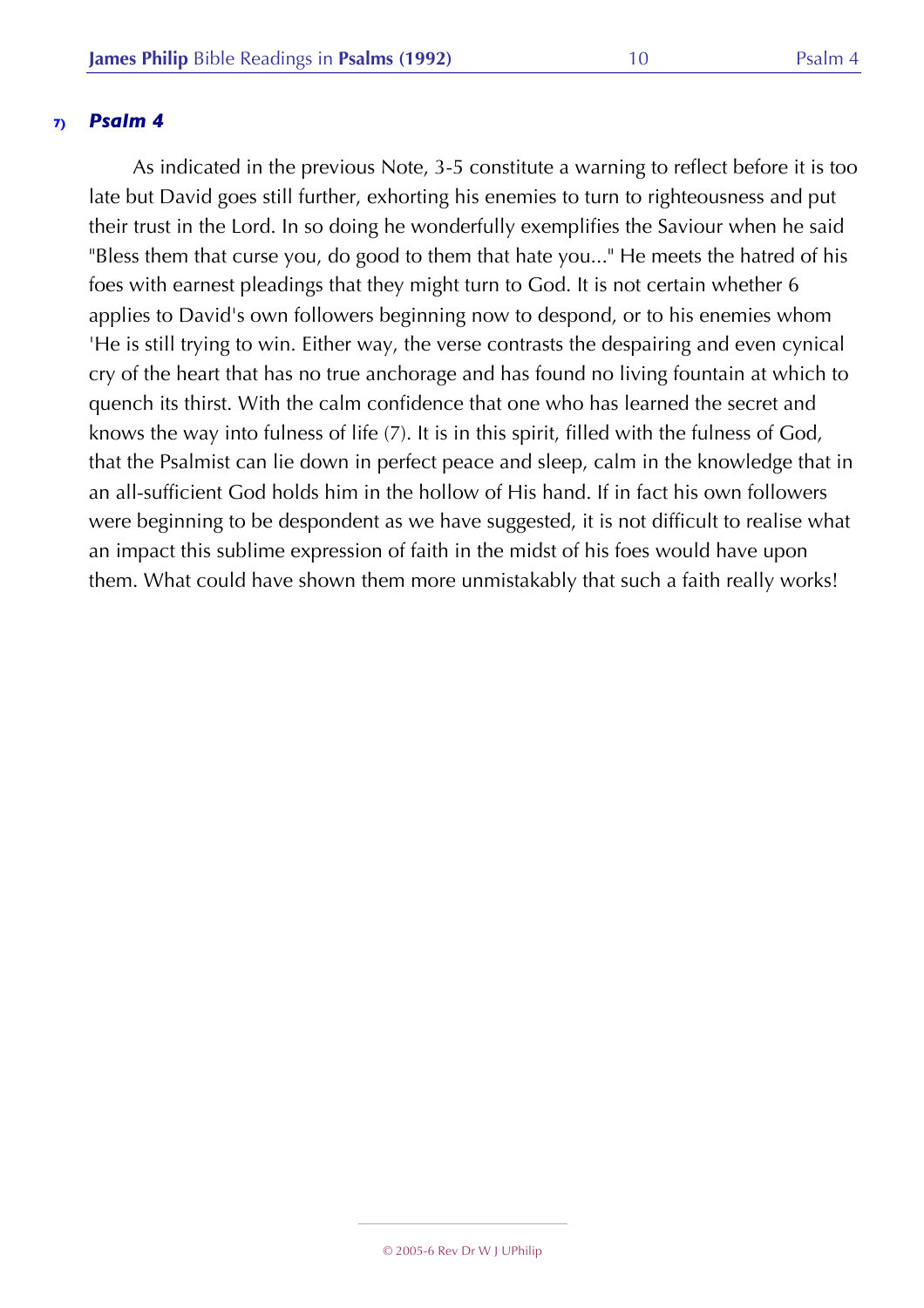It is striking to see in so many of the Psalms the sense of conflict with enemies. This is the inevitable accompaniment of true spiritual life. To walk in fellowship with God is to be at war with Satan and unrighteousness. This is a salutary corrective to the kind of teaching on the spiritual life which represents it as a long day of sunshine - 'Now I am happy all the day'. Nor was David on a lower level of spiritual experience than the New Testament - Paul's life was like this also: he had conflicts - 'fightings without, fears within', like the Psalmist. The Christian position is not 'Delivered from these we are more than conquerors', but 'In all these things we are more than conquerors'. This Psalm shows us the way to victory. We might well paraphrase its meaning thus: 'What to do when under pressure'. This is the virtue of the Psalter: we extract general principles for living from the particular and concrete situations in which the Psalmist found himself, and apply them to our own needs, in the faith that the grace that met him will meet us also. The Psalm falls into two stanzas, 1-7, dealing with the inward side of the devout life, its access to God, and 8-12, dealing with the outward side, the conduct, the 'way' in which the Psalmist seeks to be led. The one follows the other, naturally and inevitably. Communion with God precedes all walking in His way, and all blessed experience of His protection, with the joy that springs from it. 'What to do under pressure?' First maintain communion with God, second, ask Him to level out the way before you, removing obstacles (is not He the God Who makes the rough places plain?); third, look for an answer to your prayer: 3 is followed by 8, this is the prayer for which he looks to God for an answer; finally, the resultant experience is expressed in 11, 12: joy and peace.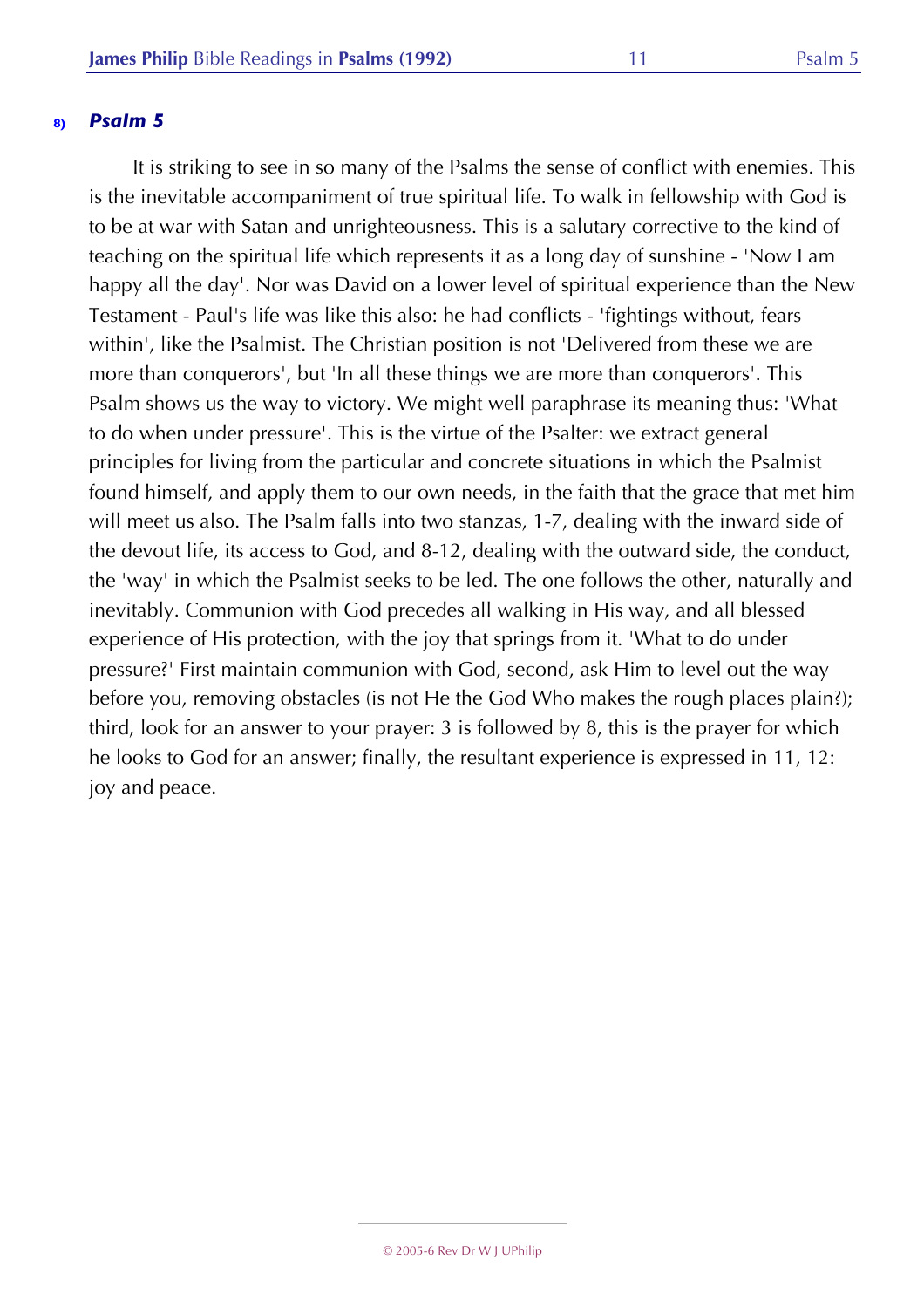We look now in greater detail at what the Psalm says about communion with God. There are different kinds of prayer, spoken and unspoken, words, meditation (1), and cry (2). Silent thought can be spread out before God without words. Thus, in 3, 'In the morning Thou shalt hear my voice' comes before 'I will order my prayer before Thee'. This means, when the heart is meditating, the ear of God is open, and ready for us when meditation becomes vocal and articulate. The reality of this communion is indicated in the words 'my King, and my God' (2). The thought of 'ordering' his prayer is also significant. The word is used of arranging the materials for the morning sacrifice on the altar of the Lord. To the Psalmist, prayer is worship - beautiful thought - not a question of rushing in blindly or in urgent panic, but ordering his prayer in a spirit of worship. Nothing here of prayer as a last desperate resort, but the natural and instinctive expression of a heart confidence in a real God, that flows from real communion with Him. The prayer, itself, in 8, expresses not so much fear of falling into his enemies' hands as fear that, "if left to himself, he may take some step which will give them occasion for malicious joy in his fall or his calamity" (Maclaren). Many eyes are upon the God-fearing soul, watching for the first mistake, the first fall. 'Plain' in 8 does not mean 'unambiguous' or 'obvious', but 'level', 'free from stumbling-blocks' (cf 'I will make all My mountains a way', Isa 49:11). The expectation of an answer to his prayer (this is the force of 'look up' in 3 it means 'keep watch', for he is on the outlook for an answer!) leads inevitably to joy and peace. We should observe the terms used in these verses: 'put their trust' is one of the characteristic words in the Old Testament for faith, and has the force of 'fleeing as to a refuge'; 'love Thy Name' is an eloquent description of the believer; no cerebral or merely intellectual assent to doctrine here, but real heart involvement; only thus can men be truly called 'righteous'. Faith, love, righteousness these are the only true bases of joy and peace.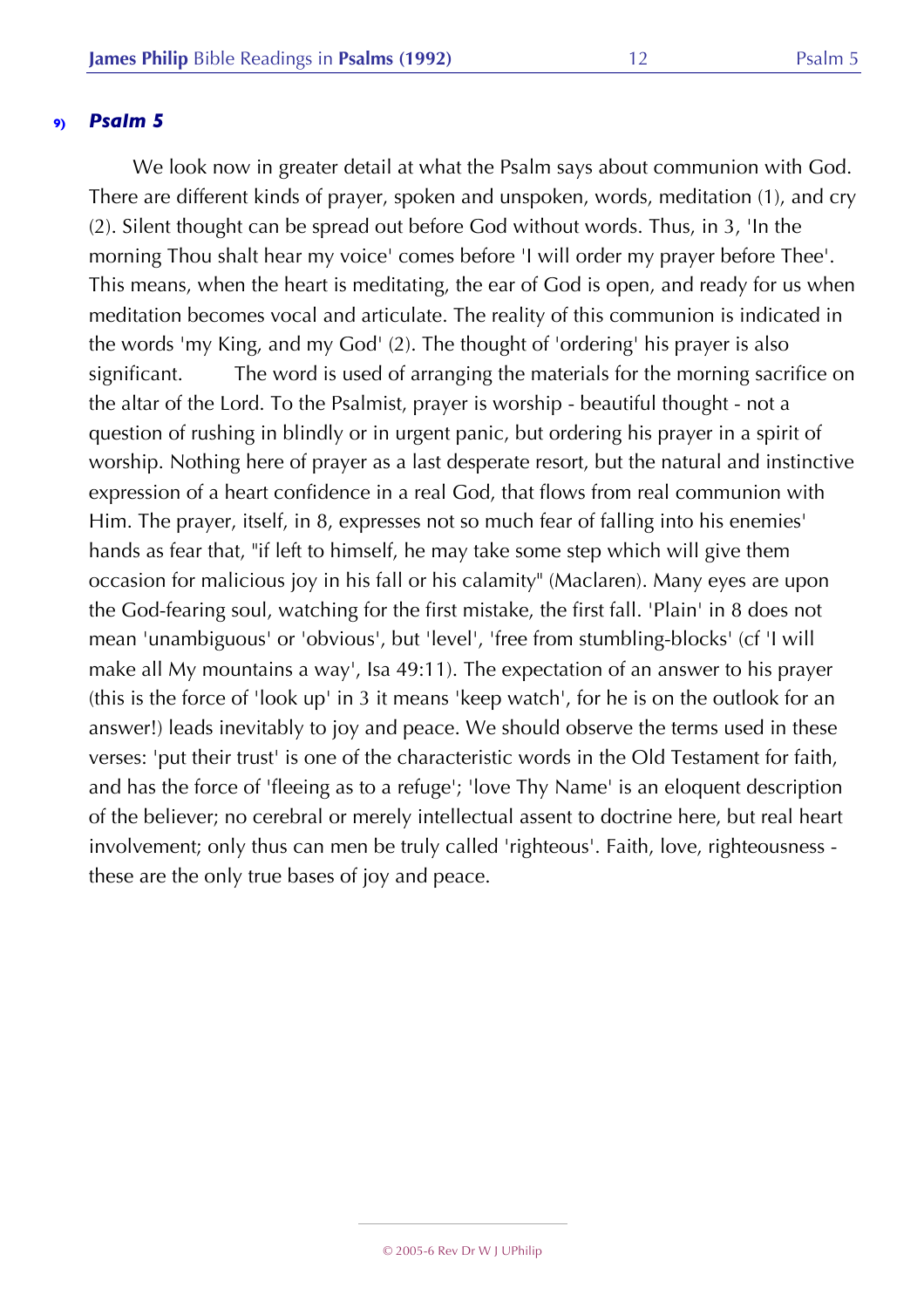This Psalm is commonly known as the first of the Penitential Psalms (the others being Pss. 32, 38, 51, 102, 130 and 143). There are two lines of interpretation, one particular and the other more general. We look at the one today, and the other in the next Note. We take it first in a particular sense, as it has come to be regarded - the cry of a soul under the conviction of the Holy Spirit of God, and the working of true penitence and faith. We draw three lessons in particular, and first of all, the anxious and distracted state of the Psalmist. He is trembling under a deep sense of Divine displeasure and anger. The terrors of hell have got hold on him. This is the force of 1: the words 'not in Thine anger' imply, in effect, "I am conscious of Thy hand heavy upon me, but let it not be the hand of judgment and doom. Chastening for correction I can bear, but let it not be doom". He fears that it may be just that, and this is what terrifies him so much. His whole being is affected, body as well as soul (2, 3). This is not exaggerated language, but true to experience, as records of past revival movements abundantly show. The loss of such a sense of sin is surely one of the greatest tragedies of our modern age. Felix trembled under Paul's preaching, men were pricked in their hearts by Peter's, and in times of awakening thousands have wept their way to Christ in deepest distress of soul but today, a lighter vein seems to suffice. A sense of separation from God also fills the Psalmist with distress (3, 4a, 6). When we sin, and thereby lose the presence of God, it is by no means easy to recover it. Bunyan's Holy War makes this point very graphically, in the long waiting experienced by the City of Mansoul for the return of Emmanuel after He had been grieved away. True, if we confess our sins, He is faithful and just to forgive but who can guarantee confession after we have sinned? We have no assurance that we will want to, or be able to, forsake sin, when we like. Repentance is something that God gives to His children. But the Psalmist did break through to peace (8), but this took place in connection with a severance from the workers of iniquity. It is not tears only, but turning that is the critical issue. There has to be a forsaking of sin. God forgives the past - but it has to be past!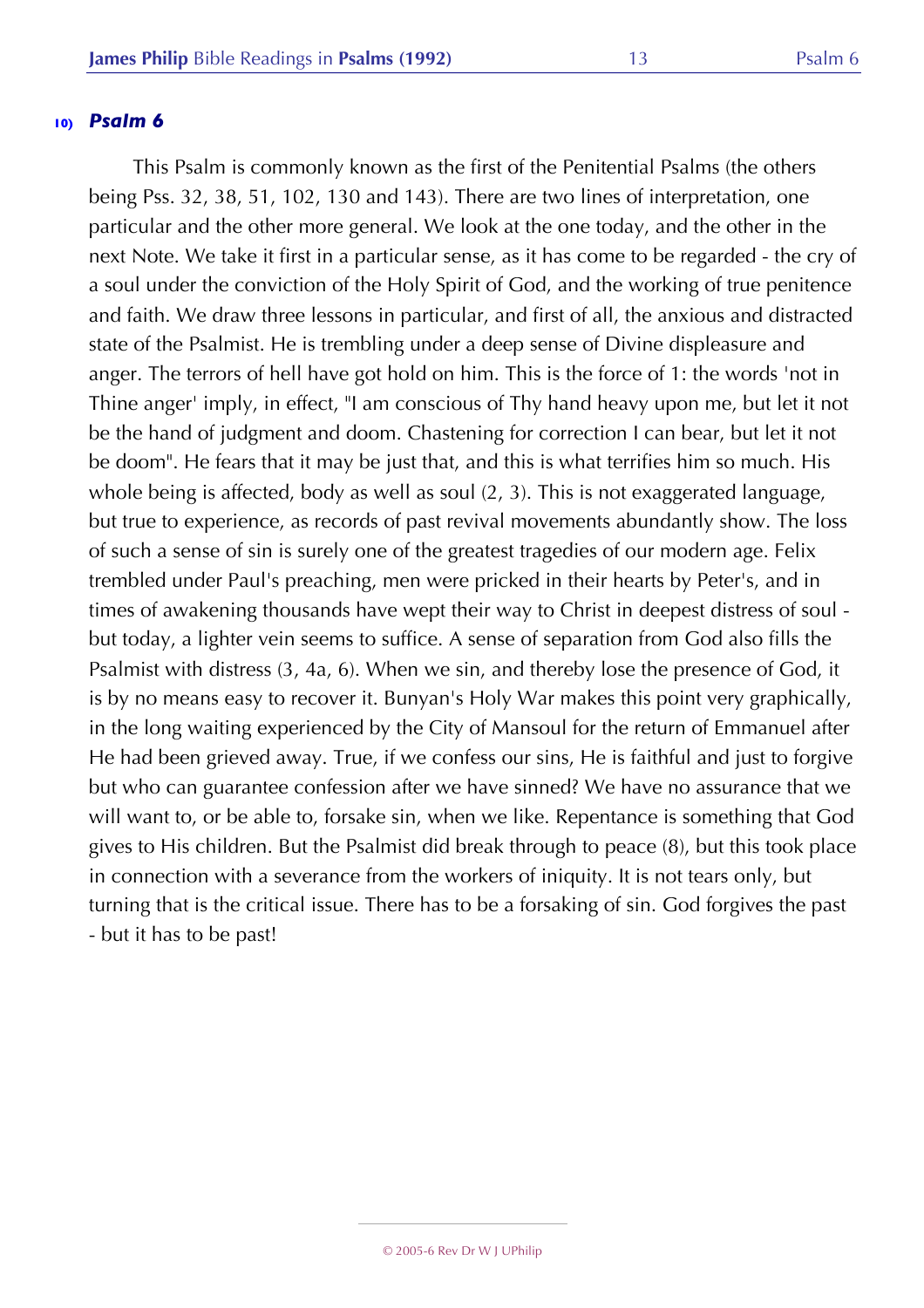The Psalm has a more general application also. Here is a soul in distress, compassed about by pressures from foes. We may take this in the most general sense as seeing in it a reflection of our own frequent experience of trouble and trial, with the soul's plaint (1-3), the distress, the fear of Divine displeasure, and the wondering whether sin had brought this pressure upon us. There is the threefold cry for deliverance (4, 5): return, deliver, save. Someone has pointed out that the words 'O Lord' occur five times in the first four verses and says "Is not this a proof that the glorious Name is full of consolation to the tempted saint?" But there is also a distressing sense of the absence of God: in 6, 7 commentators point out that God is excluded in these verses by the very intensity of grief and distress, with the soul inverted and inturned upon its own woes. Brooding upon his misery, all is dark for the Psalmist. "All sad hearts are tempted to shut out God, and to look only at their griefs. There is a strange pleasure in turning round the knife in the wound and recounting the tokens of misery". This, however, constitutes a temptation: we must refuse ourselves this luxury of self pity. It is precisely here, in the darkness that God meets with the Psalmist. One recalls the striking words of Exod 20:21, "Moses drew near unto the thick darkness where God was". This was the Psalmist's experience: in the midst of the bitter darkness there comes a sudden flash of light, and he realises that God has come and has answered his cry. Circumstances are as yet unchanged, but everything now is different, since God has spoken (8, 9). His loving kindness has broken through the midnight of the soul.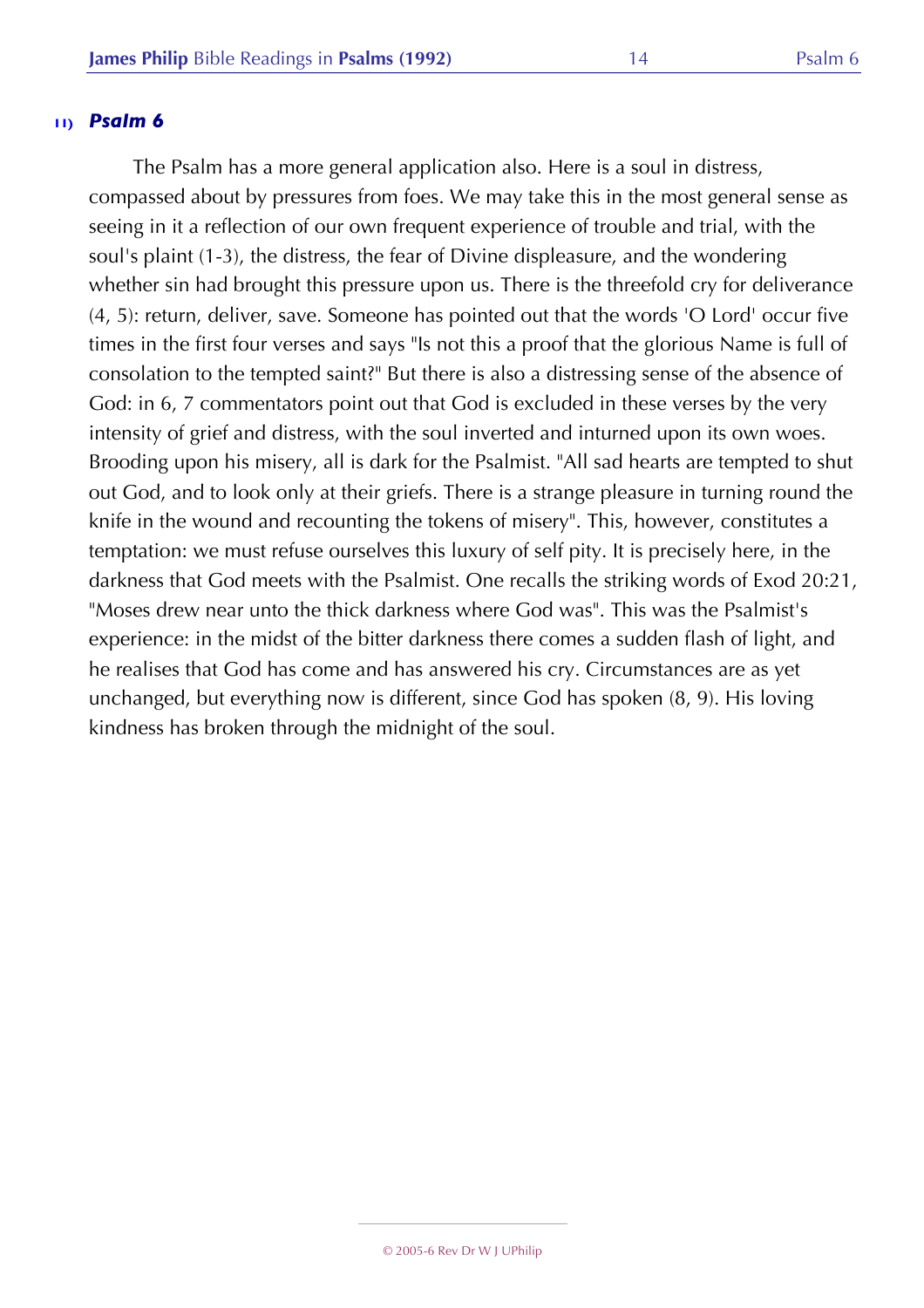This is one of the Psalms in which the background is important for an appreciation of its message and meaning. The title of the Psalm speaks of 'the words spoken by Cush, the Benjamite', and this may well date the Psalm as belonging to the period of David's life in which he was 'on the run' from Saul, and when evil men were misrepresenting him to the king and speaking lies about him (cf 1 Sam 24-26, and especially the double experience of saving the king's life when he had it in his power to kill him, 24:9, 26:19. There seems to be a particular reference to these incidents in 4). One prominent lesson here is the one we saw in Psalm 5, the sense of conflict with enemies as being the inevitable accompaniment of true spiritual life and service for God. If we are to engage in the Lord's service we are likely to be 'in the thick of it', and battles and conflicts will be the order of the day. There are three sections in the Psalm: A cry for deliverance (1- 5); an appeal for judgment (6-10); a vision of judgment (11-17). The context as we have described it must condition our interpretation and understanding of 1-5. If they stood alone, we might suppose that David is merely being self-righteous in the protestations of innocence he makes in 3-5. He is not however claiming sinlessness, but protesting his innocence of particular charges that have been made against him (so also in 8). An evidence of these false, unjust charges may be seen in 1 Sam 24:9. We should remember that our Lord warned His disciples that men would revile and persecute them, and say all manner of evil against them falsely for His sake. In view of the fierceness of these charges (2), it is well that we should realise, for our comfort and assurance, that it is for His sakes that we suffer them, and that this is the root cause of all the persecution that befalls those who seek to serve Him.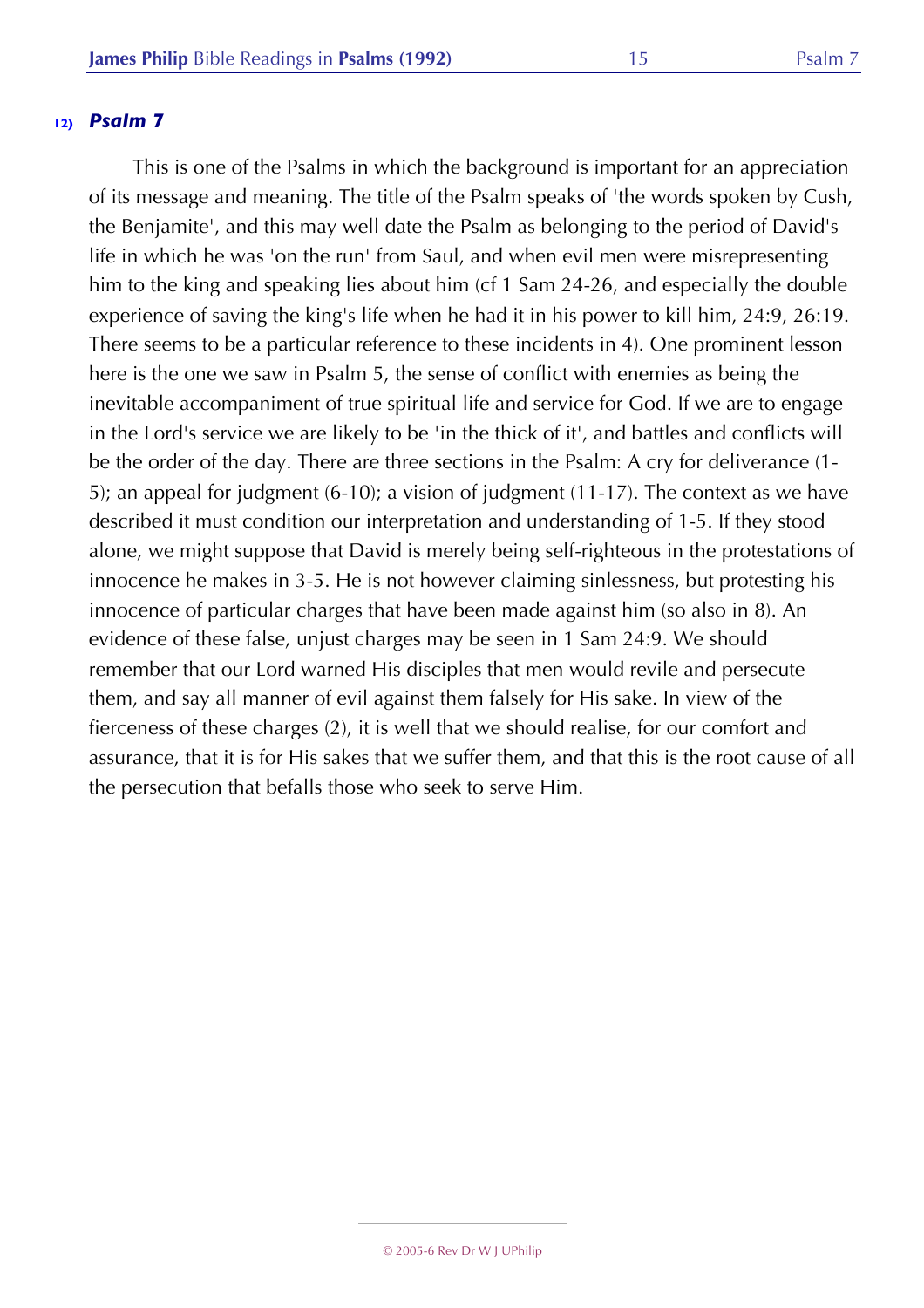The phrase that best describes the kind of pressures spoken of in the previous Note is 'the offence of the Cross', and this is as true for the man who preaches the Word, and for the witness at home or in the office or workshop. And this is what happens: through the faithful testimony of the servant of God, the Word comes to men. Some respond, and welcome it, and are blessed and transformed; but others are offended at the word (as Jesus said!) and a terrible resistance is set up in their hearts. Nothing maddens a man more, or stirs up all that is ugly in him, than the Word of life when he is bent on resisting it. And the luckless servant of the Word, be he in pulpit, home or office, gets the brunt of it: he becomes the focal point of their ire - they dare not admit, even to themselves, that their quarrel is really with the Almighty (that would be too frightening) and so the arrows are directed at His representatives, and all their venom goes out on them. It is this that explains not only the sneers and derision, but worse still the evil speaking and lies, and misrepresentation from those who have been convicted, rebuked and condemned by the grace that they have encountered in genuine servants of God. It was because David was the Lord's anointed, and destined to be king, that he was maligned by his foes. But there is always a vindication in the offing, and it is this that the remainder of the Psalm speaks of, as we shall see in the next Note.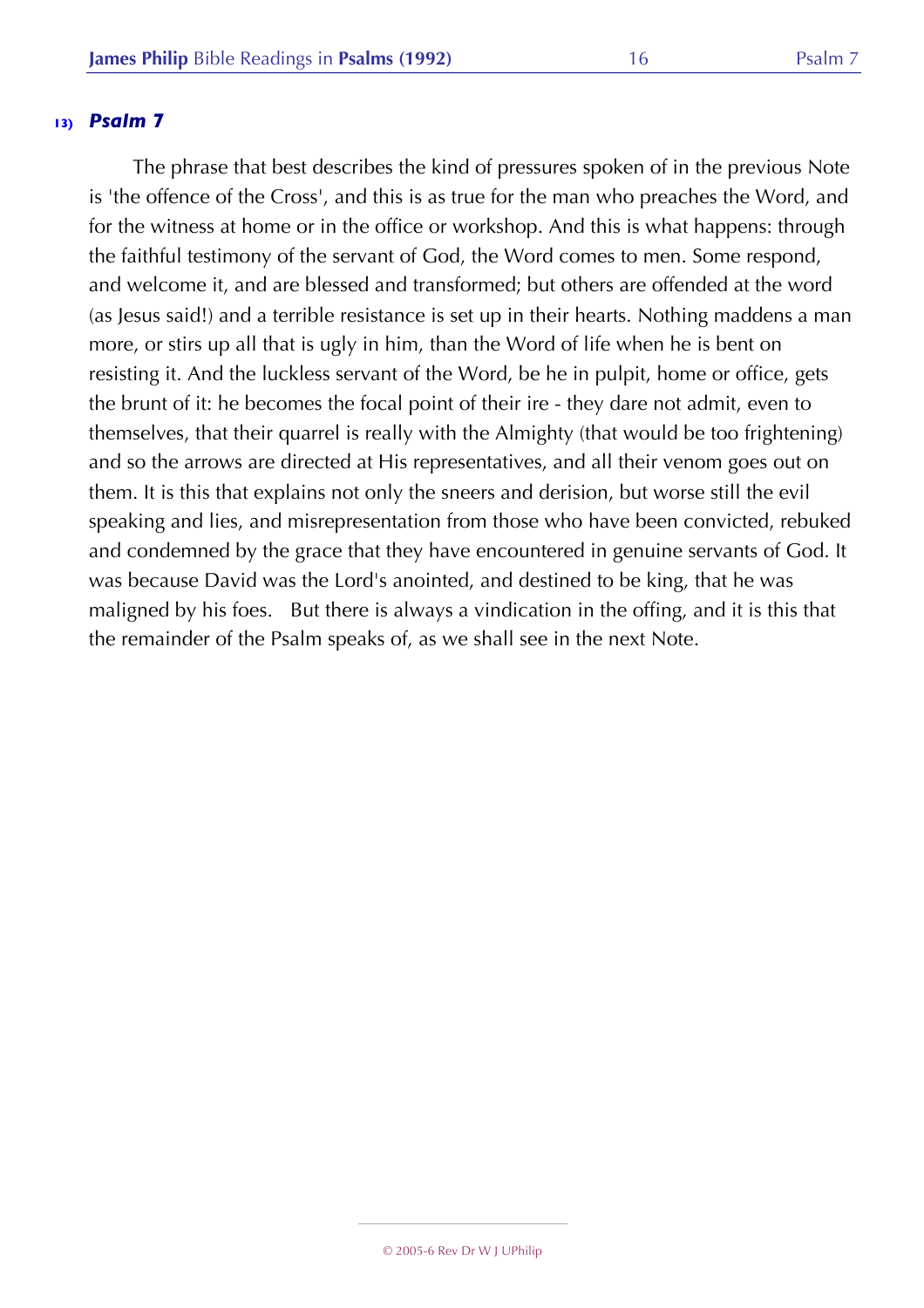What we have in 6-10 is an appeal for judgment, and this is followed in 11-17 by a vision of judgment. The first verses represent a longing for vindication in the Psalmist's heart - surely a natural one - in the midst of all the maligning; and those that follow represent God's assurance to His sorely tried servant that that vindication will surely come. This is very graphically illustrated by a word in Isa 54:17, "No weapon that is formed against thee shall prosper; and every tongue that shall rise against thee in judgment thou shalt condemn. This is the heritage of the servants of the Lord, and their righteousness is of me, saith the Lord". David cries to the Lord to arise and awake for him (6). He obviously knows the Lord, for in the vision that follows the Lord is represented as standing at the ready to deal with those who malign and persecute His servants (12,13), and as turning the mischief they had planned for David against themselves (16). What this says to us is this: "Child of God, hard-pressed and misrepresented, take heart and courage, for God will vindicate you, and you will yet praise Him"(17).

There are, of course, other kinds of false accusations and misgivings in the believer's experience, and they come from unseen foes, from Satan himself. And these are even more like the ferocity of a roaring lion (2). One thinks of Bunyan's Christian in the Valley Humiliation, and the fearsome voices and accusations coming in to him so confusingly that he almost began to think he was guilty of them. When we fit this Psalm into such an experience we have a wonderful word of hope, for - there is a refuge (1); and God will vindicate (11). Wait, I say, on the Lord!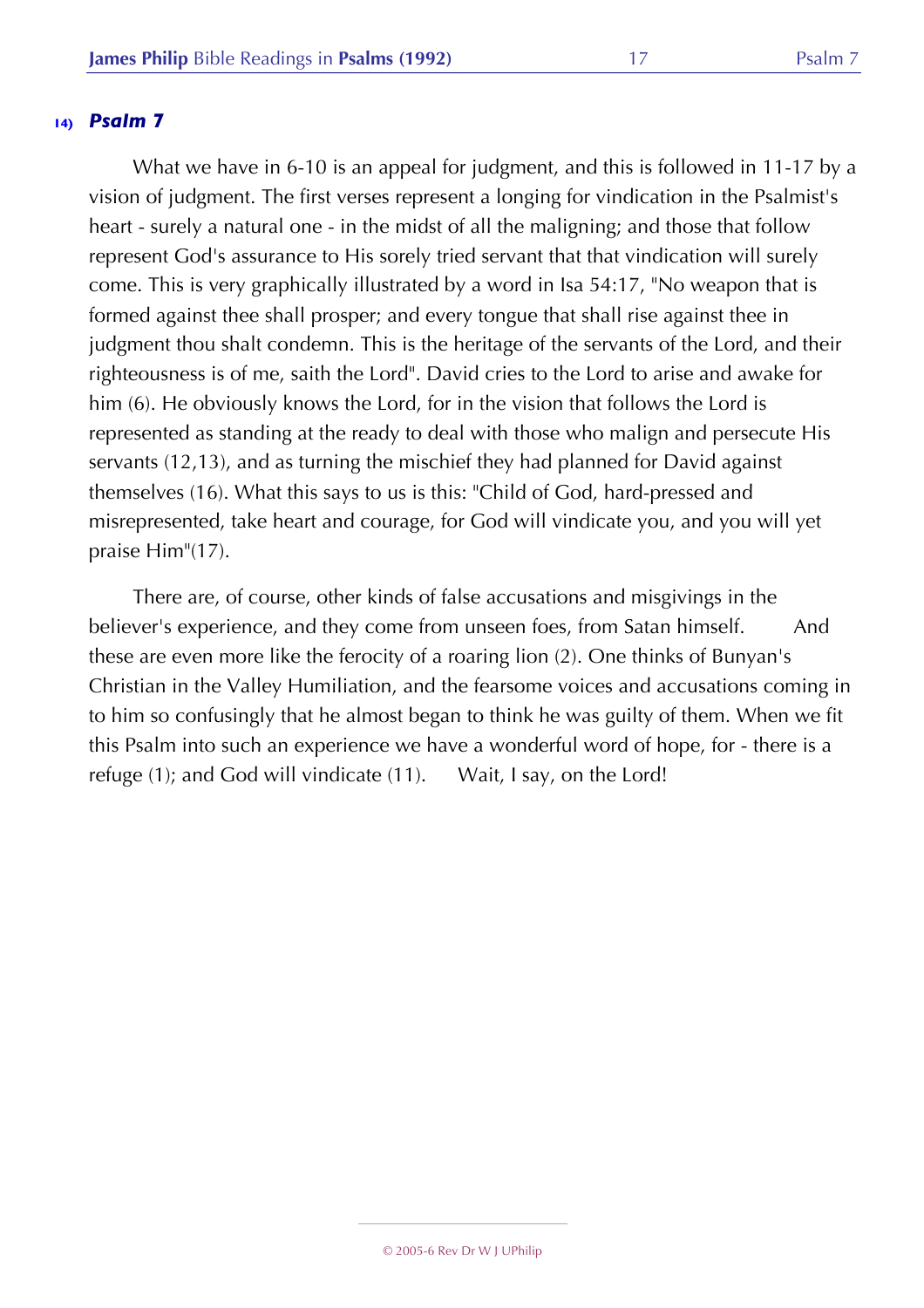This is a notable utterance, and done in the grand manner. It is a Psalm of purest worship and adoration, and full of deep doctrinal teaching. The theme of the Psalm is the marvel of God's choice of man to be the chief revelation of Himself, and His representative on earth. What this statement means will become clear as we study what the Psalm says. It is bounded, at the beginning and end, by a glorious ascription of praise, "How excellent is Thy Name in all the earth", and within the opening and closing verses the revelation of that Name on earth is opened up. The theme, then, is this: "There is a twofold revelation of 'the Name of the Lord' - in the heavens, which declare His glory and in the insignificance of man, here represented by 'babes and sucklings'. The Psalmist is intent upon contrasting these two forms of Divine manifestation, and the second section of the Psalm (3-8) amplifies and explains why the latter revelation is greater than the former. The glory of the heavens is something which stands in its own right in the Psalter, and is many times referred to and exulted in by Old Testament saints. There is no doubt that a contemplation of the glories of the heavens, with their myriads of galaxies and nebulae, brings home to every thoughtful soul man's relative insignificance and nothingness. In this space age, when the vastnesses of the universe are being accentuated, this feeling is intensified a thousand fold. The words in 4, 'what is man…? 'are meant to convey this. But – and this is what transforms and explains everything - God is mindful of him and has visited him, conferring upon him a dignity and a destiny. This is why the revelation even in babes and sucklings is greater by far. The suns and stars in space, glorious and awe-inspiring as they are, will one day be no more - but there will still be men, sharing the eternal glory of God forever. That is the thrust of the Psalm.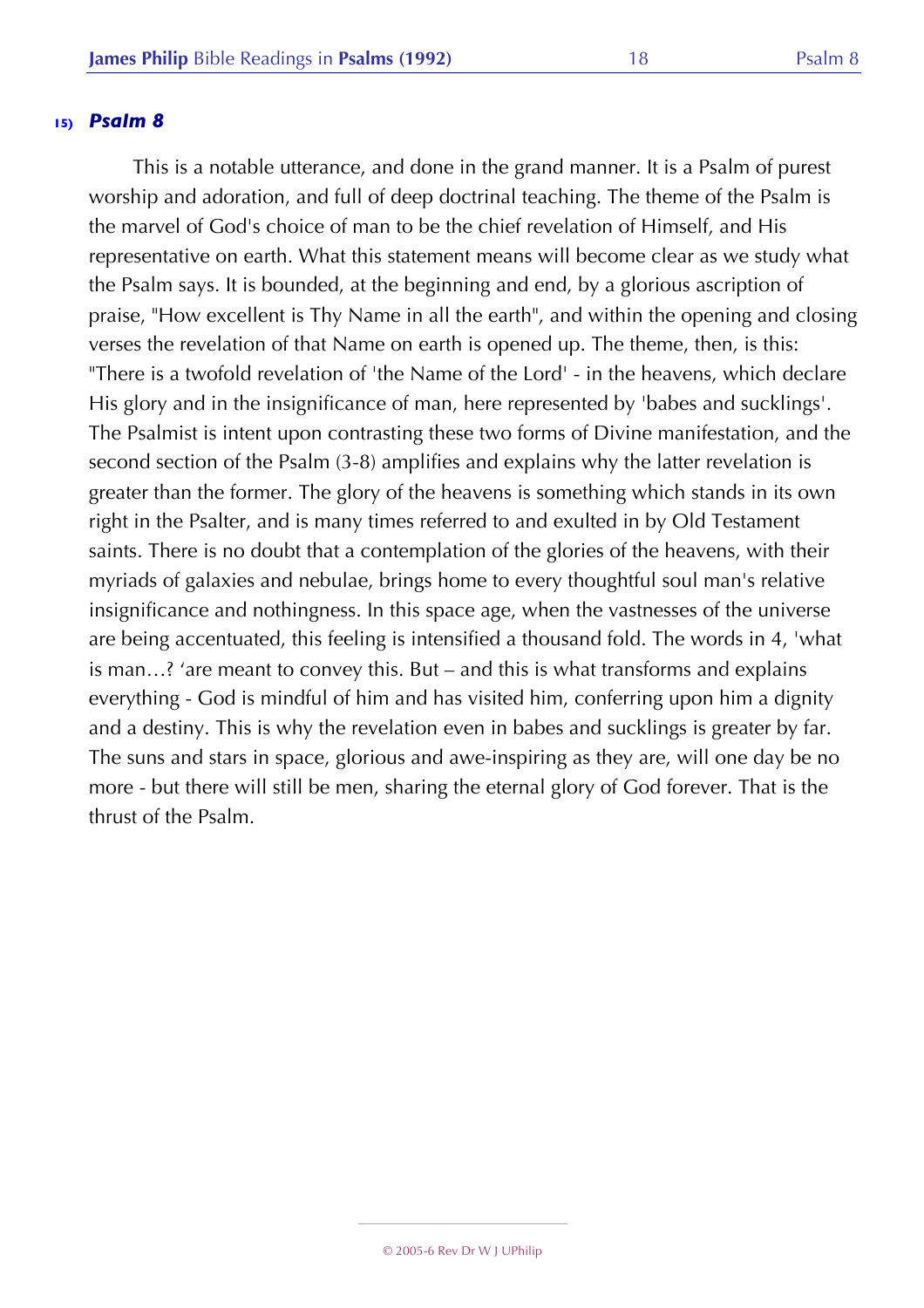Three things are said about man in this Psalm - that he is a little lower than the angels (a little less than divine), that he is crowned with glory and honour, and that he is lord of the creatures on earth. The implications of these statements are considerable: that he is made in the Divine image, that he is thus invested with some reflection of God's glory, and that he is the crown of God's creation, and as such has delegated authority. This is a wonderful statement on the biblical doctrine of man; but it is man as God meant him to be, not man as he is now. It is man's position, nature and destiny in the original purposes of God. And man is very different today, because of the Fall, which brought tragedy and misery into the original grandeur of man's nature. The Psalm is therefore no longer a statement of fact; but it does stand as a prophecy of what God's ultimate purposes for man are through the gospel. This is taken up in the New Testament, in 1 Cor 15, and particularly in Heb 2:8: "We see not yet all things put under him". This is the gospel hope. The 'not yet' will give way to full realisation when Jesus comes again; for in Christ this Old Testament ideal is realised and fulfilled. Of Him the Psalmist's words are true, and always were true, and because this is so, it will ultimately be true of us. Because He lives, we shall live also. And the presence of the glorified Jesus, the God-man, in heaven is the pledge and guarantee that all who trust in Him will also attain to that blessed ideal portrayed prophetically in the Psalm. We see Jesus (Heb 2:9) - this is the all-important reality, for although we see mankind - ourselves included fallen from God's high destiny through sin, we see also, in Him, that destiny restored and secured. How excellent is that Name, that wonderful Name, in all the earth!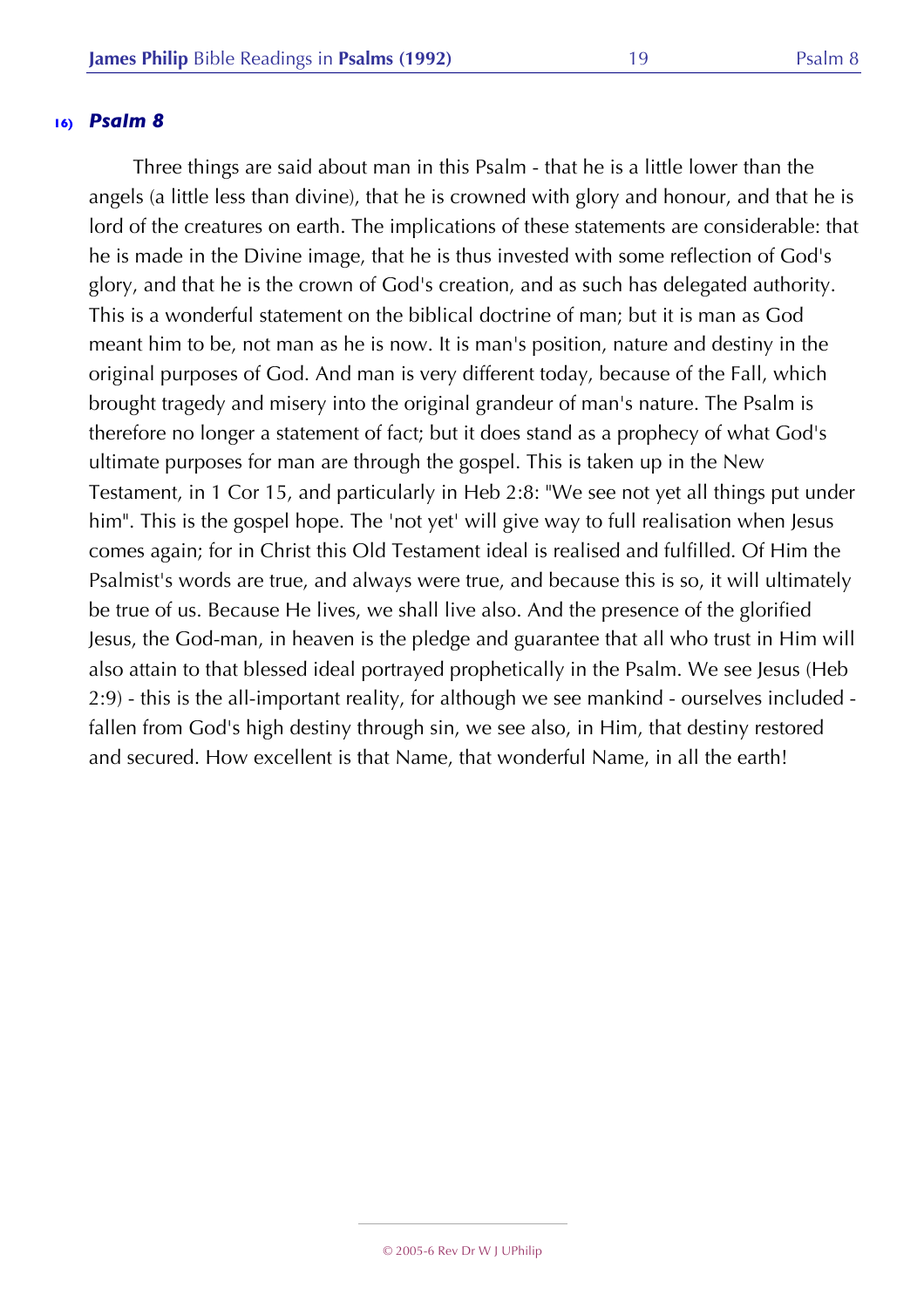In the last Psalm, it was the biblical doctrine of man created in the image of God and destined to share His glory that was the source and inspiration of the Psalmist's worship. Here, it is the knowledge of God and His great Name - the Divine character that leads to the thanksgiving that runs through the whole Psalm, and is the key to an understanding of it. We might well call it 'An exercise in praise and prayer'. It divides into two sections, 1-12 and 13-20, with a similar pattern unfolding in each: Praise and prayer (1-4 and 13, 14); accomplished judgment (5, 6 and 15, 16); future judgment (7- 10 and 17, 18); and finally, praise and prayer (11, 12 and 19, 20). The development of thought from the first section to the second is this: In the first, the Psalmist is thinking solely in terms of a recent deliverance, and on the basis of that assures himself. In the second, however, he has become conscious again that although one great victory has been won, there are other enemies to fight, and that "the time for praise mingled with petition has not yet come for him, as it never comes for any in this life". But this is the point - his prayer takes note of the dangers still threatening, but it only glances at these, and then once more turns to look at the accomplished deliverance, and the thought of how he had once been brought from the very gates of death heartens him to pray for all further help needed. In other words, the confidence of the prayer is strengthened and conditioned by the reality of the praise that has emerged from the experience of God's grace. This is very practical. There are times when we are carried away in praise for God's grace and mercy to us, as He has led us into victory and deliverance, and we feel as if there is not a cloud left in the sky. And this is true. But then there is tomorrow and there are fresh problems and challenges to face. There is no victory in life which will end the possibility of having more battles to fight. But our experience of God's victory once will give confidence to our prayer.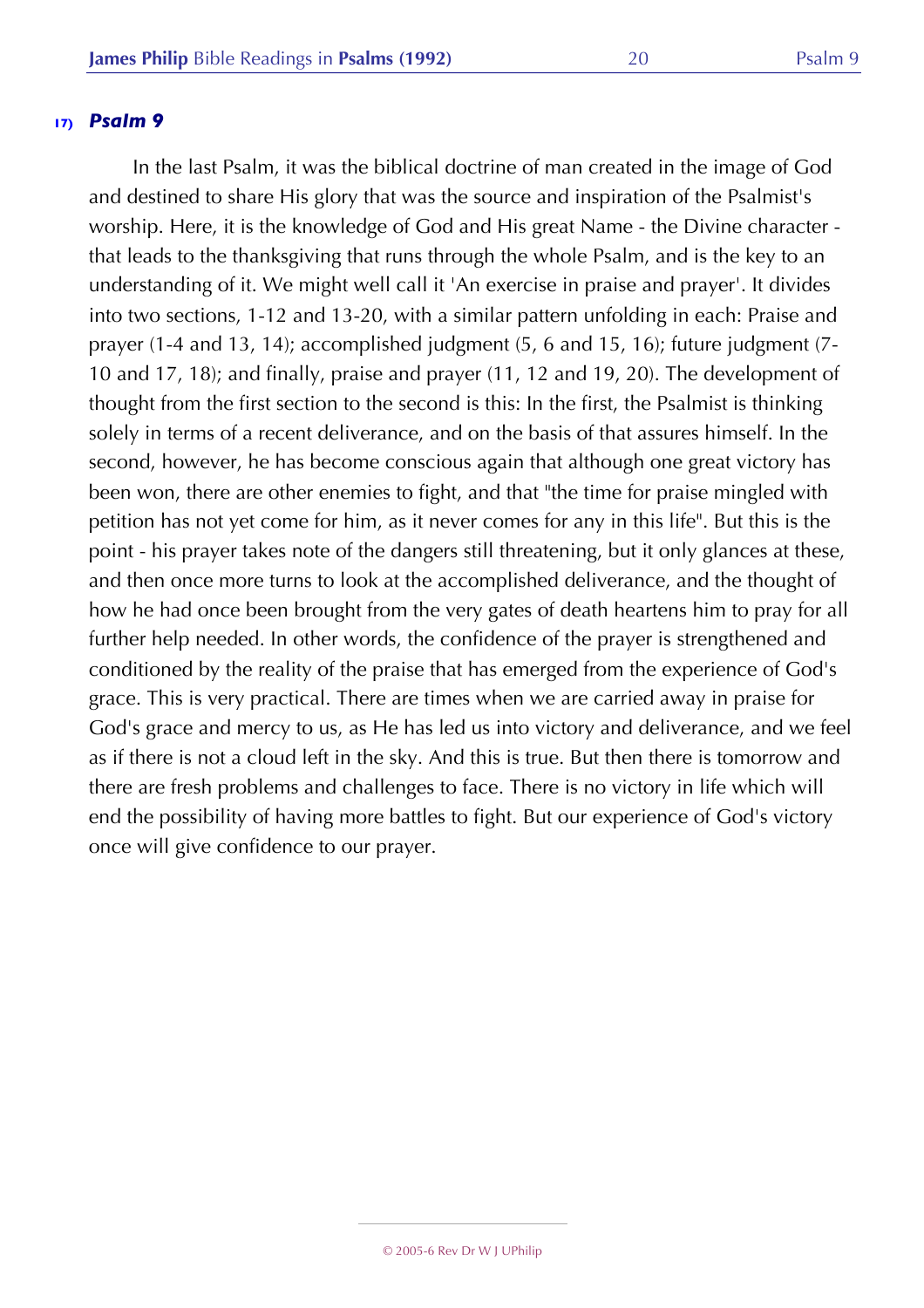There are three main lessons, then, in the Psalm for us. The first is that the experience of past deliverance leads to confidence for future deliverance (note the change of tenses between 1-6 and 7-12), and for this reason: He is the unchangeable God, the same yesterday, today and forever (cf Heb 1:11, 12, 'Thou remainest...Thou art the same'). This is a lesson echoed in many Psalms. As Paul puts it in Rom 5:4, 'Experience worketh hope'. One recalls Robert Bruce's advice to doubters, clouded over and in darkness: "Cast your mind back to a time when you were surer of His love, when He did come to you with messages of grace. Has He changed? Will He repent? Is He a man that He should repent? No. He loved you since, He'll love you aye". The second lesson takes us from the specific to the general. The Psalmist speaks of God judging right in his particular concern. But he goes on to express his future confidence in God's deliverance in the general terms of God's principles of judgment, and in so doing gives us a deeply important thought. Not merely do we have confidence for the future because we can look back at past deliverances, we have confidence because both past and future deliverance depend on a basic principle, which is this: God has prepared His throne for judgment, and He will judge the world in righteousness. God is a righteous God, and He must vindicate His righteousness on earth. And, as a corollary of this, if He is in control of the whole universe, it will hardly stretch Him to control our little personal world! The third lesson relates to the paradox in the nature of God. He is the God of judgment, to be sure, but He is also a God Who is a refuge for the oppressed (8, 9), and One to be utterly trusted (10). Strength and gentleness go hand in hand in Him; it is the terrible God of judgment Who is so gentle and kind. No other kind of God is worth trusting!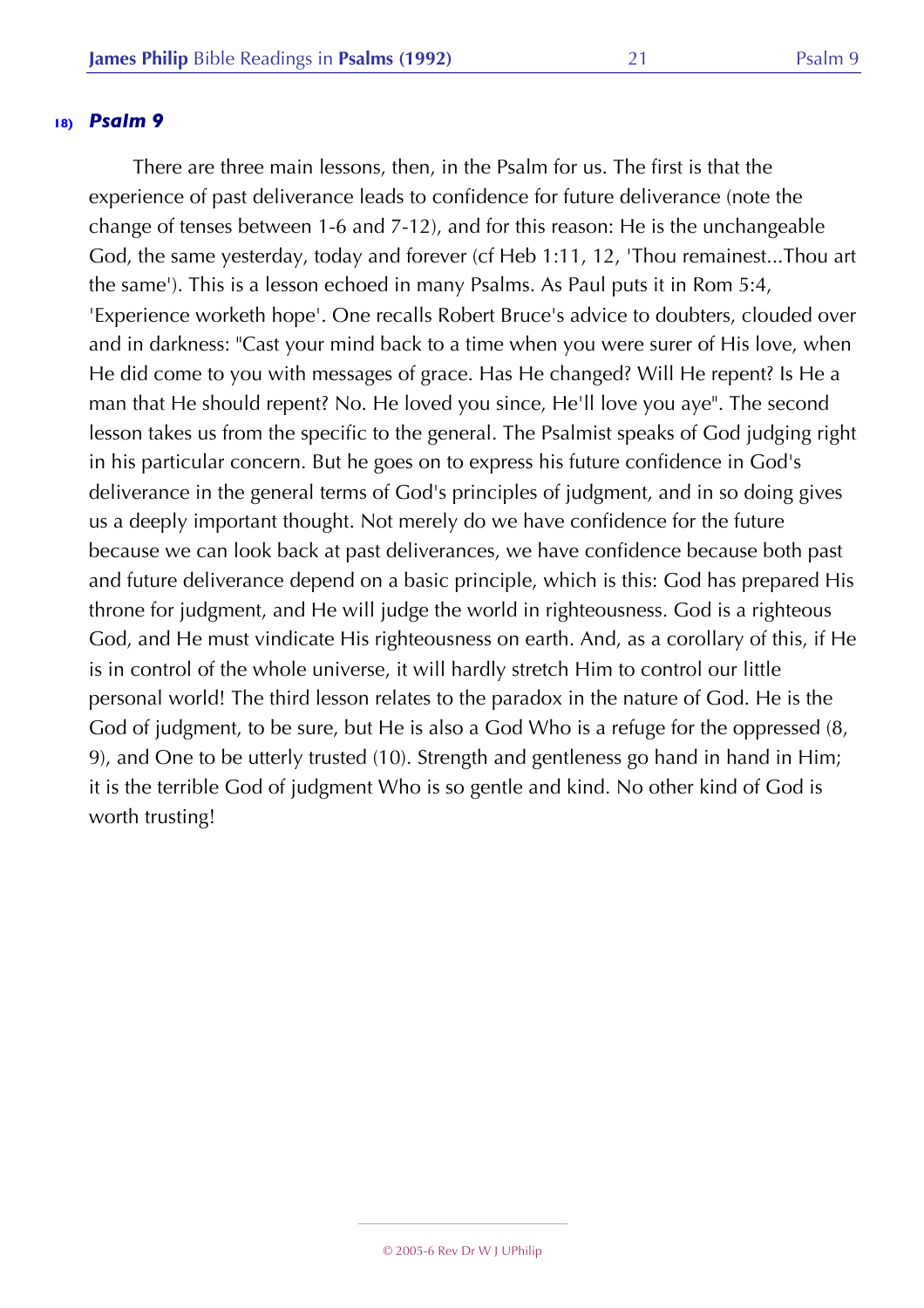This Psalm is a companion- piece to the previous one, the difference being that in Ps 9 the theme is the sovereignty of God decisively vindicated in the world by the defeat of Israel's enemies, whereas here the Psalmist's plaint is that within the nation of Israel wrong seemed to be triumphant. So he prays for a similar manifestation of the Divine sovereignty within the nation itself. The Psalm falls into two parts, after two introductory verses of petition and remonstrance: in 3-11 we are given a grim picture of the enemy of the poor, and in 12-18 the cry for deliverance and judgment, which receives its assurance of answer in the knowledge of the sovereignty of God. David first describes the character (3-6), then the conduct (7-11) of the wicked. His plaint is against their practical atheism (4), and their contemptuous attitude towards the idea of there being a God at all and the bland assurance that, if there is a God, He will not see their wickedness (6). Then his conduct (7-11), springing from this practical atheism, is described as the prowling of a lion after its prey, showing no mercy. It is a grim picture indeed, but wonderfully offset by the prayer and assurance that the verses that follow unfold.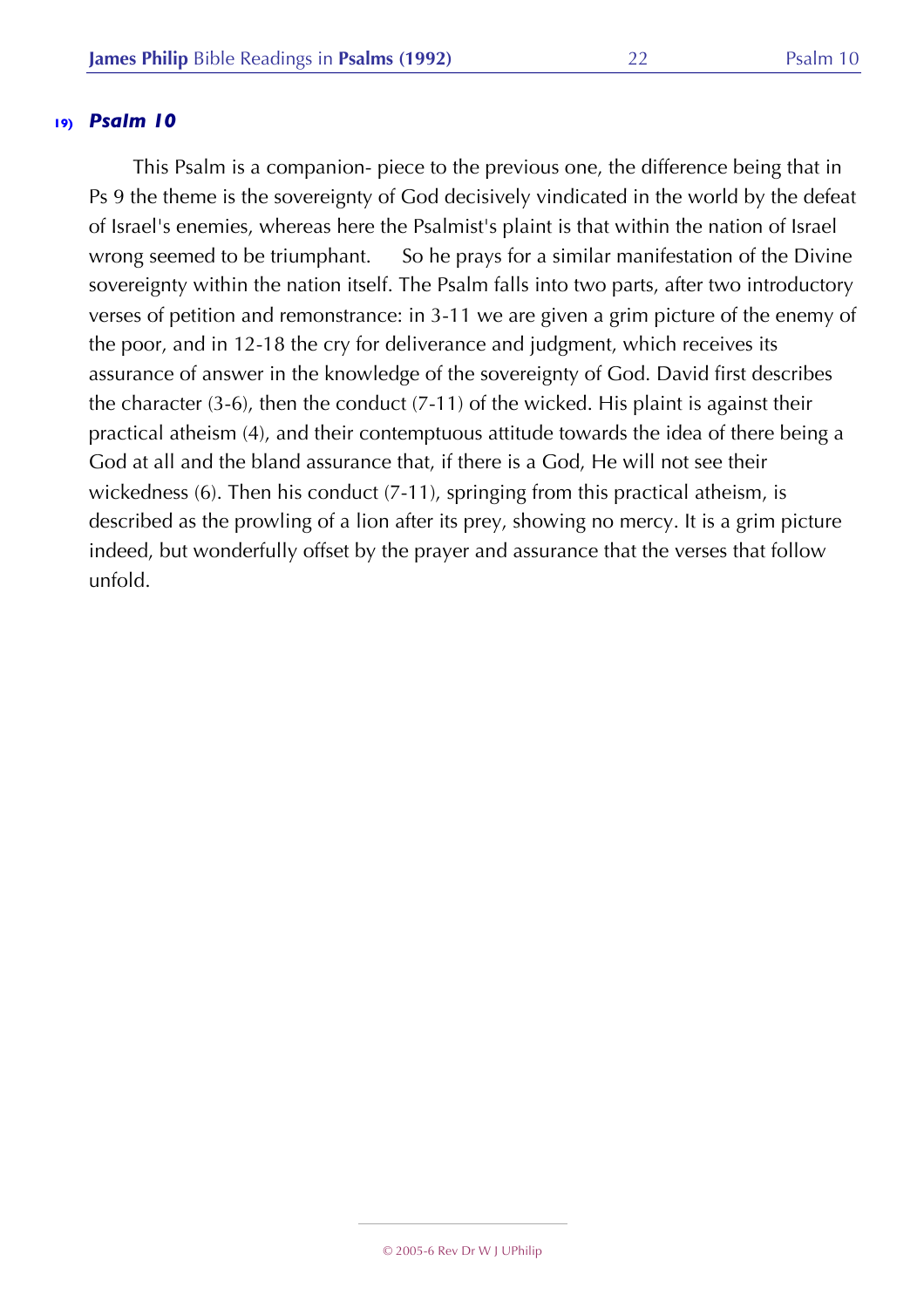In the second part of the Psalm (11-18), the prayer of the Psalmist is for God to manifest Himself, and vindicate His Name in the breaking of the power of the enemy. He glows with indignation at the blasphemies which seem for the moment to be triumphant, and cries to God to prove that He does see and will requite. First there is the cry to 'arise' (12) and the complaint at God's seeming apathy (13). Next, prayer fastens on the facts of faith (14): 'Thou hast seen...Thou beholdest'. Faith argues from these facts into a blessed assurance. God sees it (to requite it with Thy hand, i.e. 'to take it in hand'). In 1516, faith in the sovereignty of God is expressed in the cry for His hand to break the power of evil, and to set it at nought. Finally, there is the assurance (17, 18) that prayer has been heard, and the entrance into peace.

The Psalm may be applied in a number of ways, as for example to national situations and times of pressure. How relevant this would have been in the days of the Covenanters, when men were persecuted for the Faith. How often the question 'Why does He not do something?' must have been asked in those days! Application can also be made to the inward pressures of the devil in our spiritual lives, One readily thinks of Paul's words in 2 Cor 1:8, 9, 'pressed out of measure, despairing even of life, the sentence of death upon him' - the seemingly never-ending run of pressure on the spirit.

The same may be said of the work of the gospel, and the seeming silence of God when it seems so needful for Him to vindicate and honour the testimony of His Word, when men scoff, and criticise and oppose. We shall say something further about God's silences in the next Note.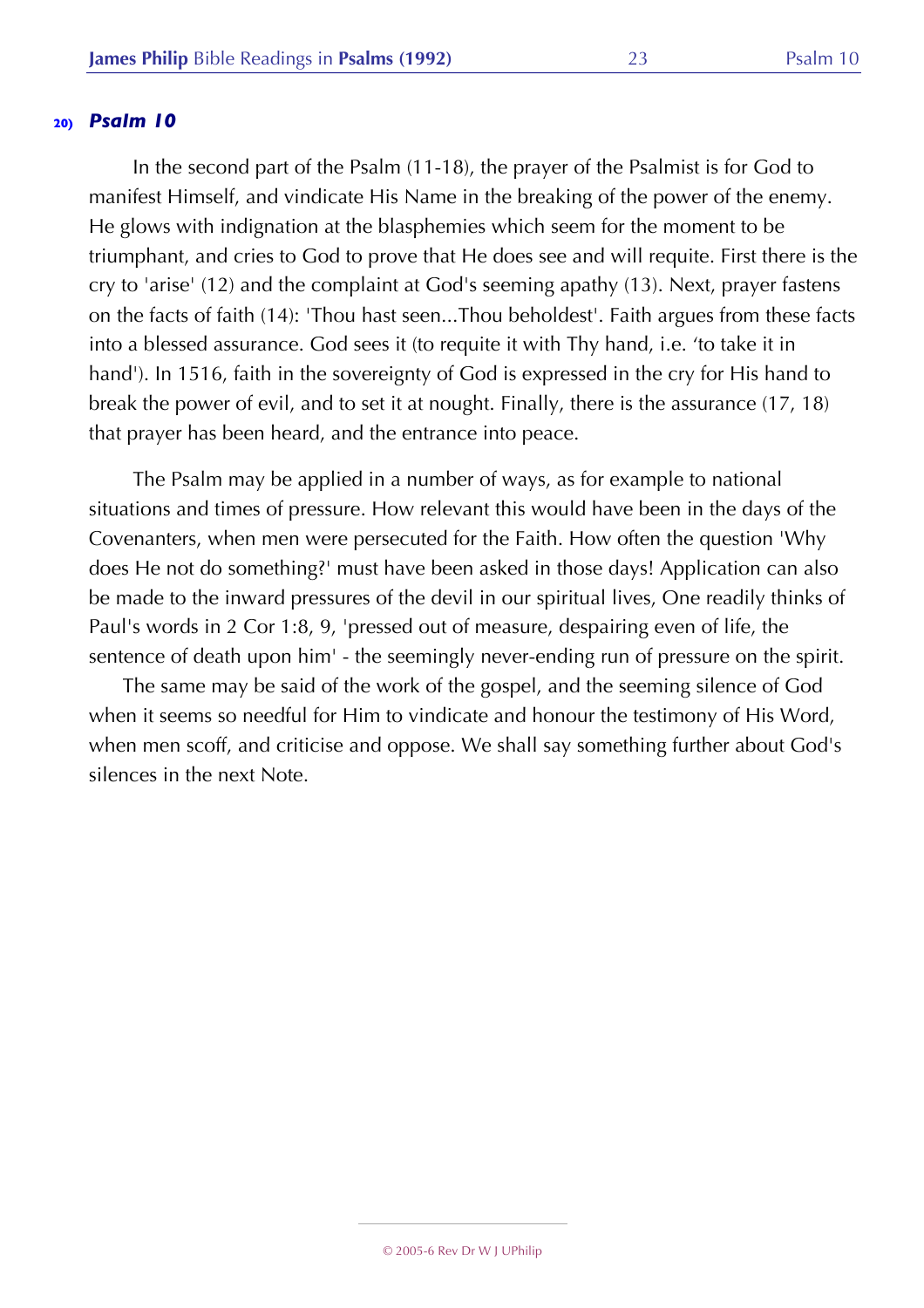When the heavens are as brass, and there is no answer to our agonised prayers, what can be said in answer to the plaint, 'Why doesn't God do something?' It may help us to think of Joseph's experience in the book of Genesis -captivity in Egypt, thrown from Potiphar's household into prison, the forgetfulness of Pharaoh's butler that left him languishing in prison for another two years. How often he must have asked this very question. But later, what he said was 'God meant it unto good'. This is one explanation of the silence of God: it is the trial of our faith, which is much more precious than gold that perisheth. The fire will not burn too hotly. It is the hand of God that stokes the fire and controls its fierceness. Remember the three Hebrews in the fiery furnace, who were untouched by the flames. It was a trial, not a destruction! A wise theologian once wrote: 'God is strong enough to resist pity until grief has done its gracious work...' What a word! Perhaps even now, distressed believer, God is doing something, although you cannot see. Do not forget that while the Israelites in Egypt were thinking and doubtless saying that God had forgotten them, God's deliverance was already an accomplished fact, for a baby had been born into a Levite family, called Moses, who was destined to become Israel's deliverer.

> Thrice blessed is he to whom is given The instinct that can tell That God is on the field when He Is most invisible. He hides Himself so wondrously As though there were no God....

With such a God at work, it is hardly surprising that the gamble of the wicked, who said 'God will never see....I shall not be moved' was bound to fail. To gamble thus with issues of life and death and eternity is always fateful and foolish in the extreme. God sees all right, and will act in His own time. That is the comfort - or the terror - of men.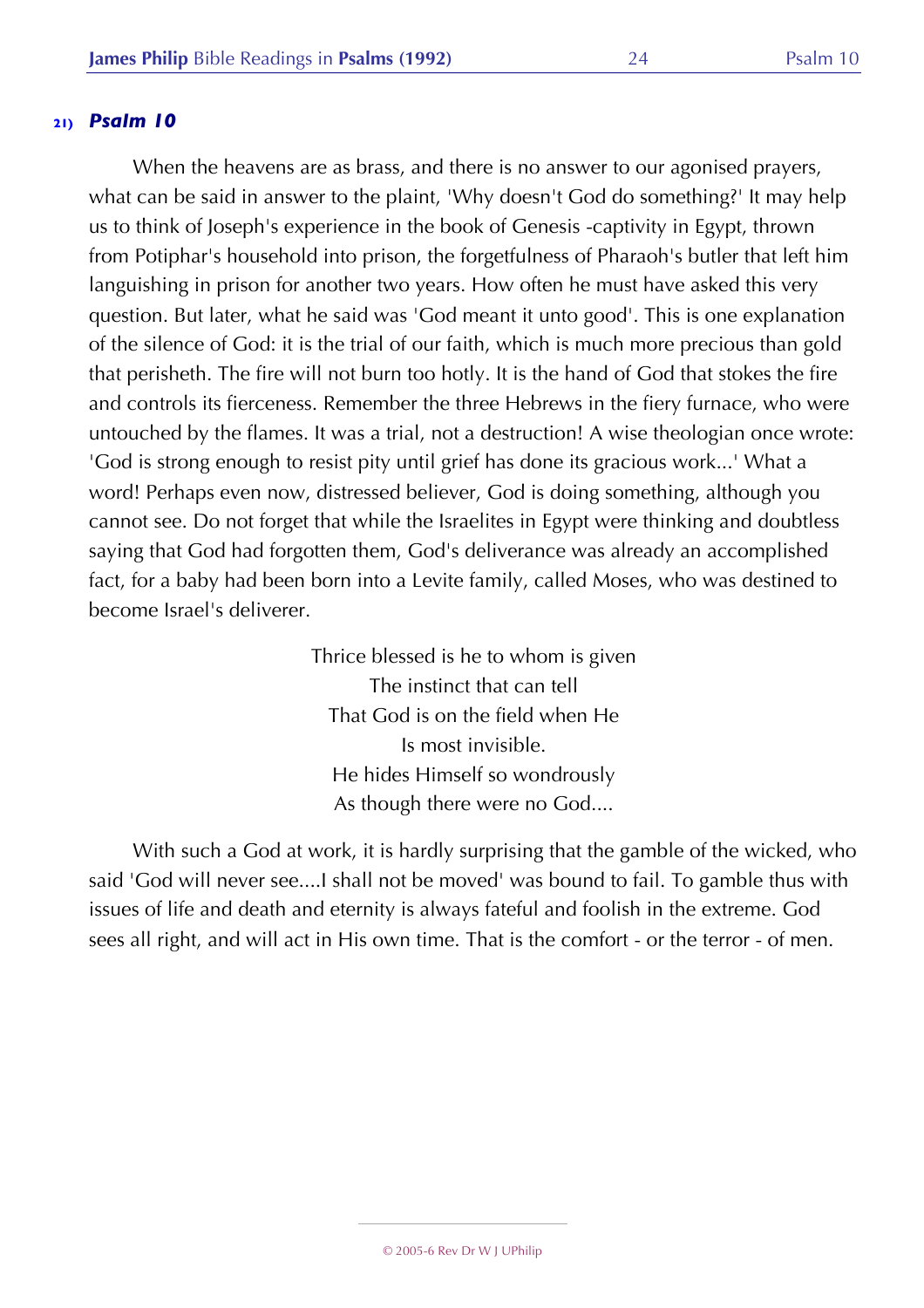This brief Psalm has a great deal to teach us, reflecting as it does in a variety of ways some fairly common experiences of the faithful in the spiritual life. David is in a situation of real peril, it may be in danger of his life. All the possible circumstances around him are adverse and threatening, and there does not seem any way out, on the human level. When we thus describe his situation, we have already found common ground with our own experience. Our lives may seldom be in actual peril in the way David's was, but there are numerous circumstances which at times hedge us in and press us beyond measure. This is a Psalm about such an experience. It divides into two, following the line of advice given to him by his 'counsellors' and the reply given from the standpoint of faith. David's circumstances may have been the eve of Absalom's rebellion, or the days of persecution under Saul. Either would fit the atmosphere of the Psalm. First of all, David expresses his trust in God. The word 'trust' here has the idea of fleeing to a stronghold, and this is the force of the question 'How say ye to my soul, Flee...', for he had already fled for refuge to God and found shelter in Him. What need was there to flee elsewhere? From 1b-3 we have the suggestions and advice of the timid and fearful counsellors, who urge him to flee as a bird to the mountain, justifying their suggestion by pointing to the treacherous intentions of remorseless enemies. Their appeal is reinforced by the consideration of the impotence of efforts to check the general anarchy (3), as if to say, 'Why wage a hopeless conflict any longer at the peril of life? All is lost: the wise thing to do is to run'.

It is striking to note how earthbound these counsellors were. There is no mention of God in these verses. Granted, the situation was serious, granted it was a time of crisis, and that things had never looked so black and threatening. But for them God seemed to be a forgotten factor, He was left out of their calculations, as a possible answer to the situation. That is the great fault in such counsel, in any circumstance. And it is this that calls the whole of it in question. There are some important implications in this, and we shall-consider them in the next Note.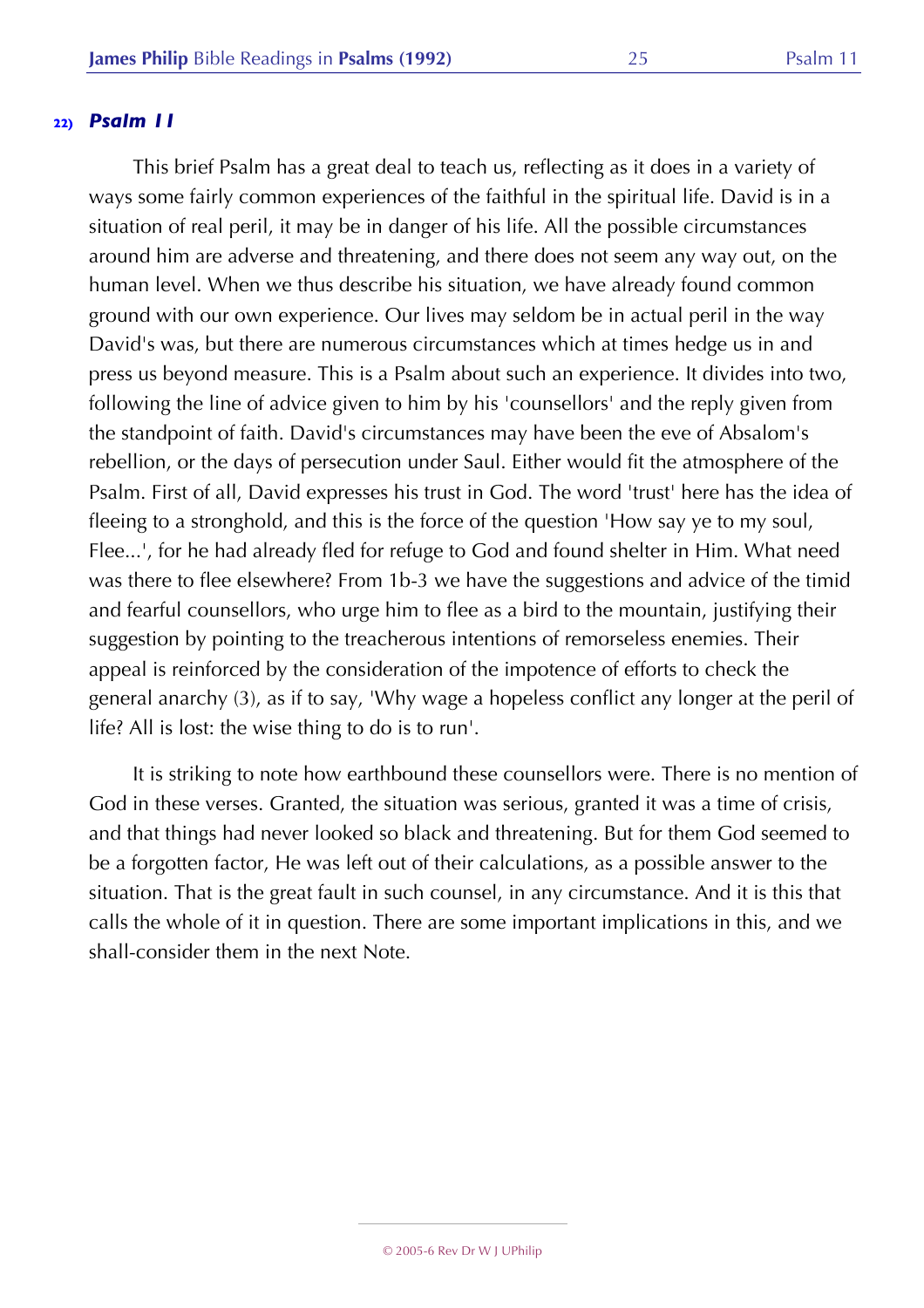It need not be doubted that the advice given by these counsellors was absolutely sincere. They felt what they were saying, felt the urgency and extremity of the situation and spoke out of a great sense of burden. They loved David. But - and this is the important point – their love was a human love, and no more. 'Is that not enough?', someone will ask. No, it is not enough. Those who love us best on a merely human level may often be our greatest enemies and biggest hindrances in the spiritual life. Their desire is to shield us, protect us, shelter us from the unpleasantness and hazard that standing firm in faith will undoubtedly cause us. Dictated by a warm, sincere concern and love it may be, but if only human, dangerous and even deadly to spiritual life. Alexander Maclaren finely comments: "Better infinitely to toil on, even when toil seems vain, than cowardly to keep a whole skin at the cost of a wounded conscience, or despairingly to fling up work, because the ground is hard and the growth of the seed imperceptible". Prudent advice, when the prudence is not inspired by faith but by sense, is never God's way. That is enough to think about, is it not, for one day.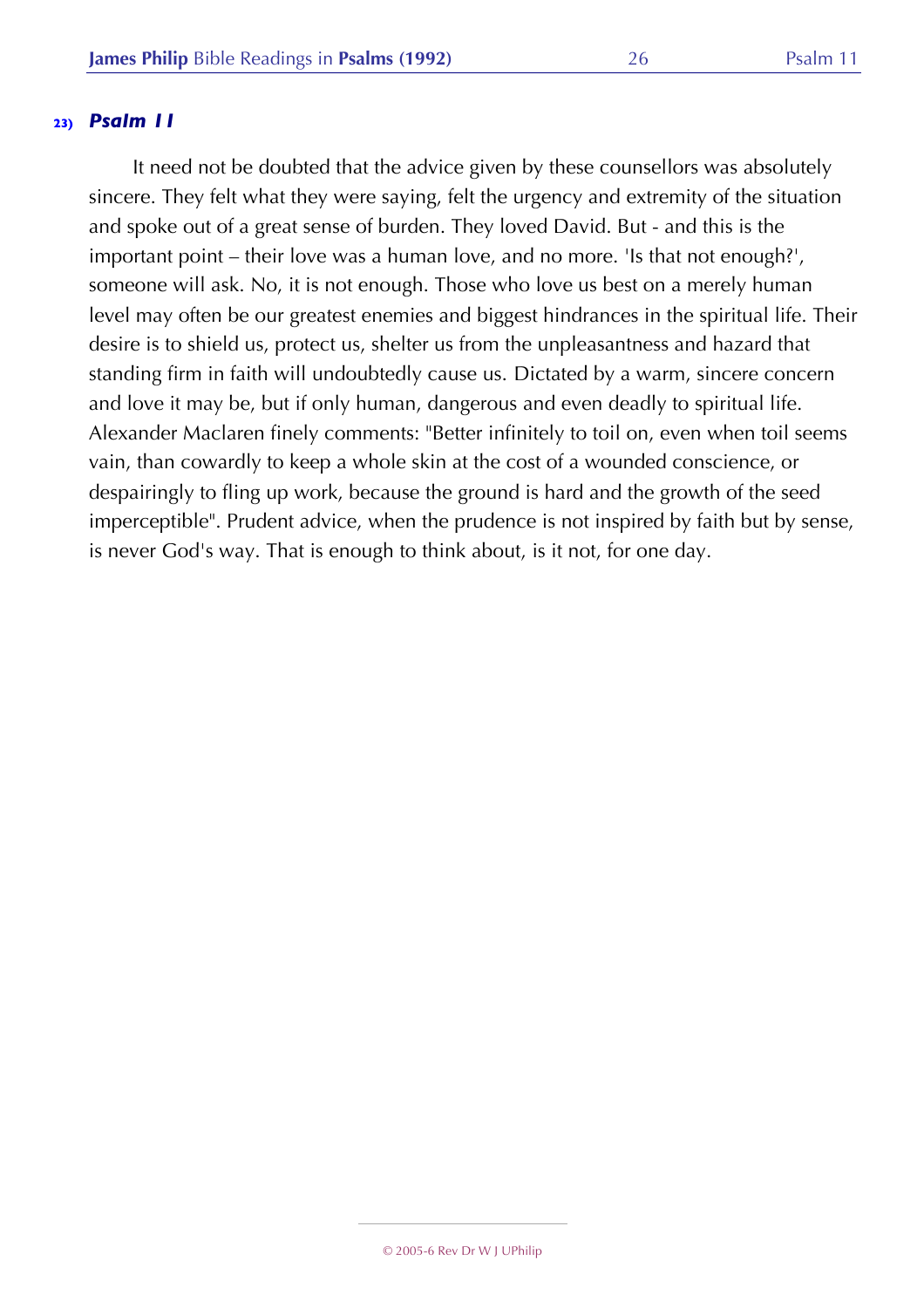Here is another thought: It does not say who these counsellors were, and it has been suggested that the Psalm may well represent 'a good man's dialogue with himself', and that the advice may well be the voice of his own fears, the whispers of sense and sloth that bid us cut our losses and run. This opens up for us a very significant line of interpretation, for in circumstances such as these, part of us, as we put it, wants to 'get away from it all' (cf Ps 55, 'O that I had wings like a dove: then would I fly away and be at rest'). And at such times, there is a dialogue that goes on in our hearts, sometimes a furious argument, and a battle for supremacy. One supreme factor in the life of victory for the believer lies just here, in his ability to deal with these 'voices' from the underworld of his heart, and speak to them instead of allowing them to dictate to him.

Much of the trouble in our lives arises when we allow our self to talk to us instead of our talking to our self. In the initial period of the Psalm, when all these thoughts were coming to David's mind and heart, his self was talking to him, reminding him of, and pointing out to him all the adverse circumstances, telling him to run away. Then, he begins to allow the 'other man' in him, the spiritual, to respond and say, 'Now, just listen to me for a moment'. And from that point, the victory was assured. Once this principle is grasped, it will be seen to be of very wide application, for it will answer so many problems. And it is equally true both of the 'other man' within us, the voice of prudence and self-preservation, and of the voice of the devil. And the treatment is the same in both cases. You assert yourself against the other, and tell them where to get off! And David did! "Look at the opened heaven", he said, "You say the eyes of the wicked are upon me, but other eyes are also upon me, and upon them too. You say that their bow is drawn, ready to shoot at me; but another bow is also bent and at the ready, which shall shoot off before theirs". What is happening is that David is reminding himself again of the facts of his faith, as in the previous Psalm, and they are given paramount place in his thinking. And the defeatest counsel is set at nought.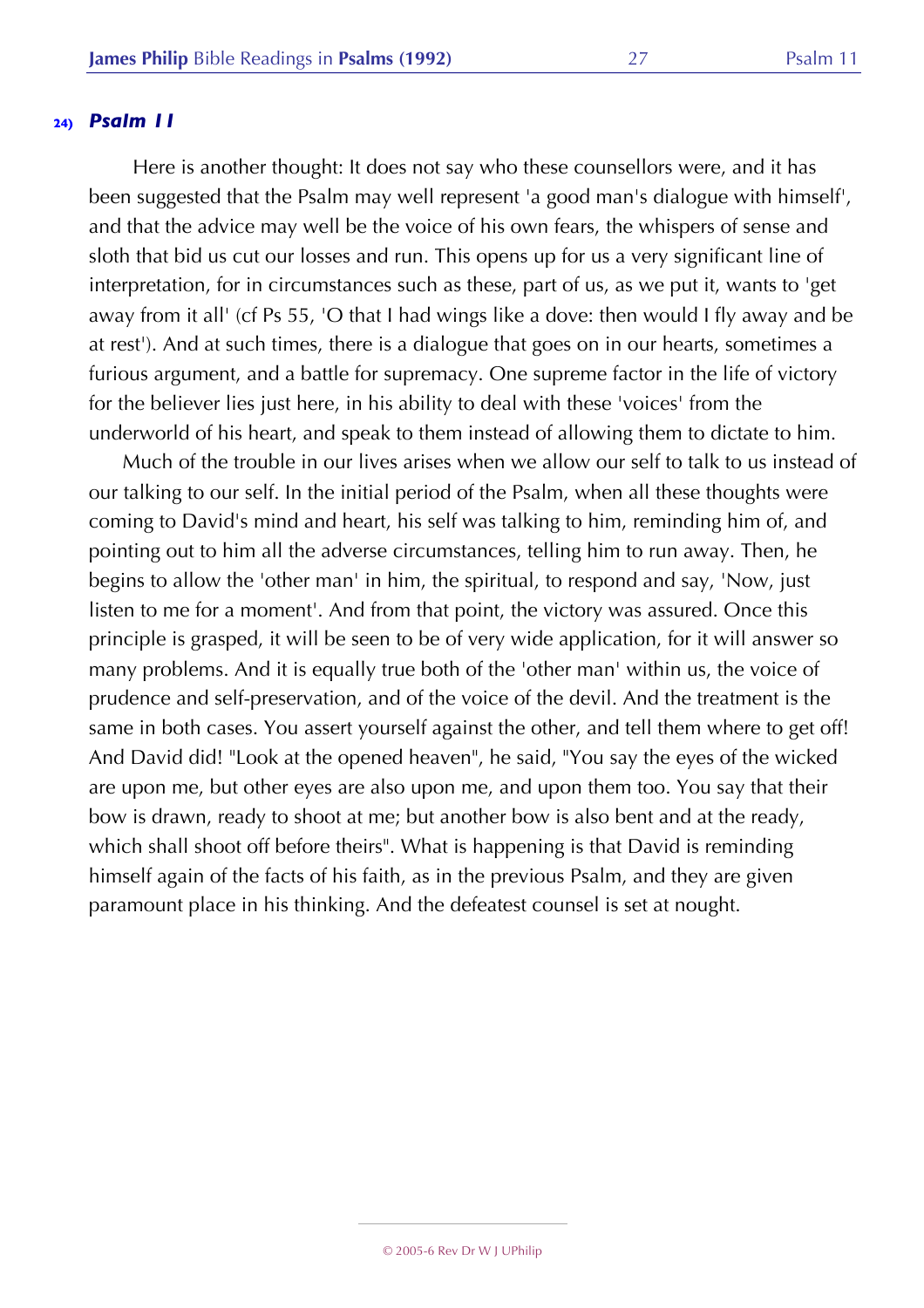C.H. Spurgeon once said: "No one knows, but he who has endured it, the solitude of a soul that has outstripped its fellows in zeal for the Lord of hosts; it dares not reveal itself, lest men count it mad; it cannot conceal itself, for a fire burns within its bones; only before the Lord does it find rest". This is what this Psalm is about - the solitude, the awful sense of isolation that comes upon the servant of God who is intent upon walking close with Him. One commentator begins his exposition of the Psalm with the striking words: 'One penalty of living near God is keen pain from low lives'. A visitor once said to us that it was sensitive people rather than the more jovial extrovert people who were being used of God in their witness today to bless others. This, then, is the theme of the Psalm. It is not exactly spiritual depression, but rather a sense of the agony of the true spiritual life, its costliness and desolation. The setting is uncertain, and several similar times in David's experience have been quoted as probably giving rise to it, as, for example, 1 Sam 23:11, the citizens of Keilah plotting his betrayal; 1 Sam 23:19, the Ziphites deliberately meditating treachery; 1 Sam 26:19, unscrupulous enemies poisoning Saul's mind against him. Any, or all, of these incidents may be fairly reflected in the words of the Psalm - the vanity each speaks with his neighbour, flattering lips and double hearts, and above all, the desolating sense that he stood alone. Surely there is common ground for us here - we may not have David's experience, but the pattern is often there. And is it not true, as it must have been true with David that it is not so much that this sort of experience comes, but that it continues unabated and without relief. It is this that breaks the spirit. We speak of the last straw that breaks the camel's back. This is how it was with him. Well might the commentators quote Elijah there, "I, even I only, am left, and they seek my life".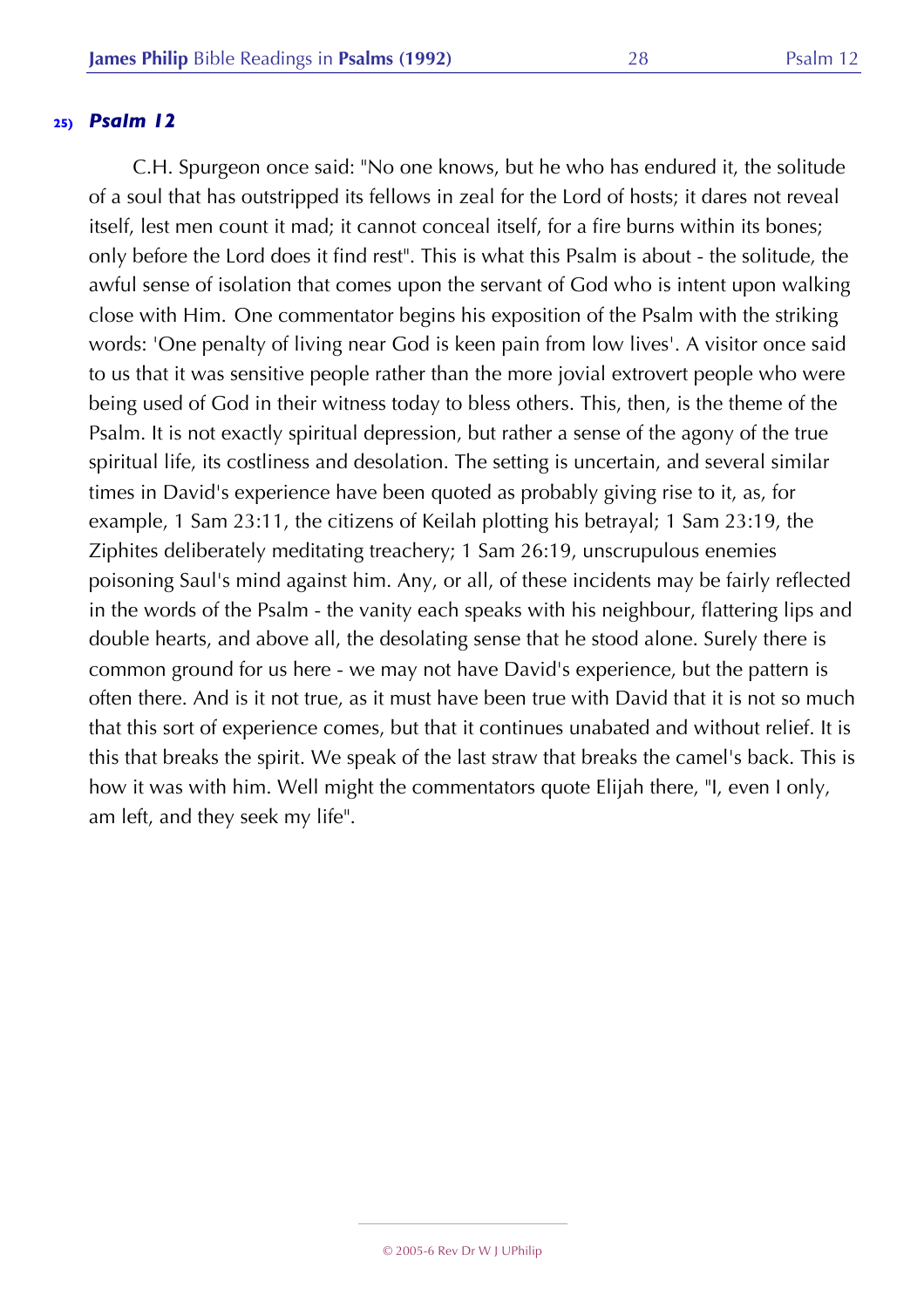There are two elements in such a situation, one which remains as a constant and the other which is removed by the intervention of God. The constant is the fact of solitude, and the loneliness which belongs to the life of faith. All God's great ones are lonely men - Abraham, Moses, Elijah, John the Baptist knew this solitude and 'apartness' that is of the very essence of the work of God. The other element is the kind of despair or depression that God graciously intervenes to remove, and it is this that the rest of the Psalm is concerned with. This, then, is the paradox of the Christian life: we are committed to a life of solitude if we go on with God, and yet God ever intervenes to deal with the oppression of evil men against us. Such is the understanding of the cry at the beginning of the Psalm for help amid prevailing faithlessness.

We should note the problem that David was facing -flattering lips and double hearts, the sin of one thing being said and another being thought in the heart. This is the curse and condemnation of flattery, which requires to be distinguished from true praise. It is the motive in each that is important. Flattery has an ulterior motive, and this is what exposes it as the shabby thing it is, a form of dishonesty which is inexcusable. Jesus said, "Let your yea be yea and your nay be nay", that is, become known as a man's whose word is of complete integrity. We must mean what we say and say what we mean. Far rather be silent than commit oneself to saying something we do not mean. Discerning people are well able to see through the insincerity and duplicity of double-talk and double-think.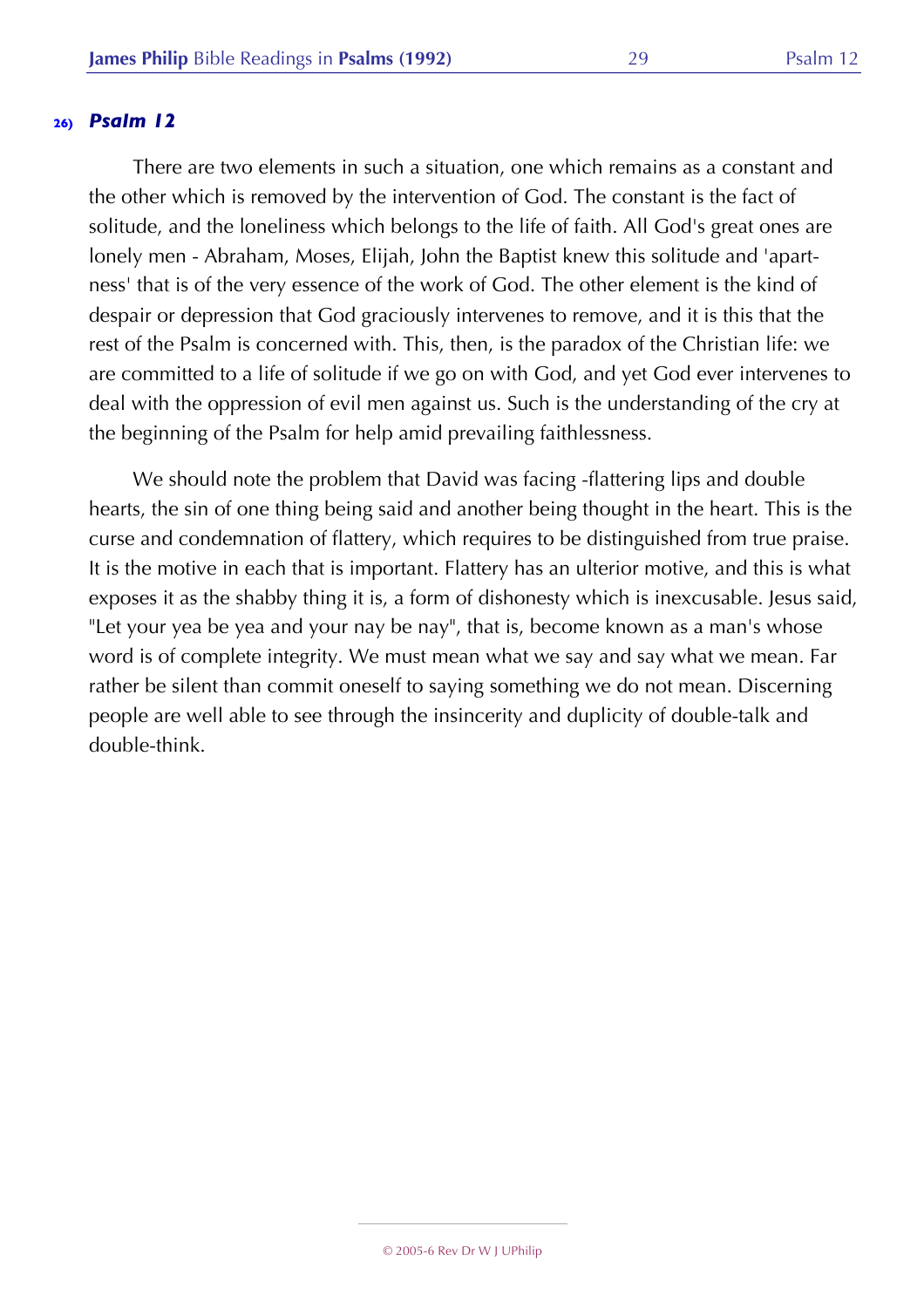At 5 we have the answer of God to the cry of the oppressed, in words of wonderful assurance, which can be applied both as a general principle of the gospel of grace and as a particular instance of God's gracious intervention on behalf of His people. Indeed, the one depends on the other, for it is because God is a God Who intervenes and arises for the salvation of His people that He can and does intervene on their behalf in all lesser crises. As the Apostle says, 'He that spared not His own Son, but freely gave Him up for us all, how shall He not with Him also freely give us all things?' The whole history of the Old Testament bears out this glorious theme, from the premise of deliverance given in Gen 3:15, through the Exodus story, the many deliverances expressed in David's own turbulent history, Jehoshaphat's and Hezekiah's, to that of the return from Babylon after the Exile. And it is significant how the Psalmist here speaks of the assurance of such deliverance: in 6 he says, 'The words of the Lord are pure words not only in contrast to the specious and flattering words of insincere men, as mentioned in 2, but supremely in that the Lord's words are wholly to be relied upon. Hath He said, and will He not do it? It is this that brings assurances to the heart and changes the whole aspect of things, although the situation may as yet - and for long enough - remain unchanged. The phrase 'as silver tried in a furnace' stresses the degree of purity, and there is at least a hint, in the analogy of the furnace, of the sufferings of God Himself: His Word is trustworthy because it is the Word made flesh and also made sin, in the crucible of suffering. He Who so suffered for us may surely be trusted to do what He has promised to do!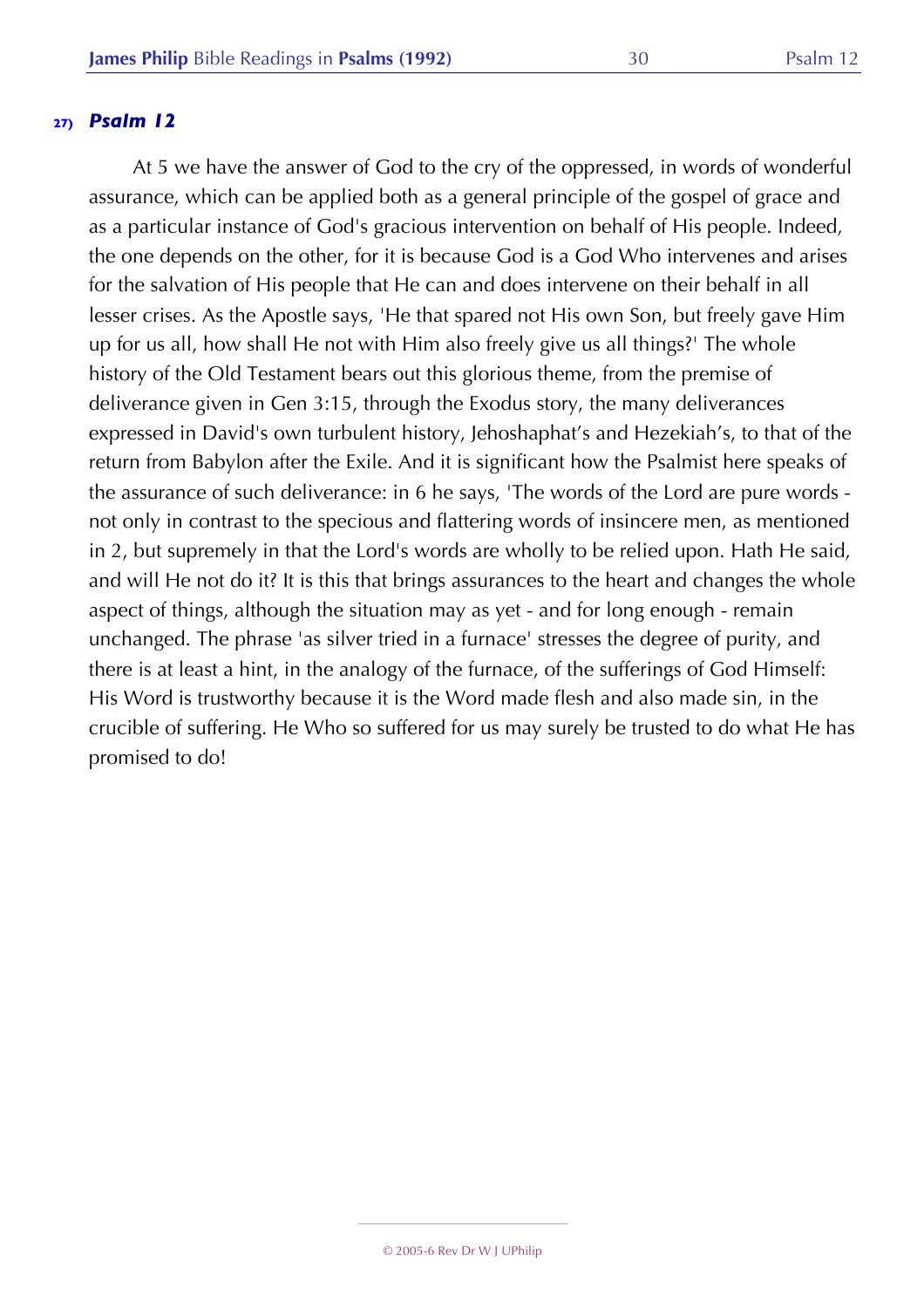This Psalm opens with a desolate and anguished cry. There is an intensity and agony. The Psalmist is 'up against it', and there seems no relief in his situation, no light in the darkness. There are three stanzas, each of two verses. First of all, there is his complaint (1, 2). Two notes in especial ring out, one the length of the anguish - it has gone on for so long - and the other its sheer meaninglessness. What does one do to find relief in such a situation? The Scripture teaches much about this, and this is where the message of the previous Psalm about the trustworthiness of God's Word is so reassuring. What, for example, must a word like Isa 49:14ff mean in such a time of distress, or Heb 12:7-13, or Matt 15:21-28? But these passages help us to 'see the force of our sufferings as 'tests of faith'; and there is something beyond this, namely the meaninglessness of long continued testing. There is the feeling and assumption in our hearts that when we have learned enough from the trial the suffering will cease, because it will have fulfilled its function. And the moment at which we think it must stop because we have learned enough is precisely the moment when it does not cease, but goes on senselessly. As has been said, there is a degree of suffering at which one ceases to mature, and then the pain loses all meaning through its severity. This is where the Psalmist appears to be in this utterance. When you still can see the force of the trial, you have not yet touched the ultimate mystery of things. It is when the darkness is complete that faith is summoned to 'believe in the dark'; and it is in this context that we see the greatness of the faith that overcomes.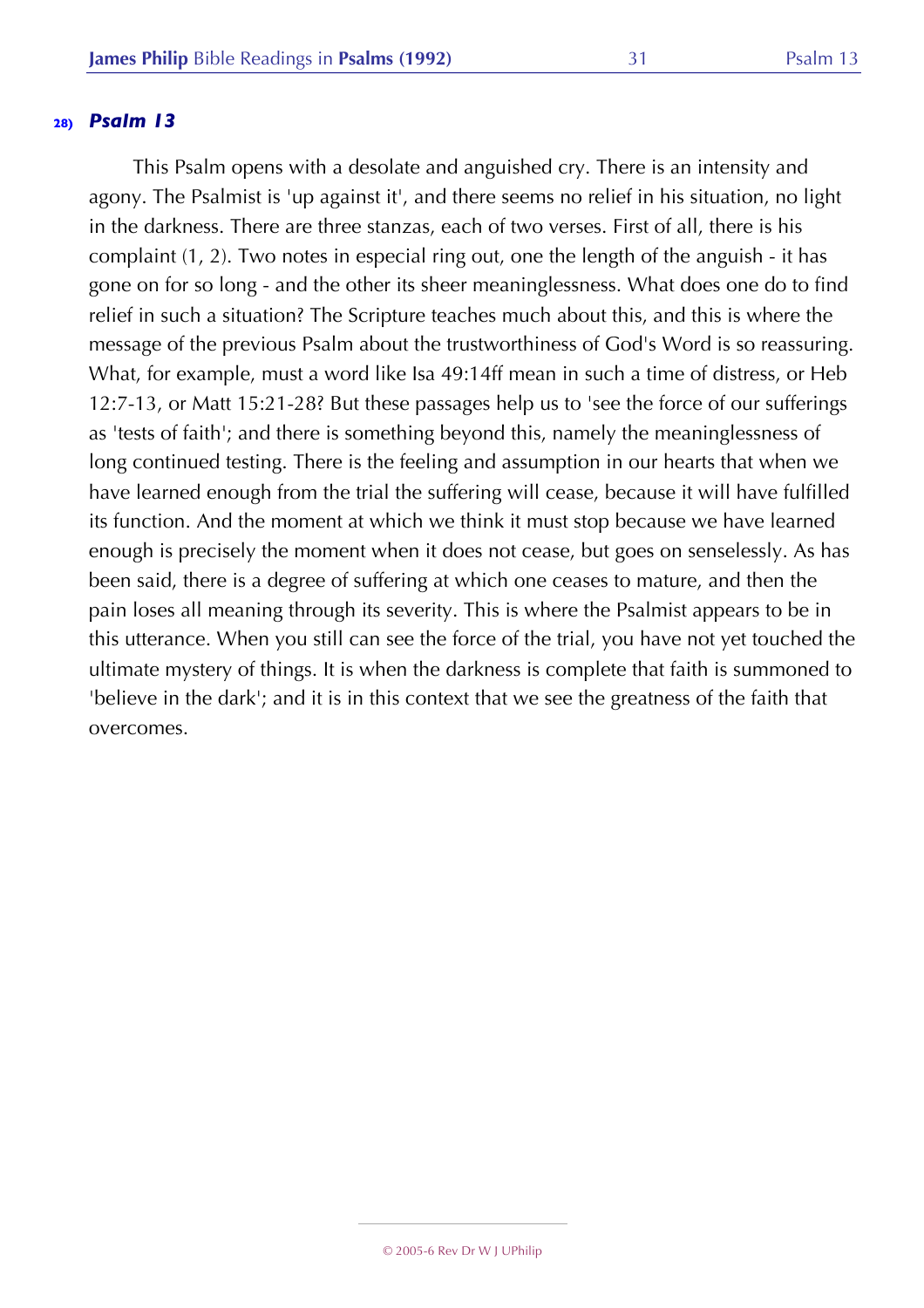The anguish and agony in the Psalmist's heart are still very evident in the prayer in 3,4, but there is a significant emphasis which makes it evident that faith is laying hold. His prayer is to the 'Lord my God'. One needs a personal faith in a trouble like this second hand religion will not see us through. Often, people do not have this, and in trouble they learn with dismay that they have nothing to hang on to. And sometimes, thankfully, in their extremity, they come to a personal faith. And this may be the point of the exercise, so far as the Lord is concerned: He sometimes has to teach us the hard way to put our trust in Him. It is important for us to see the assertion of faith in 3, 4, as against the complaint in 1, 2; for complaint to the Lord is not quite the same as prayer to Him. Are we able to distinguish between the two?

Thanksgiving is the outcome of true faith, as we see in 5, 6. But this is a battle that has to be won in the darkness, before deliverance comes. The Bible calls it 'the peace of faith'. Indeed, there is no evidence that the Psalmist's situation has changed - that has yet to come -but he has changed, and it is because God has, in effect, said to him, 'Be still and know that I am God'. Often, the answer of God is not given to the mind's questioning, but to the heart's need. God did not answer any of Job's questionings; rather, He answered him - and that is an infinitely greater thing.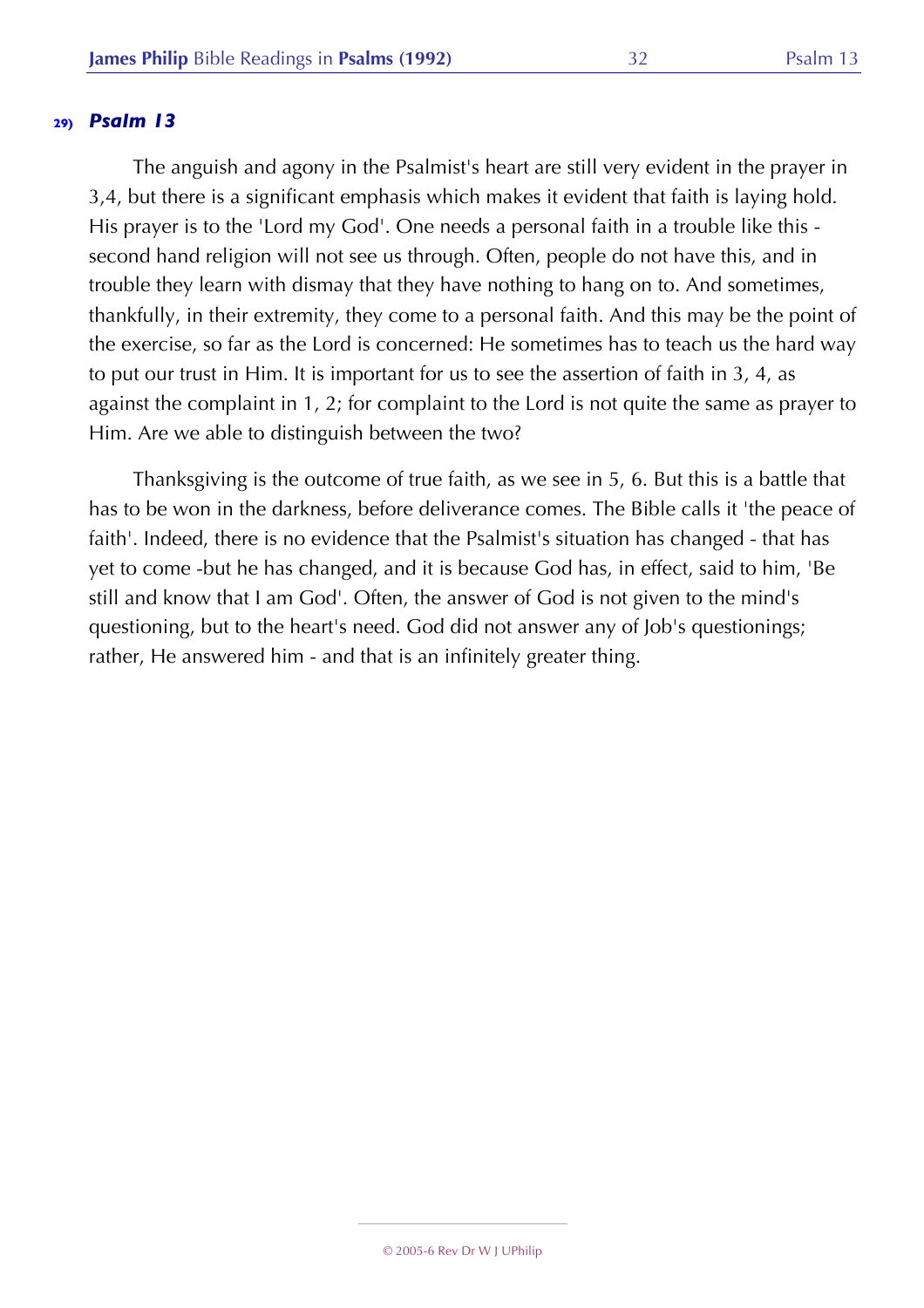A man needs to be extremely clever to make and maintain the assertion that there is no God. Indeed, the man is a fool who thinks he can dismiss the thought of God and dispose of Him with a wave of the hand. He has not even begun to think seriously. What he does not realise is that in denying the existence of God he is ultimately committing himself to the view that everything happens by chance, that the universe is just 'a fortuitous concourse of atoms'. But this is to commit oneself to absurdity. For it means that all man's thinking processes are also fortuitous. And if this be so, then the conclusion that the atheist comes to, that there is no God, is just as likely to be wrong as right. You cannot depend on chance. It makes nonsense of rational thought altogether! Not only so, however: the atheist has to ignore the 'evidences' of God all around him. As Rom 1:19 puts it, "All that may be known of God by mean lies plain before their eyes; indeed God Himself has disclosed it to them" (NEB). Moreover, he has to still the voice of conscience within him, which is God's monitor in the soul. Even in our denial of Him, we do not cease to be destined for Him, so that the desire to escape Him and the longing for His peace are always in conflict in us, a conflict that is never wholly absent from the heart of man, even when he most vociferously denies God's existence, as witness the innumerable 'dissociated symptoms' of alienation, meaninglessness and anxiety evident in every form of culture - music, literature and the arts. Above all, the' atheist must 'dispose' of and 'explain' Jesus Christ, and His claim to be God. For either He was what He claimed to be, or He was mad or bad. To say there is no God is to commit oneself to saying that He was deluded or a deceiver. As ever, the issue is never an intellectual one, but always moral and spiritual, and the question that it always comes down to is: "What think ye of Christ?"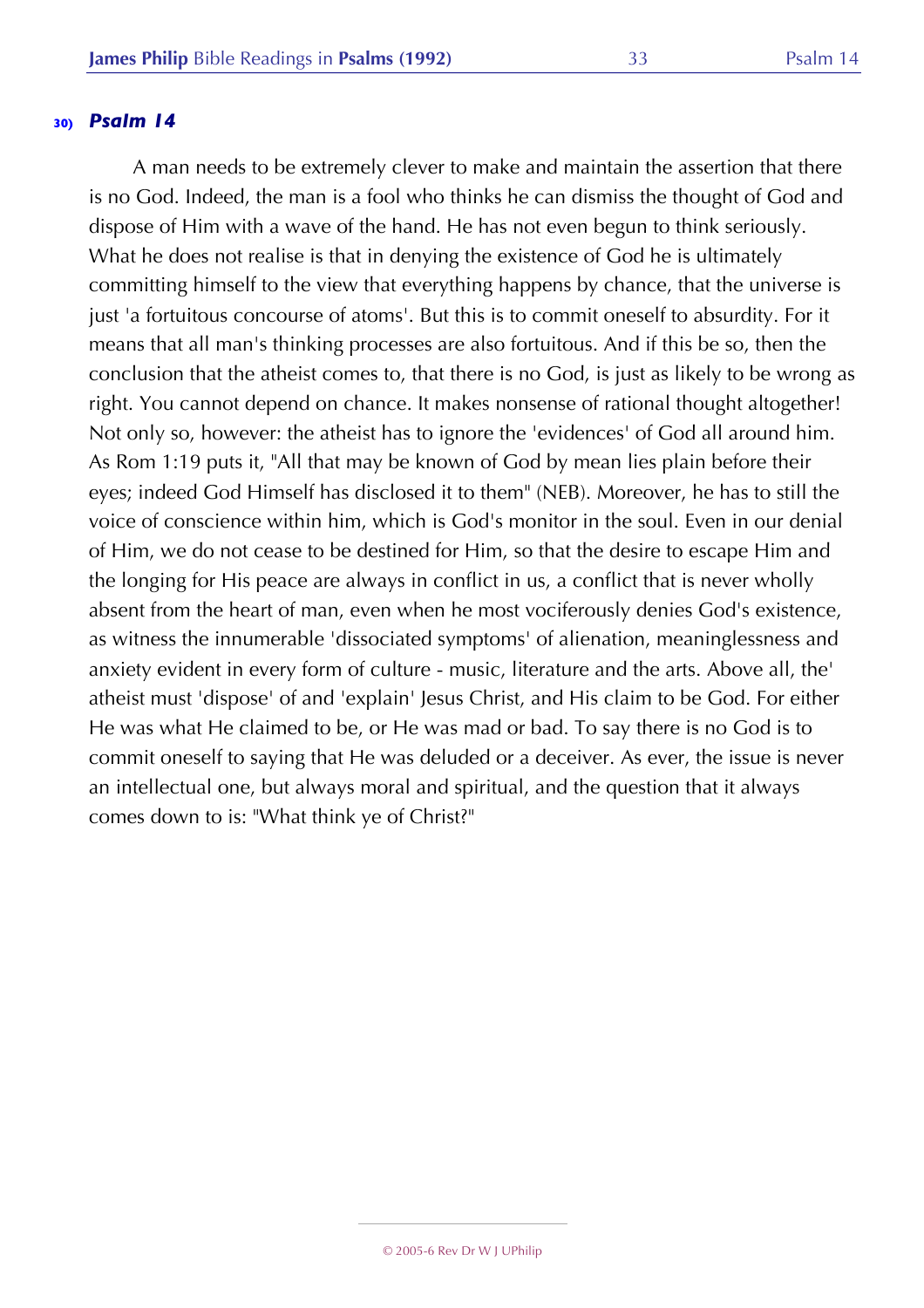We should note the significance of the phrase 'in his heart' in 1 - the atheism is not actually voiced, but to all intents and purposes it is lived. To live as if there were no God is practical atheism. The' word 'fool' here refers not so much to intellectual blindness as to moral obstinacy. As we say, there are none' so blind as those who will not see. Over against this atheism the Bible sets a living God, Who sees and watches, and looks down. Indeed, the Bible confronts us with such a God. There is said to be a reference in this to the wickedness of Babel, and Sodom and Gomorrah, and the days of practical atheism, when God 'came down to see....' (Gen 11:5, 7; 18:21). The great question of the Bible is not whether there is a God - and it is never concerned to prove this, but rather it assumes it - nor even 'Where can I find God?', for to the Bible He is only too present; the question is, 'How can I get right with them God from Whom there is no escape?' The real answer to the practical atheism of our day lies, as the Psalm indicates in 7, in the intervention of God. When God is in the generation of the righteous, the result is always a sense of awe and fear. In times of spiritual awakening, there has been such an overwhelming sense of a Divine presence that any question of whether there be a God becomes quite superfluous and irrelevant. As Jesus said of the Holy Spirit, "When He is come, He will convict the world of sin, and unrighteousness, and of judgment". This is what solves the problem of communication - a living God in the midst of the Church. Well might the Psalmist pray for such a manifestation (7)! The one unassailable answer is - life. This must be our prayer also.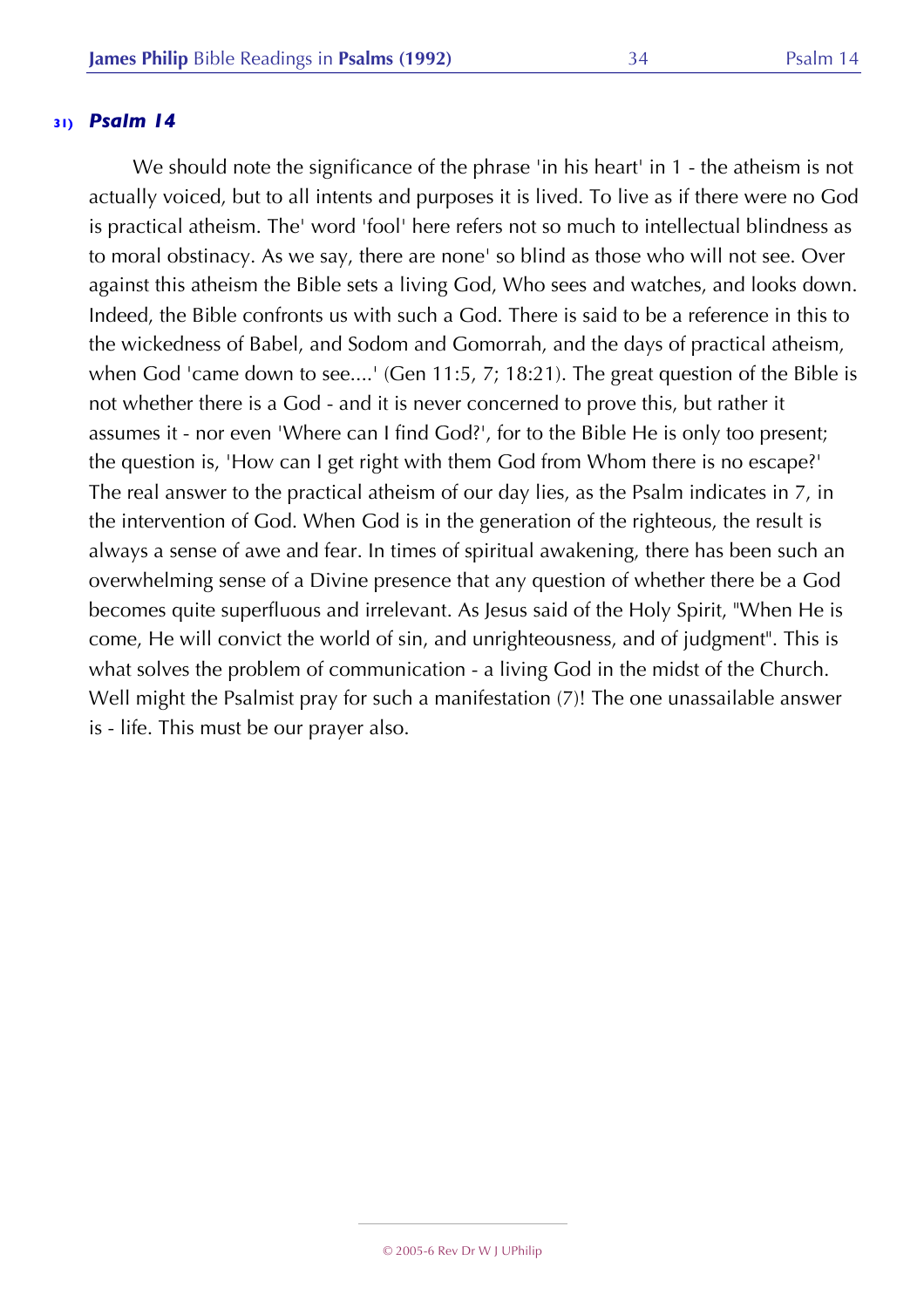It would be very easy to misunderstand the meaning of this Psalm, and assume that it is proclaiming a doctrine of salvation by works. For it could be, and has been, interpreted to say that the way into God's presence and acceptance with Him is by living a good life, and that one becomes a member of the city of Zion and of the kingdom of God on the basis of personal integrity. But not only does it not mean this, it cannot mean this, for if it did it would contradict the rest of Scripture which unequivocally teaches salvation by grace through faith, apart from the works of the law. In any case, there is no one good enough, on this estimate (as Ps 14:3 has pointed out). This is not, of course, to say that such moral earnestness is either wrong or in vain; it is rather that the real subject-matter in the Psalm is sanctification, not justification. All that is said here is said within the covenant, and this in a twofold way. In the first place, although salvation is by faith alone, faith without works is dead. Saving faith never stands alone, its fruit is always the very qualities mentioned here. Justification by faith implies and involves the new life, and where that new life is absent, we may query the reality of the conversion experience that is claimed. As Jesus said, "By their fruits - not, their works - shall ye know them". This, in fact, is where evangelical understanding sometimes falls down. "Works do not matter", people say, "it is faith that is allimportant". But works do matter, and matter supremely, not indeed as a means of salvation, but as the fruit of it. As the Apostle says, we are to "be careful to maintain good works".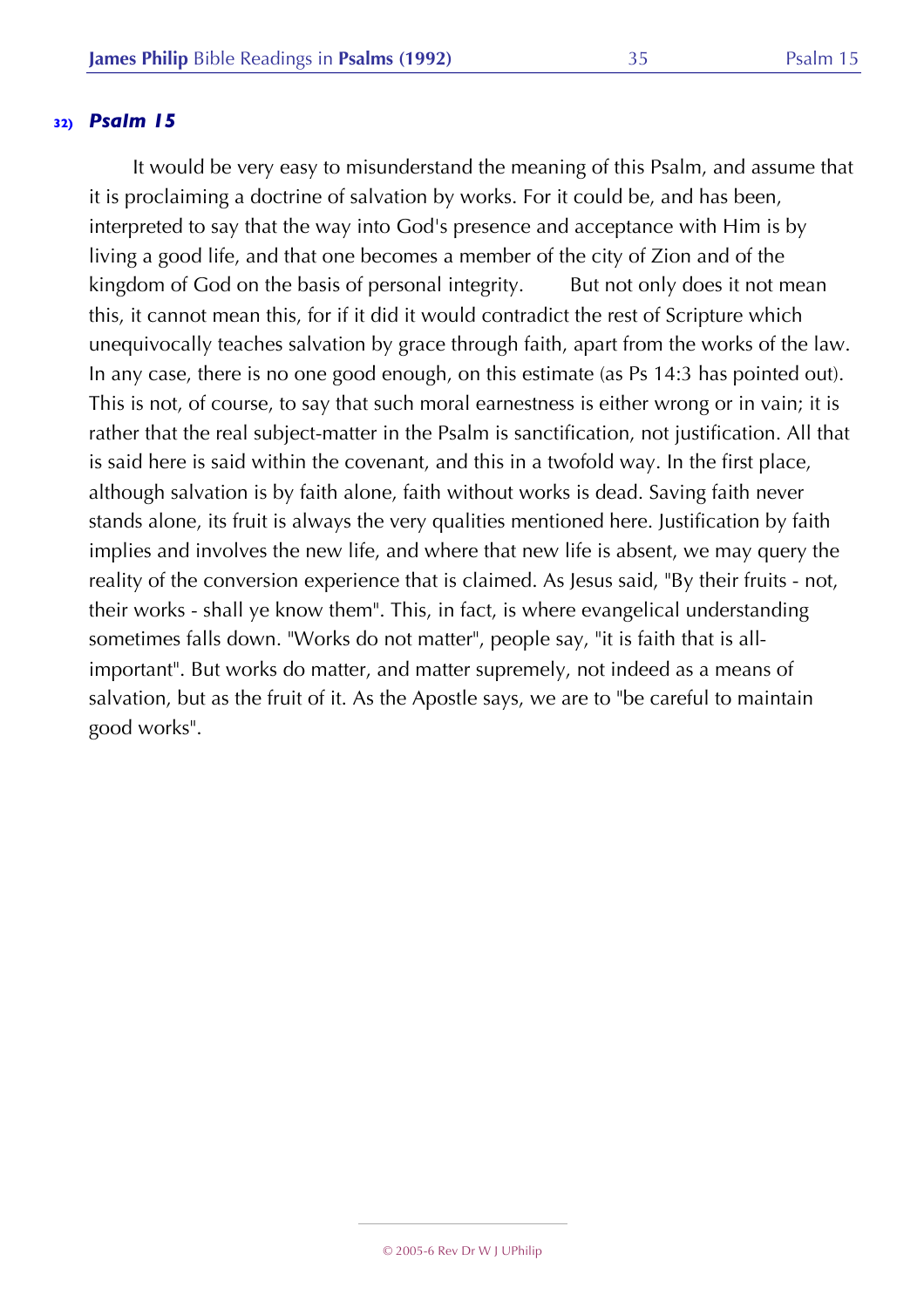What is said in this Psalm is to be understood as being within the covenant in another way also, for it speaks of fellowship with God rather than of acceptance with God. We cannot have fellowship with God when our lives are not right in His sight. "Can two walk together except they be agreed?", asked the prophet of old. There is ample evidence in Scripture that two levels of spiritual life are, alas, only too possible. The lives of Abraham and Lot bear this out very graphically. There can be no doubt that Lot was a true believer, he is called 'righteous Lot' in the New Testament, but here is no question but that he lived on a very much lower level of spirituality than his uncle Abraham. As we say, 'his eye was always on the main chance', and he opted for having a foot in both camps -with predicable consequences; for he lost his testimony and came to grief when the crisis came. Abraham, by contrast, became the friend of God, and walked in intimate fellowship with Him. The Psalm is said to be associated with the return of the Ark of Jerusalem (2 Sam 6). We may recall in this connection David's experience then, and the judgment that came upon Uzzah for his irreverent and casual handling of the Ark. There is surely a parable here with the thought of the Psalm. The flurry and excitement of religious emotionalism, which characterised the story in 2 Sam 6 is often a substitute for integrity of character, and it does not qualify us for the intimacy of fellowship with God that is open to His children. It is the moral characteristics of faith that bring us now to Him.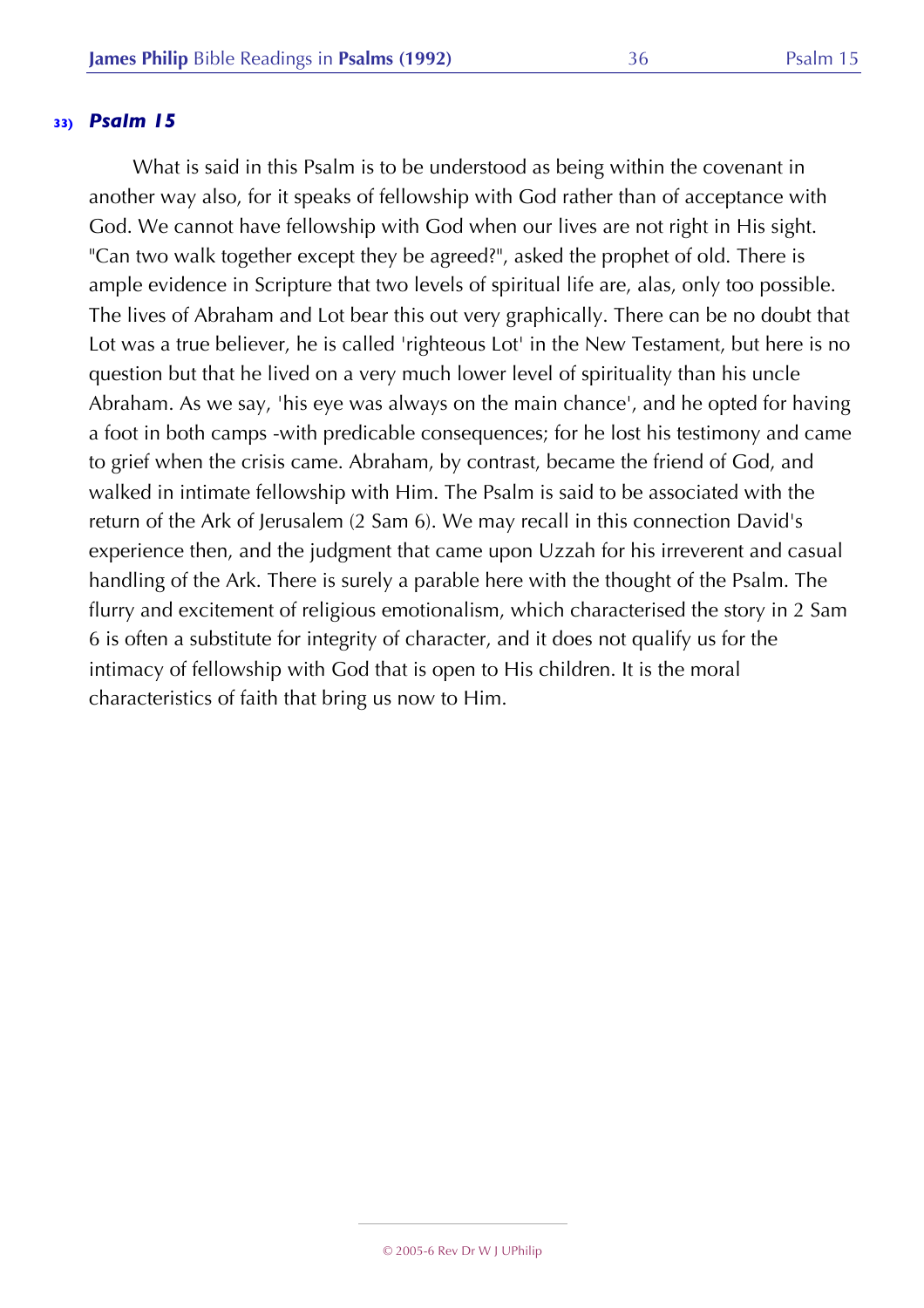The name sometimes given to this beautiful utterance is 'The Golden Psalm', and it is surely well named. It is quoted by both Peter and Paul, in Acts 2:29-31 and 13:35-38, of our Lord Himself. If it is asked in what sense it is applied to Him, we would have to say first that it is perfectly fulfilled in Him, and then that it is through Him that the provisions of the Psalm are assured to men. It is certainly true that the resurrection of Christ casts its light over the whole Psalm and over the description of the true believer contained in it. We could well say that it describes the transformation that the Word of the resurrection effects (Acts 10:36-44) in human life. In 1-4 we are given what may be called the marks of the believer. These are, first of all, trust, the word here signifying making God our refuge; then God-centredness. To speak of God as one's portion bears witness to the fact that we are made for Him, and that we find our true destiny and fulfilment when He is the centre of our lives - the opposite, indeed, of self-centredness. Then the glorious reality of the communion of the saints. There is no people like the people of God, for all their faults! We belong to one another, as well as to the Lord, and we matter to one another, as well as to Him (3)!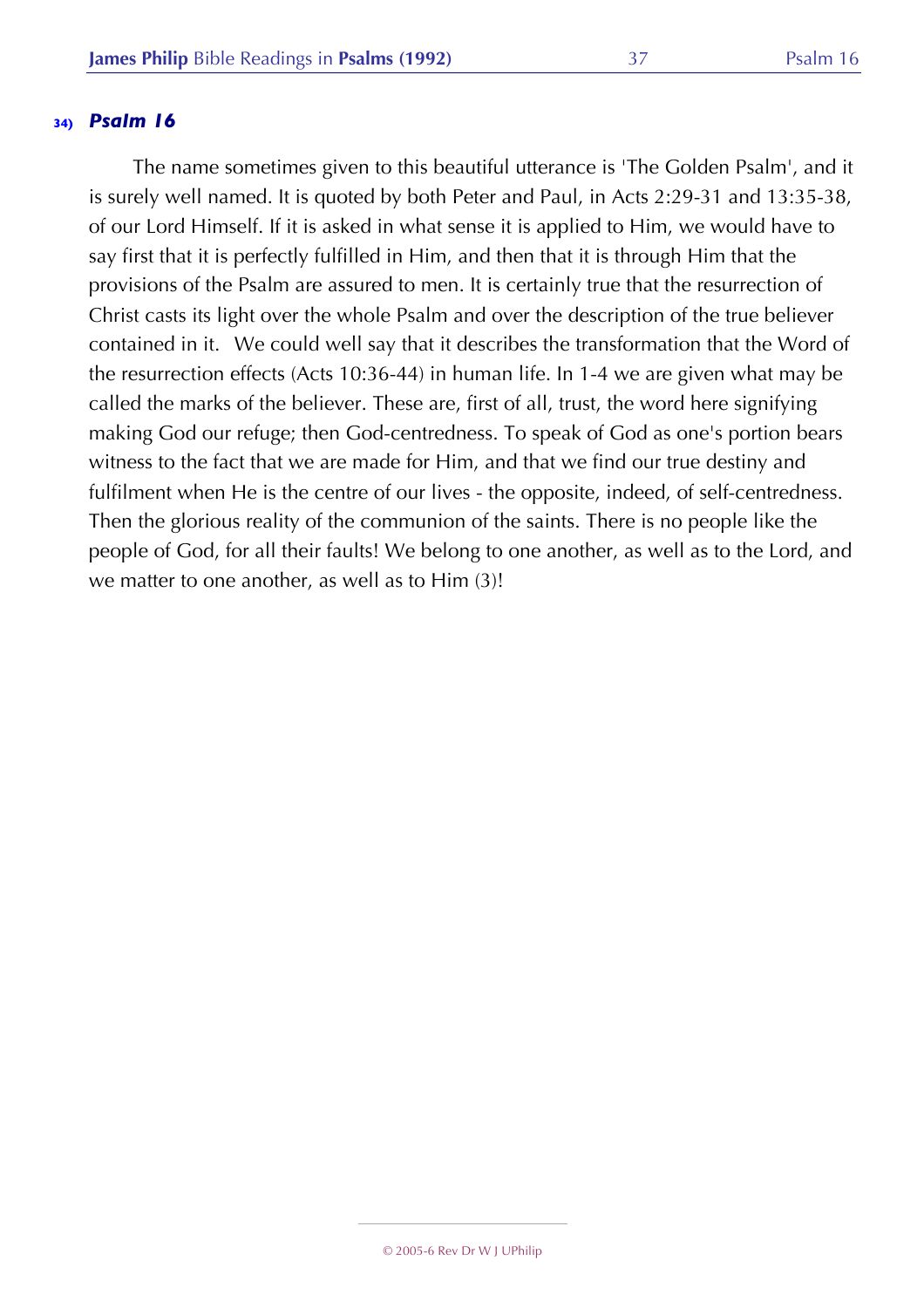In the next part of the Psalm (4-8) we have the present blessings of the believer. These are passing wonderful, on any estimate - satisfied hearts (5, 6), counsel and correction (7) and unassailable impregnable security (8). A life touched with resurrection power is not only better, but different - contentment here, as we shall see more fully in tomorrow's Note, eternal joy and life hereafter. Jehovah is all that we need to satisfy hunger and thirst (5). In 6, the Psalmist is not so much congratulating himself that things have turned out so well for him, as expressing contentment with his lot, and finding joy in it. As the saying has it, 'In acceptance lieth peace'. This, too, lies on the other side of the Cross, on resurrection ground. We die to live in the Christian life, all along the line (cf Phil 4:11), "I have learned, in whatsoever state I am, to be content". Discontentment with one's lot means that somewhere along the line there is a death we have not died. Well, what does this say to us today?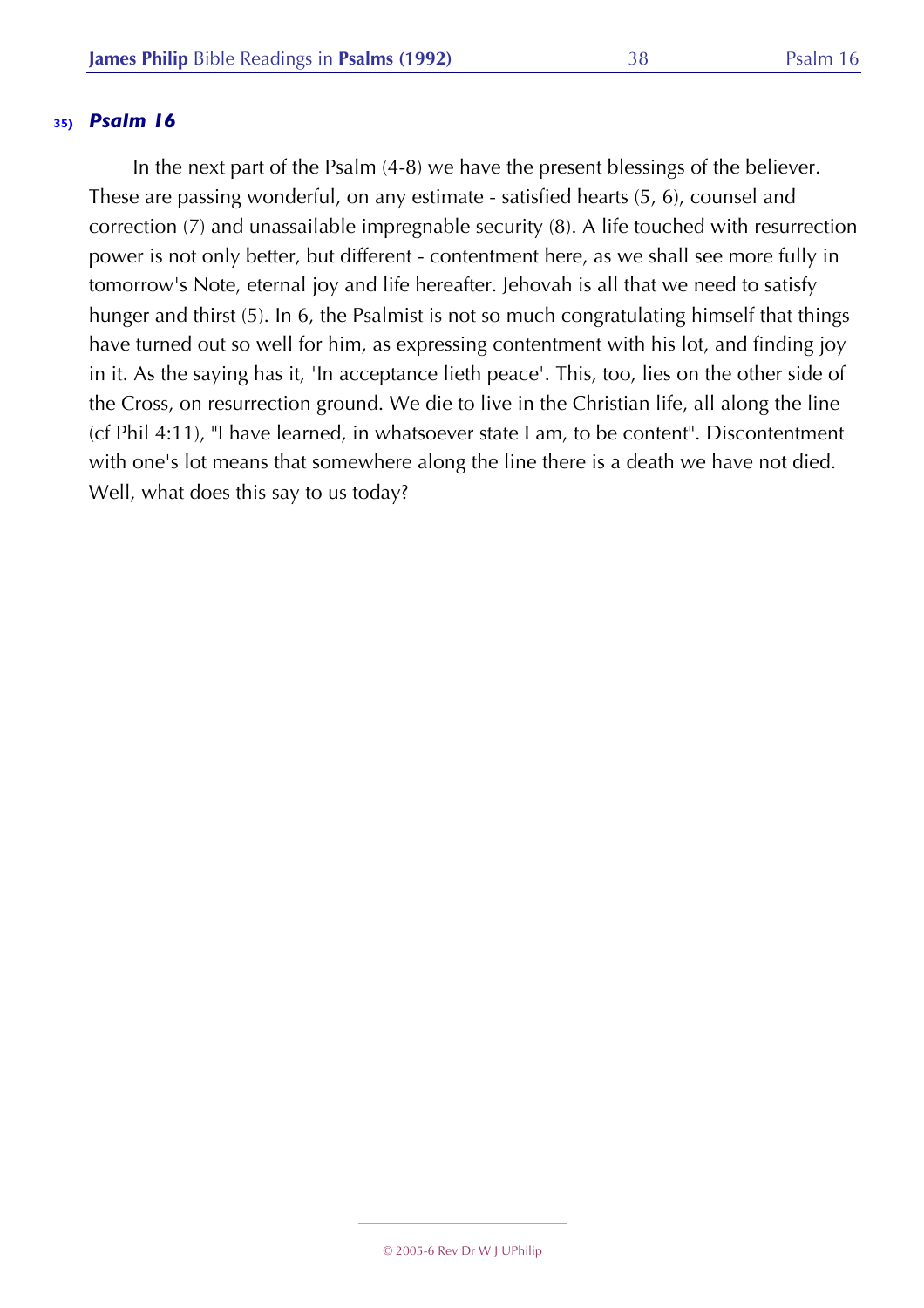In 9-11 we have the future prospects of the believer. And first and foremost we must mention the assurance of immortality. It may not be reading too much into the words of 9 - 'my flesh also shall rest in hope' - to say that they at least imply the New Testament doctrine of the resurrection of the body. It is not as disembodied spirits, still less as 'ghostly souls' that we shall live in the hereafter, but as people, men and women, boys and girls, with glorified bodies. That is the wonder of the Christian hope. And it is this that takes the sting out of death, and that will not allow Christians to think of the life to come as mere survival, this also that enables us to face death with confidence and without fear. The Christian Faith teaches us not only how to live, but also how to die. Then there is the ultimate beatitude - fulness of joy in God's presence, and pleasures at His right hand for ever more. Not for nothing does the Book of Revelation speak with such wonder and joy when it says, 'We shall see His face'. One recalls in this connection C.S. Lewis's memorable words: "In the end, that Face which is the delight or the terror of the universe must be turned upon each of us either with one expression or the other, either conferring glory inexpressible or inflicting shame that can never be cured or disguised". This is what must make us all ask ourselves, as we read this Psalm, where we are in all this, whether the power of Christ's resurrection has touched our lives, and whether as believers we have learned to die. Everything is on the other side of that death that we so often refuse to die. And nothing that refuses to die can ever rise again!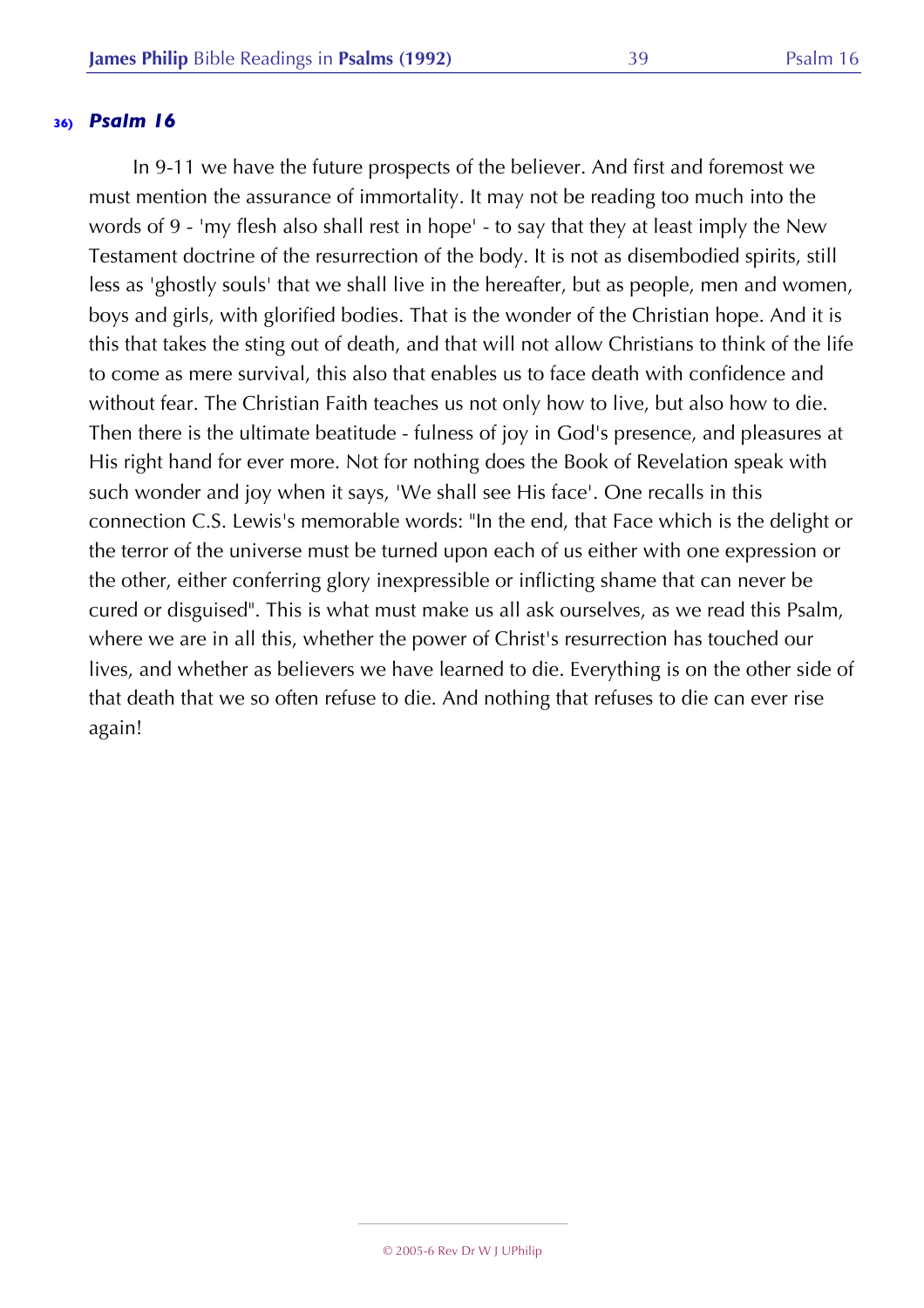This is another Psalm in which distress and crisis figure prominently. It is not certain which period of David's experience is represented here, and there have been several different conjectures. Some say the reference is to 1 Sam 23 and David's hour of extremity in the wilderness of Ziph, when Saul's seemingly certain victory over him was foiled only by the direct intervention of God. There are three sections in the Psalm: in 1- 5 David grounds his appeal on his uprightness of heart; in 6-12 his cry for help is based on confidence in God and awareness of his enemies; in 13-15 David soars upwards on the wings of faith, in a rapture of hope. It certainly helps us to appreciate what is said if we are able to 'identify' a probable setting for the Psalm, and whether or not 1 Sam 23 is the circumstances which gave rise to this cry, it affords a good illustration of the kind of situation in which such a cry can be well understood. There is indeed a lesson for our hearts from the division of the Psalm, for it shows a progression from an appeal for help, through confidence expressed in God, finally to the calm rapture of hope. We have seen this pattern so often in the Psalms, that is, the change of atmosphere in the course of the Psalmist's utterance, in which the distress, the pain and the fear all disappear, when God by His Spirit begins to speak and work in the heart. The first answer to prayer lies therefore in the coming of the peace of God to the soul. And, just as lurid shadows dancing on the wall in firelight are dispelled when the light goes on, and objects that brought fear and distress are seen in their proper perspectives, so also it is when the light of God breaks on the soul. The Psalmist suddenly saw his enemies as they really were, small, petty and pathetic in their earthbound desires and concerns. From this we may see how the life of prayer adds stature and dignity to the life of the believer.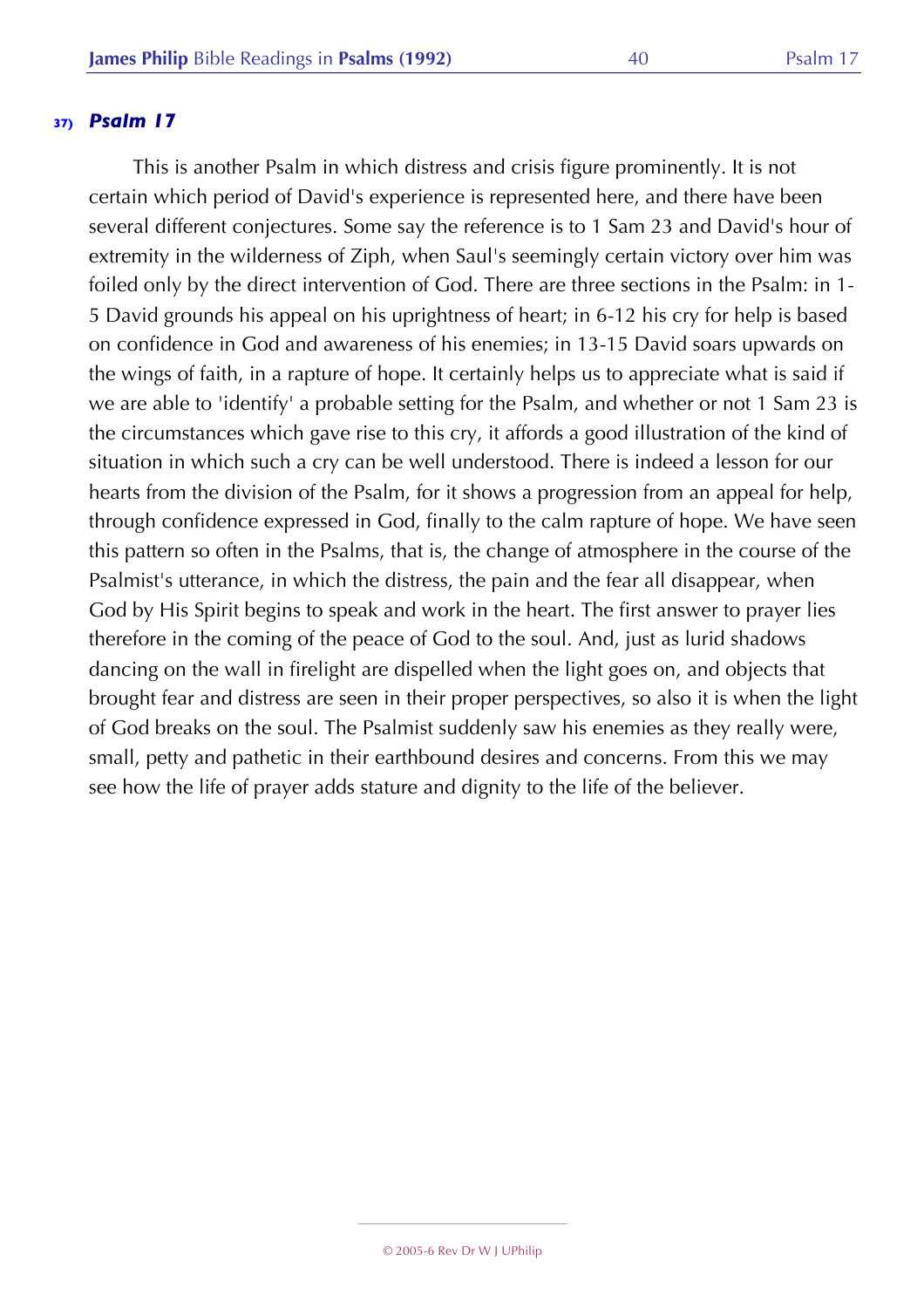We look now in more detail at the text. David's appeal, in the first section (1-5), on the ground of his uprightness of heart needs to be understood in the same way as Ps 8: 3-5. He is not claiming sinlessness, nor is he being self-righteous. What he is doing is to protest his innocence of particular charges that have been made against him. It is as if he were asking God in 2 to judge him in his behaviour in this particular issue with King Saul. There is also another possibility of interpretation: while by no means claiming total innocence or sinlessness, he may well be asserting that the general direction of his life is right in the sight of God - sincere devotion and honest submission of life to the laws of God, or as Peter says, 'the answer of a good conscience toward God'. A right orientation of life toward the will of God is a great thing to strive after! This orientation is seen in the second and third stanzas of the Psalm. In the second (6-12), we see that a right orientation to the will of God makes the life of prayer possible and effectual. The 'I' in 6 is emphatic - 'I, who thus cleave to Thy ways, call upon Thee'. The content of his prayer is enriched with scriptural imagery, and there is a liberty about it in which petitions become bolder as they develop.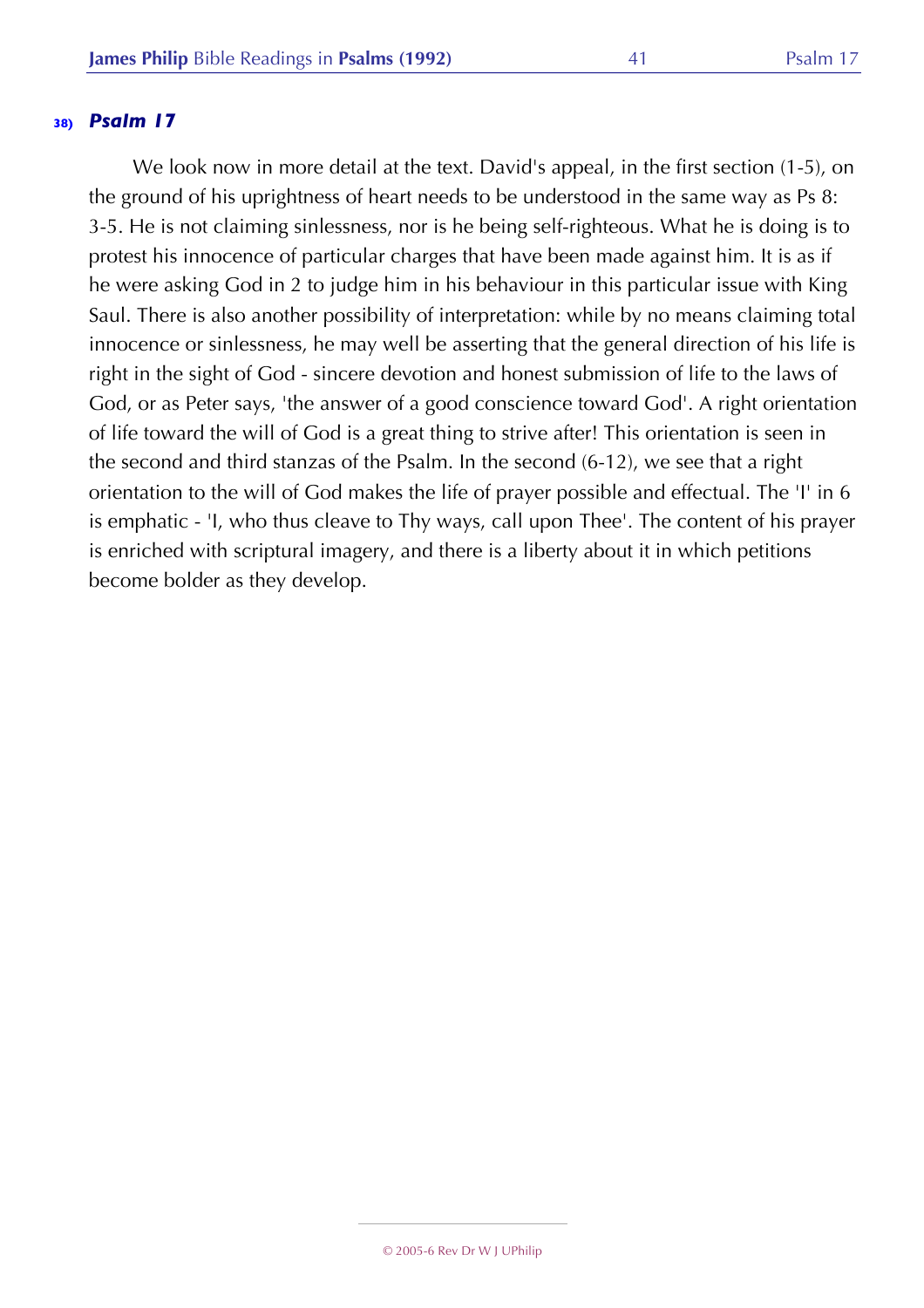But it is in the final section (13-15) that the orientation to the will of God is seen in its deepest significance, for he is now enabled to see his enemies in their true perspective. They are now painted "not in their fierceness, but in their transitory attachments and low delights". On the other hand, he sees himself in his true position, and "feeds his soul on the vision of God and the satisfaction it will bring". The situation is still unchanged, the enemy is still at the ready, to take the first opportunity to jump on his prey, but the Psalmist hides in God, and is at rest - and detached. Men of the world indeed (15), and belonging to the transitory order of things - but the Psalmist, well, he belongs to a different order, in which the words in 15 are normative, and distinctive of the highest and best, not only in this life but in that which is to come. 'When I awake' can mean both 'when this dark menace is past' and also 'when God's eternal day shall dawn'. Godliness has promise not only of the life than now is, but also of that which is to come (1 Tim 4:8).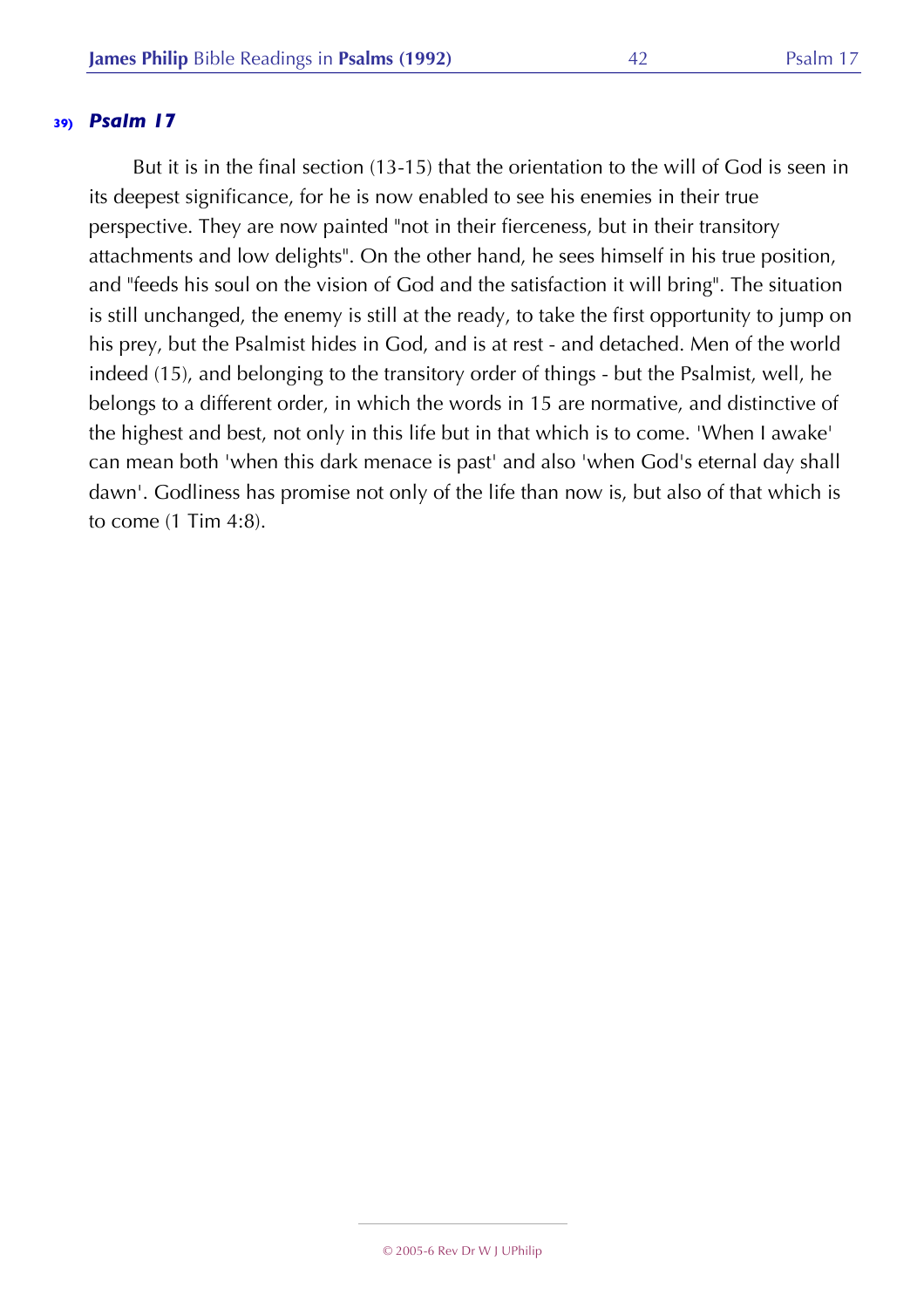The great value of this magnificent Psalm for us lies in the illustration it gives of spiritual things, and it is in this sense that it may be most fruitfully studied. David speaks of some hair-breadth escape from his enemies and his subsequent victory over them, and this readily lends itself to spiritualising, as an illustration of what God can do for those who are engaged in spiritual warfare (cf 2 Sam 22, which is an almost exact replica of the Psalm, identifying the circumstances of it as belonging to the earlier days of David's reign, following the final deliverance from Saul's wicked designs upon him). After a brief introduction (1-3), the Psalm speaks of a wonderful manifestation of God (4- 19), then of the grounds of God's protection (20- 31), followed by a description of the victory won (32-45) and a fitting conclusion (46-50). From this it will be seen that there are two main sections, 4-19 and 32-45, dealing with the Psalmist's experience of the grace and power of God.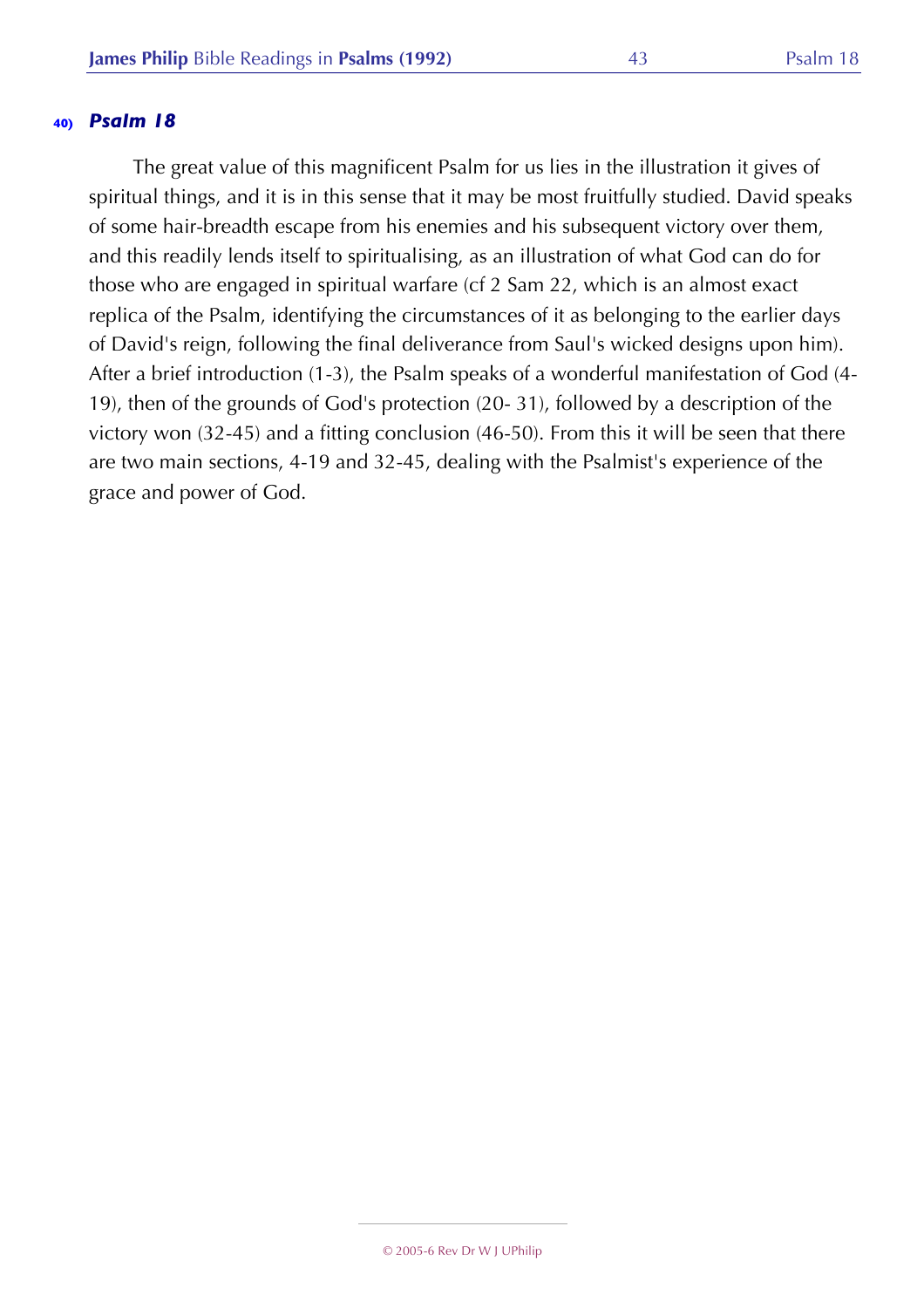One commentator says that both sections refer to the same experience, being described in two different ways, although there is certainly a difference in emphasis in the two sections, the first speaking of the deliverance God gives to a helpless and hapless victim, and the second showing the Psalmist going forth equipped for battle, and triumphing by the help and grace of God. The contrast presented between the two sections is, however, significant in the spiritual illustration it provides for Christian warfare, and this is clearly brought out in the opening verses (1,2) in which the first picture is that of a fugitive from enemies and the second is that of a fighter. "The shield is a defensive weapon, horns are offensive ones, and the combination suggests that in conflict we are safe by the interposition of God's covering power, and are armed by the same power for striking at the foe…To trust in God is to have His protection cast around and His power infused for conflict and victory". Two words are used in 2 for 'rock': one means 'crag or 'cliff', suggesting inaccessibility, the other means a 'rockiness', giving the notion of firmness and solidity. The word 'trust' means 'to take refuge in', and it is the experience of hiding in the Rock of Ages that David speaks of in the first part of the Psalm. As such this gives us a notable illustration of the gospel, underlining in turn the plight of man (4, 5), his despairing cry ;6), and the Divine intervention on his behalf (7- 19).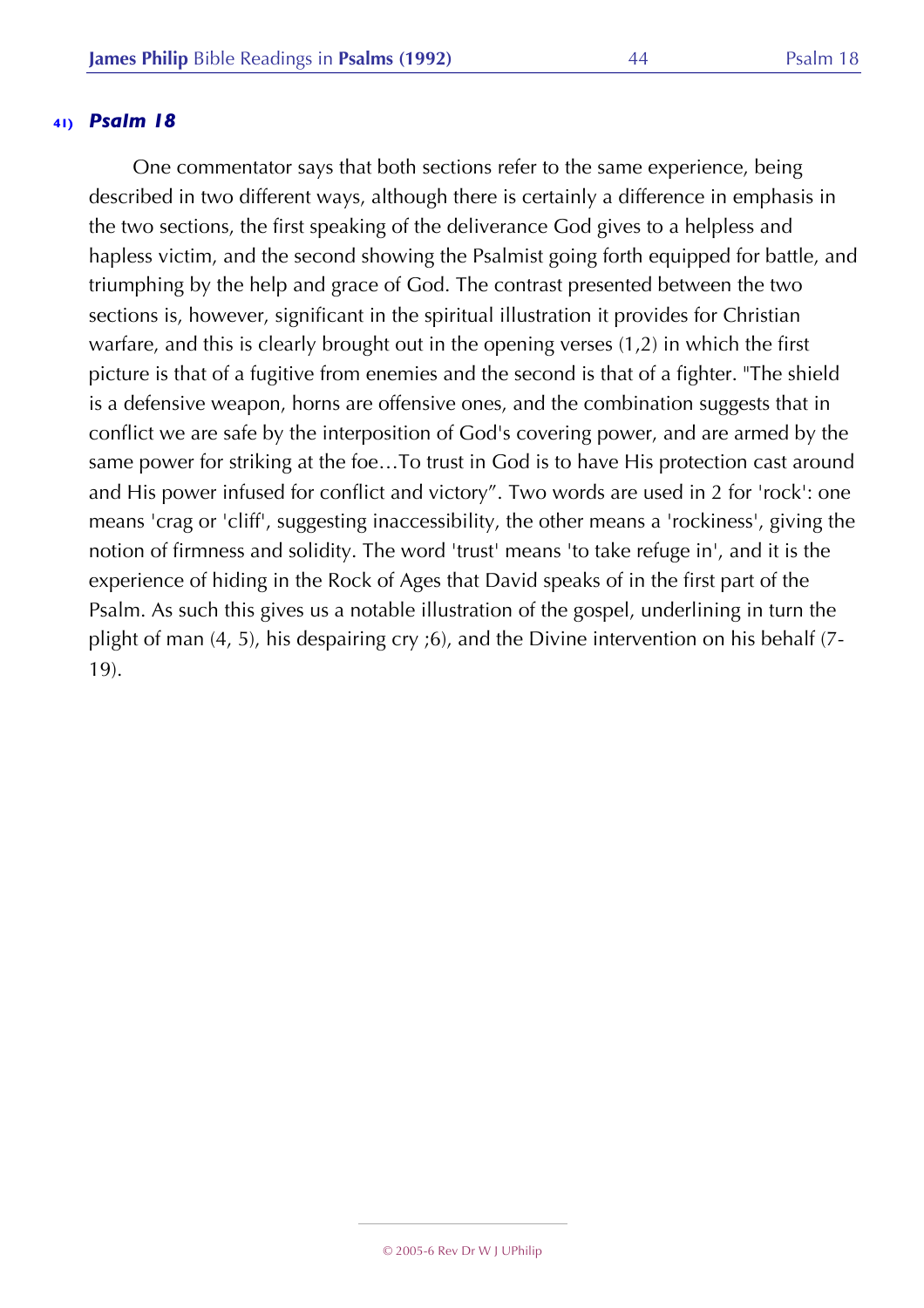David's description of the movement of nature in God's deliverance (7 ff) affords an excellent illustration of the movement of eternity for our sakes in the coming of Christ, the very disruption of the Godhead which was involved in His coming down, and being made flesh - and made sin - for us. In this connection, the words in 16, 17 are very evocative and very moving. In this sense God is our eternal refuge from the storm of wrath that awaits the impenitent and unbelieving. In Him we are safe when by grace He gathers us to Himself. But this is just as true of any kind of distress through which we may pass in Christian experience; indeed it is more apposite as relating to these than to the initial experience of salvation, because David is speaking here as one of God's people under pressure. And the message is: God hears our despairing and will move heaven and earth to help us and deliver us. It is a wonderful experience to know the power of God at work on our behalf, and see the great and far-reaching movement of events which accomplishes our deliverance. The contrast is tremendous and magnificent - one poor mortal's need, and the mighty theophany for His help! But that is how important our concerns are to the living God. What a God we have!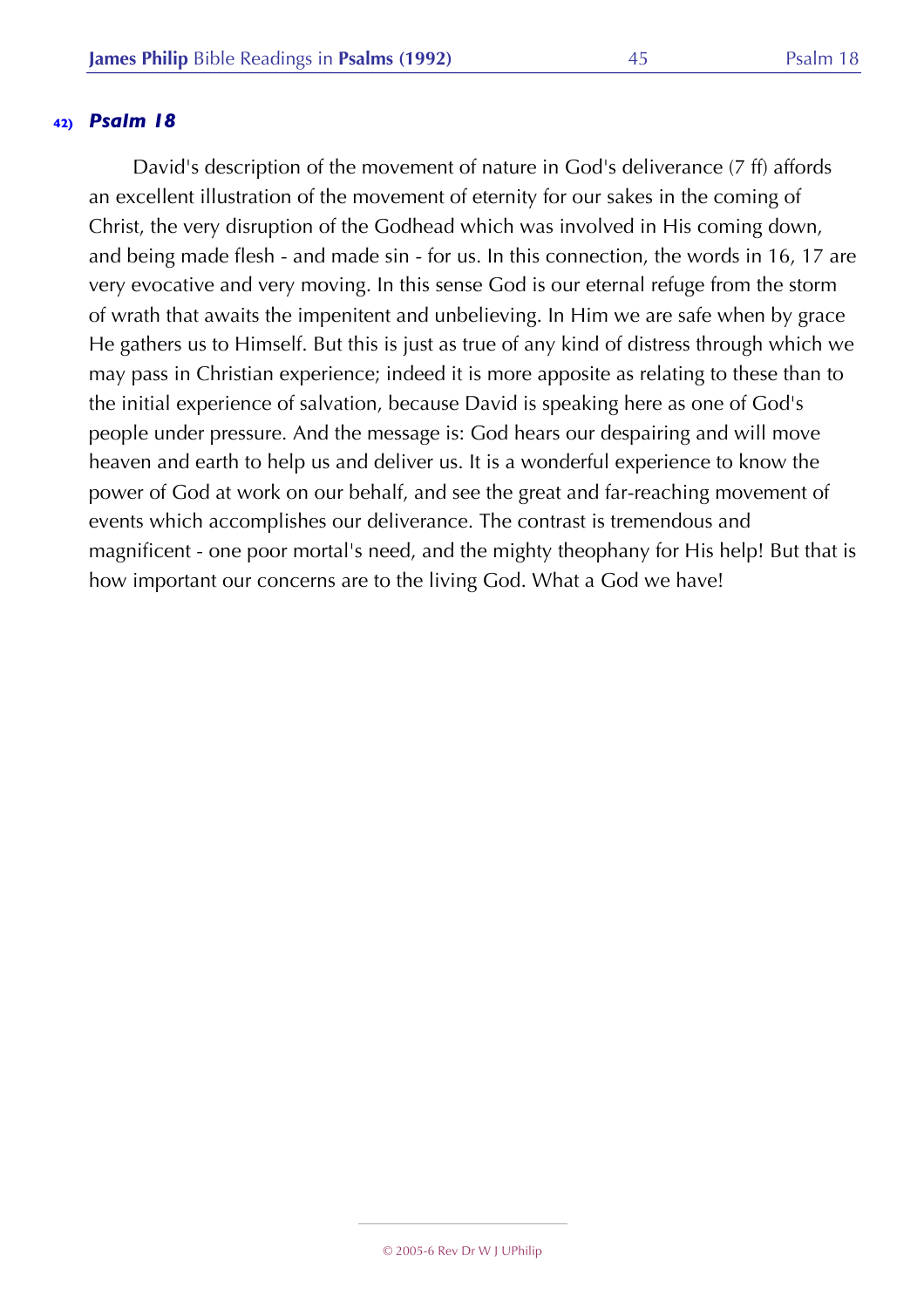The Psalm also affords a perfect illustration of one great aspect of spiritual warfare. We pointed out in the past few Notes the first emphasis in the Psalm as being that of hiding in the Rock of Ages in time of pressure; and this is also valid in spiritual experience, for there are times when it is urgently necessary to flee to God and hide in Him till Satan's fury is past. But it is from that position of inaccessibility that something else becomes possible: we stand firm and fast, in terms of Paul's mighty words in Eph 6:10ff, and 'having done all, to stand'. And from this position, we are enabled to issue forth, strengthened and equipped for battle (32, 34, 39). Translated into New Testament terms what this means is that in Christ's death and resurrection we are given a new status and are placed in a new position. Christ is made head over all things to the Church, over all principality and power, and might and dominion. We are given this victory in Christ, victory not only over sin, but over Satan also, and it is this that enables us to go forth in aggressive warfare, conquering and to conquer, wielding the sword of the Spirit, which is the Word of God. It is not fanciful to read such New Testament truths into the Psalm, indeed it is necessary for us to do so, for this is the Christian use of the Psalter.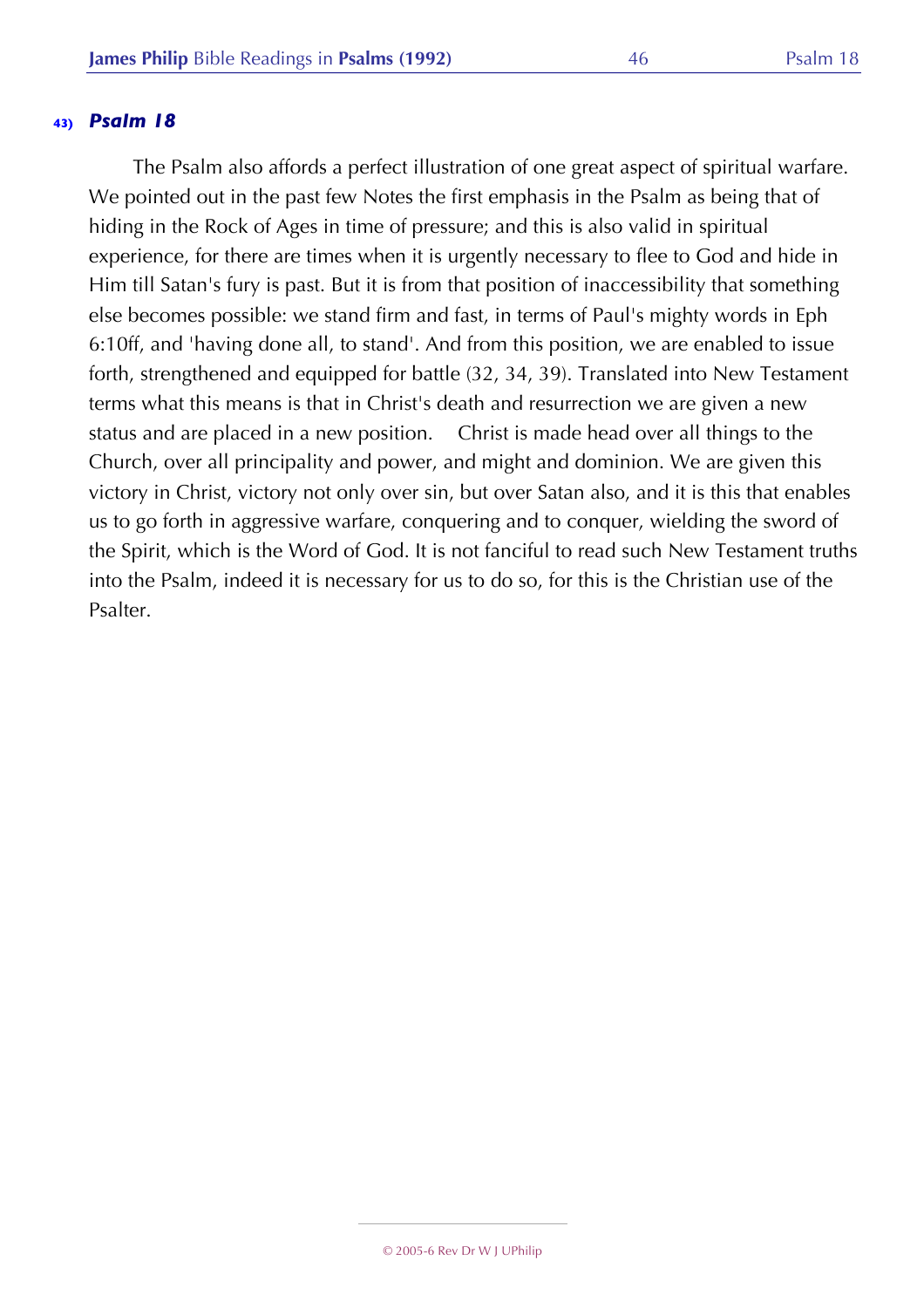If, in view of what has been said in yesterday's Note, we are tempted to say, "Nothing like this ever happens to me, and it is not thus in my experience", two things may be offered as an answer to this. The first is this: we need to ask ourselves whether we have a 'second-hand' God and a 'second-hand' experience. God, for the Psalmist, was utterly real and personal, and it was a real God Who intervened on his behalf. Sometimes, the problem is that people are trying to worship and serve a God they do not really know. The second thing is this: we have to recognise the correspondence of God's dealings with character (20-31). He does all He is allowed to do for us and in us. He blesses us, and enriches us, within the limits that we ourselves set Him in our lives. This is the point being made in 24 ff. There are lives that have not known His lifting up, and have not known His victory, because He has not really been allowed to lift them up or give them His victory. They have not fled to Him for refuge, and therefore have not known His mighty workings for them; they have not learned of Him, and therefore have not known that equipment unto victory that He can bestow. How much have we allowed, or are we allowing, Him to do for us?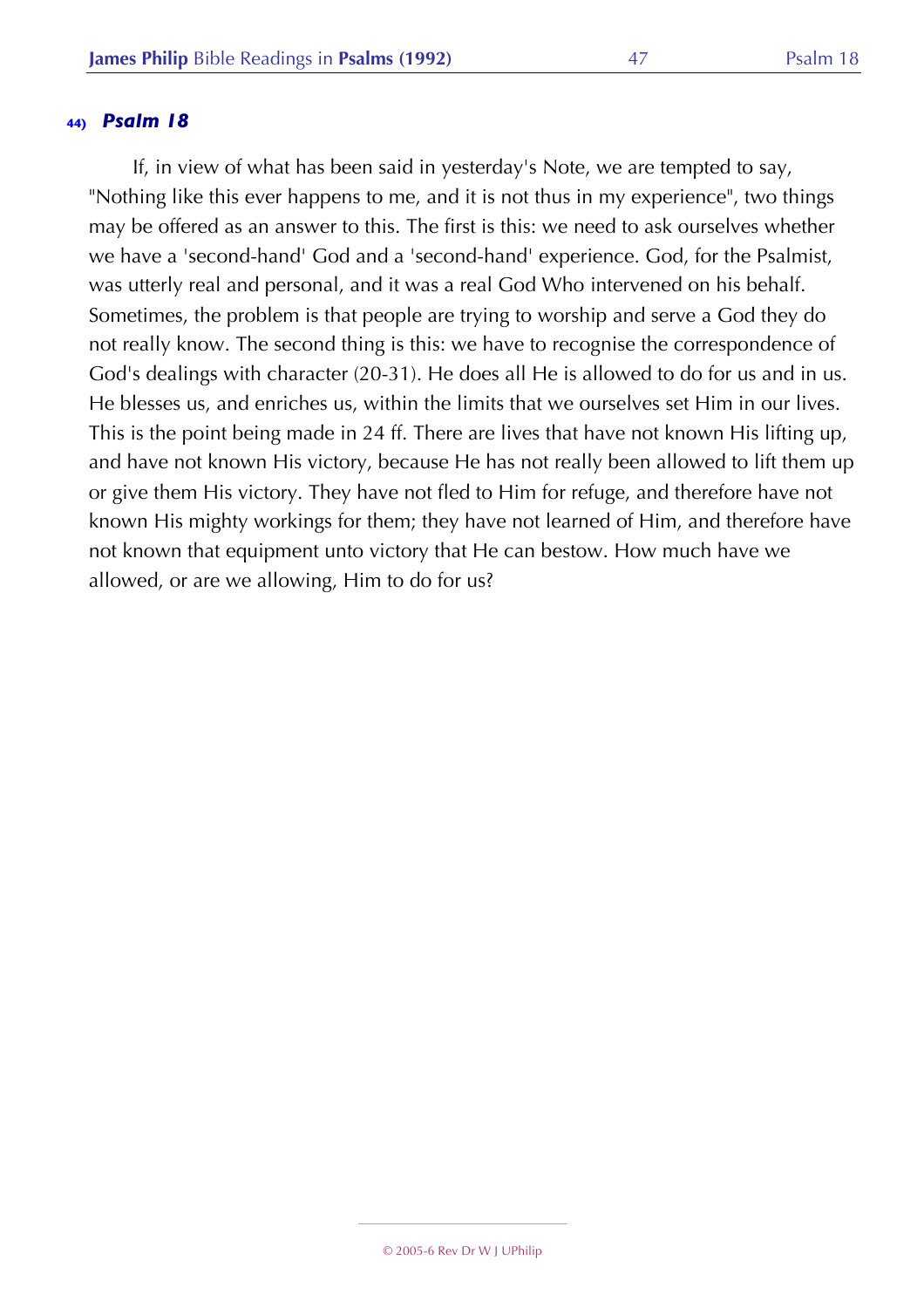This Psalm naturally divides into two parts, which deal with two different revelations of God, in nature and through the Law. Its implications are very considerable and profound, for fundamental issues are involved that take us back to the beginning of creation and the fall of man. This becomes evident when we ask the question: Why two revelations of God? Was one not sufficient? Or did something happen to obscure the first and make the second necessary? And does not this raise the age-old question 'How can I find God?' One has only to pose these questions to see how fundamental the issues in this Psalm are. In the first part of the Psalm (1-6) we have the assertion that there is a revelation of God in nature. But we need to be clear as to what this means and what it does not mean. The revelation is, to be sure, glorious and universal: as the sun shines everywhere, so does the revelation of God in nature shine forth to man (the modern translations help towards a fuller appreciation and understanding of some of the more difficult phrases in these verses). But the fact that God has revealed Himself in nature, the fact that the finger-prints of God are upon all His works, does not mean that man can see this nor, even if he did see it, would it mean that he would thereby be saved. The Psalmist saw it, and all the Old Testament rejoices in this revelation; but David was within the covenant, saved by grace, and as such his eyes were opened to see it. That is the important thing. Eyes need to be opened to see it, and it is only the spiritually awakened who can see it in any vital way. More on this in the next Note.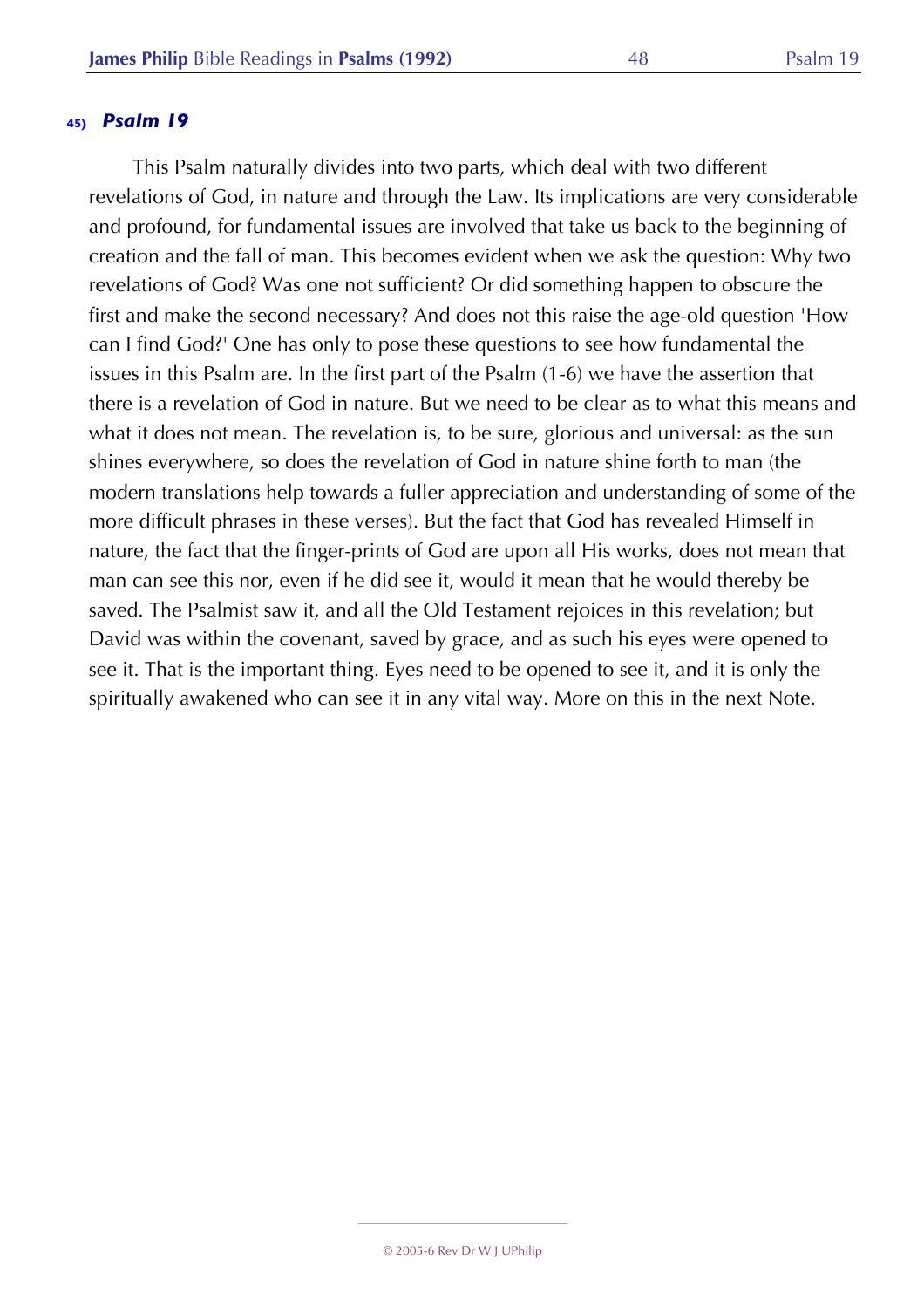There is a further consideration also, and it is this: what can be seen and known of God in nature is not saving knowledge of Him. One can get only so far in a knowledge of God through nature, or through any process of reasoning. One can know, by reasoning, or by looking at nature that there is a God. Atheism, as we saw in Psalm 14, is a very difficult position to hold. One can also deduce, from beholding nature, that God is great and powerful, and one who loves order and beauty. But it is not possible to deduce from nature anything about His character, or what His attitude might be to His creatures, and above all, what His attitude might be to sinners, any more than one can tell, from looking at a watch, whether the craftsman who made it was a good man or bad, although it might be deduced that he was extremely clever and skilful. There is a point beyond which one cannot go. It is this that Paul deals with in Rom 1, where he speaks of 'that which may be known of God', and mentions 'His eternal power and Godhead'. This knowledge does not save, but failure to respond to it incurs responsibility, and makes men without excuse. Now, it is significant that in the Psalm here, the name for God in 1-6 is 'El', the name associated with power, not 'Jehovah', which is the covenant name of God, that name by which He is known in His saving grace. That comes in the second part of the psalm. The implication is clear. We cannot know God's saving grace through nature. This is the real answer to those who maintain they can be perfectly good Christians without ever coming to church and worshipping God in nature.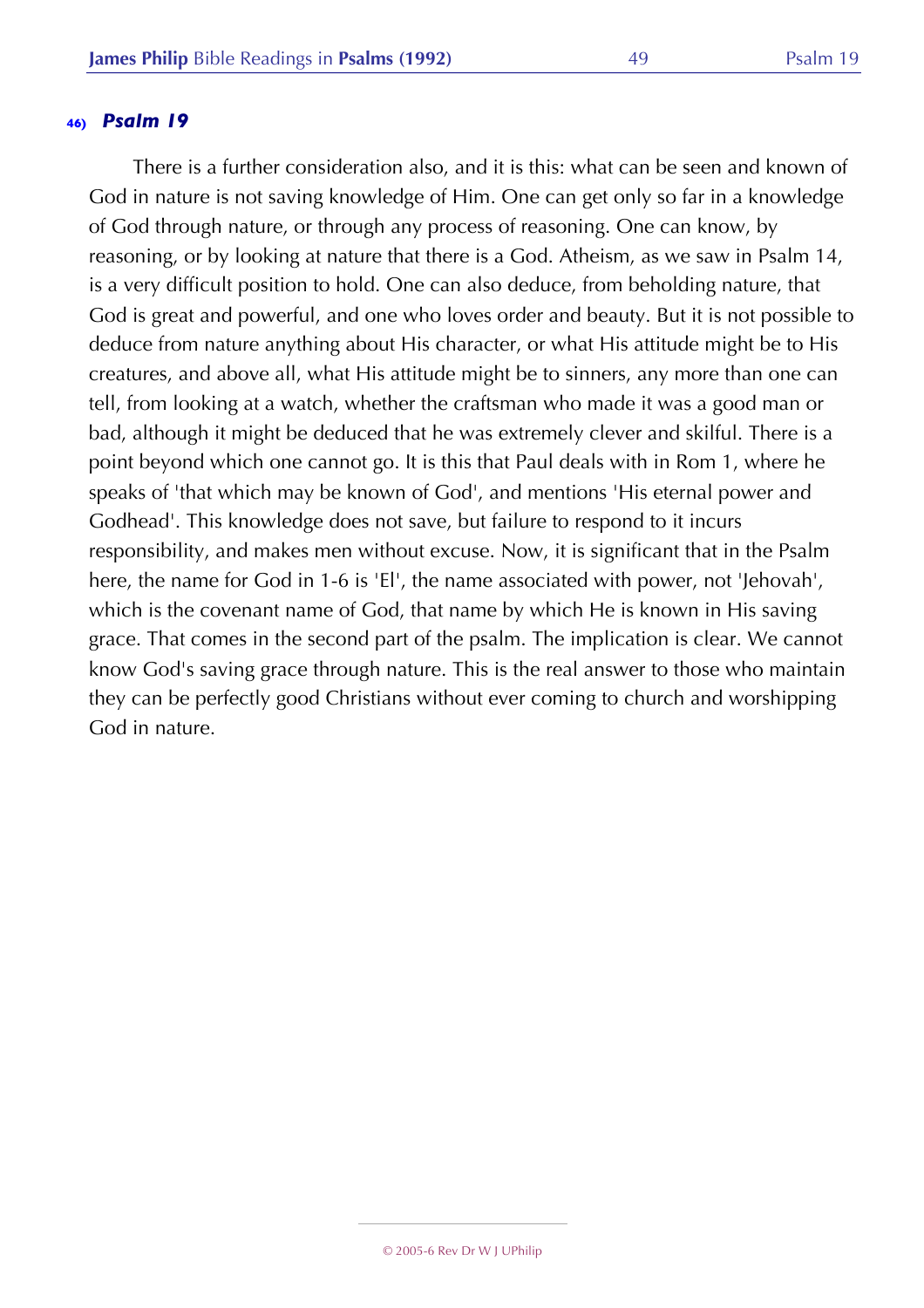It is because of this 'barrier' to a saving knowledge of God that the second revelation, spoken of in 7ff is necessary. To revert to the illustration of the watchmaker, only if he chooses to make himself known to us will we know what he is like; and by the same token only if God chooses to make Himself known to us can we know that He is a God of love, and above all that He loves sinners and is willing to save them. This He has made known in His Word. We therefore pass into a completely different world in 7ff - here is the saving knowledge of God, and the covenant Name of Jehovah, manifesting His saving grace. We need to note the many-sided aspects of the Word and its various attributes, and the effect it has on those who receive it. Its converting power is first stressed. The word has the force of 'restore', and this is what in fact happens; the Word of life brings back the soul to the anchorage in God from which it broke loose through sin. This is why preaching is supremely important, for in preaching the Word we are giving men God, offering Him to men, and in Him pardon, joy and peace. It is in the Word that He makes Himself known savingly to men as their Redeemer. The parallel statement in 7 amplifies this: for the Word bears testimony to the way of salvation, a sure testimony, revealing a way concerning which another Scripture says that 'the wayfaring men, though fools, shall not err therein'. And true wisdom comes to those who trust it simply.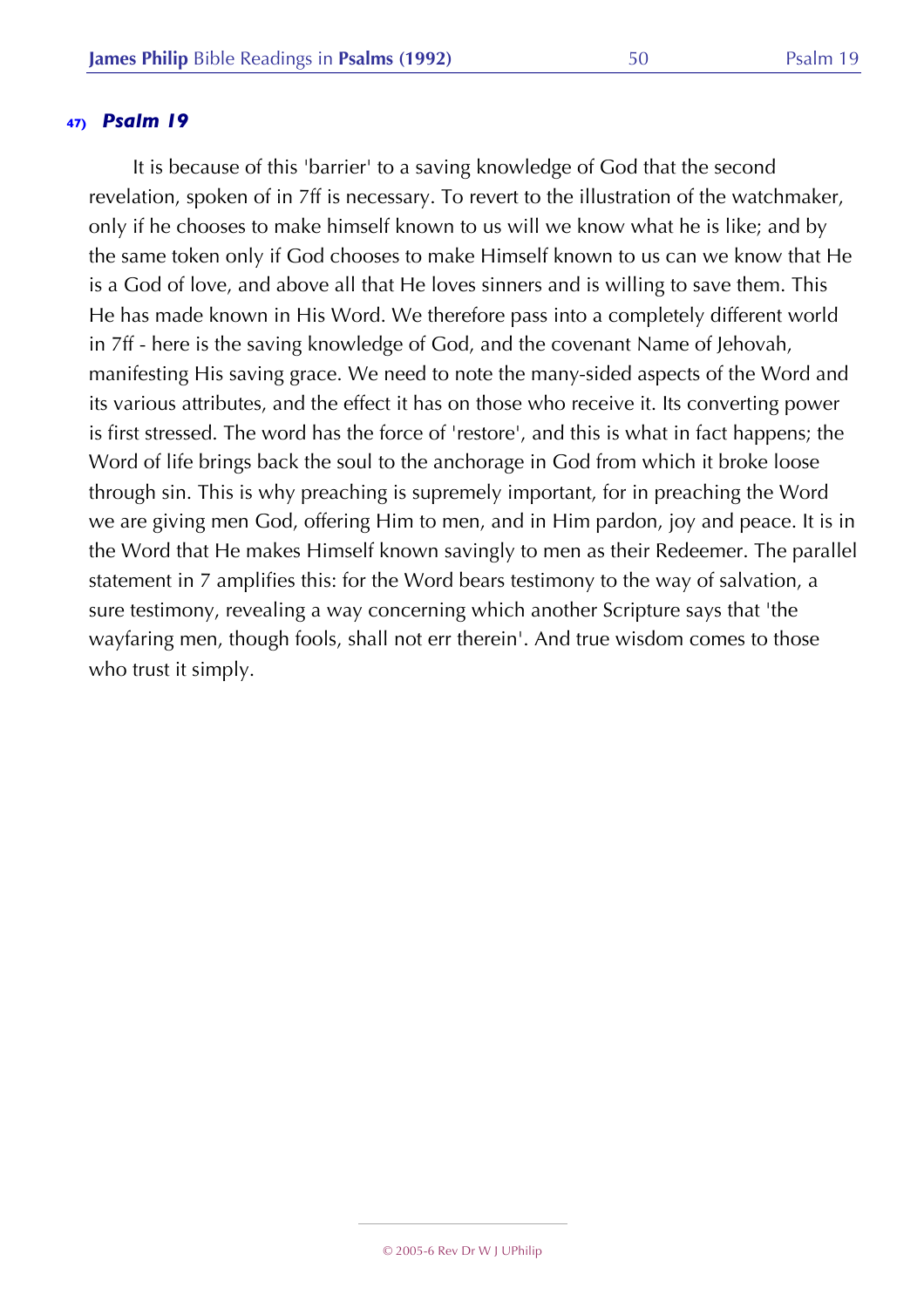The many-sided attributes of the Word are unfolded in the verses which follow, and it is a measure of how rich it is that so many different 'names' are given to it, statutes, commandment, testimony, judgments. The implications of the phrase 'rejoicing the heart' in 8 are striking - no sense of cramping legalism here but on the contrary a liberating joy. This is the true understanding of the Law, and anything that savours of legalism is a misunderstanding and perversion of it. Its inexpressible sweetness is underlined in 10, and gives some indication of its superlative value - warnings, rewards, and compensations, all alike are here. The Word answers all men's questionings (7-11), and governs all his ways (12-14). The contemplation of the law leads to selfexamination (12, 13) -the searchlight of the Word penetrates the darkest regions of our hearts where forbidden things lurk. Nothing teaches us our own hearts the way the Word does, but it does so with a view to purifying and cleansing us and keeping us from sin. Well might the Psalmist end with the petition in 14, "Let the words of my mouth...." And well might we exclaim, as David does in Psalm 119:97, "O how I love Thy law! It is my meditation all the day".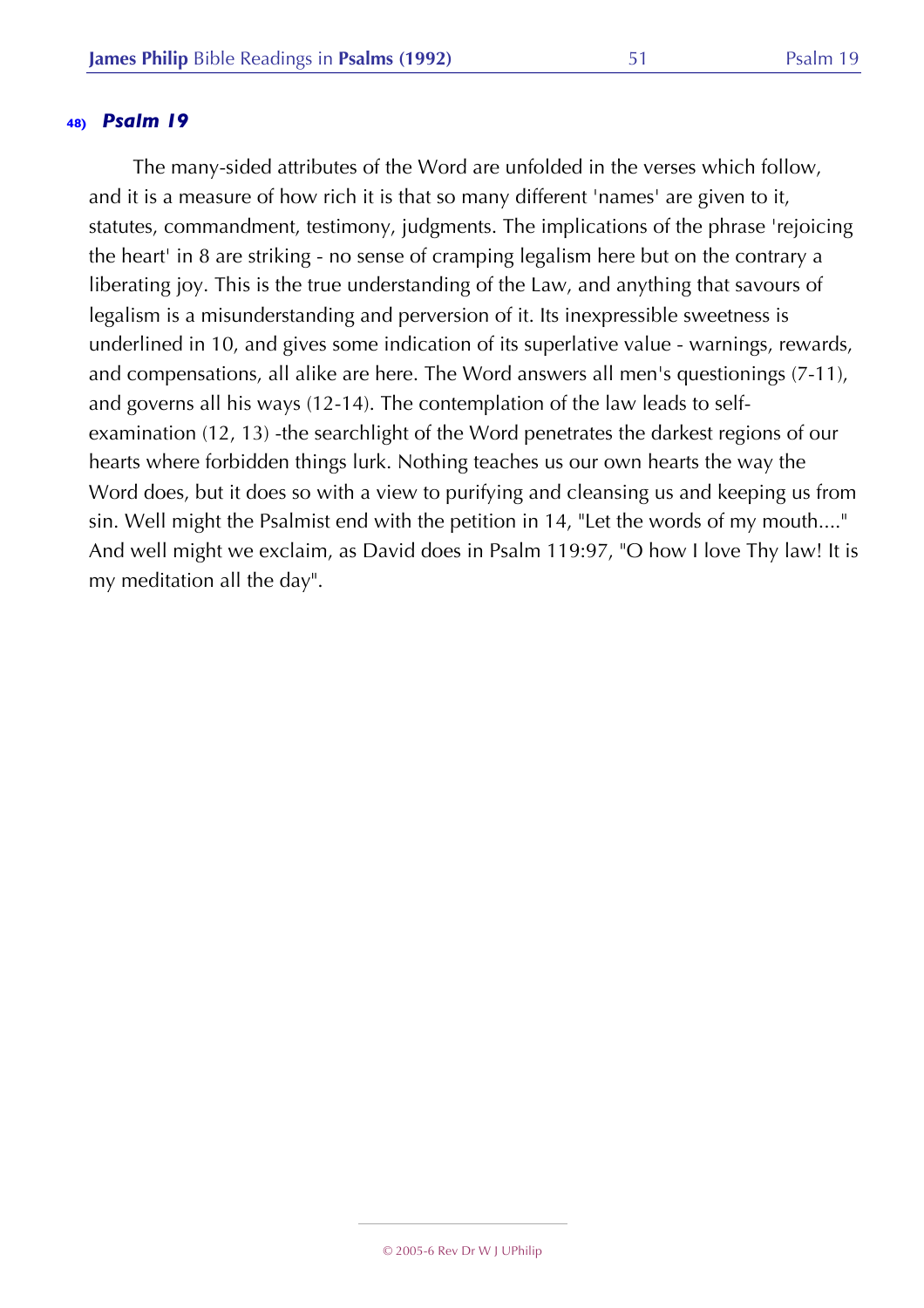This Psalm is a battle-song, almost a national anthem, the sort of song sung at great times of crisis. The picture presented is of an army, in all probability drawn up in battle array, ready for the fight, with the enemy facing them across the plain or valley, and on the eve of the battle the army pours out its united prayer for victory, and for the prospering of their leader and king (1-5). In 6, a single voice speaks - either that of the officiating priest or that of the king himself, expressing confidence that the prayer is answered. This is followed in 7ff, by a chorus of many voices throbbing with the assurance of victory before a blow is struck, and sending one more long-drawn cry up to God ere battle is joined. It is a fine, moving picture, and few passages could show forth more eloquently the loyalty and love that David's people had for him. One is reminded in this of the touching episode about the water from the well of Bethlehem that his mighty men obtained for him at the risk of their lives (2 Sam 23:15 ff). It is this bond of love that provides the key to the message that the Psalm bears for us, as we shall see as we continue our study of the Psalm. We look first of all, however, at the prayer itself in 1-5, and this will be the subject of the next Note.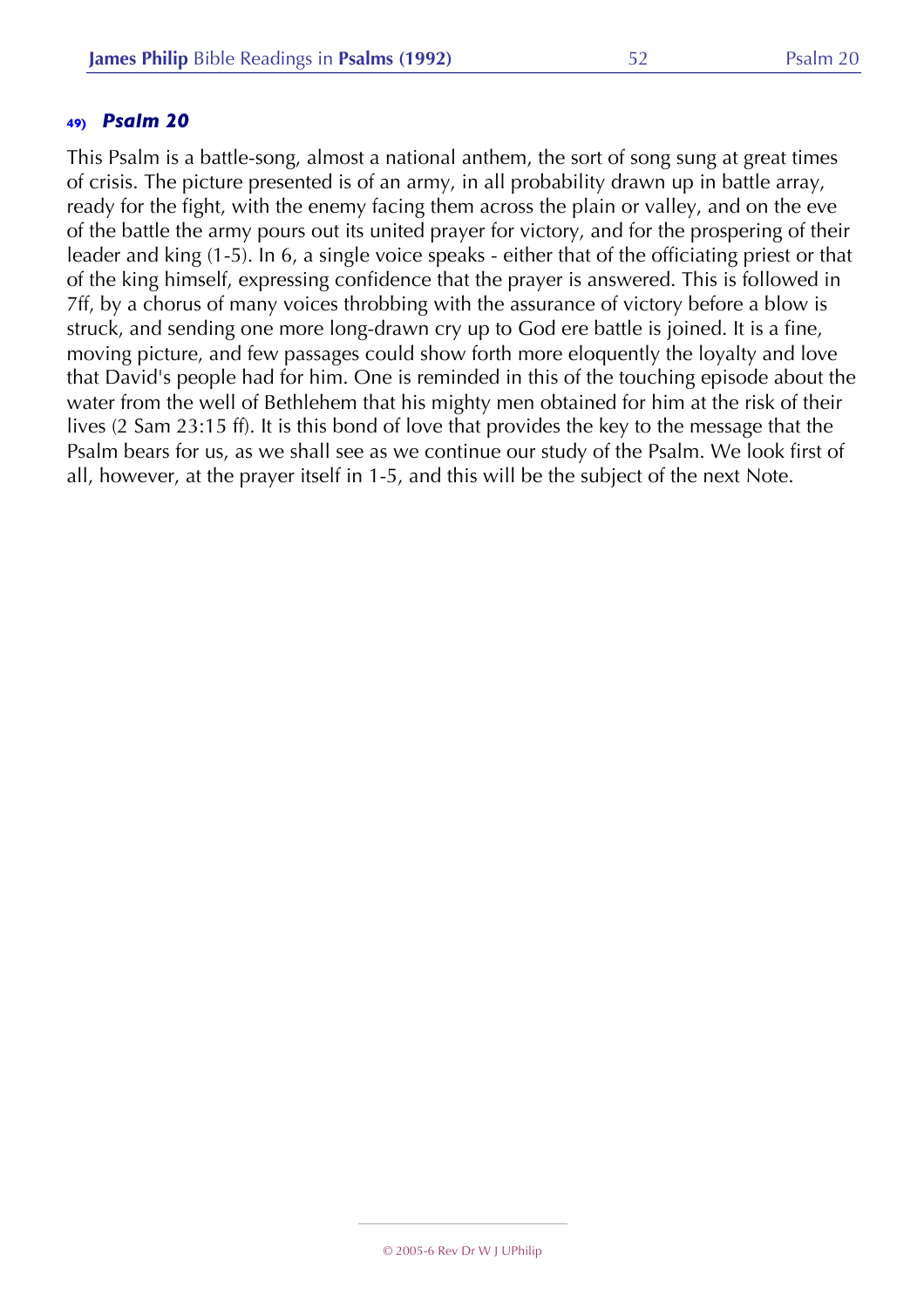There is but one central emphasis throughout the prayer, the Name of Jehovah. In the Bible names are always deeply significant as being the revelation of character, and the communication of the Name of God is a revelation of the Divine character. God had revealed Himself to His people, and made Himself known to them by His covenant Name, as a God of grace, power and salvation. Not only so: in revealing Himself to them, He had given Himself to them, and they for their part have a certain right to Him: they have free access to His majesty. All this lies behind the phrase "The Name of the God of Jacob defend thee". It is this that explains the glorious confidence begotten in David and his people through such a prayer; it could well be called 'the prayer of faith', which is something specific and definitive, something that the Church does not appear to know a great deal about in our day. There is certainly food for thought in this consideration.

Now, for application of the general picture: here is a king going forth to battle, and he has the prayer and love of his people as he goes. This is a pattern of the prayer and encouragement a fellowship should give to those who go forth in its name to fight the Lord's battles, whether in the pulpits of the land or in the Mission Fields of the world. These faithful and loyal souls of David's did not content themselves with private, secret prayer in their tents. They came together as a fellowship and lifted up their voices to God. They held a prayer meeting! That was the mark and the measure of their loyalty and love. Are our loyalty and love marked and measured in this way?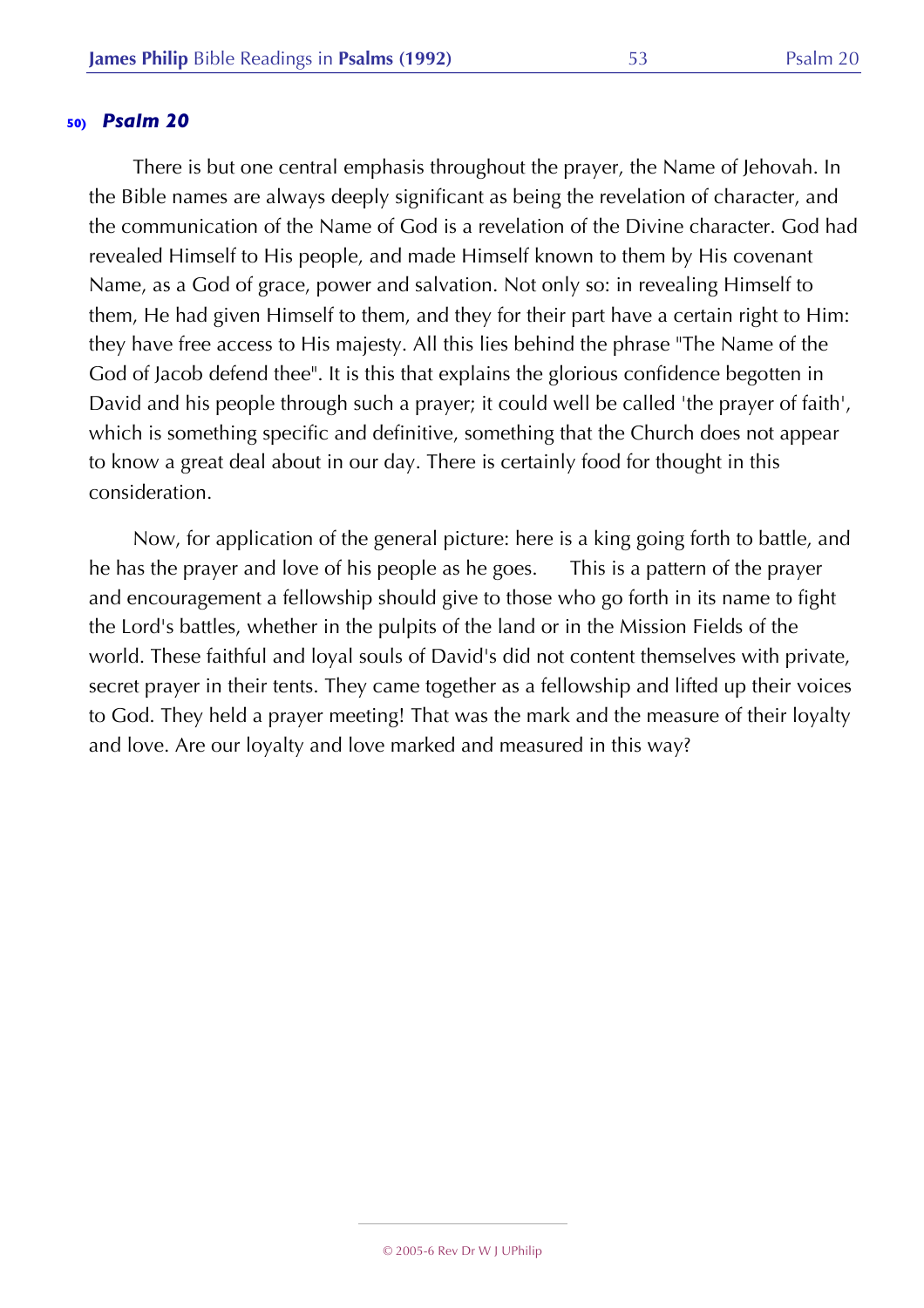The picture of corporate prayer given here is one that fits the New Testament missionary situation, as we may see in Acts 13/14. Not only prayer, but the fellowship of prayer, bounded Paul's first missionary journey from beginning to end: he and his colleagues were sent out by a praying fellowship and they were welcomed back by a praying fellowship that had upheld them all through the months of their journeyings, sharing with them in all their travail. What must this have meant for Paul and Barnabas, in all the hazards they experienced, just to know that loving and earnest prayer surrounded them everywhere they went. This is surely the true meaning, purpose and function of a Christian fellowship. And since it is, the message of the Psalm may be applied in a general as well as in the special sense, illustrating the encouragement and help that can be given by loving prayer to those who fight in the battles of life - in the spiritual life, where God's children battle with themselves, with difficult natures, when great forces they cannot understand, let alone control, are like to tear them apart; in the battles of doubt and depression, when the clouds come on and the race of God seems hidden and obscured from view; in the sorrows and sadnesses of life, which are for many the greatest battles of all. To know then, in such circumstances, the strengthening power of a living, loving fellowship, the fellowship of people who care deeply for us in our need, to know that they are praying, "The Lord hear thee in the day of trouble ....", must surely help troubled hearts round the corner of trouble into rest and deliverance and peace. God grant that ours may be such a fellowship.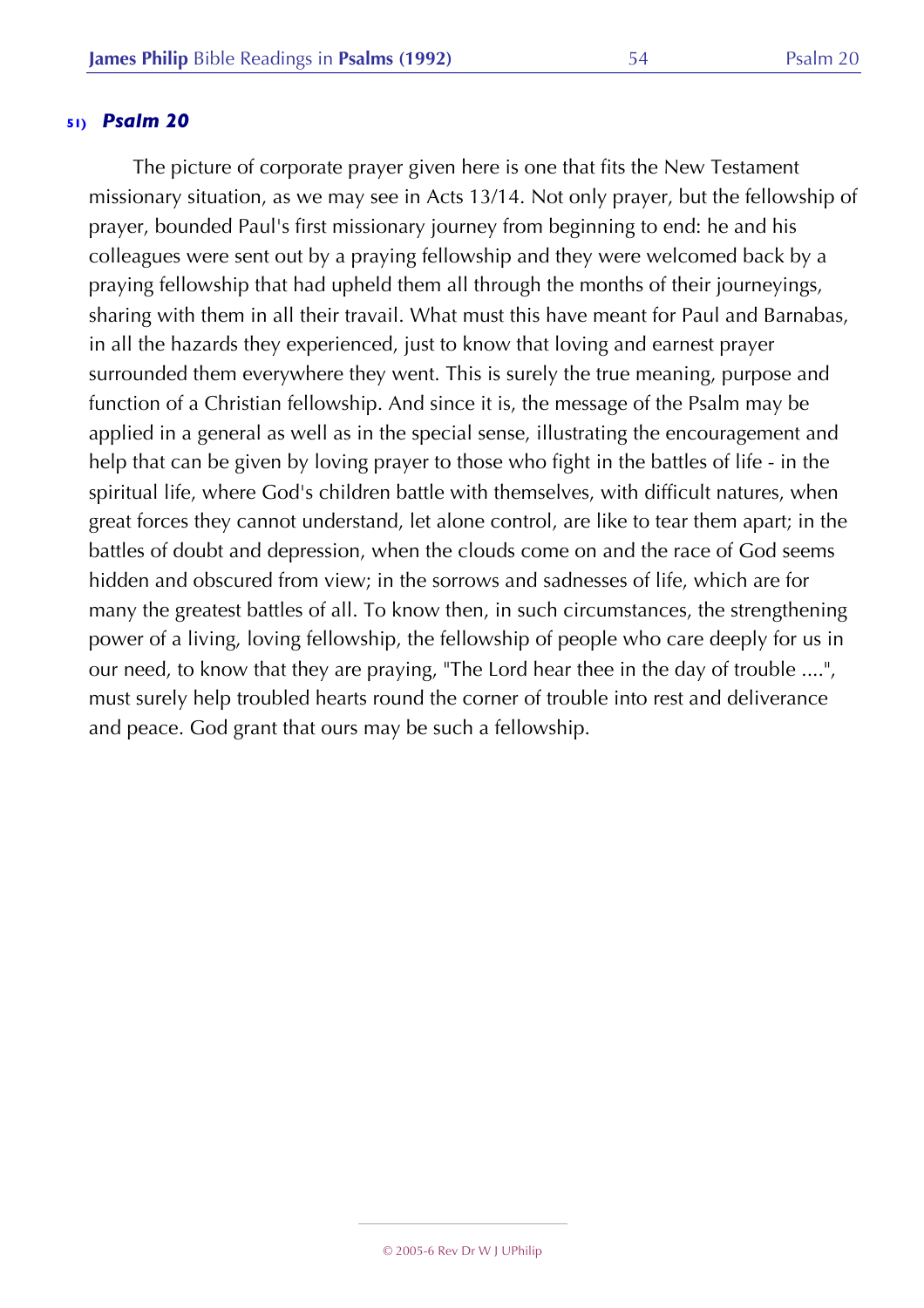This Psalm belongs to the thought of Psalm 20 and needs to be studied along with it. There, it was the picture of the Israelite army ready for battle, pouring out its heart in united prayer for victory and the prospering of their king (see previous Notes). Here, the lessons are complementary, and similar. Thus, the prayer in 20:4 finds its answer in 21:2; and 20:2. There are three obvious and simple, yet important and significant, lessons for us. The first is that God is a prayer- hearing God. He is a God Who can be approached with confidence in the name that is above every name and by pleading the covenant and the promises. He is easy to be entreated, and waiting to be gracious to those that call upon Him. This is something that needs to be emphasised today, in a time when God has seemed to be very remote and unreal even in the life and experience of the Church - so much so, indeed, that when men speak of real experience of His power in their lives in answer to prayer, others are embarrassed by their testimony, and tend to think of them as 'earnest' and even 'extremist'. The second lesson relates to the joy of answered prayer. This is one of the most notable and characteristic qualities of biblical religion. Whenever and where ever God is known as a prayerhearing and prayer-answering God, there is a great ringing thrill and exuberance of rejoicing in His mighty works. This is seen not only here, but throughout the Psalms (cf, for example, Psalm 126:2, 'Then was our mouth filled with laughter, and our tongues with singing'). And the same thrill of rejoicing is very evident in the New Testament, as we may see from passages such as Acts 4:24 ff or Acts 12:12 ff. Ah, have we not much in which to rejoice and for which to praise His great and glorious Name!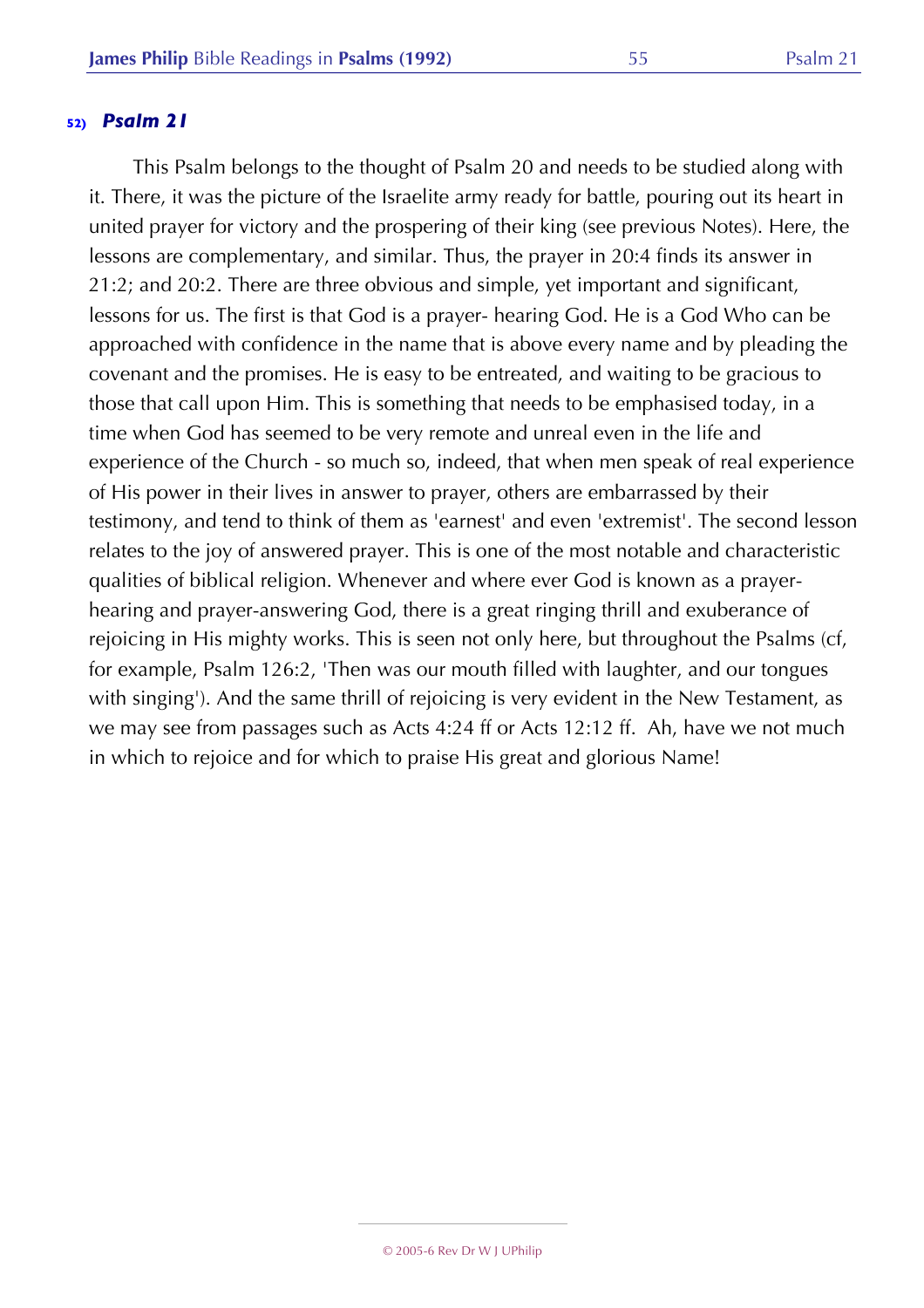The third lesson of the Psalm underlines the many blessings won by prayers (3-7). And they are manifold, indeed -the blessings of goodness with which God goes before the praying soul, that is, the heart that goes out in prayer encounters a God Who is already there to help: 'Before they call, I will answer; and while they are yet speaking, I will hear' (Isa 65:24). The victor's crown (3) speaks of the coronation of the conqueror (cf 'made us kings and priests unto God', Rev 1:6); the 'life' and 'length of days' in 4 affords a good example of Paul's words, 'He is able to do exceeding abundantly above all that we ask or think' (Eph 3:20); the 'glory, honour and majesty' in 5 speak of the dignity that falls on a man who is drawn into fellowship with the living God, and reminds us of the Psalmist's words in Ps 90:17, 'Let the beauty of the Lord our God be upon us' (cf also the New Testament counterpart in Acts 4:33, 'Great grace was upon them all'). In 6, the blessedness referred to, speaks, according to Alexander Maclaren, of both the possession and the communication of God's blessing. The man who is blessed of God becomes a fount of blessing to all around. This, then, is the fruit of prayer, and this is what a praying people can do for a minister, particularly in terms of making and keeping him steadfast (7) amid all the pressures of life.

Finally (8-13), the victory which has been won (through prayer and its answer) is now taken as a token and earnest of even greater victories in the future. The Psalmist 'takes off', as it were, in a fierce exaltation as he views the ongoing conflict as it becomes clearer and more starkly defined as time goes on. More and more it becomes plain that the 'enemies' are fighting against God Himself, and God would not be God if He allowed their opposition to continue with impunity. This is what explains the fierceness of tone in the final verses of the Psalm. The gospel divides men, and sets them over against one another. Those who do not given their allegiance to God will soon hate those who do (8), and will set themselves against God's work. And, apart from their repentance, there is nothing left but judgment upon their opposition against Him.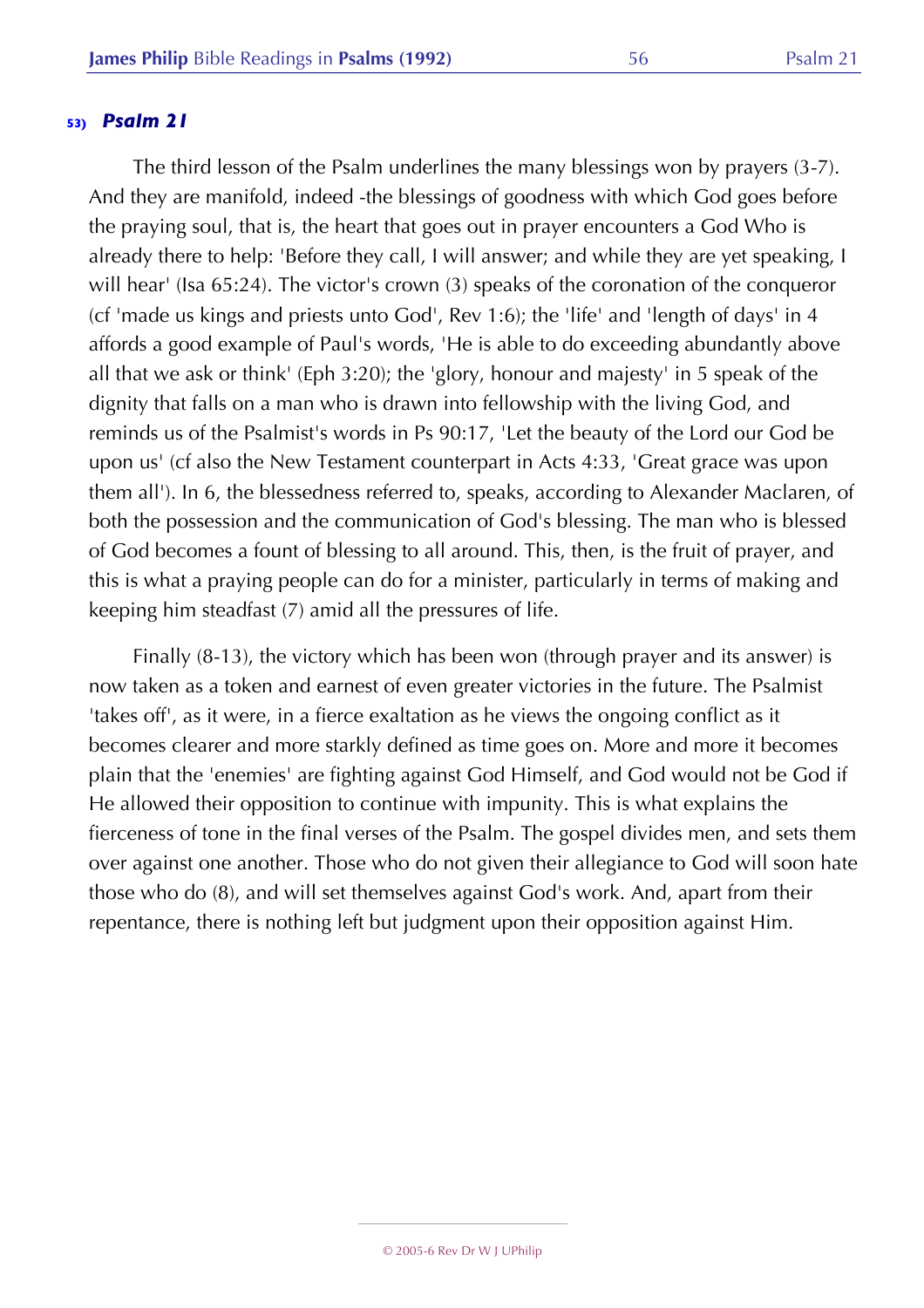This Psalm is the first in a group of three Psalms which are Messianic in character. Someone has very beautifully described them as portraying Christ (i) as the Good Shepherd Who gave His life for the sheep (Ps 22); (ii) as the Great Shepherd Who leads his people (Ps 23); and (Ps 24) as the Chief Shepherd Who will come in glory. It is impossible not to think of our Lord and His death in reading this Psalm, if for no other reason than that its opening words will forever be associated with the Cross, for our Lord used them to express His dread consciousness of being forsaken by God when He bore away the sin of the world (it is a message all by itself to realise that in such a moment of crisis Jesus turned instinctively to the Scriptures). But, apart from the well-known first verse, there are far too many familiar references throughout the Psalm for us to doubt that it is Messianic in its whole intention and purpose. Those familiar with Handel's Messiah will recognize how many of these verses are employed in the great oratorio in depicting our Lord's sufferings and death. Also, the writers of the gospels, Luke and John, clearly had the Psalm in mind: Luke uses the phrase in 7, 'laugh me to scorn' in Luke 23:35: '(they) derided Him'; and John speaks of Christ's thirst (cf 15) as being the fulfilment of Scripture (John 19:28); the physical effects of crucifixion are described in 14, 15, and them dividing of the raiment (18) was fulfilled at Calvary. All this is very mysterious and wonderful indeed. It is an example of what Peter says in his first epistle (1 Pet 1:11), when he speaks of the Spirit testifying beforehand the sufferings of Christ and the glory that should follow. It is of course true that the Psalmist head recounts a dark and terrible experience that he himself passed through; but in the providence of God that experience became the vehicle by which an infinitely greater and more costly experience - the atoning sufferings of the Son of God - are portrayed and described for us (in much the same way as, for example, the agonies of the prophet Hosea became the revelation of the broken heart of God to Israel). As one commentator puts it, the Psalmist's experiences and utterances 'were divinely shaped so as to prefigure the sacred sorrows of the Man of sorrows'.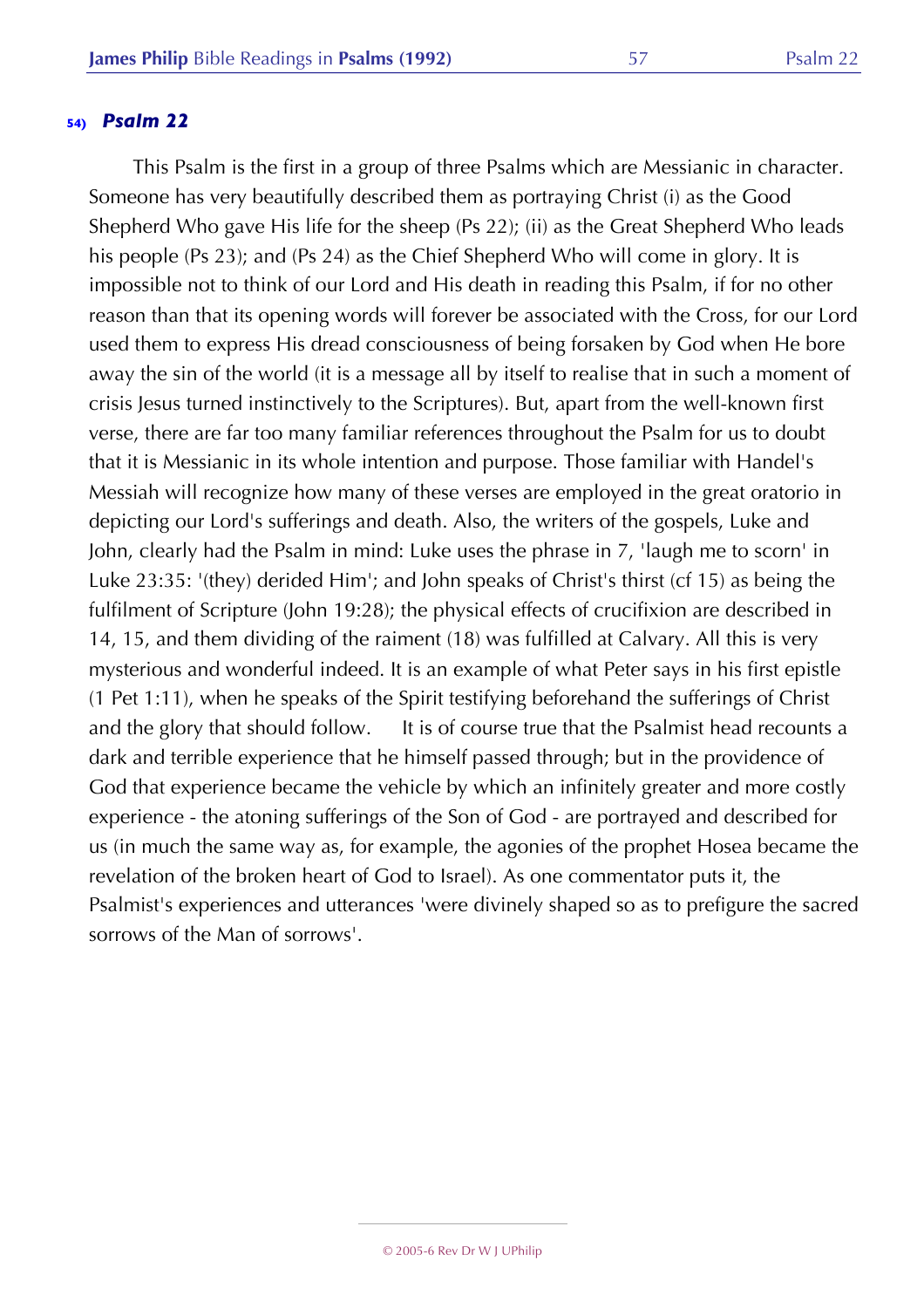The important interpretation of the Psalm is therefore the light it sheds on the sufferings of Christ on the Cross. As Professor R.A. Finlayson once put it: "While the gospel records give us the biography of Christ, the Psalms give us His autobiography." But this does not mean that the experience of the Psalmist has nothing to teach us. Indeed, it is because his experience prefigures the sufferings of Christ that there lies just here a word of great and lasting comfort and encouragement for us, and we must look at this first of all, before turning our attention to the Cross. It is this: The Psalmist was passing through 'the dark night of the soul'. This is a very trying, and sometimes a very terrifying, experience, and the best of God's saints are sometimes called to pass through it. But every dark night of the soul is undergirt by the realisation that Another has taken the sting out of it, Another Who by His own sufferings and darkness has ensured that in the darkest night that could ever come upon us we do not, and will never, stand alone (cf Ps 23:4, 'yea, though I walk through the valley of the shadow...Thou art with men). Not only so: He is there with us, in it, and sharing in it, understanding what we experience.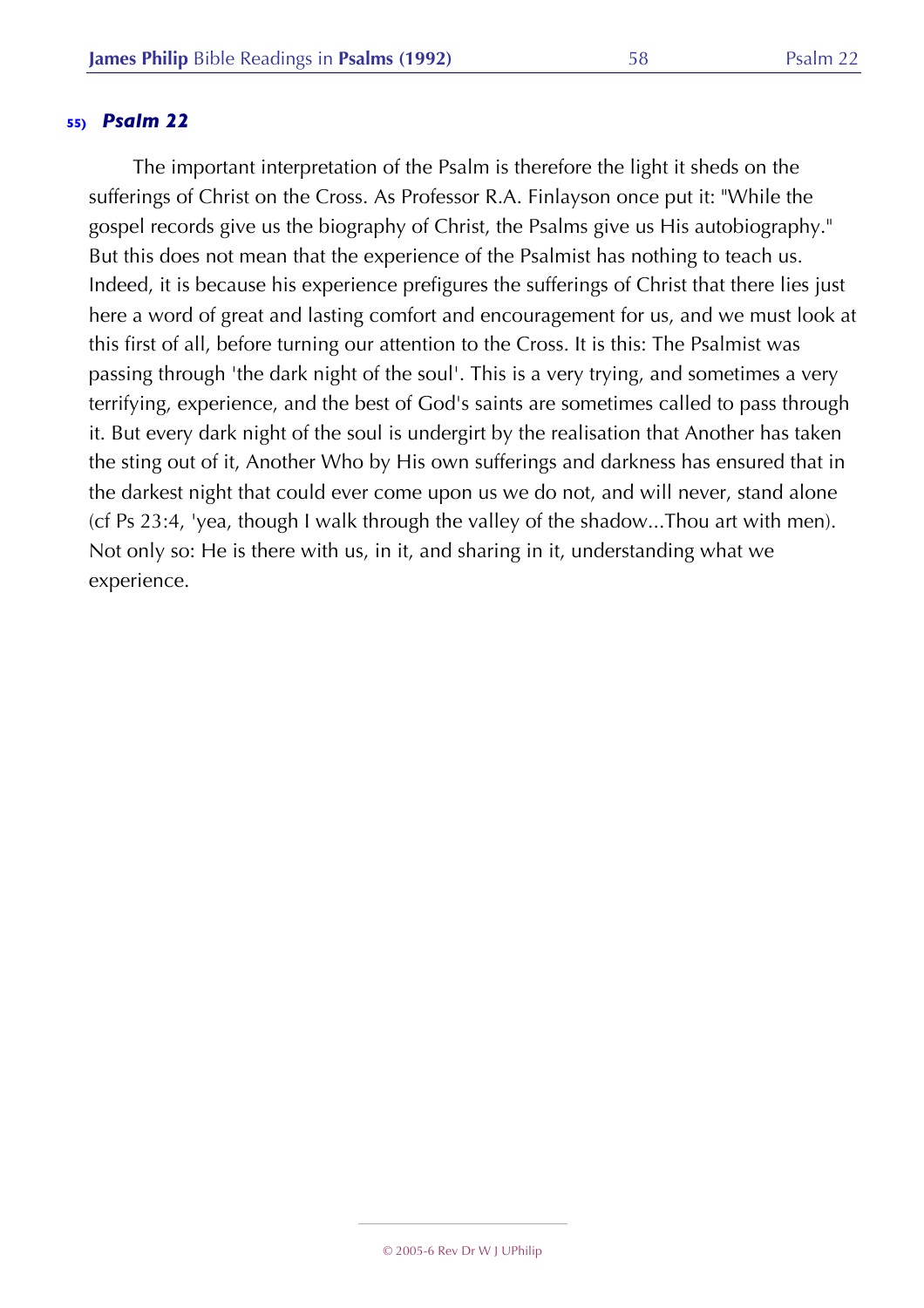Following on the thought at the end of the previous Note about God sharing our experience, here are some lines written by George Goodman, the Brethren evangelist, expressing this truth in a most beautiful and moving way:

> He led me by the way of pain, A barren and a starless place; I did not know His eyes were wet, He would not let me see His face;

He left me like a frightened child Unshielded in a night of storm; How should I dream He was so near? The rain-swept darkness hid His form;

But when the clouds were driving back, And dawn was breaking into day, I knew Whose feet had walked with mine, I saw His footprints all the way.

That is true, because for Christ it was not true. Even in the darkest night, we are not forsaken; but in this dark night described here, Jesus was forsaken, and God turned away His face from His only-begotten Son, when He was made sin for us. He trod the winepress alone, and of the people there was none with Him (Isa 63:3). When we look at the Psalm in the light of our Lord's sufferings (as the source of our comfort in the darkest night), we see that it divides into two sections, 1-21 and 22-31, the first characterised by the words in 2, 'Thou hearest not', and the second by the words in 21, 'Thou hast heard me'. The one depicts the sufferings of Christ, the other the glory that should follow. We shall look at these two sections in the Notes that follow.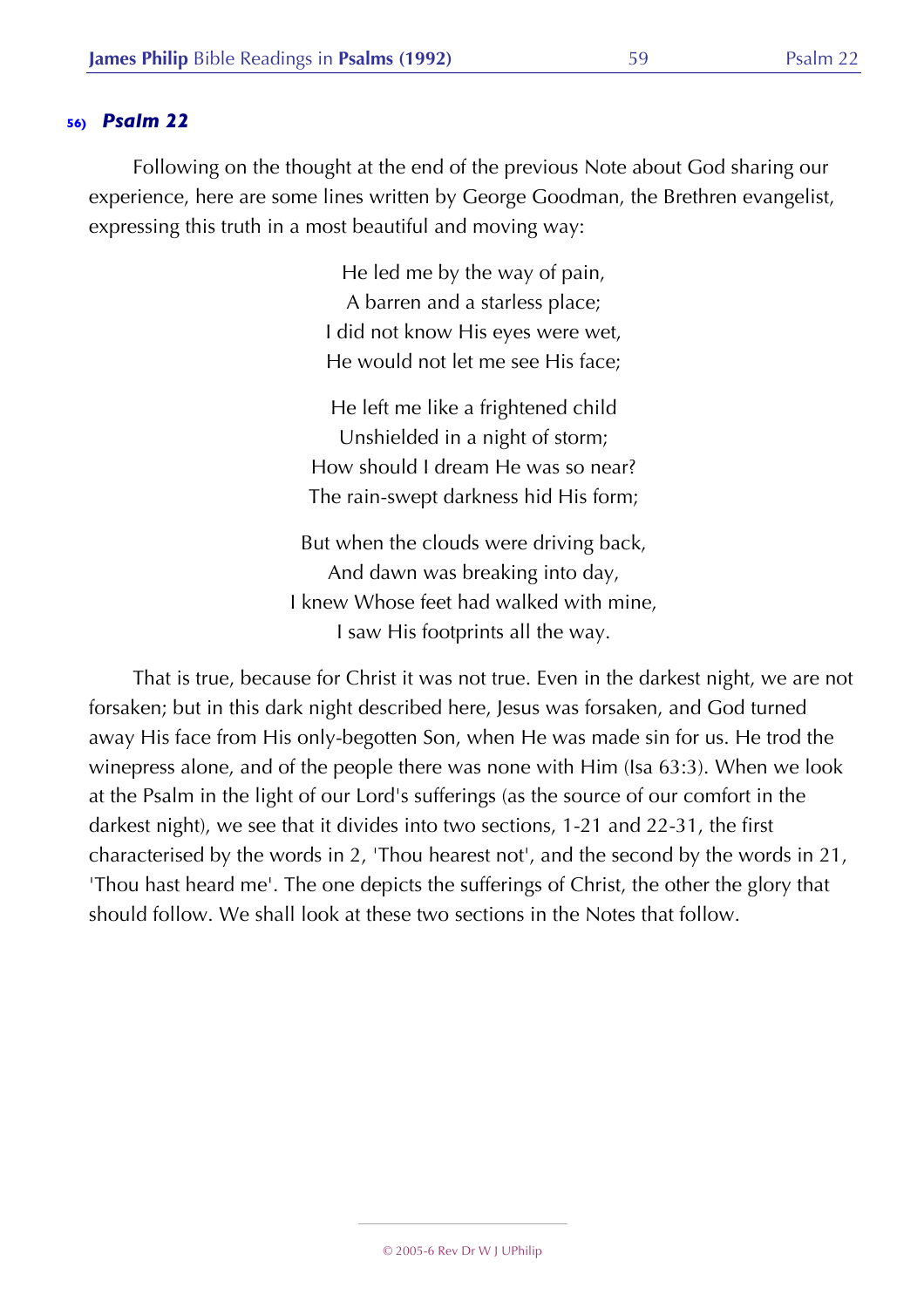The first section is undoubtedly overshadowed by the awesome words in 1, "My God, my God, why hast Thou forsaken me?" Indeed, the question 'Why?' is a fundamental one. How it is that He, of whom the Father said, "This is My beloved Son, in whom I am well pleased", was in such desolation? How is it that He who said "I know that Thou hearest Me always" (John 11:42) should now say, "Thou hearest not"? There is a double poignancy in 3-5, for they recall God's faithfulness in prayer in the past, but now - no answer, only black darkness, and the heavens as brass. It has been pointed out that the literal, physical torture of crucifixion is well depicted in 14, 15, and this is true; but it was not the physical torture that so appalled the spirit of Christ. The descriptions in 12, 13, indicate something spiritual. One thinks of Paul's words in 1 Cor 15:32 where he speaks of fighting with wild beasts at Ephesus, referring surely to a spiritual conflict with principalities and powers, indicating the ferocity and intensity of the battle. To be hemmed in on all sides by terrible powers of evil - this was our Lord's experience. Above all, it was the separation from God that caused the agony - a disruption in the very Godhead itself - and all else in the Psalm is subsidiary to this, and all else -every expression of pain, suffering and agony - is simply an expression of this terrible dereliction. The picture we have here is one of Christ 'outside the gates of God'. If we ever wanted to know what it would be like to be in hell, this is what would describe it best - this agony, bodily, mental, and above all spiritual, desolation, forsakenness, dereliction, alone.

> But none of the ransomed ever knew How deep were the waters crossed Nor how dark was the night that the Lord passed through E'er He found His sheep that was lost.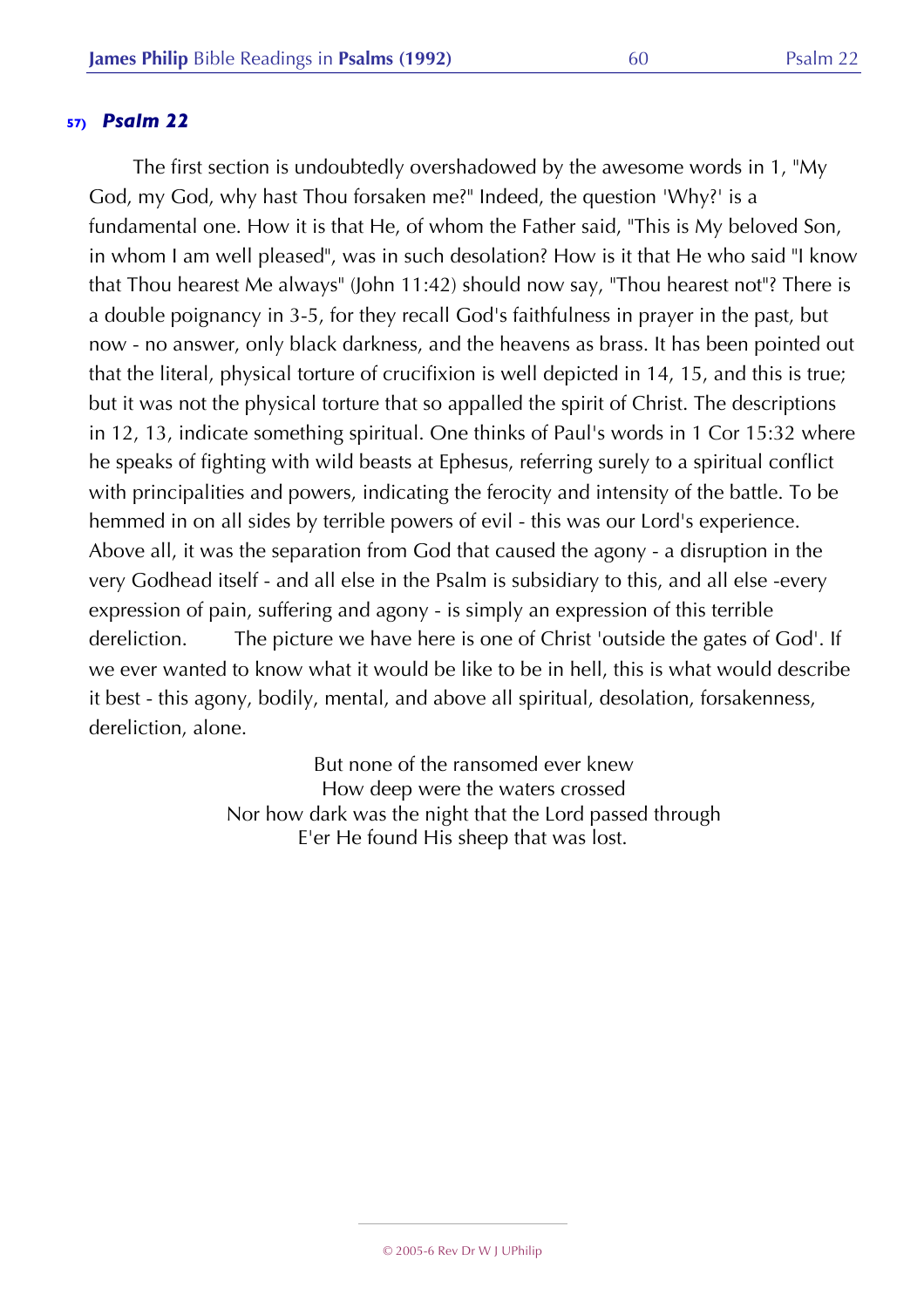We still have not answered, however, the question 'Why?' Two things must be said, and the first is this: What is it that is able to cut off a soul from God? The answer is: sin. Elsewhere, the Psalmist says, "If I regard iniquity in my heart, the Lord will not hear me". This is the issue, and end, of sin: it separates from God. But how could this happen to Christ? He was sinless. "Which of you", He said, "convinceth Me of sin?" How could this happen to Him? There is but one answer: it was for sins not His own that He suffered so. This is the proof that He died as a Saviour. He could not have been separated from God otherwise, nor could He have died otherwise. He bore our sins in His own body on the tree, being made sin for us, and this is what it involved, and cost Him.

The second thing is this: Why did Jesus ask why God had forsaken Him? Did He not know? Had He not voluntarily and willingly gone to the Cross, knowing it would involve separation from God? Ah, yes. But this belongs to the very essence of the experience of becoming sin for our sakes. To do so was to cut Himself off from God, and in that dereliction His consciousness of what was happening was clouded. That is the real heart of the agony. To have been able to go through it all, and still know that all was well, would not have plumbed the ultimate depths of the mystery of iniquity. He must forgo even that knowledge. It is this that made it a hell for Him. He descended into hell, the place of hopelessness, darkness and despair. It was there, at that point, where the Son of God lost the last, final consciousness of the Father's love - there, that atonement was made and pardon bought and won for men. Ah, does it not bring tears to our eyes, tears of love and gratitude and adoration? What a Saviour!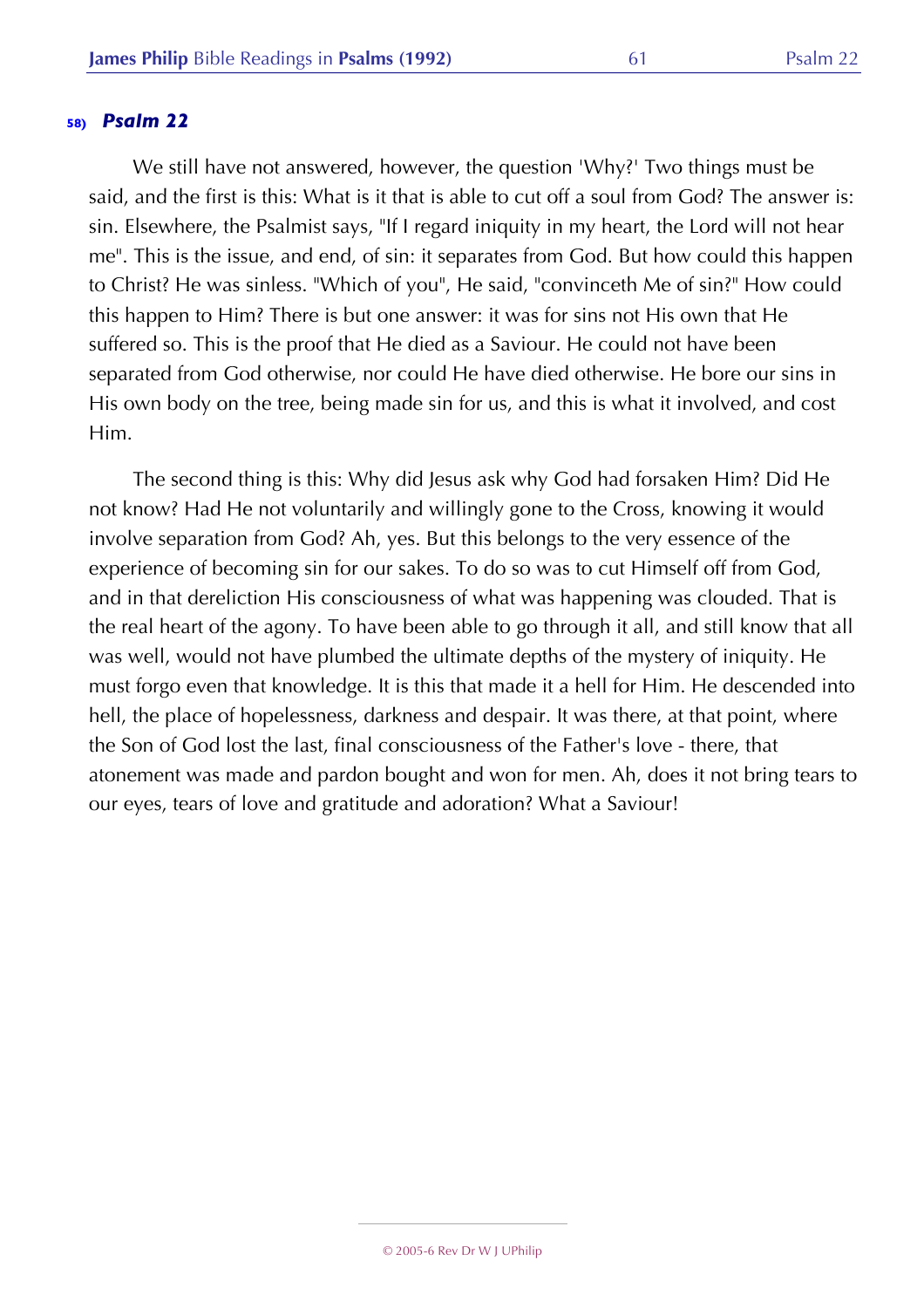The second part of the Psalm (22-31) deals with 'the glory that should follow'. The RV renders 22 more graphically than the AV - 'Save me from the mouth of the lion, and from the horns of the wild oxen - Thou hast answered me'. There is a wonderful paradox there in them two parts of the Psalm. It is because God did not answer Him in the first sense that He was answered in the second. It was because, as P.T. Forsyth beautifully puts it, God was strong enough to resist pity until grief had done its gracious work in His Son, that Christ's prayer in John 17 was answered and salvation was won for the children of men. The name of God as Saviour is made known through the sufferings of the Son (22-26). The sufferings of Christ has won for Him a kingdom (28). As Paul puts it in Phil 2:5 ff, it is because He was obedient unto death, even the death of the Cross, that God highly exalted Him and gave Him a name above every name, that at the name of Jesus every knee should bow and every tongue confess that He is Lord. Such is the nature of His kingdom, and in it rich and poor alike are blessed (29), for great and small, lofty and low alike must take the lowly place and receive the food of their souls as the gift of His grace. The words in 30, 'a seed shall serve Him....' are rendered in the modern renderings as 'Posterity shall serve Him'; but it is perhaps better construed as that one generation of worshippers will proclaim the message of grace to the next, and they in turn will pass on that message to their children, as yet unborn. But tell what? That He hath done this. The original simply has 'He hath done' and this echoes a mighty New Testament cry, 'Telelestai', the Greek word translated in the gospels as 'It is finished'. Each generation will tell out the finished work of Christ to the children of men.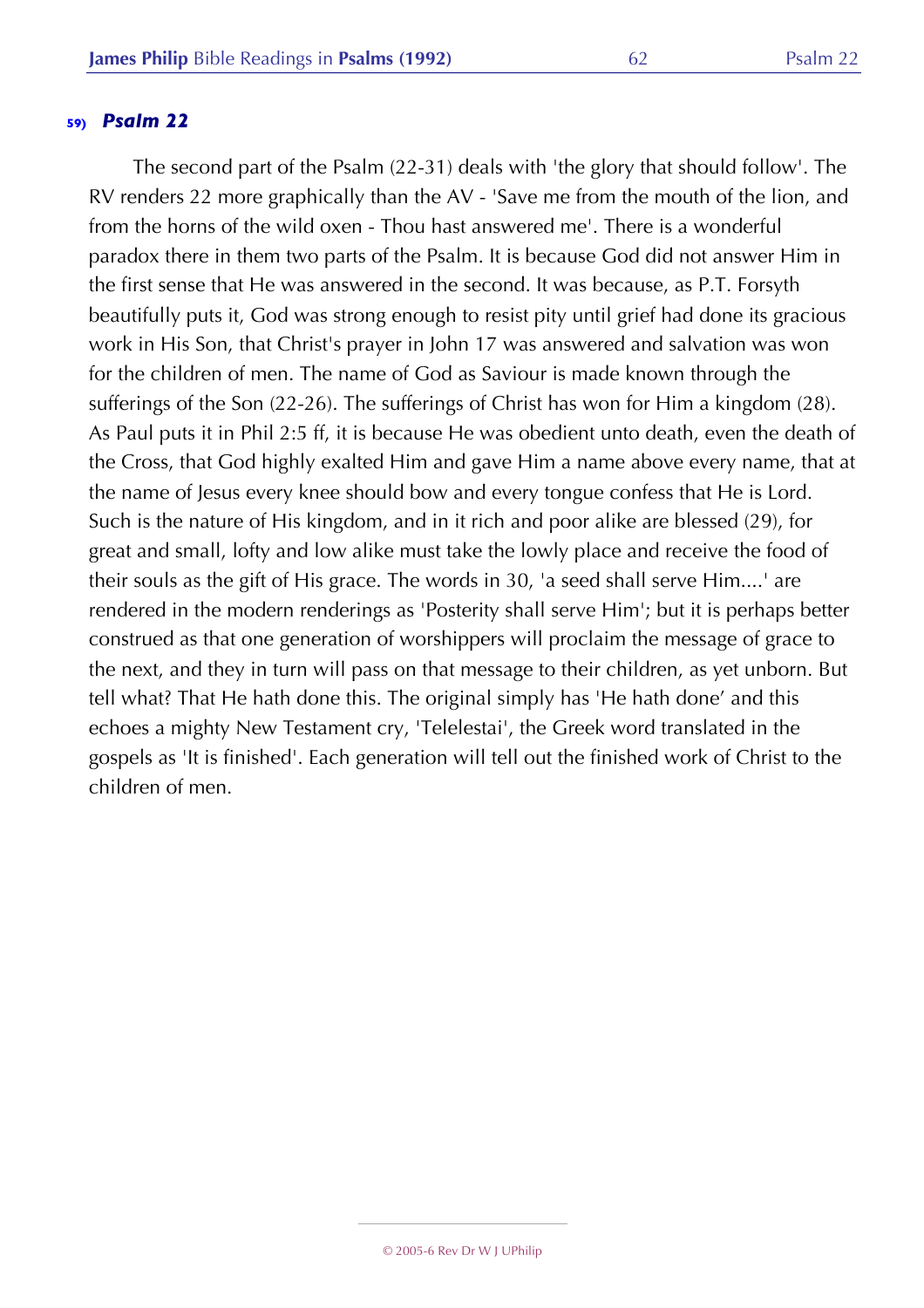This is a Psalm whose words have formed the creed and the comfort of countless numbers of God's people down the ages, yet very familiarity with it is apt to conceal from many its real massage and import and make them miss the teaching of the Psalm as a whole. Like many Psalms, it presents a series of pictures - some think three, the Shepherd, the Guide, the Host, and some only two, the Shepherd and the Host. On any interpretation, however, the first and second are linked anyway, although the ideas are distinct - first rest, peace and satisfaction, then through righteousness into the valley of the shadow; then the feasting in the presence of the enemy. First of all, we should bear in mind that this is the second of three Psalms which belong together, and we need to notice that this wonderful utterance, depicting the blessedness and fulness of the life of trust, follows the picture of the Cross. It is on the other side of the experience of the Cross that the sweetness and satisfaction of the green pasture can be known. The awesome words that open Psalm 22, "My God, my God, why hast Thou forsaken me?" are the true basis of those in Psalm 23, 'The Lord is my shepherd". It is because of the one that the other can become real and true in our experience. In this regard we need to see that the very first verses of the Psalm contain by implication a wonderful evangelistic appeal, and that in two ways: on the one hand, they proclaim that the heart of true religion lies in a personal relationship with the Lord. It is no second-hand knowledge that is spoken of here, but a personal relationship that has been entered into. Furthermore, it is with the Shepherd of souls, and this can only mean that it is through the death He died on the Cross. It is only when the message of the death He died touches our lives and we become related to it and conquered by it that we can enter that relationship with Him. On the other hand, the Psalm proclaims the good news of the gospel in the sense that it tells out the blessings that await those who come to a personal knowledge of Christ. And nothing could show forth the winsome attractiveness of the gospel and the Christian life more tellingly than this lovely Psalm, for in almost every phrase in these first verses it tells out them answer of peace to the deep cravings and anxious restlessness of our modern, distracted age.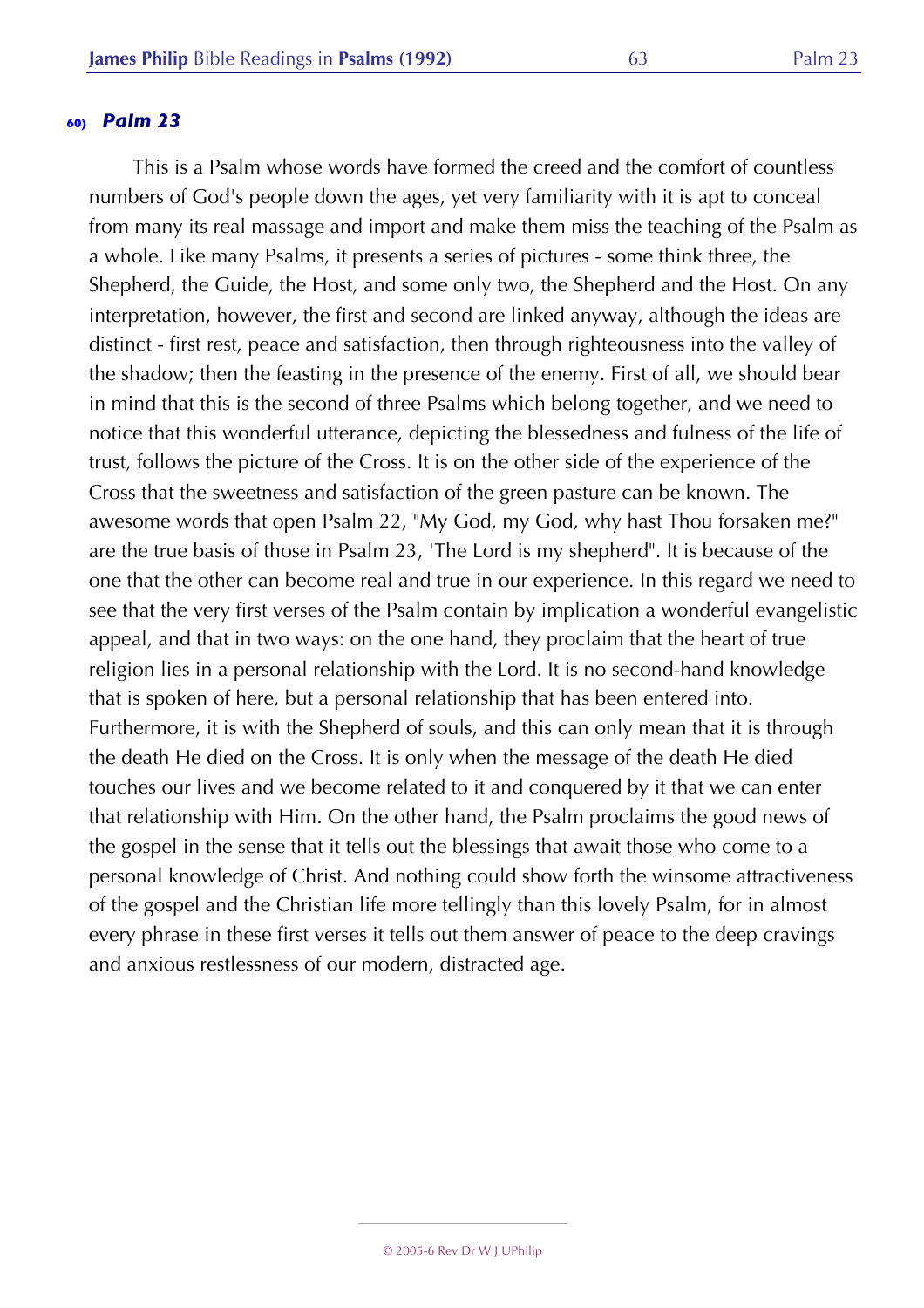The 'green pastures' and 'still waters' indicate the two sides of the believer's life, the contemplative and the active. The pastures are His Word, by which we are built up and made strong; the still waters are spoken of in relation to His leading in daily life. The movement of our souls is onwards, on the path to perfection. And the quiet contemplation is followed by the activity, and is meant to equip us for it. Repose and refreshment are meant to prepare us for tasks and marches. And this thought leads on naturally to the next section (3b, 4), in verses which give the corrective to the erroneous idea that the Christian life is all green pastures and still waters, in the sense of being free from the trials and distresses common to all human experience. 'Strait paths', or paths of righteousness, are His appointment for His people, and this often means the discipline of dark experiences. To anticipate the message of 5, 6, the true Christian life means a battle with enemies, it is a warfare, nothing less, and it is significant that even in this most pastoral and gentle of sermons it cannot be left out. The way of righteousness is in fact the way of the cross: danger and sorrow are both alike the lot of the believer, but the great reality is that in them, we do not stand alone. It is this that transforms the situation. There are several points to note: one thing, it is He who leads us into the shadow, and no one is exempt from this inscrutable providence. The 'valley of the shadow' does not primarily refer to death, but rather to any or all dark experience. And, for our comfort, we should remember that where there is a shadow there must be light somewhere. Let us rejoice then that there is a light beyond!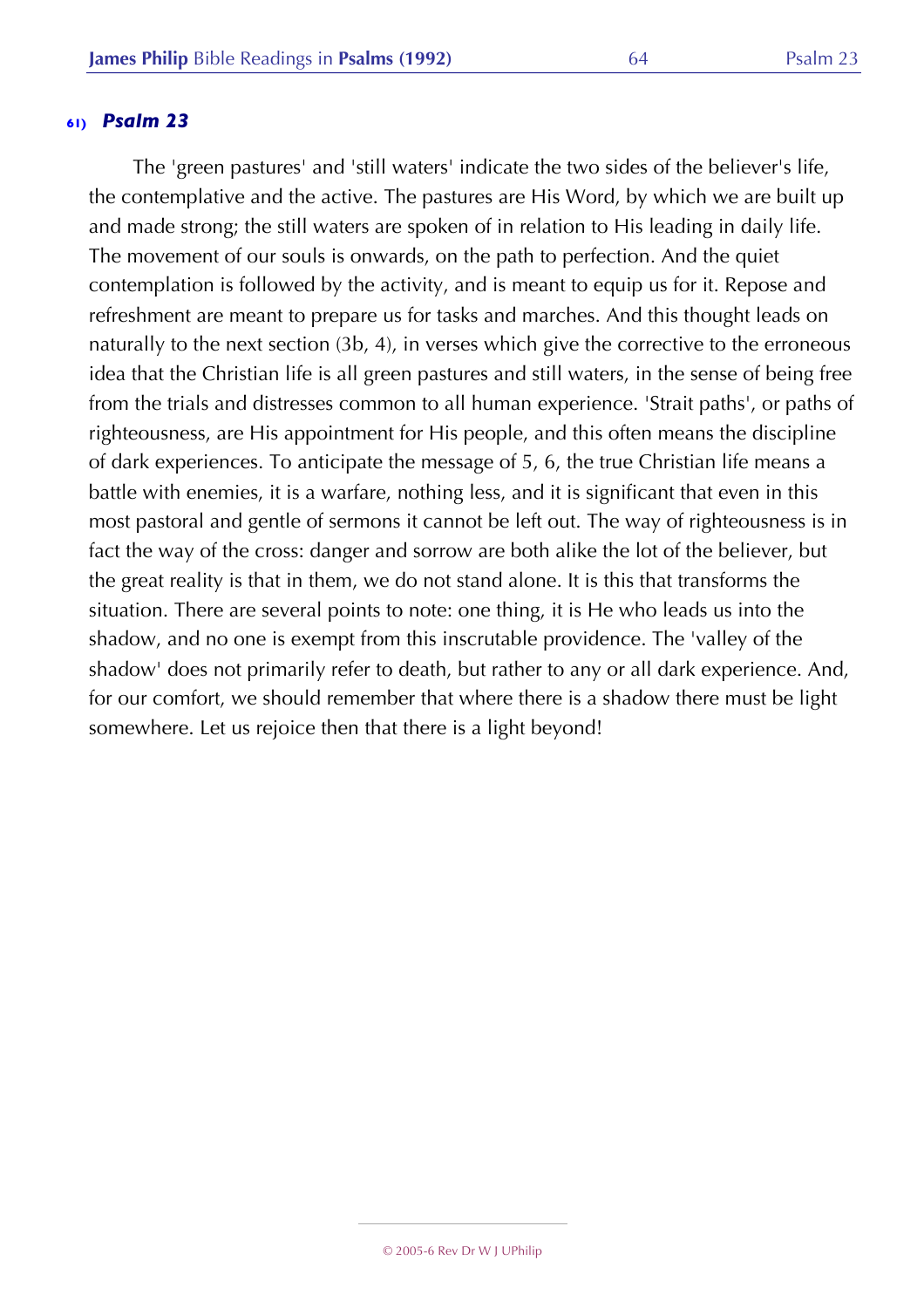The picture changes again (5,6), for the Christian life is a many-sided one. Spurgeon says of 5, 'the warrior feasted, the priest anointed, the guest satisfied'. It is almost like a kaleidoscope, the way in which the image switches from one pattern to another, but this is an evidence of the different insights the Psalm gives into the nature of Christian life. It is possible to discern a progression in the Psalm: the ultimate aim of God's dealings with us in grace is that the sinner is turned into the saint, and the saint disciplined in order to become a soldier. But in the warfare that ensues there is always bountiful provision, even in the thickest of the battle and in the presence of the enemy. The greater the pressures and disciplines on the believer's life, the greater and richer the divine provision, as the anointing with oil and the overflowing cup indicate: plenty in a world of need (1), peace in the midst of shadows (4), victory in the face of the enemy (5). Finally, the 'goodness and mercy'. The RV translates "Only good and mercy shall follow me" as implying that faith has transfigured all the evil in the believer's experience into good (cf Rom 8:28, "all things work together for good...."). This is an invincible position for the child of God, when evil itself is pressed into service for Him and made a blessing (cf Gen 50:20 and Phil 1:12). Well might Paul cry in exaltation, "We are more than conquerors through Him that loved us".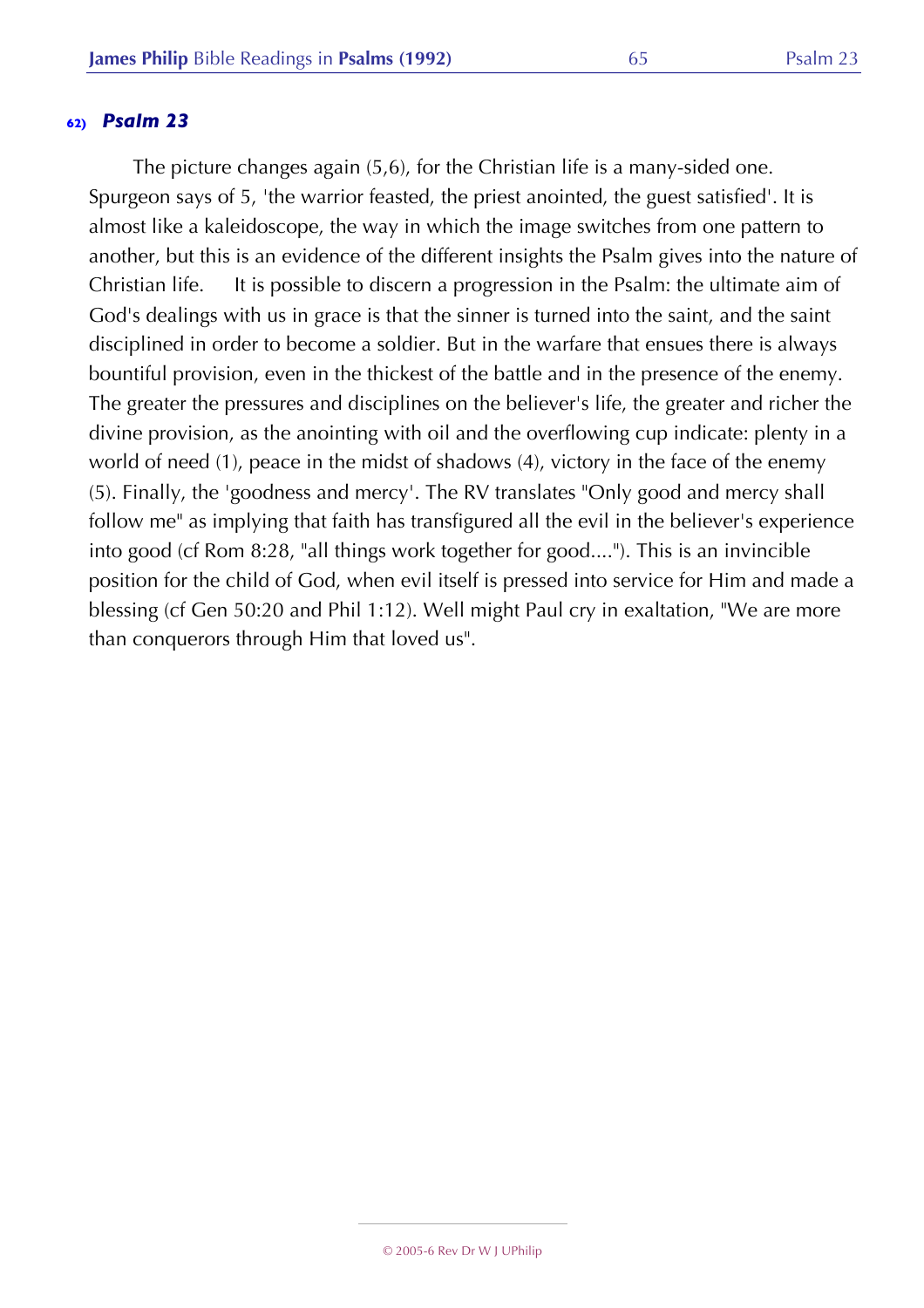Two widely differing suggestions have been made as to the setting of this Psalm. Many scholars hold that it was written to be sung when the Ark of the Covenant was taken up from the house of Obed-Edom to Jerusalem (2 Sam 6:6-19) after the capture of the ancient Jebusite stronghold by David. Others, however, maintain that it was sung at the great Feast of Tabernacles, and that the procession is to the Temple in that most spectacular of feasts. From the point of view of the spiritual lessons it contains for us, it does not much matter which of these suggestions is right, although the direction of these lessons might be different in either case. What is common to both, however, is that the Psalm is a Processional, depicting the people of God on their way to the gates of the city or the Temple (as also, for example, in Ps 15 and Ps 122). For what it is worth, our own view is that the reference is to the return of the Ark to Jerusalem (the question in 3, "Who shall ascend...?" may well be prompted by the fate that overtook Uzzah, 2 Sam 6:6, 7). Here, then, we have

(a) vv1-2 The worship of God as the Creator, the true and living God.

(b) vv3-6 The description of the true people of God, in answer to the question 'Who shall ascend….?''

(c) vv 7-10 The description of the true King of glory, who is worthy to enter through the gates into the city.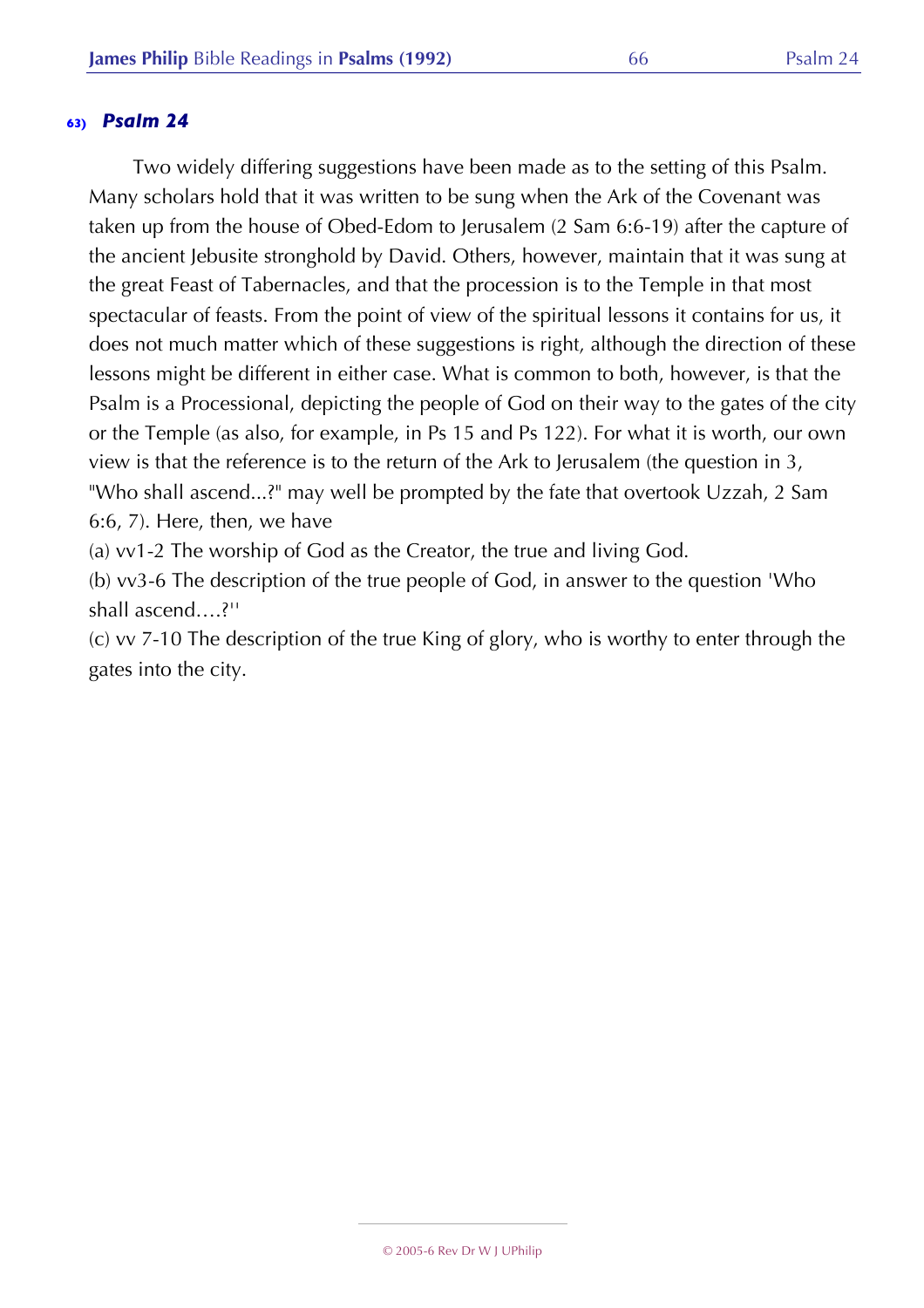Three points may be made in the interpretation and application of the Psalm. The first relates to the Ascension of Christ. What is meant by that is this: the opening two verses proclaim the name of the Lord as worthy of the worship of all He has created. He has made us that we might worship Him and glorify His Name. It is in this connection that the question naturally arises in 3, "Who shall ascend...?" God is holy and only those who are holy may approach Him. But whose hands are clean, or whose heart is pure Were David's? Are ours? This, plainly, sets an impossible standard, for all, without exception, fall short of it. Does this, then, mean that God must dwell alone in His heavenly hill? This is where the second part of the Psalm comes into its own. As Spurgeon says, its latter verses "reveal to us the great representative Man, who answered to the full character laid down, and therefore by his own right ascended the holy hill of Zion". Now, the genius of the Psalm is that it presents the scene of a victor returning to the city, having won the spoils of battle, and earned the right by conquest to enter into the city. It is, in fact, the picture of our Lord's ascension, entering into heaven for us, "Now to appear in the presence of God for us", as Hebrews 9:24 puts it.

> Look, ye saints! the sight is glorious; See the Man of Sorrows now; From the fight returned victorious, Every knee to Him shall bow.

This, indeed, is the Lord strong and mighty, the Lord mighty in battle. The Lord of Hosts, He is the King of glory.

© 2005-6 Rev Dr W J UPhilip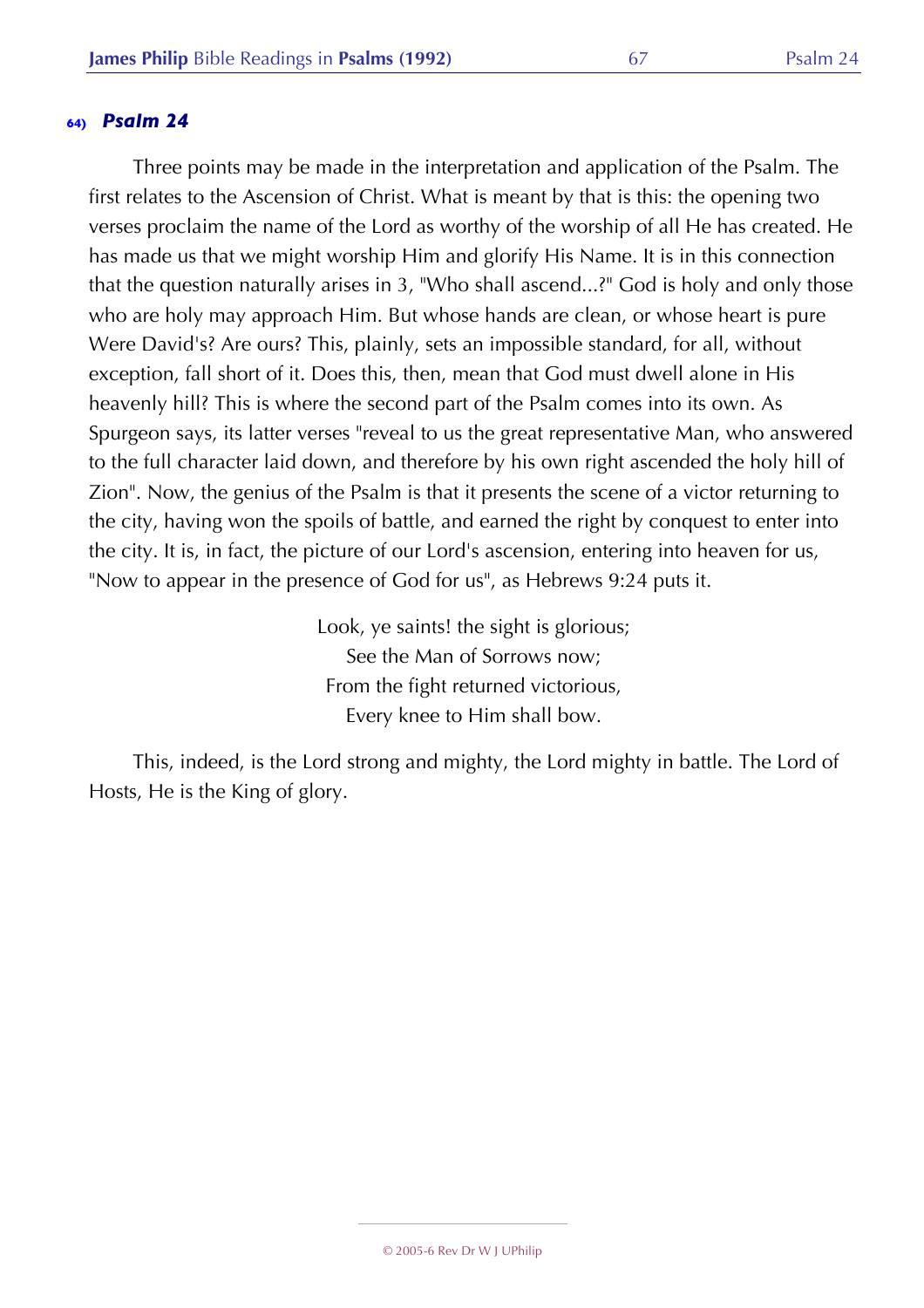The whole point of the second part of the Psalm - this is our second lesson - is that it is a chorus. There is a great host in this procession leading to the gates of the city. The King of glory is not alone, His people are with Him. And they enter in with Him and in Him, when the gates swing open to welcome Him. The old hymn pictures a great ransomed host with Christ "sweeping through the gates of the new Jerusalem, washed in the blood of the Lamb". That is the picture we have here. And this is the significance and importance of the doctrine of the Ascension of Christ. He entered in for us, as our Representative and our Forerunner. And we enter in Him. The representative character of His identification with us stretches from the Incarnation right through to the Ascension. He ascended for us, not for Himself. It was as the glorified God-man, as Man victorious and triumphant, that He stood outside the gates and bade them open to Him, and it was for us that He opened them. They that are Christ's, washed in His blood and saved by His risen life, go in with Him and ascend to the hill of God, clothed in righteousness Divine (cf Eph 2:5, 6). This is the only way up, and the only way in. One thinks of Paul's metaphor in 2 Cor 2:14 in this connection. Paul's picture is of the Roman triumphal march and procession, with the victorious general leading his captives chained to his chariot wheels. Christ is the mighty Victor who leads Paul as his glad and willing captive, and gives him a share in His victory. And so it is in the Psalm. This King of glory is not ascending the hill to the gates of the city alone, He is leading His captives with Him, and they go in with Him, and up with Him to the throne of God.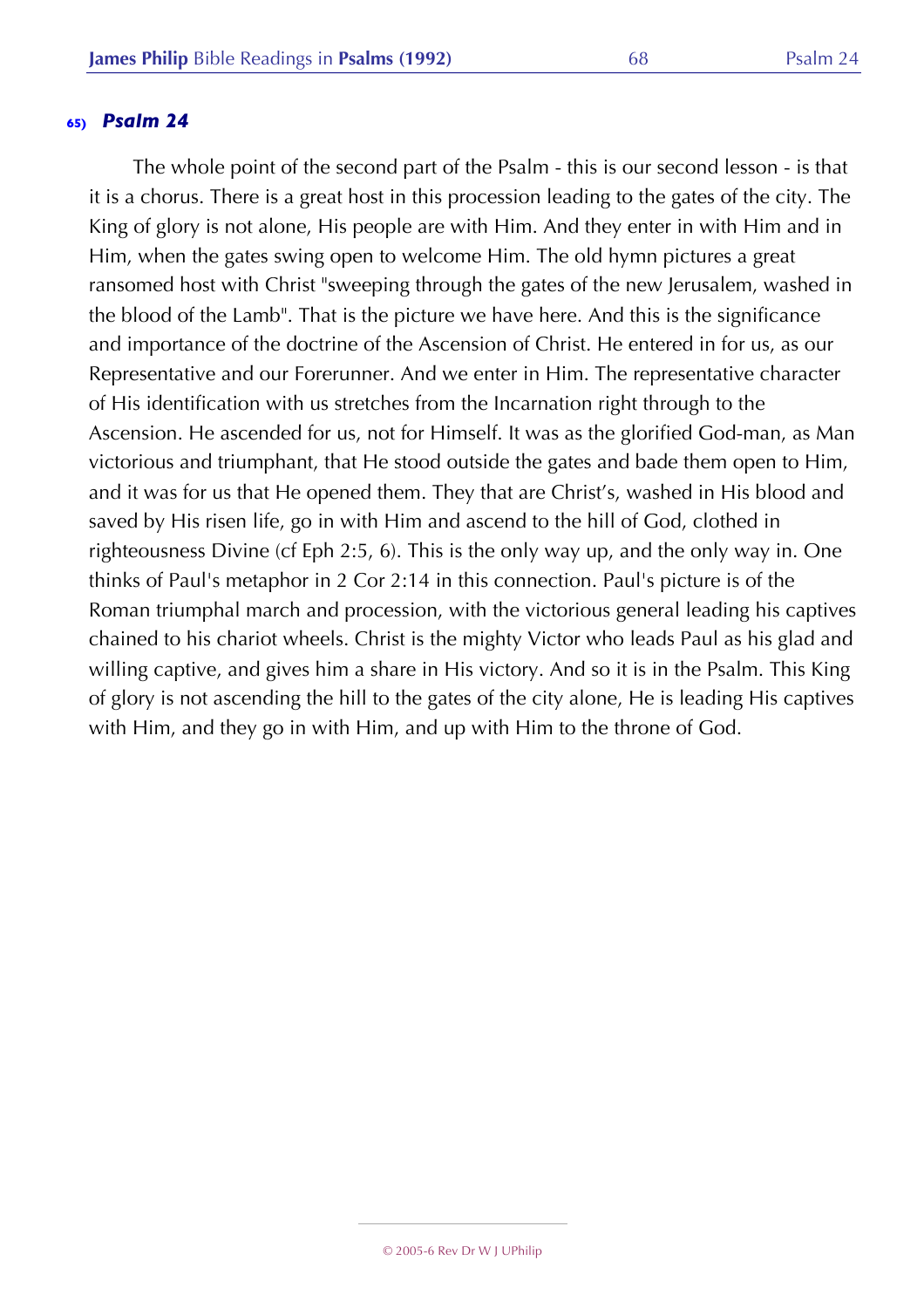What was said in the previous note leads naturally to the third lesson of the Psalm, namely the coming of the King to his people. God must first have the victory over us. And so we can change the picture slightly and think of the gates and doors as the entrance into our hearts and lives. For it is just as true that the risen and ascended Lord comes to us and knocks for admittance. Just as, in the story of David, the glory had departed from Israel because of her sin and was now returning through the victory he had won over the Jebusites, so also had the glory of the creation of God departed from mankind through sin, and was restored only through the victory of Christ, the second Adam. This is what asks for an open door in our lives, and when the door is opened it is the beginning of the restoration of the image of God in us. Dr James Denney has a fine and moving comment on Paul's words in 2 Cor 2: 14: "When God wins a victory over man, and leads him captive in triumph, the captive too has an interest in what happens: it is the beginning of all triumphs, in any true sense, for him....(The Damascus Road) was the beginning of God's triumph over him; for that hour God led him in triumph in Christ. But it was the beginning also of all that made the Apostle's life itself a triumph, not a career of hopeless internal strifes, such as it had been, but of unbroken Christian victory... Furthermore, the true meaning of the word, and the true connection of ideas just explained, remind us that the only triumphs we can ever have, deserving the name, must begin with God's triumph over us." Well might the Psalmist cry "Lift up your heads, O ye gates; and be ye lift up, ye everlasting doors; and the King of glory shall come in"!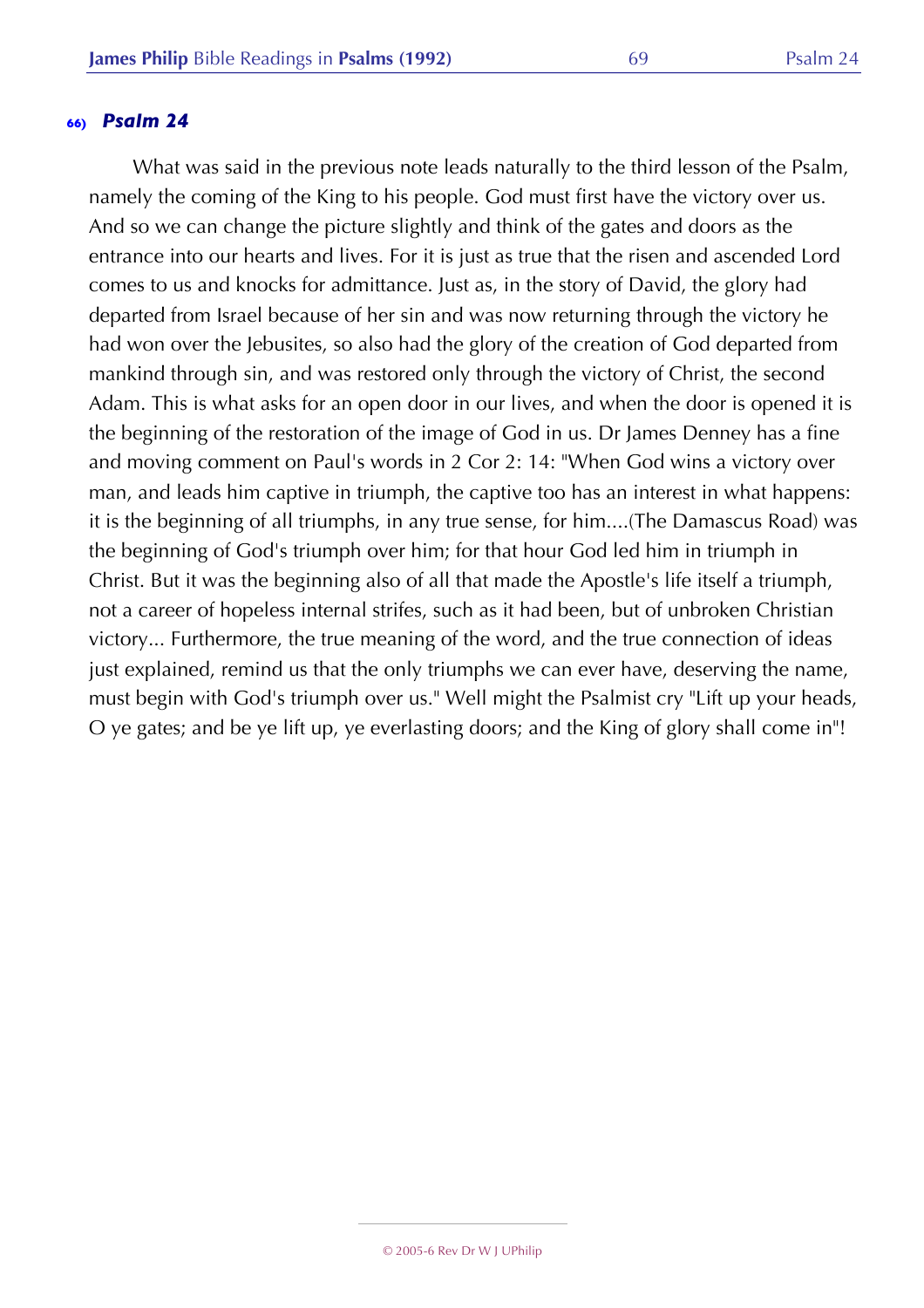The message of this Psalm is not one that can well be summed up in a simple concise sentence. The fact is, it contains many lessons, and it is these together that constitute its message to us. The Psalmist is in deep affliction of soul, as in many of the Psalms, and yet just as often he is in communion and fellowship with God. He is conscious of his enemies, yet he is even more conscious of his God. It is here, in this realm, in "the teaching on the persistence of communion with God in face of continued troubles" that the prominent lessons lie. It is impossible to read through theses verses without becoming very conscious of the fact that the Psalmist was beset all around with enemies. This in itself is a lesson for us, for it reminds us that the true spiritual life is ever one in which pressures assail the soul. "In the world", said our Lord, "ye have tribulation". To walk in fellowship with Him is to be at odds with the world and the prince of this world. "Fightings without, fears within" - this is the characteristic key-note in both Old Testament and New Testament religion, and it is misleading to painT the Christian life in any colours that do not clearly indicate the battle field. We may as well know, therefore, what we are in for, when we commit ourselves to the Christian life. When Jesus said, "Narrow is the way which leadeth unto life" the word He used was 'tethlimmene' which means 'afflicted'. It is a way of tribulation. As Paul puts it in Acts 14:22, "We must through much tribulation enter into the kingdom of God". This, then, is the setting of the Psalm.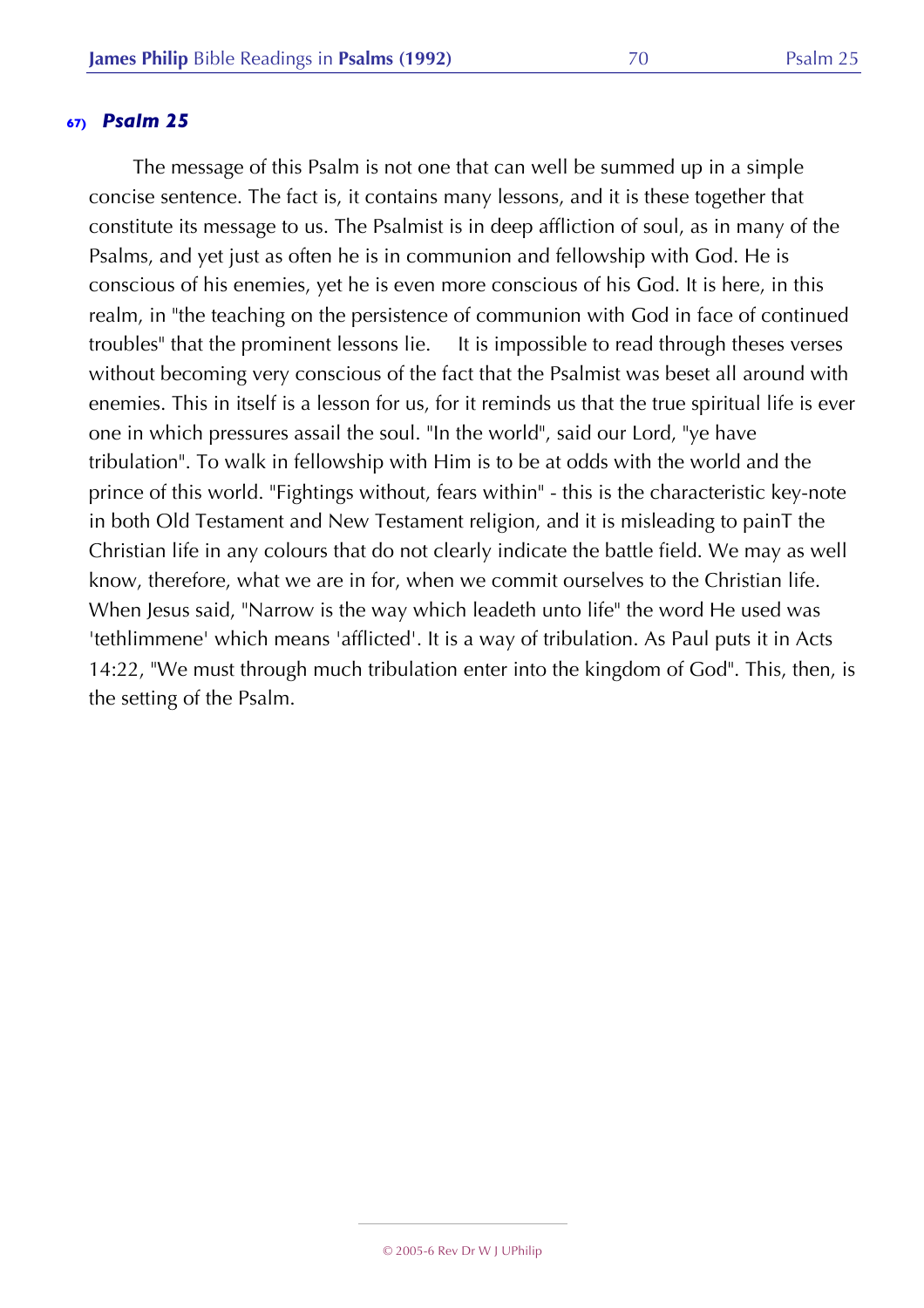It would not be difficult to find a number of situations in David's experience which would match the frequent mention of his enemies throughout the Psalm. But, from the significant remark in 7 about the sins of youth, we may gather that he is speaking from maturity, and guess that the circumstances may well be those surrounding the revolt of Absalom. If this is so, a great deal of light is shed on the situation, and we are able to understand More fully David's distress. For that sad and sorry episode of his experience can in fact be traced to the sins and faults of his youth (cf 1 Sam 27:1ff), where his lapse of faith led him to the land of the Philistines, and it was there that he married Maacah, the mother of Absalom. Well might David seek forgiveness for the sins of earlier days! This is a word of warning, perhaps especially to young people about alliances contracted when out of the Divine will, when things may be said or done that a lifetime will not suffice to allay the regret and remorse of them, even though they are abundantly forgiven. So it was with David: and the opposition and pressures that come from simply being a believer are complicated by the pressures brought about by his own foolishness. But we need to see something else there. Behind both, there lies the grim reality of the devil himself; behind the enemies there is the Enemy, who co-ordinates all the attacks and all the pressures against us. Nor should we forget that Satan comes as the accuser of the brethren, to disturb and distress. It is one thing for David to realise the source of his distress in his early sins, but it is quite another for him to be afflicted and convicted by the devil, who rakes up the old sins that were forgiven long ago. The accusations of the devil about sins long past are among the most acutely agonising of all experiences, if one does not know how to deal with them. That will be the theme of the next note.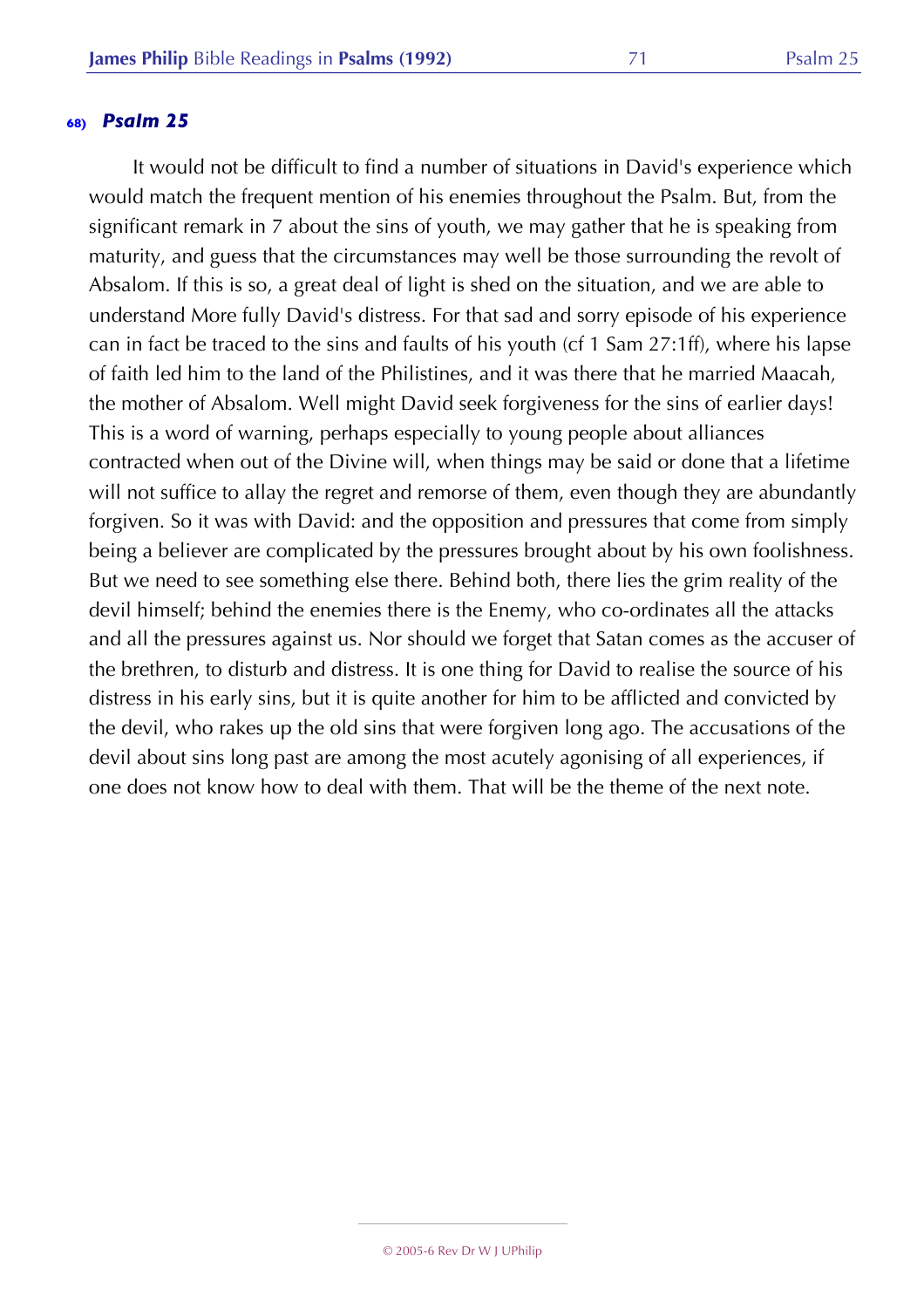The Psalm, it will be noted, divides into three sections, 1-7, 8-14 and 15-22. The first and third sections are impassioned petitions, while the second is filled with confidence, in communion with God. The fact that, even in this central section, there comes the sudden, piercing, arrow like consciousness of that conviction (11) proves that it is of the devil. So often in our experience it is in the most sacred intimacy of personal communion with God that the devil's darts of accusation and bludgeoning come to distress us and appal our spirits. Well might Paul speak of 'the fiery darts of the wicked'. The questions, then, that arise are: how to discern his working, and how to deal with him? As to the first of these, this may be said: when God convicts, the effect is to draw us to Him for cleansing and renewal and restoration of fellowship. When Satan convicts, however, it has the effect of driving us in on ourselves more and more, and into despair, as if nothing could be done now. When dejection and darkness grip the soul making us want to give up, we may be sure that the devil is at work. The way to deal with this and with him is to refuse his accusations, and in the name of Christ dispute his right to torment us, taking a stand on the victory of the Saviour and claiming it as our own, saying "It is God that justifieth, who is he that condemneth?" This is the significance of the central section of the Psalm: David is in touch with the unseen world of grace, and it is that unseen world of grace that we must take with us into the world of conflict. And the steadfast fixing of our spiritual eyes on the reality of that unseen world with its promises and assurances is what will finally bear us through to God's victory and His peace.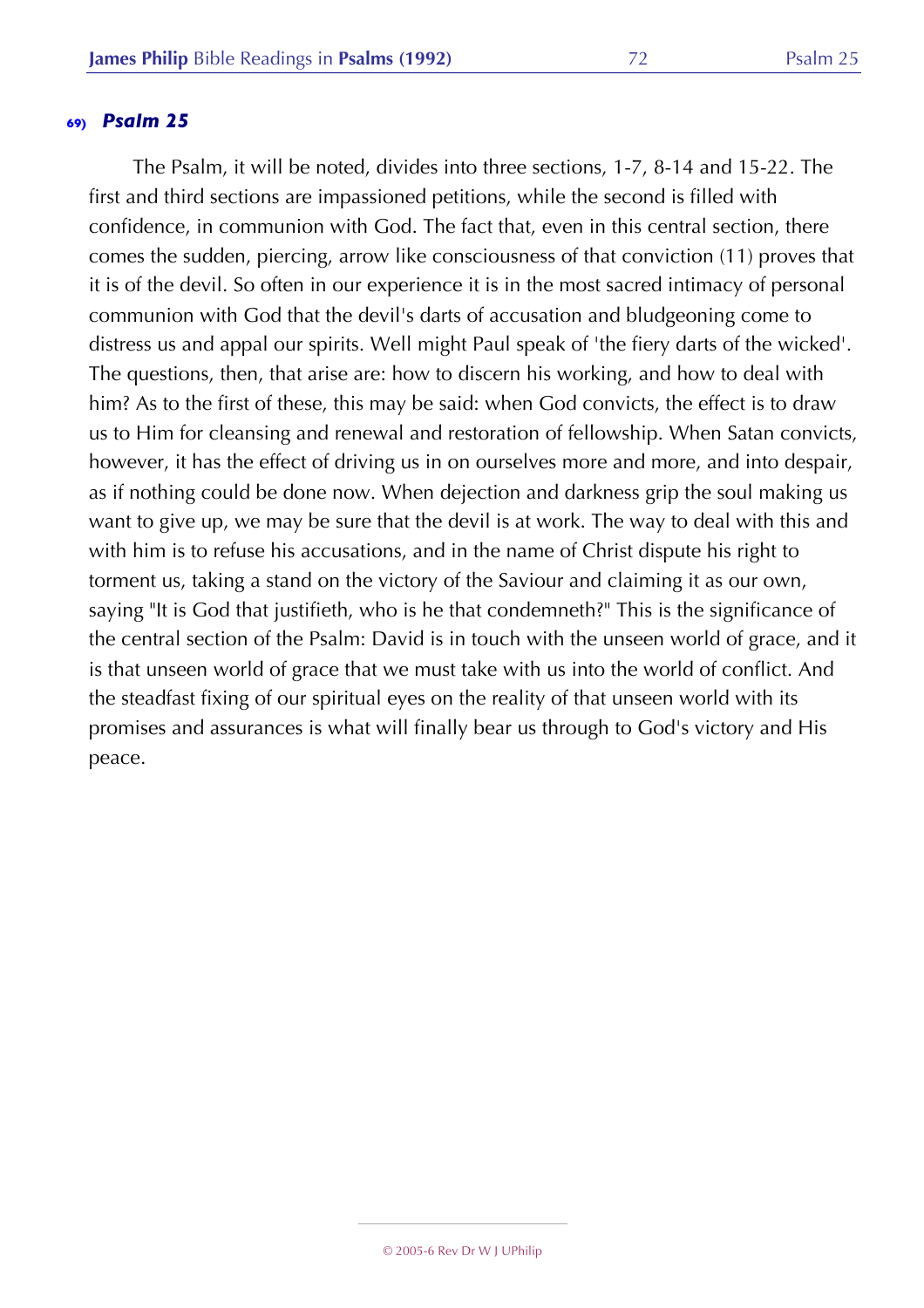Criticism has sometimes been levelled against this Psalm and others like it that it expresses a spirit of self-righteousness bordering on the Pharisaic, and falls far short of the New Testament teaching exemplified for example in Paul's words "In me, that is in my flesh, dwelleth no good thing" or "I am less than the least of all saints". But this is to misunderstand the Psalmist and his words completely, and such an attitude is itself the fruit of a certain attitude to the Scriptures which can only be termed heterodox and unbelieving, and which fails to grasp the meaning of biblical inspiration. It just will not do to dismiss large sections of the Old Testament as being sub-Christian - this is usually done by people who do not know the real meaning of the word Christian. All Scripture is given by inspiration of God, and may not be shrugged away by superficial judgment. We must therefore look in other directions for the explanation of the Psalmist's words here. Two things may be said in this connection. First of all, the assertion of integrity (1) must be understood in the light of what is said in 3: the Psalmist's walking in the truth is made possible only through the Divine love, in the same way as Paul was able to make the claims he does in his epistles. Would we accuse the apostle of self-righteousness when in 1 Thess 2:10 he says, "Ye are witnesses, and God also, how holily and justly and unblameably we behaved ourselves among you..."? In the second place we have seen, in two previous Psalms at least (Ps 7 and Ps 17), that the Psalmist claims not sinlessness, but innocence in relation to particular charges and accusations brought against him by his enemies. This does much to clarify passages such as these which otherwise are hopelessly misinterpreted. Something else may be said on this subject, but is best left to the next note.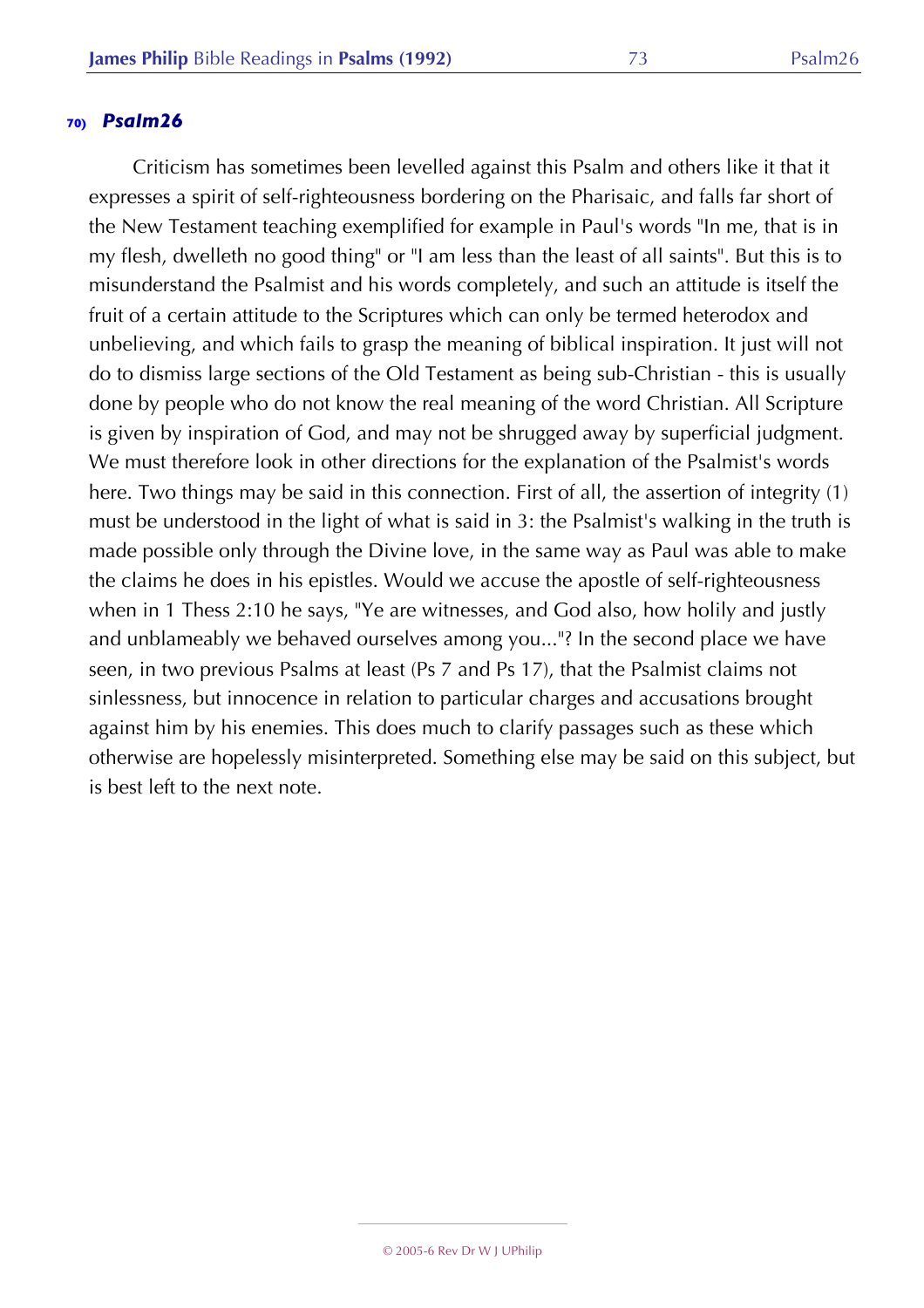There is another interpretation of the Psalmist's claim to integrity and one which has very real bearing on what may be the central import of this Psalm's message. It is this: while by no means claiming innocency or sinlessness he may well be asserting that the general direction of his life is right in the sight of God - sincere devotion and honest submission of life to God's laws - what Peter calls in his epistle "the answer of a good conscience towards God", a life right in its basic essentials in relation to God and His sovereign purposes. When Paul says, in 1 Cor 4:4, "I know nothing against myself; yet am I not thereby justified" he is not claiming sinlessness or thinking that he is justified before God by the integrity of his life but simply testifying to a right orientation of life to the will of God. Not only is this not wrong or reprehensible, it is highly to be desired in the life of God's people. Indeed, it is something for which there is a clamant and urgent need today. There is nothing more desolating than to hear someone who names the Name of Christ say in a self-deprecating way "We can't all be men of prayer", or "We can't all rise to such heights", when one suspects that what he really means is "We have no intention of rising to such spiritual heights, we are quite content lower down". We must learn from this Psalm that the work of God's grace and loving kindness in the soul is something we are meant to take seriously. What is the use of paying lip service to a doctrine if we do not believe in what it is supposed to do in us. A gospel that cannot bring a man to the place where he can hold his head up calmly and serenely before men is not much of a gospel. A man whose heart God has touched will gladly run the risk of being labelled puritanical or victorian (there are worse things!) or even - dare we use the word – fundamentalist, for standing out against what he considers to be vulgar and unworthy and immoral.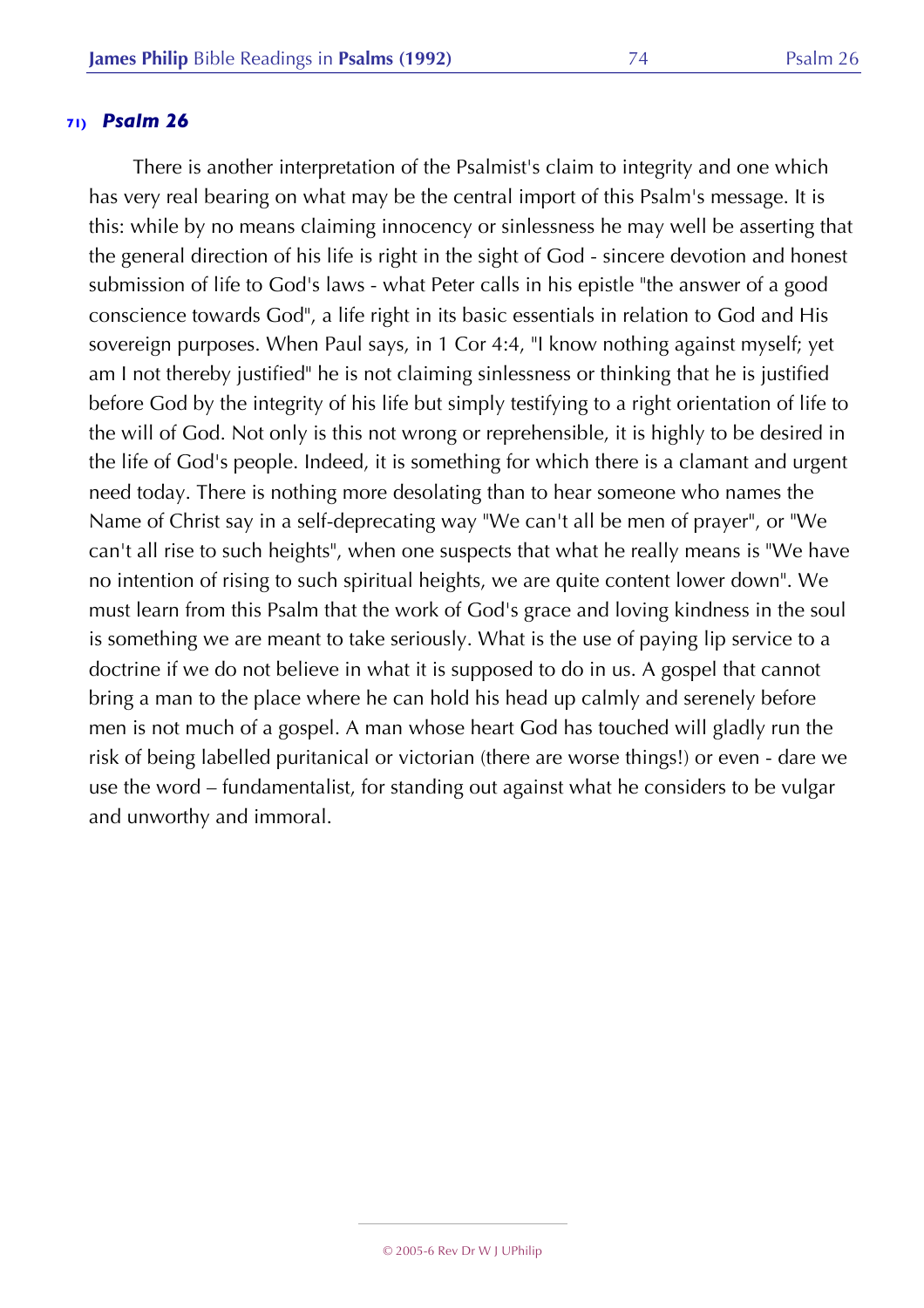Two further points must be made about this Psalm. The first is that it teaches quite clearly a doctrine of separation. This must not be misconstrued to mean separatism, and become a selfish withdrawal from a world that needs good men's presence all the more, the worse it is. The true biblical doctrine forbids, not association, but complicity, with the world. As one commentator puts it, "Association with such men is necessary, else we must needs go out of the world, and leaven must be in contact with dough in order to do its transforming work; but it is impossible for a man whose heart is truly in touch with God not to feel ill at-ease when brought into contact with those who have no share in his deepest convictions and emotions". The second point relates to the setting and circumstances of the Psalm. One commentator suggests that it is one of many which refer to religious strife among the Jews, the controversy and conflict between the orthodox upholders of the traditional faith and the innovators who endangered its purity. As a champion of a right case, the Psalmist calls on Jehovah to vindicate him in the face of his enemies. This makes the Psalm very relevant for us today, when men have become almost afraid of being known as being loyal to the old paths (cf Jer 6:16-20), lest the stigma of contempt and derision be attached to them. Well, the costly innovations which are substituted for the old paths today are bringing anything but rest to the souls of men, and anything but quickening and vitality to the life of the church today. We do well, therefore, to follow the Psalmist's example here and cry to the Lord to vindicate our cause. In this, we are on sure ground (12).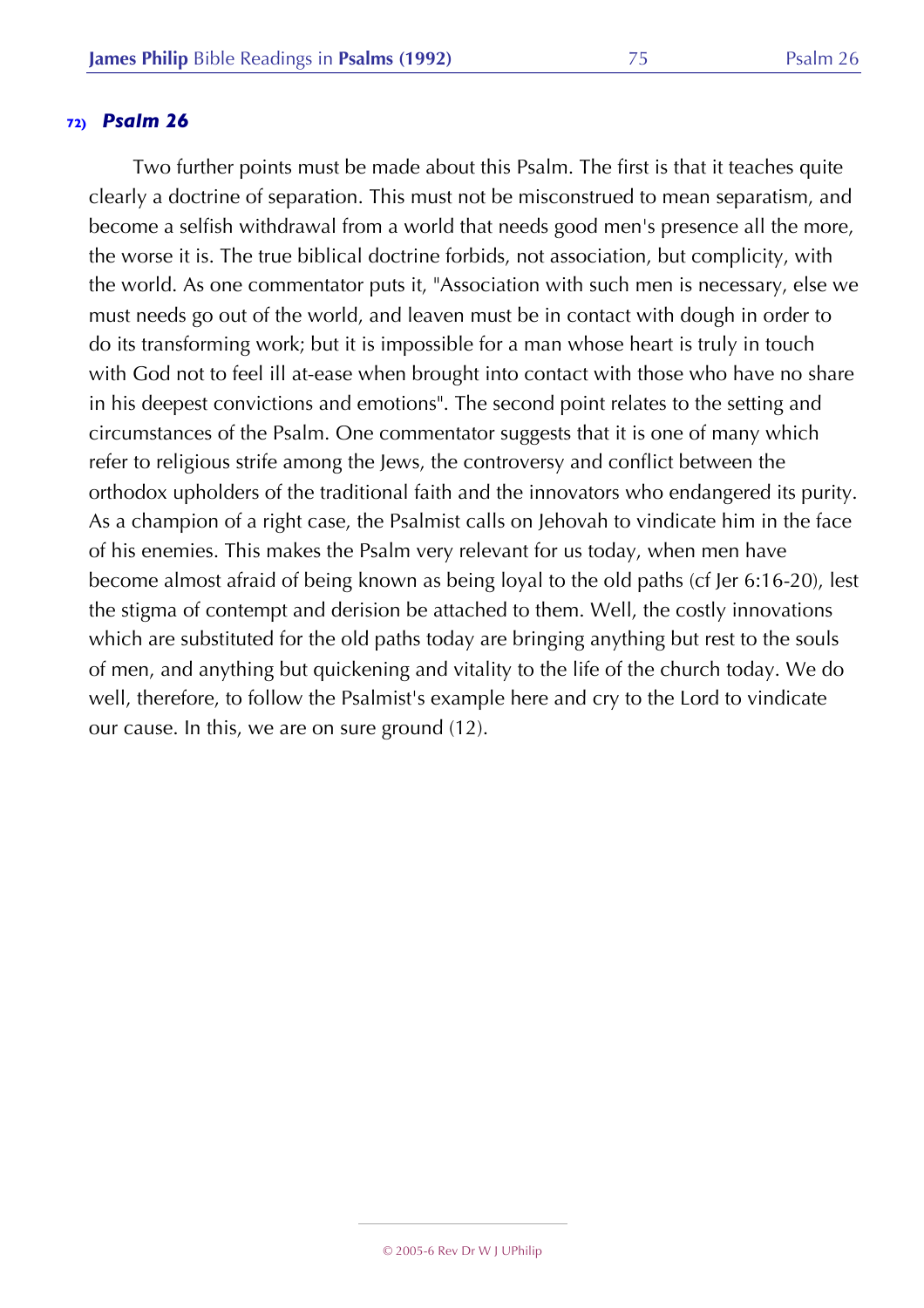No one can read this well-known Psalm without being struck by the great contrast between its first half and its second. It is so marked that some commentators think that what we have here are two Psalms, composed in widely differing circumstances. But this suggestion is only an easy way out, by giving explanation to the contrast, it misses the very real spiritual lessons that the contrast is meant to teach. The first of these is that there is nothing essentially contradictory for spiritual experience in this contrast. One thing is common to both sections of the Psalm, namely the reality of the Psalmist's faith. The faith that is so buoyant in 1-6 reasserts itself again in 13, 14. It is important, however, to realise that here is not a faith that is 'fair-weather' only, but one that stands the shocks and pressures of life and comes out the stronger for this. Nor is it any sign of a failure of faith that a believer should be 'up against it'. It is not that he is 'up against it', but what he does when 'up against it' that is significant. We are never encouraged to suppose that the Christian life will always be smooth or free from pressure. Sometimes we sing the hymn 'Like a river glorious', and sometimes 'Much in sorrow, oft in woe', but it would be misleading to suppose that either the one or the other represents the constant experience of the believer. Bunyan is in this, as in so many other things, a wise and faithful guide: Delectable Mountains, Valley of Humiliation, Slough of Despond, Bypath Meadow, Beulah - all are, together, part and parcel of the Christian experience, and it is possible in all these things, through faith, to be more than conquerors through Him that loved us.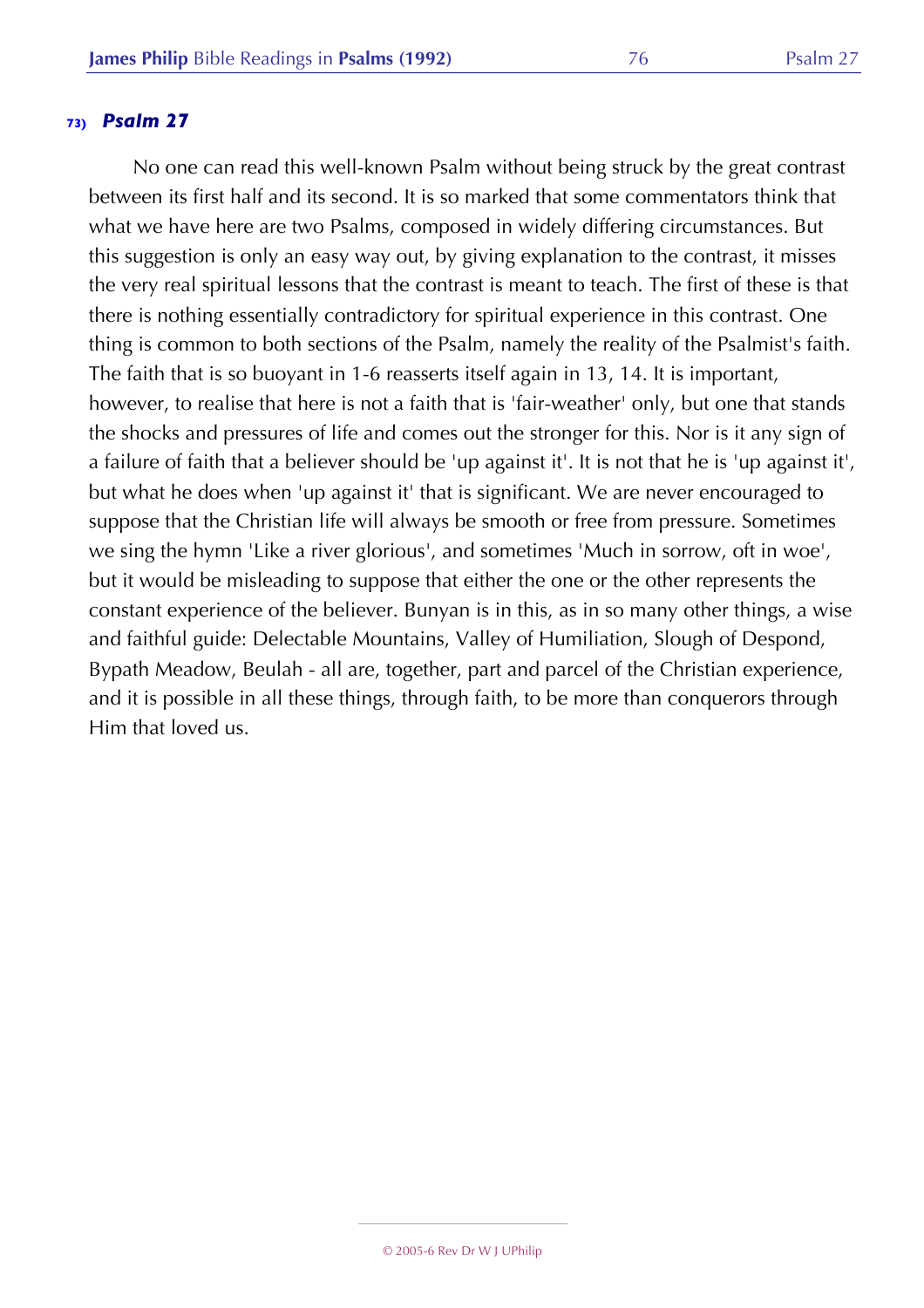The second lesson of the Psalm is this: the Psalmist takes the radiance of the first experience (1-6) into the clouds and darkness of the second, and it acts as a light to him (cf 13 - the light shines in the darkness, and the darkness could not put it out!). The background of the Psalm would be especially useful here but we are not sure of the period in David's life to which it belongs. The LXX entitles the Psalm 'A Psalm of David before he was anointed', and this may indicate the period when David was beset by the frenzied jealousy of king Saul who was so determined to kill him. It was, then, in some such situation that the Lord gave His servant a season of refreshing, drawing specially near to him and enlarging his heart by His grace. This is the explanation of the radiant bouyancy in 1-6: the heavens have been opened and David is rejoicing in the blessing of the living God, seeing the situation from the Divine point of view and in its proper perspective. It is the same kind of experience that came to the apostle John on the isle of Pathos, when he had the vision of the Lord in glory and majesty. The vision glorious was therefore given to brace David for the battle, to sustain and strengthen him and undergird his faith so that it would not falter. Another Psalm (36:9) says "In Thy light shall we see light". This is a simple truth of experience: we see everything with the greatest clarity, and are able to think straight and rationally in time of crisis - a profoundly desirable ability at such a time, and something we are unable to do when we are engrossed and preoccupied with our troubles. Maclaren suggests that David is thinking of his past victory over Goliath, and this enables him, in effect, to say "What God did once, He can do again". In such a spirit, the confidence expressed in 3 is readily understandable.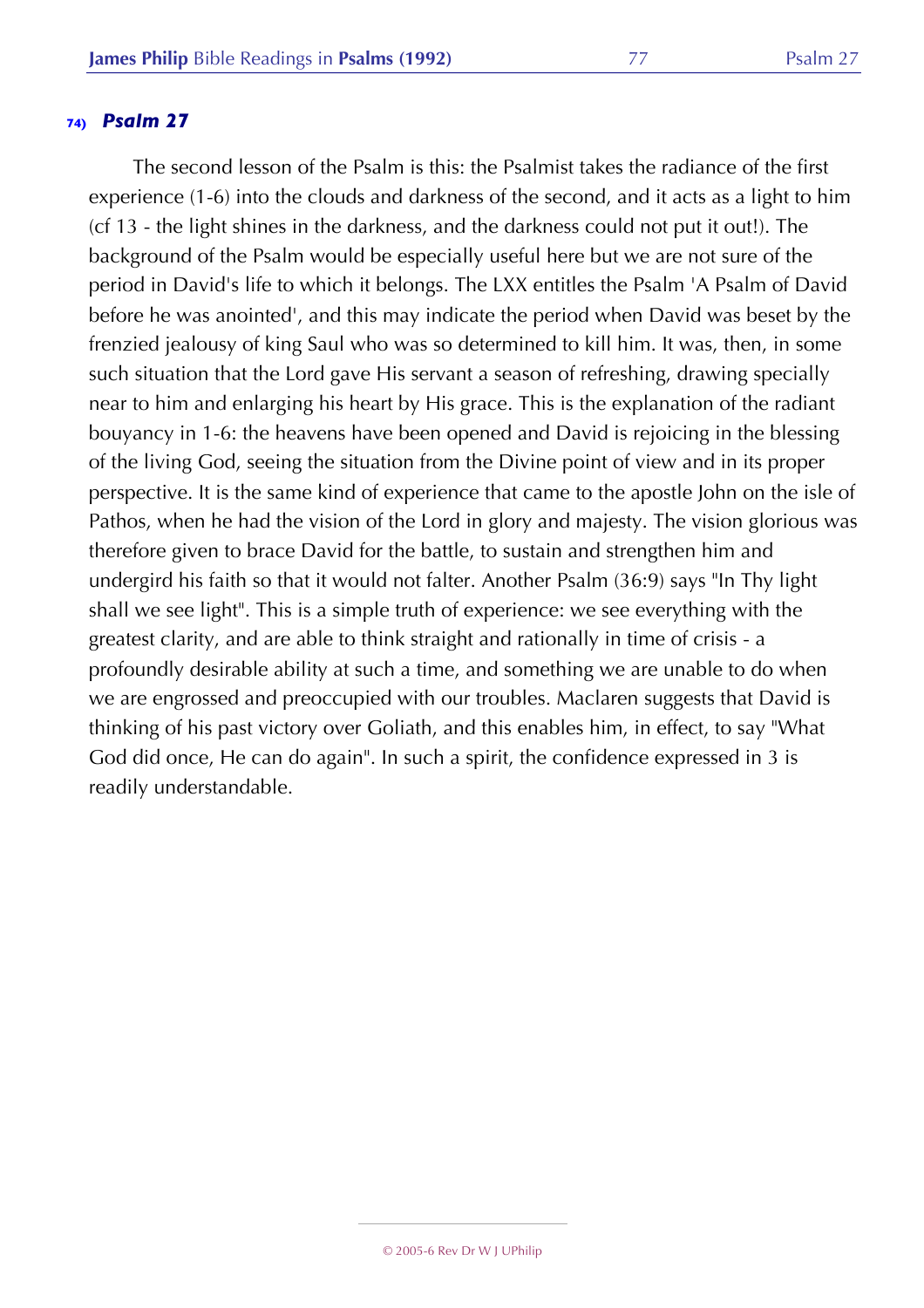In 4-6 we have a beautiful expression of the soul's outgoing to the Lord. This is the deepest reality in spiritual life, and the heart of everything - not service, but communion with God. Not for nothing does one of our hymns speak of 'the bridegroom of the soul' revealing His love and power to His people. There are two thoughts here: it is certainly true that David speaks in 5 of God as a refuge from his enemies. But this is not the primary thought, and we do despite to the best in spiritual experience if we think so. It is true, of course, that some people do use God as a refuge and protection; but the deep and abiding blessing of spiritual life lies not in escapism, but in the huge pleasure and joy that are to be found in Him. God is not a tranquilliser, and we must not use our religion merely as a means of escaping 'the slings and arrows of outrageous fortune'. This all too often means an escape from reality into a world full of soft and comforting unrealism (this is what a tranquilliser pill does: it blunts the edge of reality and creates an unreal oasis for the time being; but you come back to earth with a bump, and soon become subject to the law of diminishing returns - you need to take more and more to get the same effect). Here, however, is something different: it is possible to find pleasure in God, pure, exhilarating pleasure and joy. In such an experience, a man finds himself: he does not escape from reality, he conquers it by discovering a deeper and greater reality in which and by which he is able to cope with life in all its pressures. He finds, in fact, something larger than life, and the effect does not wear off. It is when we find this in God that we also find refuge; indeed this is the refuge, this is what protects. A man who finds such a joy and reality in God is into a world where he is really invincible and nothing can ultimately touch him. This is what David took with him into 7-14, and what explains the enormous confidence expressed in the last two verses of the Psalm. He brought the light of what he had learned in 1-6 to bear upon the storms and pressures of his experience - and won through to victory and peace.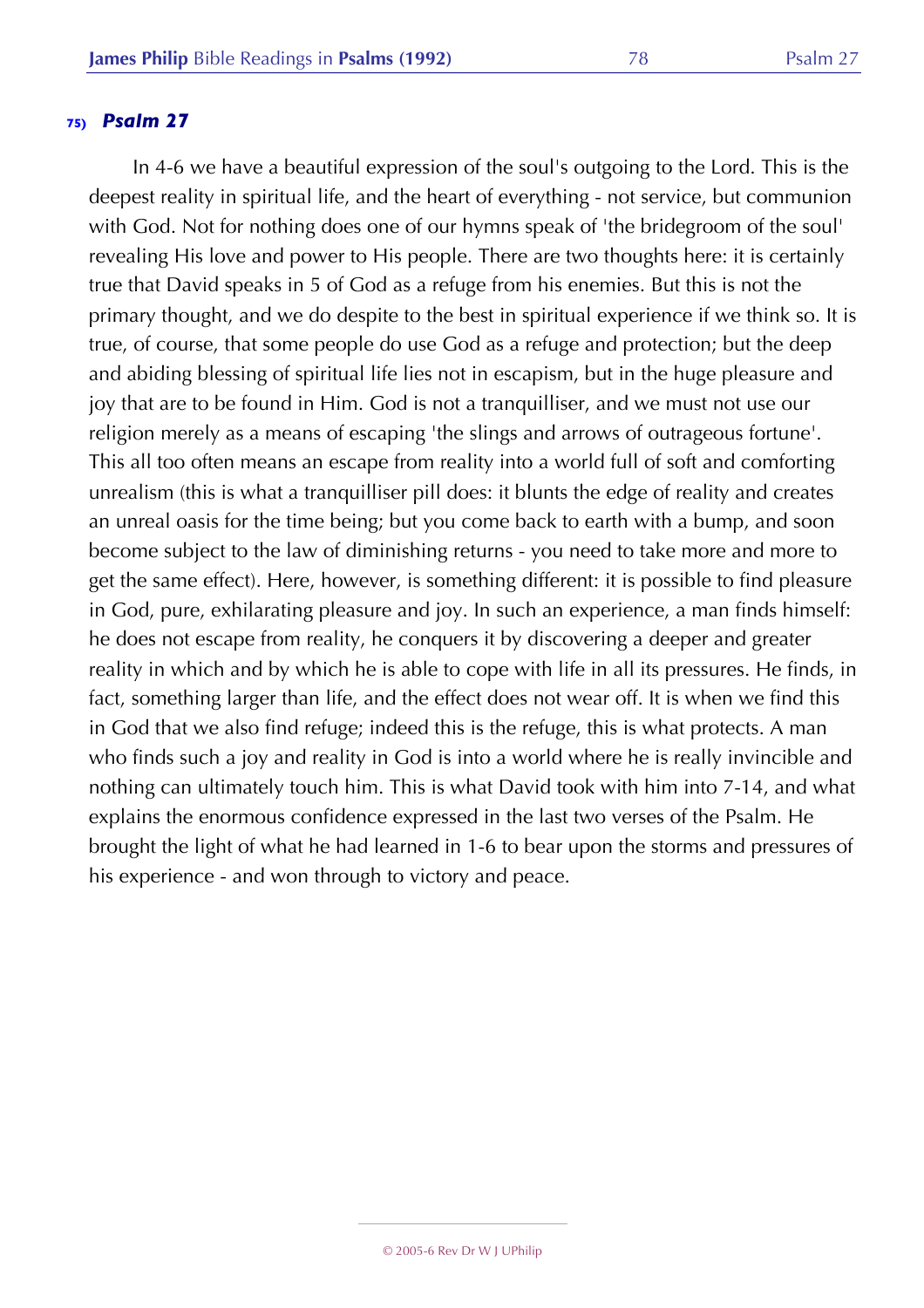We may compare and contrast this Psalm with the previous one, in which the order was: Praise, followed by anxious prayer. Here, the order is reversed: anxious prayer (1-5) is followed by praise (6-9). This is certainly the more usual order in the Psalms we have studied thus far, but the fact is that both orders are common and legitimate expressions of spiritual experience. The subject-matter here seems to be the same as that in Psalm 26, and the Psalmist's plaint has to do with the controversy and conflict between the orthodox upholders of the traditional faith and the innovators who were endangering its purity. But there is a pleading, beseeching note, especially in 1, as if he were terribly afraid that the vindication, for which he prayed in Psalm 26, was not forthcoming, and that God was holding His silence unaccountably, when he desperately needed His manifest help. The silence of God can be a very trying experience for the believer, when he is battling and contending for the truth, for in such a situation it sometimes seems overwhelmingly important that God should vindicate him now, and when He does not, it sometimes is more than he seems to be able to bear. But 'earnestly contending for the faith once delivered to the saints' is a protracted and long-term exercise in which there are no quick victories. We need to beware of facile analysis of our contemporary situation which suggests that all that needs to be done is a simple assertion of the Truth, and that a simple teaching of the gospel will bring the promised revival we long to see. Rome was not built in a day, and the great 19th C. movement of revival and reawakening came only as the fruit of generations of faithful contending, during which many an agonised and discouraged plea arose from hearts bludgeoned by the rigours of the battle. The cry 'be not silent to me' is a very understandable one.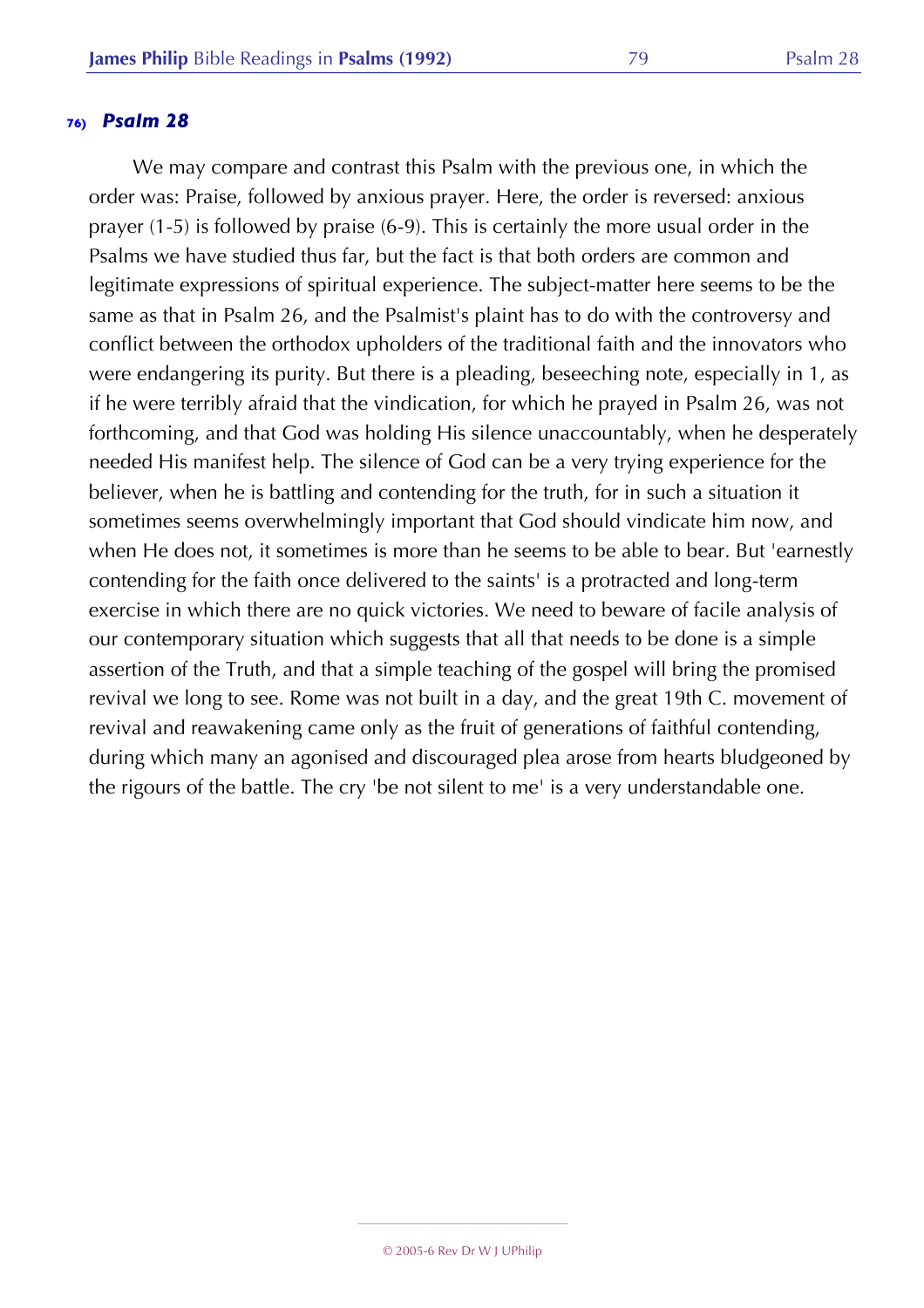The deep overtones of anxiety and agitation in 1, 2 arising from the silence of God need to be recognised for what they are. The fact is, sometimes in a situation such as this no amount of rational application of the truths of the spiritual life - such as those expressed in the hymn 'Workman of God, O lose not heart' - seems to ease the darkness or distress, or bring light and peace to the soul. We know these truths, it may be, but they do not seem to work when we try to apply them to our present need. Why is this? The reason is that in the irrationality in the darkness and dread that will not yield to rational application there is an element of the demonic. Satan gives a maligned twist to the experience exaggerating the sense of desolation and of dread and hopelessness in irrational ways, colouring the whole picture with glaring and even grotesque colours that are just not true in the reality of the situation. The drill therefore is to recognise the devil's devices and resist and refuse them in the name of Christ, and maintain that attitude of resistance against him. It is evident that in the battle of prayer (1-5) this is what the Psalmist did, for in 6-9 an assurance was born in his heart that the Lord had heard him. As yet there was no concrete evidence of the Lord's intervention and no change in his circumstances - this would come afterwards as the necessary fulfilment of the assurance that had been given him. As one commentator puts it, "This is the blessing which every true suppliant may bear away from the throne, the peace which passeth understanding, the sure pledge of the Divine act which answers prayer. It is the first gentle ripple of the incoming tide: high water is sure to come at the due hour".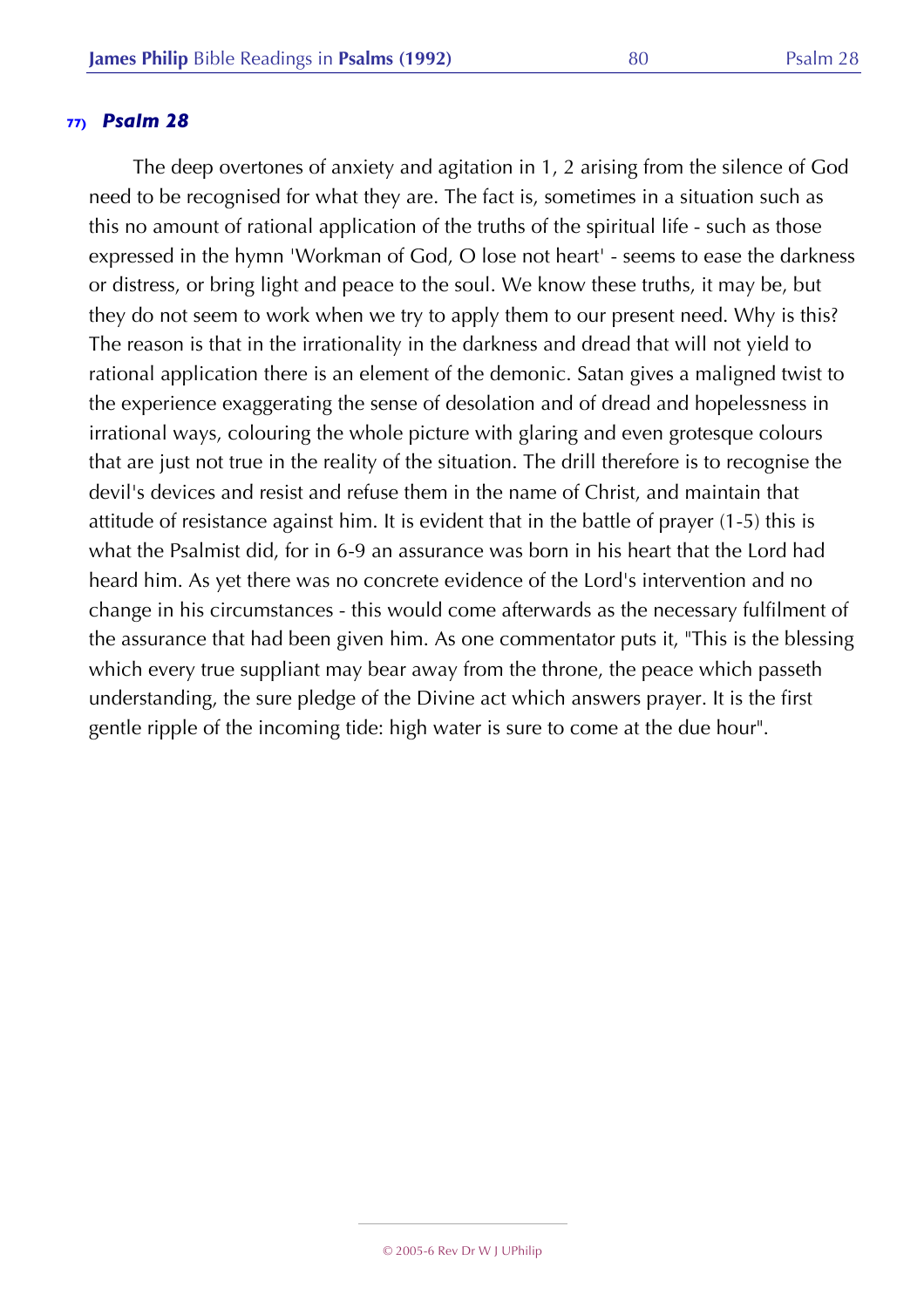The message of this Psalm is a simple one: for the most part it depicts a storm, and in 10 it tells us that the Lord is in control of it. Its purpose is to enable us to see God's relation to all kinds of storms, so that we might have strength and peace. It is one of the Psalms that exult in God as Creator (cf also Pss 8, 19). There is no doubt that this is one of the outstanding characteristics of Old Testament religious experience, but we must be careful not to misinterpret and misconstrue it. There is no thought of a 'natural theology' being communicated, in contrast to the theology of grace in the New Testament. The heavens declare the glory of God, but it is only through grace that one can hear this declaration: eyes need to be opened to see the glory, and it is important to realise that Old Testament writers who exulted in the creation of God did so within the covenant of grace, which had opened their eyes to see it. It is this that safeguards against any danger of nature worship or culture worship. It is safe to say that the Old Testament saints were at a thousand removes from the notion that it is possible to worship God in nature. The idea that we could be 'nearer God's heart in a garden than anywhere else on earth' is one that simply would never have occured to them, and would have prompted them to ask 'What about Adam and Eve?'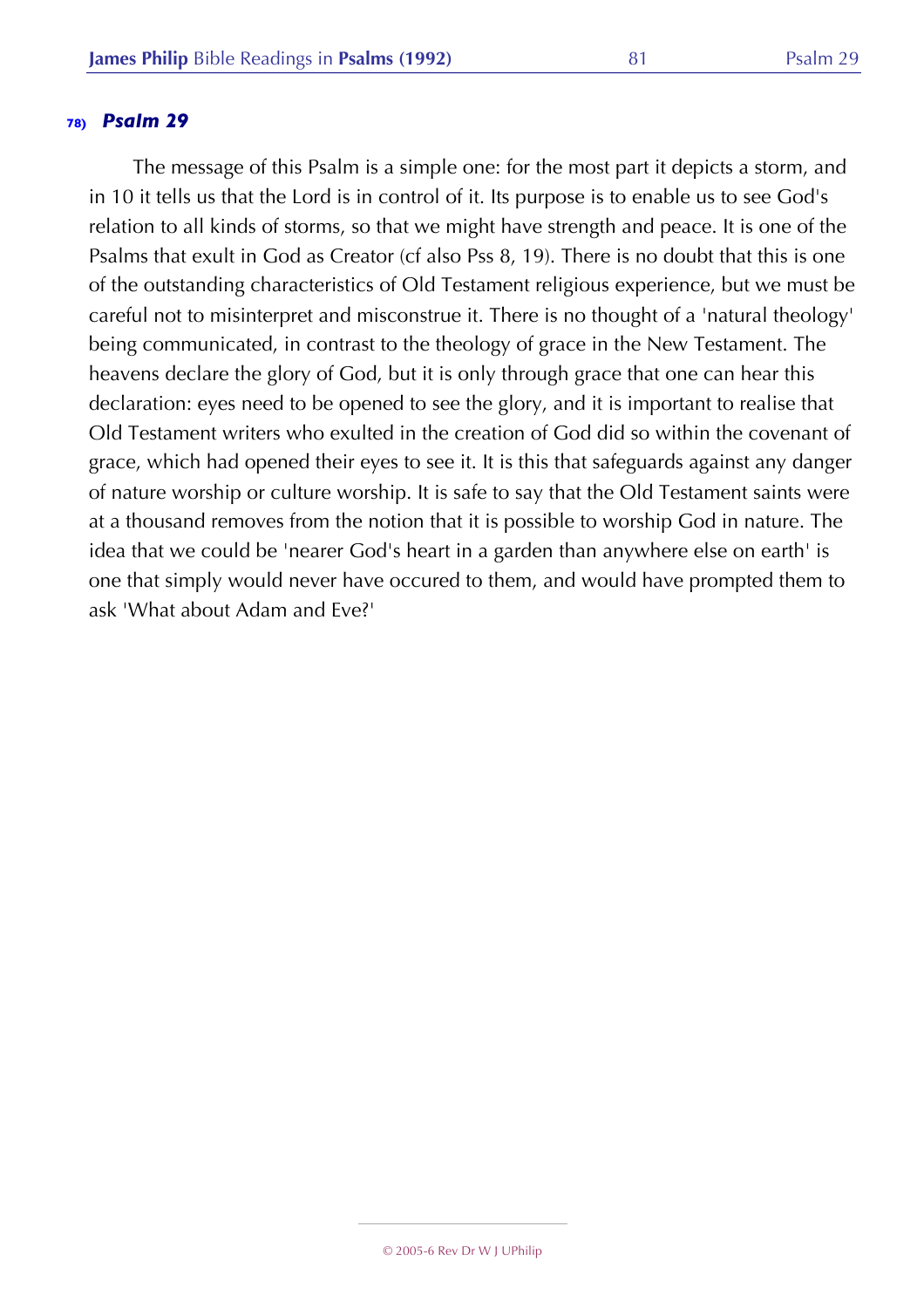The Psalm also underlines the fact that there are different ways of looking at storms. He saw God in this storm, and heard His voice in it. Indeed the sevenfold repetition of the phrase 'the voice of the Lord' is deeply impressive. Science, of course, can explain thunder and lightning to us, but this does not make it any the less the voice of God. Even the Insurance Companies call disasters caused by storm 'an act of God'. Some, however, are simply insensible, and unaware of anything in the storm, they are dull of mind and blind to anything that is happening, whether in literal storms or - more particularly - in the storms of life. Others react in fear and distress and are overwhelmed by them. They crumple under the buffeting of the storms of life and lose heart and hope. This is always inevitable when there is no real faith to sustain them. But it is possible, as here, to look at the storms from a heavenly point of view. As a plane can climb above the storm clouds and look down on them from the standpoint of calm, so also can faith rise to view the storm from a heavenly perspective. The Psalmist depicts this possibility and says that the heavenly host exults in it and cries 'Glory!' (9). They applaud the God of the storm and see, as we often do not, how right He is, and how right it is. It is as if God were saying to the Psalmist, "My child, look what I can do in the physical realm. Yet it is all in My control. Do you not see that your storm is also in My control? I am the Lord of the storms. They come, and they go, at My behest". One thinks of the old lady who, when asked if she were afraid during an earthquake, replied, "No, it rather thrills me to think I have a God Who can shake the world". This is where both the strength and the peace spoken of in 11 comes from, for if that God is our God, we need never be afraid.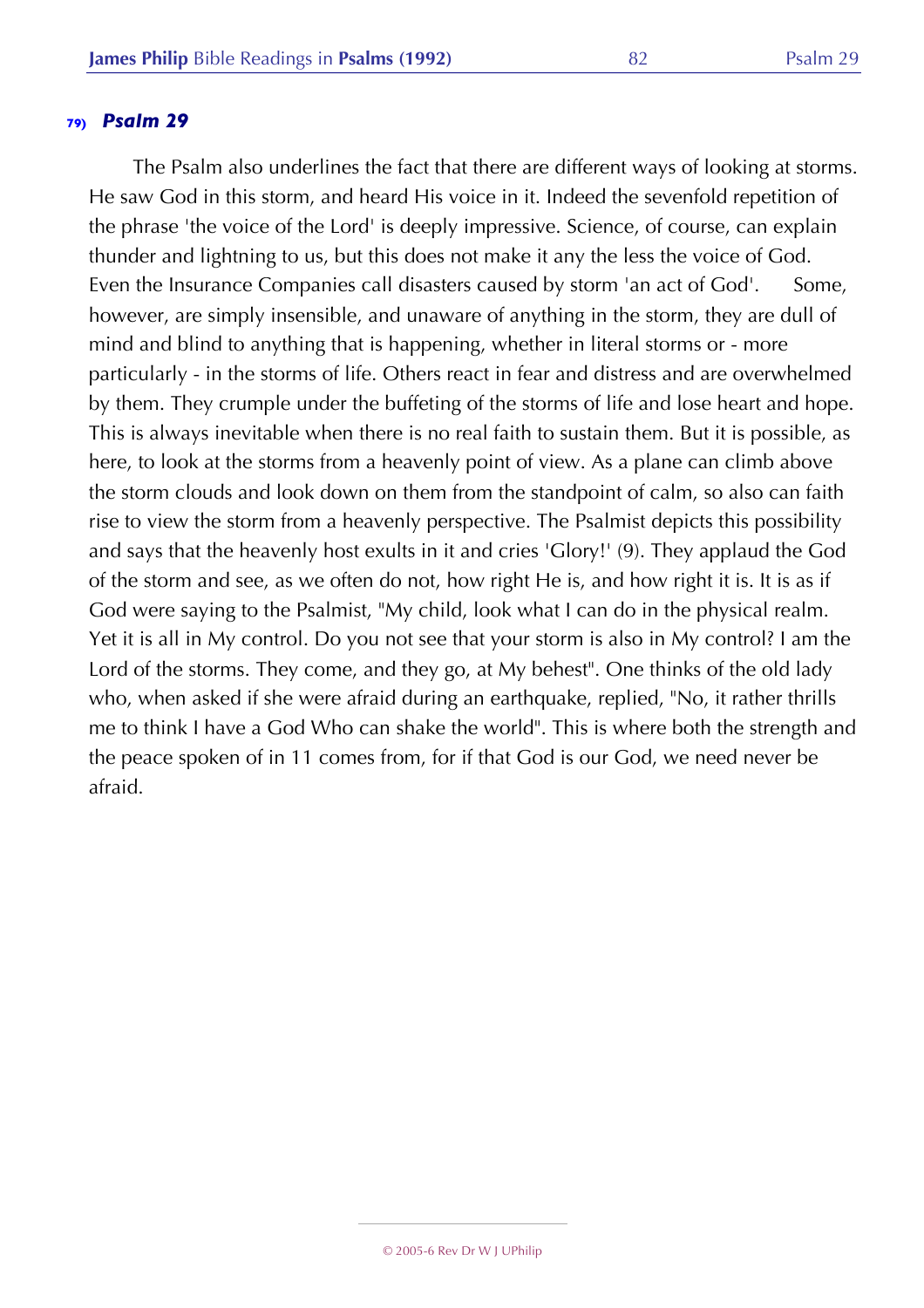Scholars think that the title of this Psalm is a later addition, that is, the Psalm was adapted for a later occasion in which it was used at the dedication or reconsecration of the Temple, but was originally a song of joyful thanksgiving uttered by the Psalmist because of a great deliverance wrought on his behalf by God. It is easy to see how this very personal theme should have become applicable to the dedication of the Temple, and we can surely see the kind of application it could have in our own day, for it is a song the Church could sing when God has visited it with seasons of refreshing, and restored her lost glory, removing her reproach in the eyes of her enemies. But it is primarily with the personal aspect of the Psalm that we are concerned, always allowing the Spirit, however, to apply its message and insights to the larger theme of the Church in general.

The first thing to notice is the extremely personal note ringing throughout the Psalm. It is the experience of a God Who really does things for His people, a God Who is really known as a living God. It is this that stands in such contrast with what generally obtains today. We have lived in an age in which, if a man stood up and spoke like this in company, he would be regarded with acute embarrassment as having committed an unpardonable breach of etiquette. He could speak and converse about the church, about mission or stewardship or ecumenicity - and be socially acceptable. But let him speak about the work of God in his life, let him speak of God as if he knew Him, and he has made the one fatal mistake. From which circumstance - and who shall say that this is not a true picture of a great deal of the religion of our day - one can only come to the conclusion that it is possible to be interested in the church, in mission, in stewardship, in the ecumenical movement, without having any real, vital or personal experience of God at all. To such people, their religion is an institution, not an inspiration, part of an established system of the social order. Living religion they dread, and simply do not know what to make of it.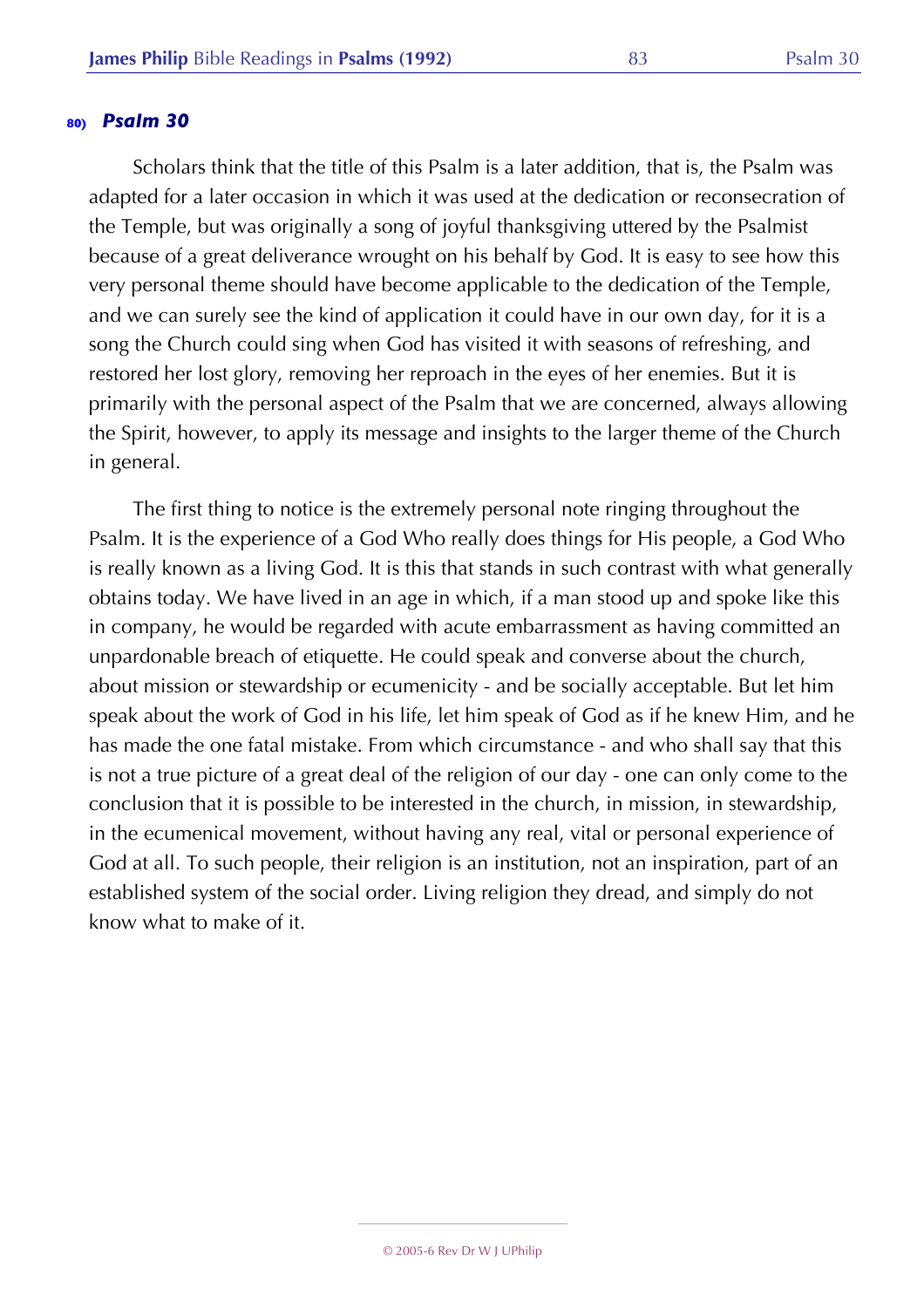There is a necessary corollary to the idea of a living God Who sends deliverance (mentioned in the previous note): it is that He also, on occasion, can send punishment and chastisement upon His people, in anger against them when they sin. It is this that stands at the heart of the Psalm (5, 7), and that caused the predicament (1,2) from which he was delivered. The 'healing' mentioned in 2 is probably best taken metaphorically rather than literally: as Calvin points out, 'sackcloth' (11) is not a sick man's garb. But the important point is that the Psalmist grasped what God was teaching him, viz. that his extremity had come upon him because of his sin. The central message of the Psalm is for those who take their privileges and blessings for granted: in 1-5 we have the Psalmist's glad rejoicing, in which he tells us what the Lord had done for him, bringing him out of the dark experience of distress, to the glad morning of joy which follows the night of weeping. Then, in 6-12, he tells us, in retrospect, what it has all been about. This is the point made in his confession in 6 - "As for me, I said in my prosperity..." This is the lesson he learned in the distress, that he had become complacent and taken for granted the great blessings and joys of his spiritual life, and had assumed that they would as a matter of course continue uninterrupted, as his right. The fact is, when we become complacent in the enjoyment of God's blessings, we tend to become careless spiritually, and this in turn leads to the lowering of our defences and the imperceptible infiltration of the enemy's wiles. Sometimes, in such a situation, only a salutary jolt from God will bring us to our senses.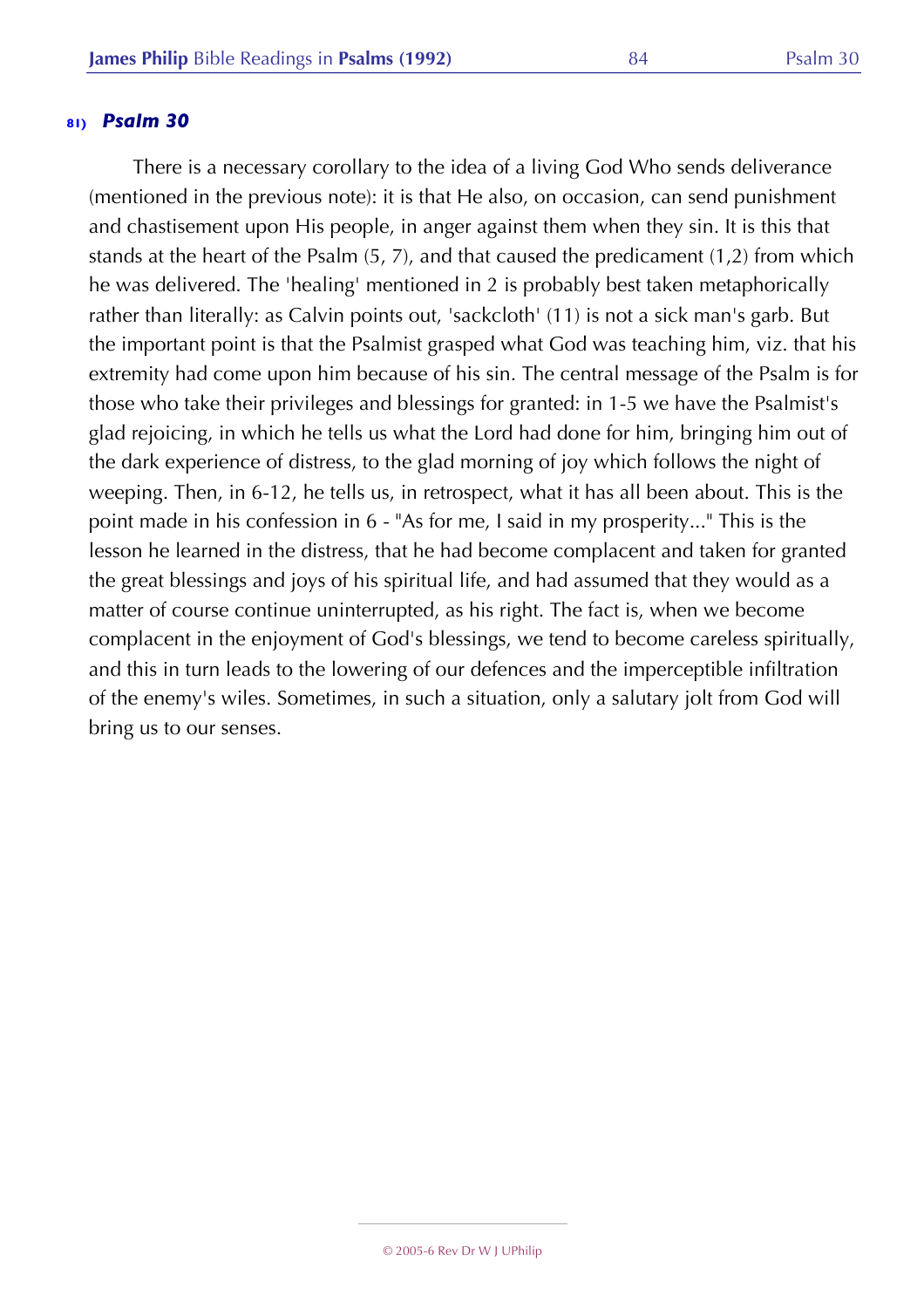The words in 11, 12 correspond to those in 5, and refer to the same experience. They contain some very important lessons. One underlines the delighted wonder and joy that God should lift His hand for us at all - it is far more than we deserve - and this adds an amazed gratitude to our praise which in itself is a wonderful experience. It is like a condemned man getting a reprieve. Another lesson lies in the fact that the experience of distress adds a deeper dimension to life and spirit. There are lessons to be learned in the clouds and darkness that can never be learned in the sunshine of life (cf Jas 1:12 - enduring trial brings a crown of life, here and now, as well as hereafter, upon our experience). A third lesson is found in the contrast presented in 5: God's 'anger' is but for a moment, His favour is for a lifetime. Sorrow, for the believer, is transient; joy is perennial. The word 'endure' in 5 is rendered 'tarry' in the RSV and as 'remain' in NIV. Literally it has the force of 'comes as a guest to stay the night', no more than a transient interruption of the usual domestic scene. It is the same kind of thought as is expressed in 1 Pet 1:6, "Now for a season, if need be, ye are in heaviness...." This is just as true of the humanly irremediable losses and griefs of life, only the 'morning' lies beyond in the life to come. Sorrow is not final, not even the sorrow of death, for those who trust in Christ, for there is the sure prospect of reunion, and - joy cometh in the morning!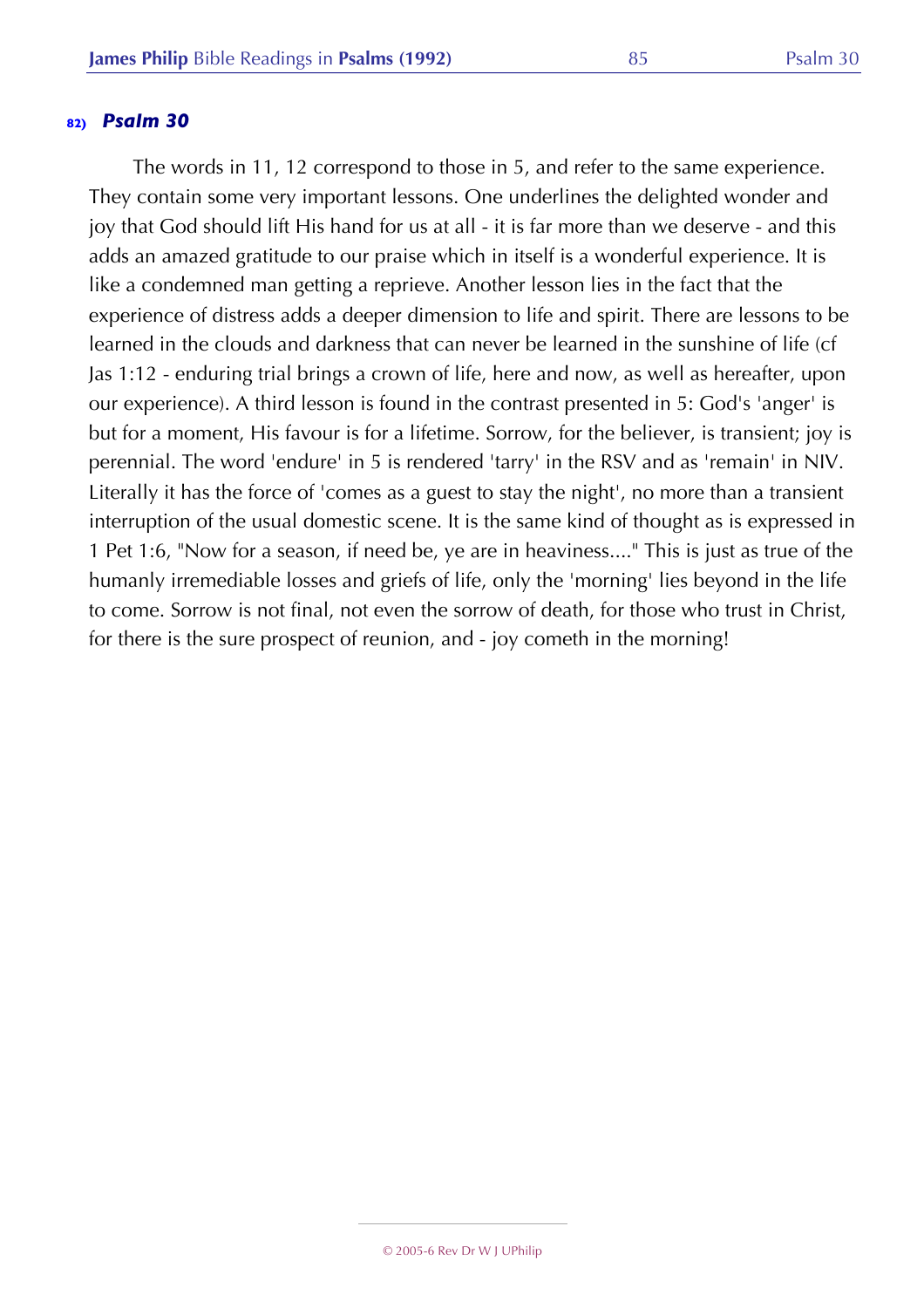What strikes us first of all, and very forcibly, in reading this Psalm are the dramatic changes of feeling throughout it. But it is a superficial estimate of the situation to say that the Psalmist is in a state of 'spiritual ups and downs', in which he is tossed to and fro, with great inroads being made into his spiritual experience. As we have pointed out in other Psalms (cf, for example, Notes on Psalm 27) it is no sign of failure of faith when a believer is 'up against it', for it is what a man does when he is 'up against it' that is allimportant. What we must recognise here is that we are given a picture of the fight of faith in the soul of a believer as he battles and wrestles in the name of the Lord until he wins through to victory. And it is in this light that the ding-dong battle, the darkness and the light, must be understood. We could well take as a title for the Psalm Paul's words to Timothy, "Fight the good fight of faith" (1 Tim 6:12). Here faith is under pressure, it is being put to the test; here is a man confronted with a difficult, intractable situation, for which there is no easy, obvious solution; and on the merely human level he is tempted to be despondent and discouraged in heart. It is in this light that we need to look at the Psalm, and its application is surely obvious: this may be our position today; it could be ours tomorrow.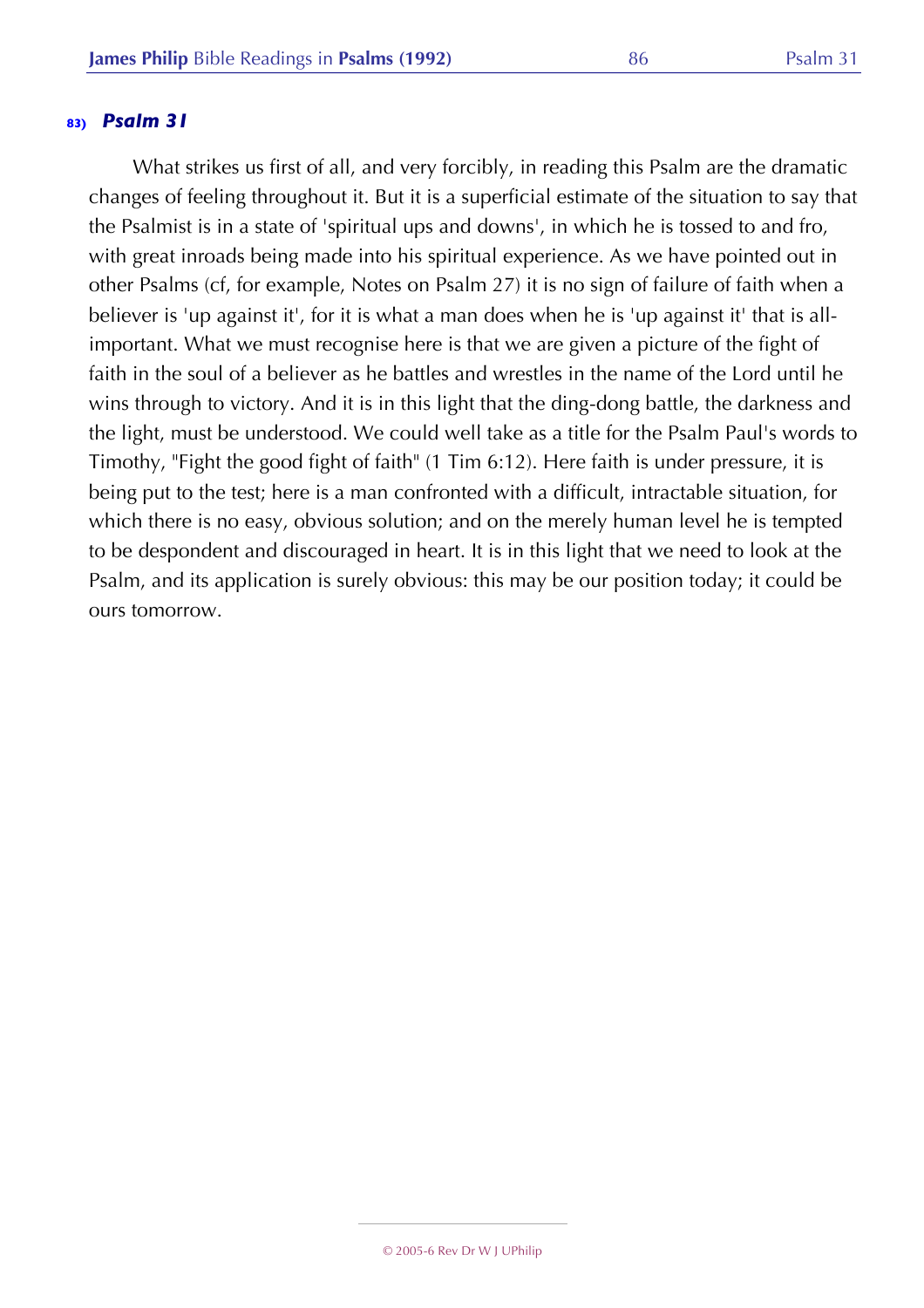The Psalm has been usefully and helpfully analysed as follows:

| $1 - 4$   | Faith supplicating |
|-----------|--------------------|
| 5-8       | Faith meditating   |
| $9 - 13$  | Faith clouded      |
| $14 - 18$ | Faith resting      |
| $19 - 24$ | Faith triumphant   |

The opening stanza (1-4) reveals the Psalmist's situation. Here is affliction, difficulty, pressure. He is up against it. But even more important than the affliction is the firm attitude of faith that he adopts right at the outset: "In thee, O Lord, do I put my trust". The emphasis is on the Lord, not on the magnitude of the trouble. This is important. It is possible to be so oppressed by the trouble that it is magnified in our minds to be even greater than the Lord Himself. Here, in these verses, is an act of faith that must be exercised with full will and determination. The word translated 'Put my trust' is but one word in the original, but the AV has captured the sense of a definite action in it. It is no mere intellectual assent. And, lest we think it is an easy act for the Psalmist, we need to realise that it is a word that expresses a more desperate situation than some other words for faith and trust in the Old Testament for it conveys the weakness and helplessness of the man, and the sense that 'this is quite beyond me'. The word means 'to take refuge in God', to fly to Him for refuge. We should note also the words in 2,3, 'be Thou...for Thou art'. The Psalmist is saying, "Be to me what I have taken Thee to be, what Thou hast revealed Thyself in Thy word to be. Let me never be ashamed in having trusted Thee like this". That is prayer to some purpose indeed! Happy the man whose faith supplicates like this.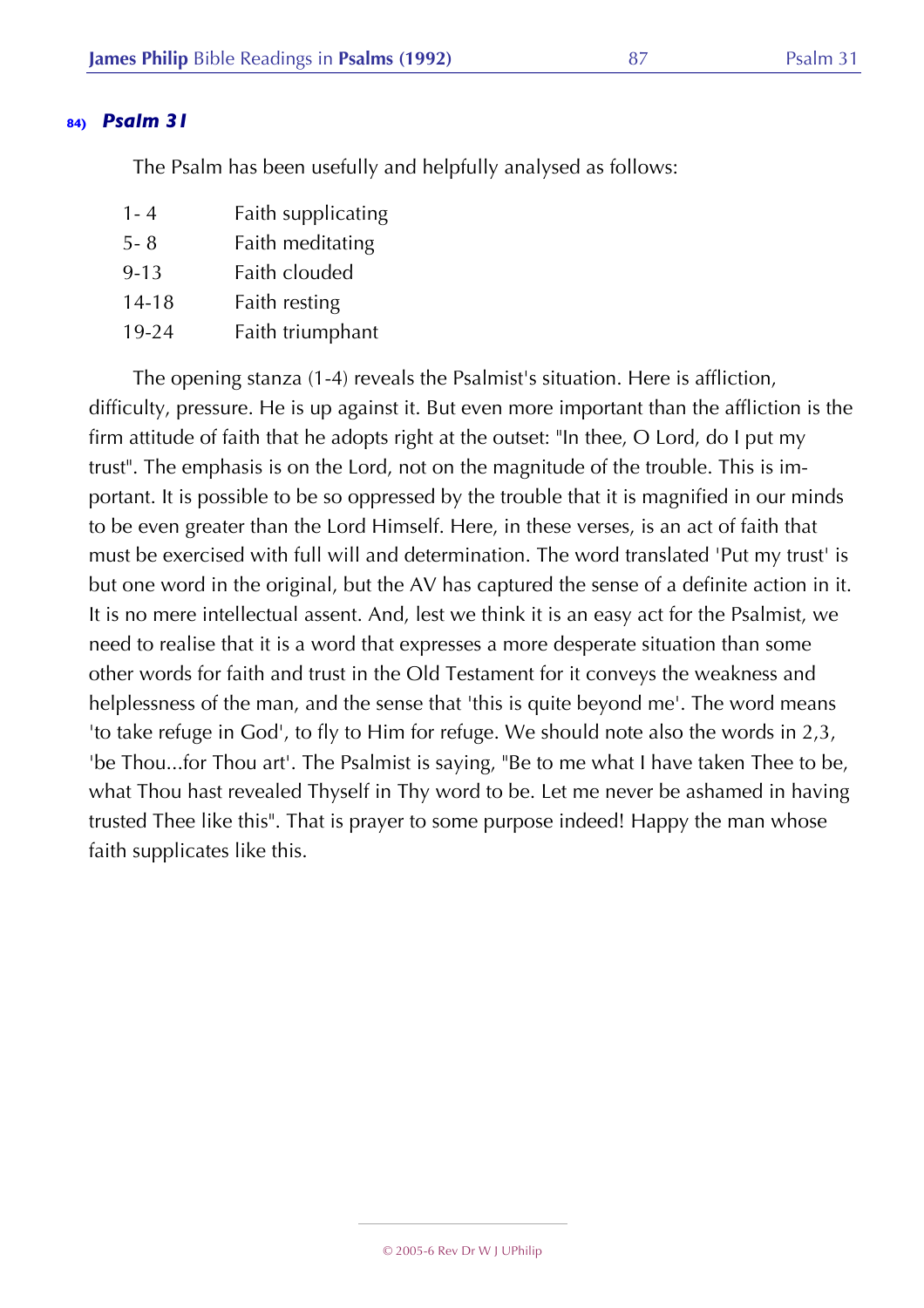The second stanza shows us faith meditating. The point about having reached a refuge is that you are able to get your breath back. You are able to think. While running there, you are concentrating on the business of getting there; but once there you have time to collect yourself, so to speak. This is what the Psalmist does now: having committed his spirit into the hands of God (in words used by Jesus on the cross) he looks back over his past experience, and allows the past to encourage his soul. Given time to think, 'experience (worketh) hope' (Rom 5:4). To recollect past blessings and deliverances in similar situations is a great incentive to confidence in God, for is He not the same yesterday, today and forever? But in the next stanza (9-13) there is a different mood, and the Psalmist descends from the high confidence of the previous verses to low distress and near despair: faith is overcast by dark clouds, and the battle seems to be going ill with him. Here is faith on the defensive and battling for its life - faith fighting for faith. But how are we to explain this intensity of distress (see 10)? The Psalmist speaks of 'mine iniquity': conscience is telling him that his own sin underlies his trouble. Now, it is true that the presence of sin in our lives can cloud the face of God from us, and when this is the case the first necessity is to get right with Him. But - and this is the very important matter -the introduction of the sin question may come, not from the spirit of God but from the evil one. It is his malign delight to undermine faith and bring dejection and despair to the spirit through false accusation. Not for nothing is he called 'the accuser of the brethren'. This is always one element in the battle, and when we perceive that there is something of Satan in the pressures we must learn to 'resist the devil, and he will flee' from us.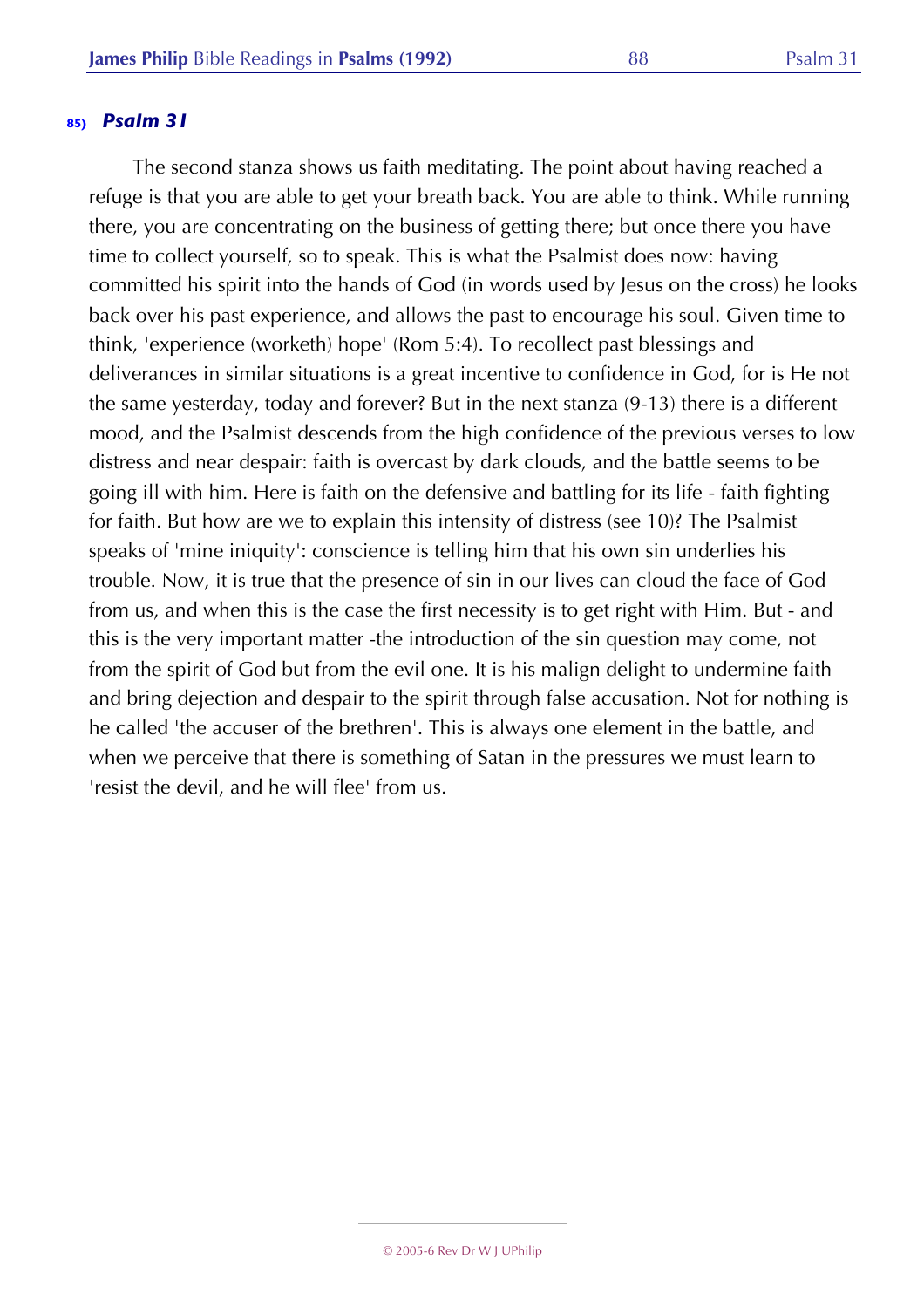Resisting the devil is exactly what the Psalmist does, and this is the force of 14-18. Faith exercises itself (14) in the wonderful assertion 'Thou art my God'. His 'times' - the changing scenes, the dark clouds and the brighter days alike are in God's hand, controlled, directed, dictated by Him, and therefore usable in His sovereign purposes. Thus confidence begins to grow (15b-18) - God is able to bring this about, His hand is on all the changes and chances of life, deliverance (15b), the light of God's face (16a), and salvation (16b). And so through to victory, with faith triumphant (19-24). We should note the association of ideas between goodness 'laid up' and goodness 'wrought' in 19. Faith is content to wait, when that goodness is still 'laid up', i.e. in the intention and purpose of God, until it is wrought out in living deliverance. In the waiting time (20) we can afford to be at peace and confident, knowing that we are all the while under His watchful care, hidden in the secret of His presence. What a wonderful phrase this is - His presence secret but mysteriously potent and availing, more than offsetting the sense of being 'cut off' as expressed in 22. It is as if the Psalmist were saying, "Looking back, how foolish I was to suppose I was alone, when all the while, if faith had but seen it, He was all around me!" This is the force of the great 'nevertheless' in 22. And as long as that 'nevertheless' remains true, as it always will, faith will ever be triumphant.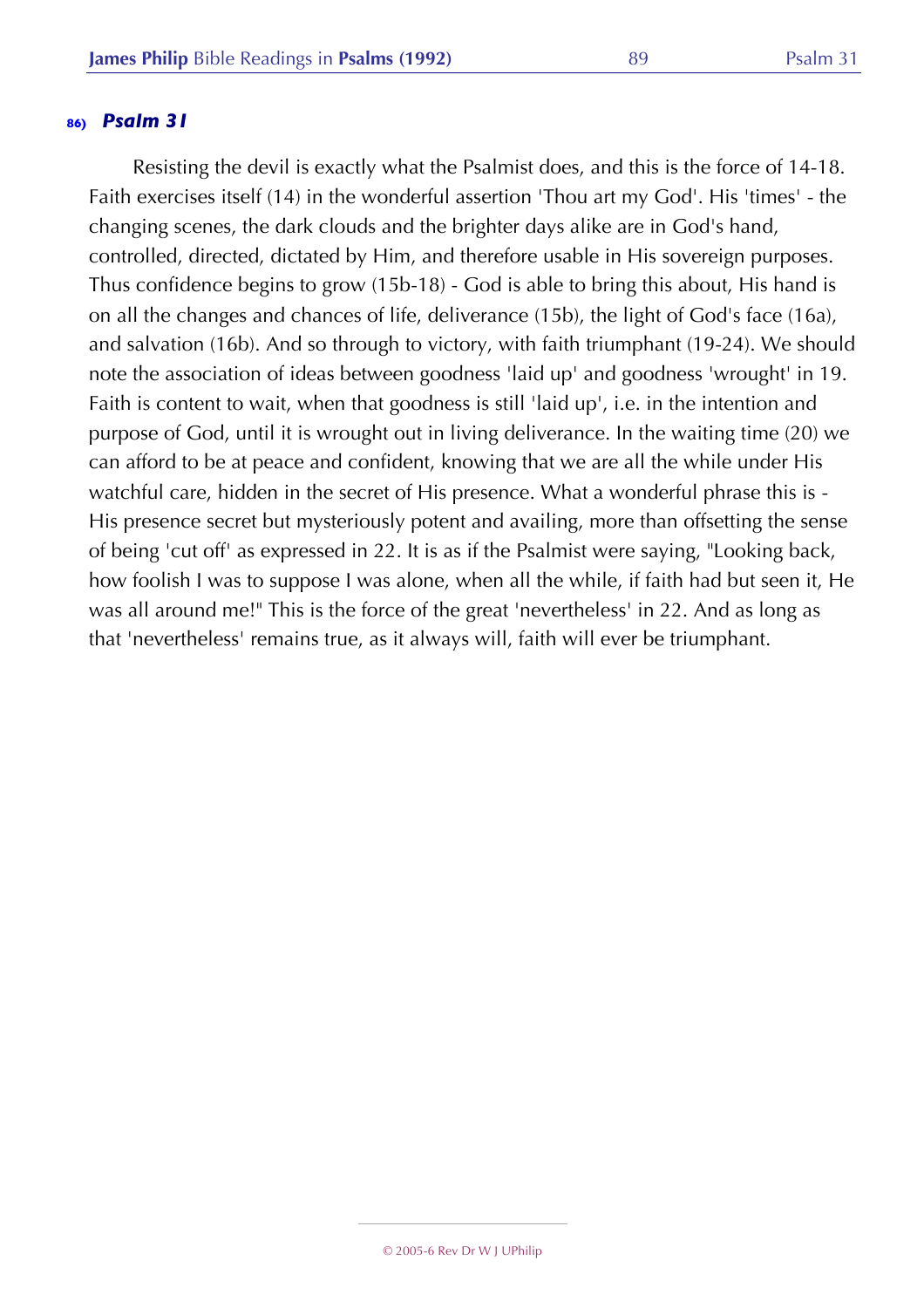This Psalm is known as the second of the seven Penitential Psalms (the others are: Pss 6, 38, 51,102, 130, 143). Yet its predominant note is one of praise. The literal translation of 1 is "O the blessedness of the man whose transgression is forgiven". It is a rapturous outburst from a heart that has felt the reality of the Divine forgiveness.. This in itself teaches us a valuable lesson: penitence is not a lugubrious attitude of heart, of continual bewailing of our sins; nor is it ever meant to become an end in itself, but the means by which we are led afresh into the joy of the Lord. Another - introductory lesson is surely that this is a note that should characterise all our worship - 'the joyful news of sins forgiven, of hell subdued and peace with heaven', as Wesley puts it.

The Psalm consists of two stanzas: 1-5 are autobiographical in note, and 6-11 apply the Psalmist's experience to others. It is as if the Psalmist were saying 'This is how it has been with me, this has been my glad experience; O let it be so also with you'. And he seeks to woo others to the same glad and blessed peace. It is therefore an evangelistic, as well as a penitential, Psalm and needs to be looked at in this light. The rapturous outburst of joy in 1.2 in the knowledge and experience of pardon and forgiveness is not merely an emotional effusion: something deep and profound has happened to the Psalmist, and it is this that enables him to be an evangelist in 6-11. The deeper and profounder our experience, the more fitted we will be to be the bearers of good news to others. We shall look at the nature of that experience in the next note.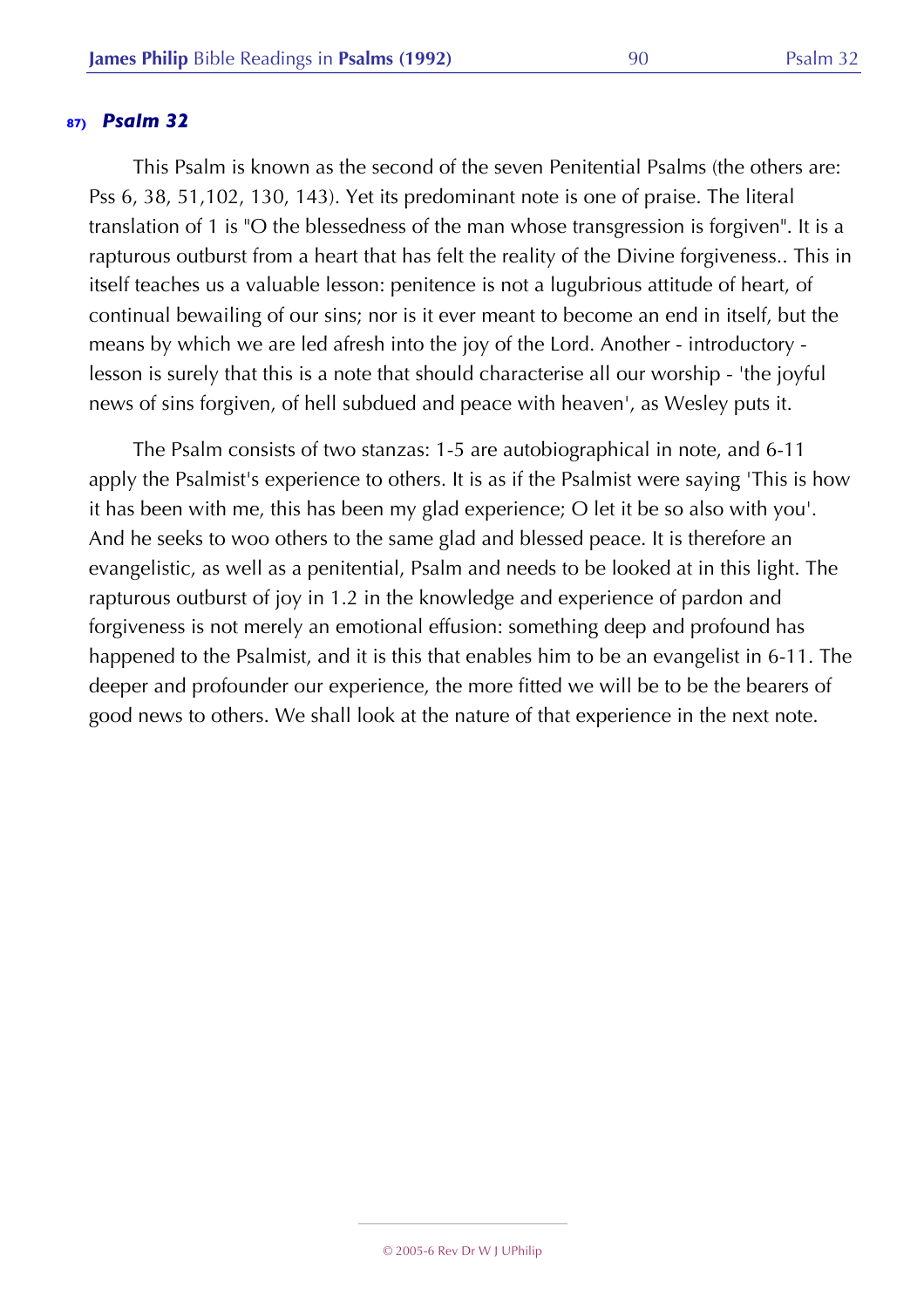There clearly came a 'moment of truth' for the Psalmist, in which he caught a glimpse of himself and saw the unpalatable truth of himself in the sight of God. He uses three words to describe his sin, which have different shades of meaning: transgression means rebellion against rightful authority; sin means missing the mark; iniquity means crookedness or distortion. And there are three corresponding words for the Divine pardon: it is forgiven - a burden is lifted from aching shoulders; it is covered, hid from God's sight so that His action is no longer determined by its existence; it is not imputed - the debt has been cancelled and he has been justified, and the sin is regarded as if it had never been. The Psalmist's experience before this great knowledge broke upon him is described in 3-5. The RSV translates 3 as 'when I declared not my sin' - i.e. he was silent about it before God, bottling it up, denying it to himself. For so long he could not take the sinner's place. Some think the Psalm refers to the dark time in David's experience when, for a whole year after his sin with Bathsheba, he lived with the great burden of his sin on his conscience, unconfessed and uncleansed, gnawing at his vitals, wasting his whole life and giving him no rest. The acknowledgment of sin in 5 is very sudden in its contrast, and one commentator suggests that there came a moment of crisis, in which he realised he could go on like this no longer: out it came, in a great gush of confession and penitence, and the experience of forgiveness was definite, specific and immediate, and communicated to him in such a way that he knew he was forgiven.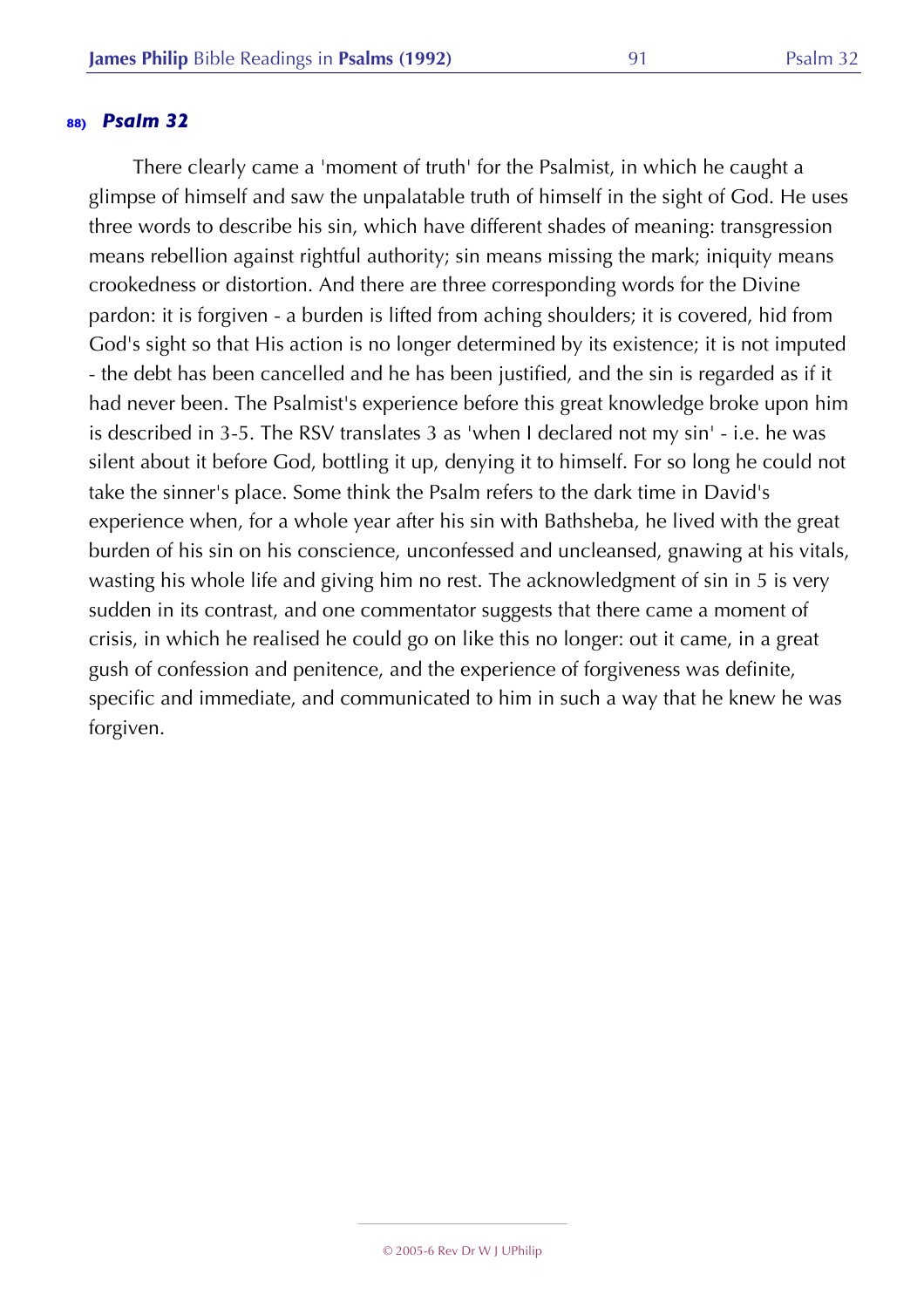The second half of the Psalm (6-11) translates the Psalmist's joy into exhortation to allow his experience to become ours. It is the blessings of forgiveness that are underlined in 6: out of touch with God, all sorts of troubles come, as we see in 3,4, but when we are right with God there is security, and 'the floods of great waters' shall not harm us. We should note the warning implicit in the words 'When thou mayest be found'. Men must be up and doing while the opportunity is still open to them. The words in 8 are intriguing and significant: it is the voice of God speaking through what the Psalmist is saying. This is a tremendously solemn thought: in the Psalmist's testimony, God is speaking, wooing men to Himself, and telling them what they must do. And He warns against stubbornness and obstinate disregard of His word to the soul (9). The contrast in 10,11 is between those who do submit to God's grace and are led in right ways, and those who stubbornly resist Him and have to be disciplined. Characteristically, the Psalm closes on a note of praise and joy reminding us of the sheer attractiveness of the gospel message and of the fact that judgment is God's 'strange work', as the Reformers put it. The truest word that can be spoken is that God is not willing that any should perish, but that all should come to Him and live. "O the blessedness of the man whose transgression is forgiven!"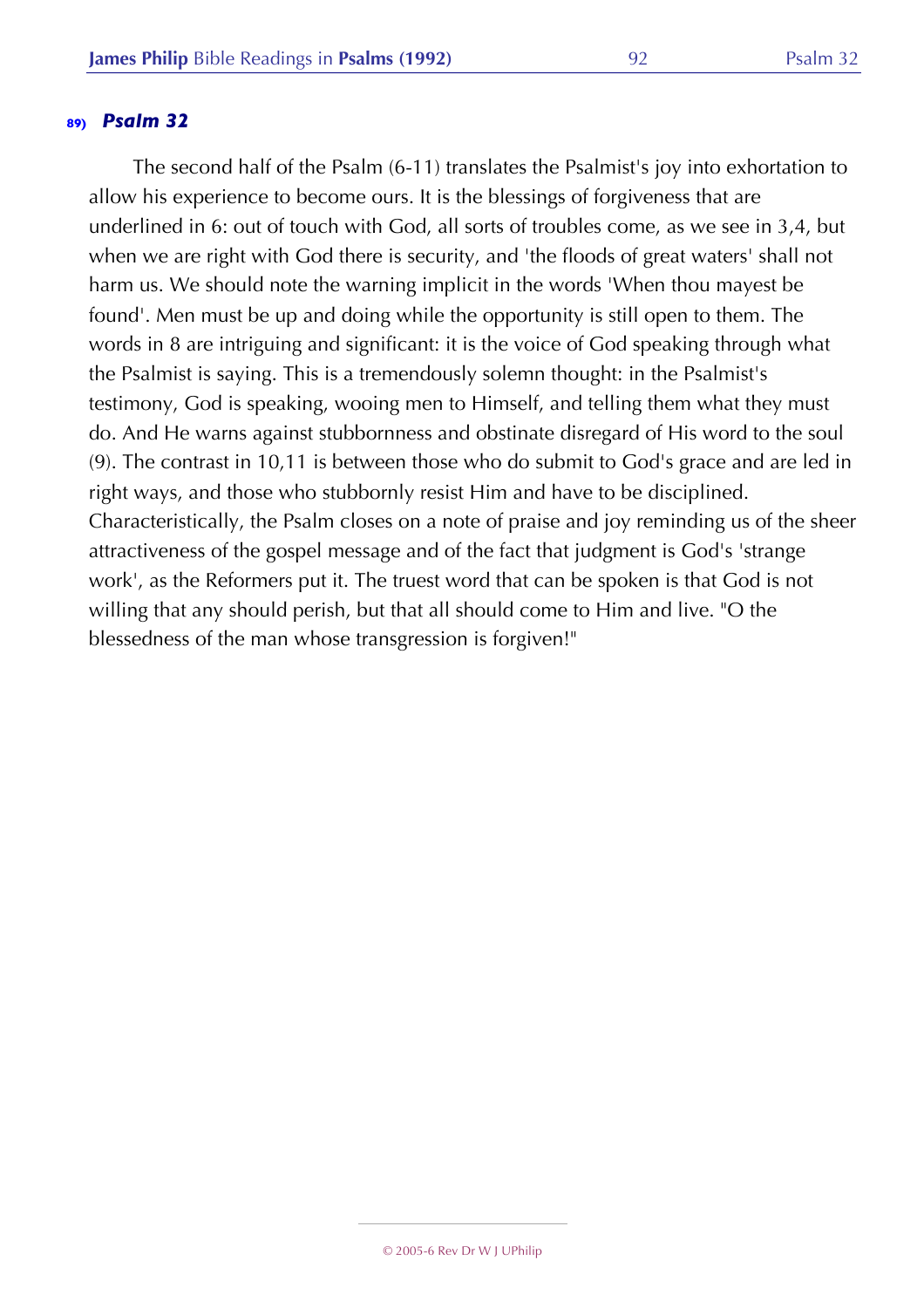This Psalm stands in marked contrast with many of those that precede it. Here there is no trace of conflict or of battle; it is one long, clear note of gladness unmixed with melancholy. Some commentators have taken this as symbolic and illustrative of the Church triumphant in glory, with all battles behind her forever more. This may well be true, but we must remember that it is a Psalm of David and that he was expressing something he was then experiencing. It must apply therefore to the present life, and surely speaks of the serenity of spirit to which the heart of man can attain through what may be called the religious view of life, and the triumph of living faith. The Psalm has a three-verse preface, in which the righteous are called to praise the Lord; it closes with a three verse conclusion in which the righteous voice their trust and prayer before God. The large centre section (4-19) explains why the righteous should rejoice and trust in Him. As one commentator puts it, "It celebrates the creative and providential work of God, in two parts, in which the first extends these Divine acts over the world (4-11), and the second concentrates them on Israel (12-19)". The Word is the great, central preoccupation, and the picture here is of a world overshadowed by the Divine Word, and directed and controlled by it. To see this basic truth -to see that evil has not the final word, but that God has, in the world - is to know that 'the earth is full of the goodness of the Lord" (5). This is true, even when life seems dark and overcast - even this contains His goodness for us. This is the insight the Psalm gives us.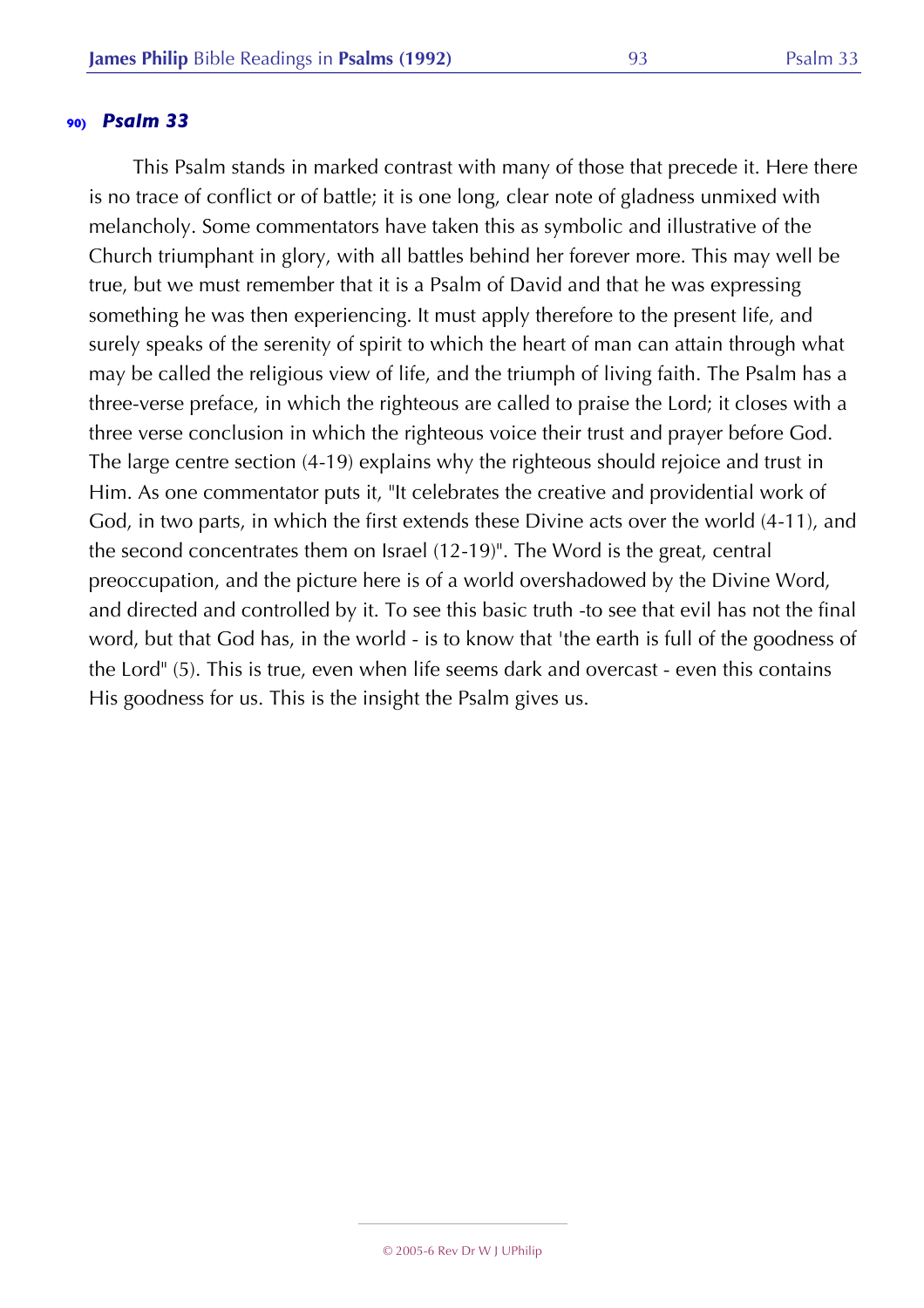In 6-9 the basic concept of the Word of God is illustrated. The idea is that the God who can create like this is surely worthy of our worship and praise, our love and fear. The reference in 7 is thought to be to the crossing of the Red Sea - if so, it is the easy control of events that God has that is being underlined. In 8-11 the contrast is made between the easy power of God in creation and the counsels of the nations which He can bring to nought: what they plan falls to the ground in spite of their hard work, but what He plans comes to pass, and stands forever. In 12-19 it is the blessedness of those chosen by Him to be His heritage. Again it is the activity of the Divine Word, calling out a people for His Name (cf 2 Cor 4:6). 'Inheritance' in 12 is a word of wide implication: we are called to share His eternal glory, and given a part to play in the unfolding of His sovereign purposes in the world. It is this that we need to set over against the abortive and twisted attempts of fallen man to explore God's universe, for this is but a faint indication of the ultimate destiny of man in Christ. The pattern of the Psalm is this: The all-overshadowing Word (4,6) - the eye of the Lord (13-18) - the earth full of the goodness of the Lord (5). This is the context in which we need to view life; and when we do we cannot but rejoice in God, and sing His praises, trusting in His holy Name, and hoping in Him (21, 22).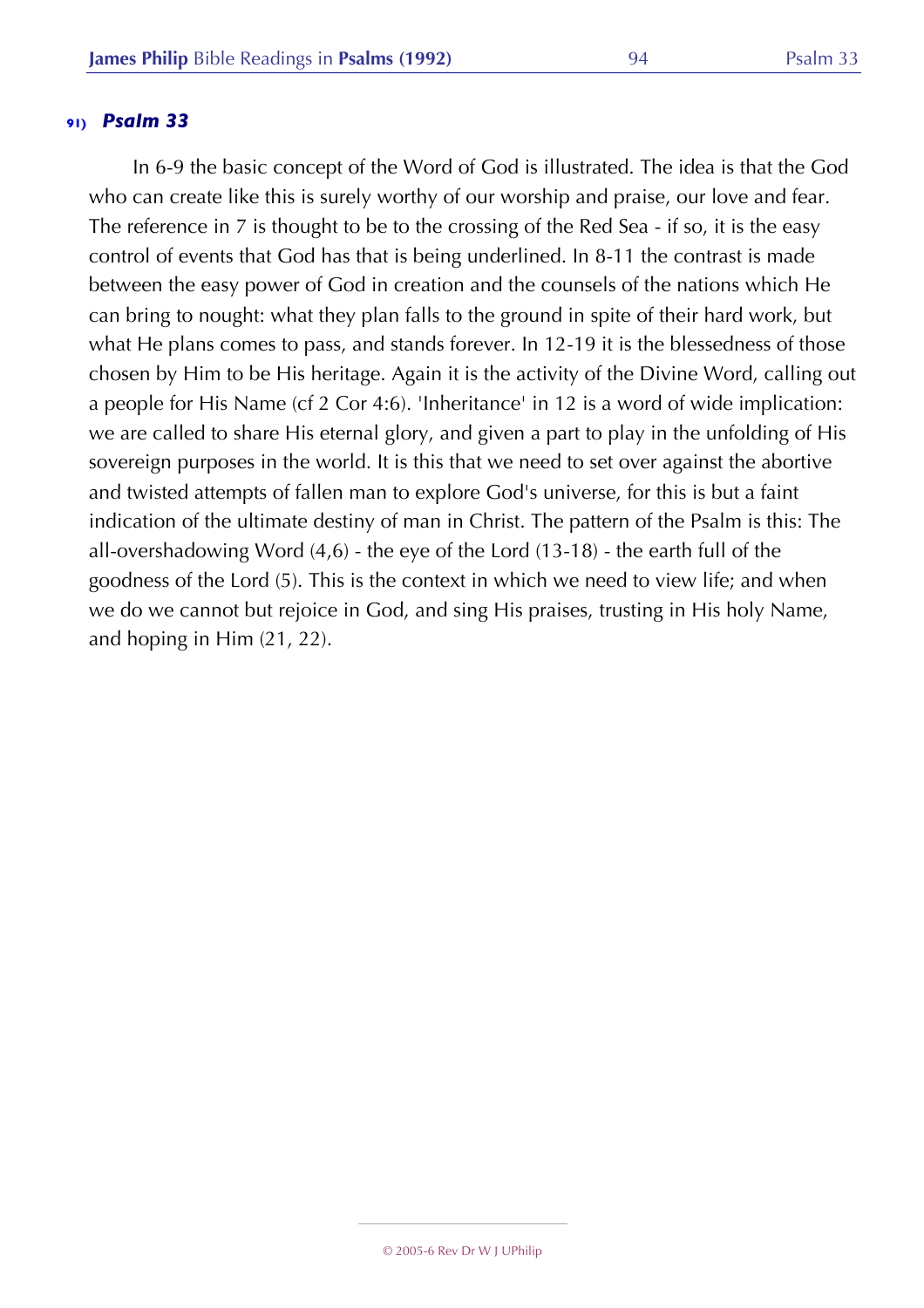This Psalm is associated, in its superscription with the period of David's life in which he was in flight from King Saul, and in exile at the court of Achish, king of Gath. It celebrates an experience of the Divine deliverance in time of danger. Its first section (1-3) records a vow of praise in which others are called upon to unite. David's heart wells up in a glad, spontaneous outburst glowing with a consciousness of the goodness of God. The words 'at all times' (1) are significant. They are not a mere extravagance of language: David has suddenly realised in this particular deliverance that the tender mercy of God has been watching over him all the time. It has merely become visible in this particular situation, but it was there even when he was not conscious of it. It is this that prompts the consciousness that he should be thankful to God every moment of the day. This applies even when distresses come, for "all things work together for good to them that love God". And when a man is able to rejoice like this, it gladdens the hearts of the humble (2), and encourages them. 'Humble' has been translated 'afflicted', and this illuminates the verse. Those passing through difficult times need this assurance that there is a God Who can break open black disappointment, and pluck jewels out of it for us. The words 'with me' in the exhortation to magnify the Lord bear witness to the deep spiritual truth that the best blessings of God can be known and shared only in fellowship. Christianity is not a solitary religion (of 'with all saints' in Eph 3:18). As one commentator puts it, "taking our inheritance and going off on our own to enjoy it is not son ship but prodigalism".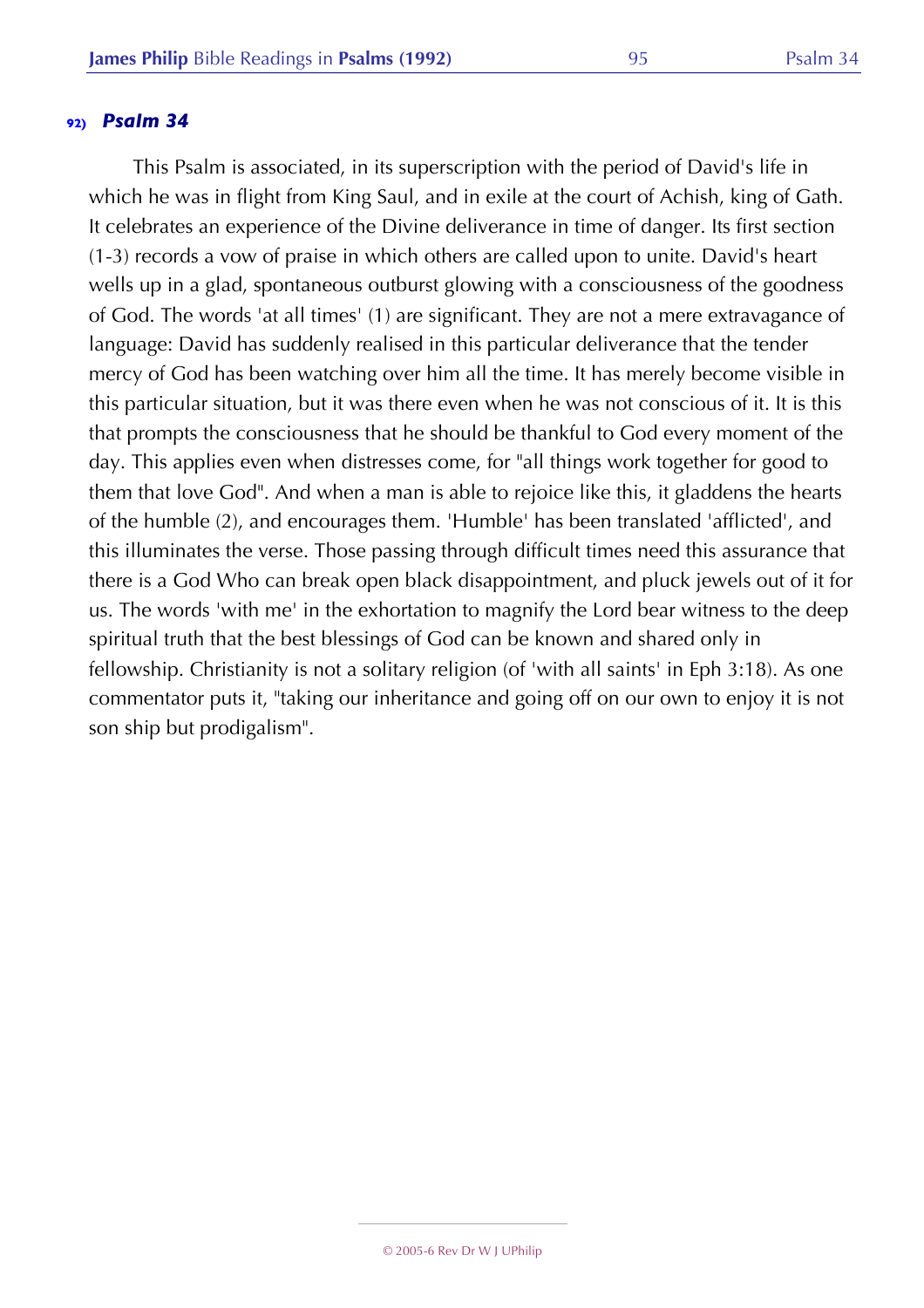The second section (4-10) tells us the reasons for the Psalmist's rejoicing. 4-7 are two pairs of verses, in which the same fact of Divine deliverance is first related in reference to David's personal experience, and then generalized for all the servants of the Lord. It is as if David were saying that what had happened to him was, after all, what always happened to those who trusted in Him, and what always would. Thus, 4 and 6 refer to David's experience, and 5 and 7 to the experience applied to all. It is the same kind of expansive idea as in 1-3, where he wants others to join with him in magnifying and exalting the Lord. His personal experience is expressed in beautiful simplicity: "I sought...He heard...and delivered...This poor man cried ....the Lord heard...and saved". The man who can speak like this is one who has something to praise God about. It is the general experience that is couched in such striking words and ideas. In 5 it is not even a cry, but only a silent look that is answered by the mercy of God. In 7 it is even more striking: the angel of the Lord encamps around the trusting soul. The appeal and exhortation in 8-10 are made on the basis of the experience of 4-7. Maclaren says: "The depth of a man's religion may be roughly, but on the whole fairly, tested by his irrepressible impulse to bring other men to the fountain from which he has drunk". In 8 we should note two things: to taste is the same as to trust; and, you taste first, you see afterwards. Faith, in this sense, is something akin to a leap in the dark: you trust yourself to this God and then you prove Him faithful. But the point is that you trust Him on the basis of what we hear of Him in His Word. You believe the testimony concerning Him in the Scriptures and in the experience of others, and on that ground you commit yourself to Him, and find Him so much more than ever you could have hoped. Note also the threefold description of true faith: we taste (8), we fear (9), we seek (10) - and at its heart that fear, liberating, wholesome, character forming, that is the beginning of wisdom.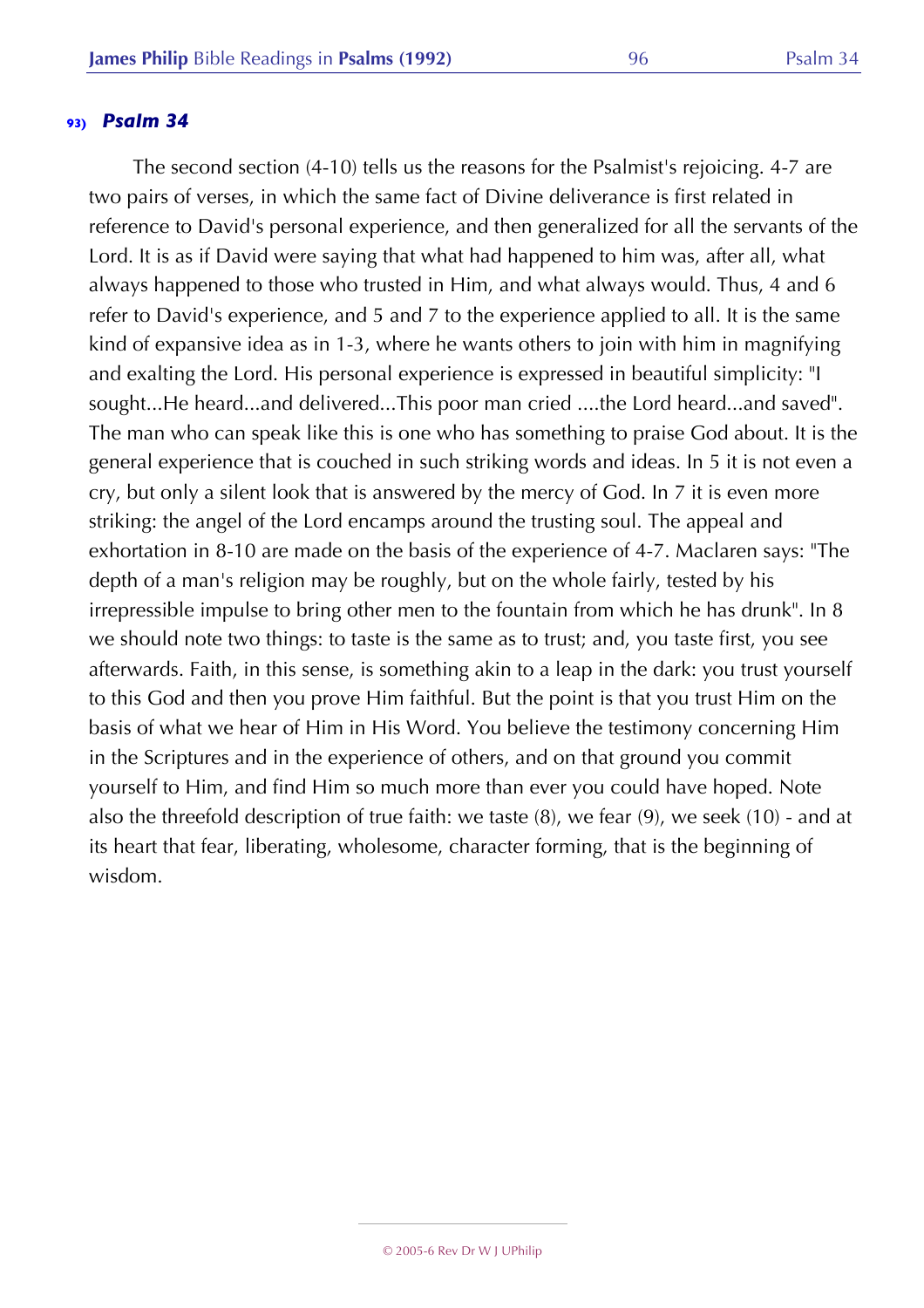The third section of the Psalm (11-22) is purely didactic, and flows directly from David's experience in 1-10, a sermon, so to speak, on the text "O taste and see that the Lord is good". There are two major lessons: the first is that David 'teaches' the fear of the Lord, i.e. the gospel of salvation and blessedness, on the basis of having himself experienced its power in his own life. He has, in 1-10, spoken true things truly about God. This is the only authentic gospel-preaching: men who are sure of God, men with something to say and worth saying, and who can say it plainly and unequivocally. If the outsider does not listen to the Church's message, could the reason be that it is not really gripped by that message itself? It is a new experience of the grace of the Lord Jesus Christ, a new Pentecost that we need. Our hearts need to be wrought upon afresh, and our lips touched afresh with holy fire to speak of Christ to men so that they will hear. The second lesson is this: The very next passage in 1 Samuel following that referred to in the title of the Psalm is the one referring to the gathering of men at the cave of Adullam (cf 1 Sam 21:10-15; 22:1,2). It is surely natural therefore to assume that that nondescript band of men, that motley crew, were the object of David's teaching in this Psalm, and were the 'children' or 'sons' to whom he makes reference. If ever a band of men needed straight discipline and shaping and fashioning into a band of true followers these Adullamites did. But look at 2 Sam 23:8 ff! Here is the end-product of David's influence over them, men who dared life itself out of loyalty and love for their king. The story of the water from the well of Bethlehem (2 Sam 23:14 ff) has this to proclaim to us, that when the fear of the Lord is instilled into men, they can be fashioned anew and built up in character and calibre - to be MEN. This is the real criterion in any work of God. Finally, the message that produces this? Moral integrity, ruthlessness in dealing with evil (13, 14), fellowship with a living God (15:17), warning against supposing that 'the good life' is easy or smooth (18, 19). This is the moral dynamic of the Faith. The fruit of the Spirit is….character!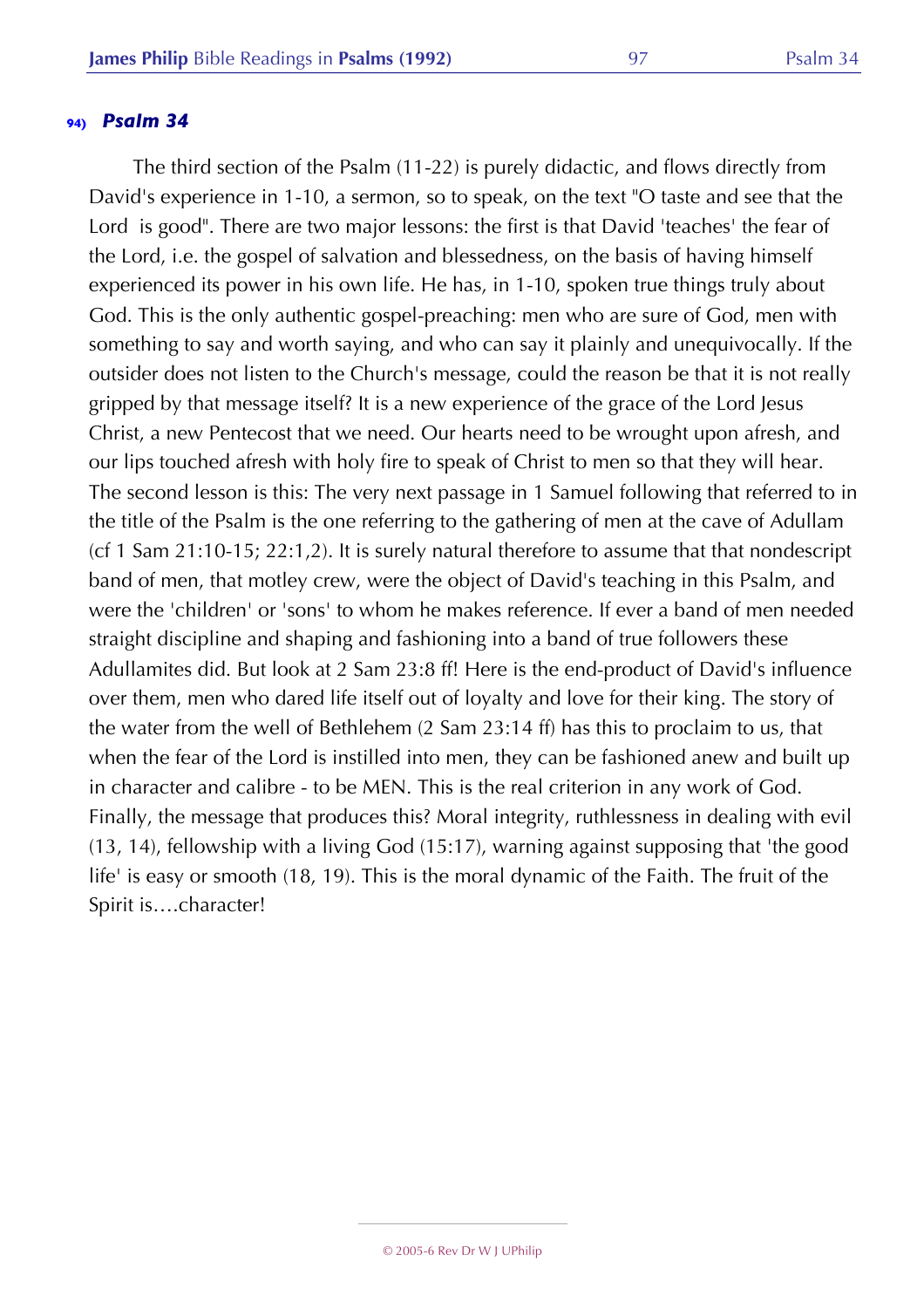The historical setting of this Psalm - David is once again in danger of his life - is almost certainly the time of Saul's relentless harrying of David recorded in the later chapters of 1 Samuel, as a comparison of the words in 12 with 1 Sam 24:17 will show (cf also 1 Sam 24:15). The comparison of the language there with that of the Psalm makes the conclusion inescapable that this is the circumstance in which the Psalm was composed. This helps us to understand two things: first of all, the sense of desolation and desperation that must have pervaded the Psalmist's mind during these difficult and trying days. A man can stand this kind of unjust, causeless opposition and vilification only for so long. Even the bravest will feel at times as if the waters were engulfing his soul, and he will be tempted to lose heart. It is this that explains the vehemence of the Psalmist's cries. In this connection - this is the second thing - many commentators are quick to point out what they call the 'sub-Christian' sentiments expressed in the more vehement of David's desires against his enemies. But it is easy to be thus critical when you yourself are not facing, and perhaps have never faced, such persecution and distress. Furthermore, we are scarcely justified in accusing David of vindictive passion and fleshly hatred against his enemies. The historical setting reminds us of occasions when David magnanimously spared Saul when it was in his power to slay him as he slept in the cave (1 Sam 24:6 ff). It is not vindictive spleen, but righteous indignation, free of personal animosity that is expressed here. Besides, what David asks God to do here is simply what He elsewhere undertakes to do for those whose cause He vindicates (cf Isa 49:25, 54:17). Can it be wrong to pray for what God Himself has said He would do?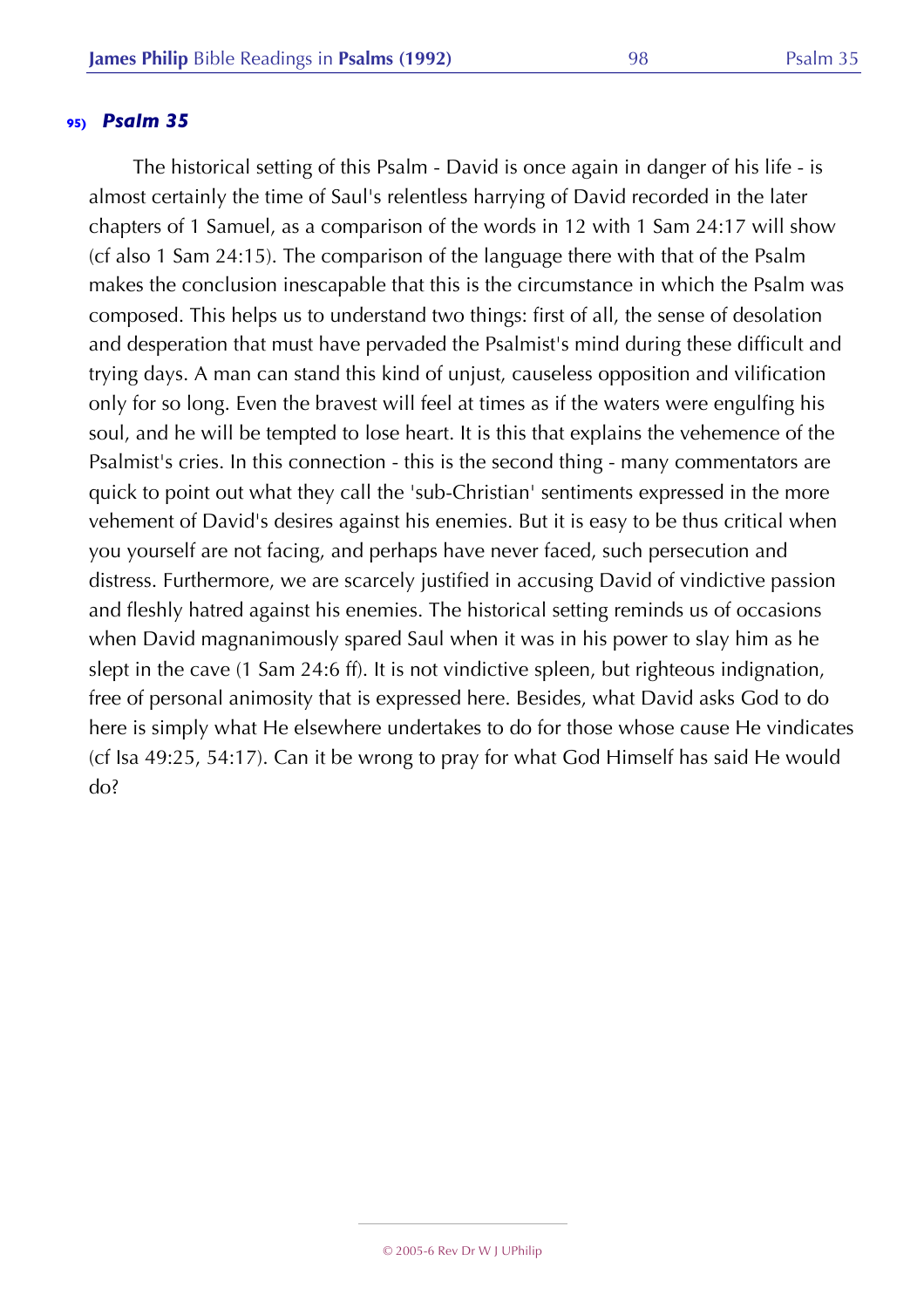The Psalm divides into three parallel sections, 1-10, 11-18, 19-28, each containing a complaint, a prayer, and a promise of praise for the deliverance to come. There is a development of thought in the sections: in the first David alleges innocence (7) and vows praise; in the second he professes good will and help that have been answered by hate; in the third he speaks less about the enemy and utters a more prolonged appeal to the Lord for His judgment and vindication. A lesson may be learned from this progression. At first he pours out his complaint to the Lord, then the utter desolation of his situation intensifies, as he thinks of how his kindness has been evil requited; but in the end two things happen: one is that he becomes more absorbed in the Lord than in his enemies, the other that he discovers he is not alone in the battle, even from the human point of view, for there are those 'that favour my righteous cause' (27). This is always the result that believing prayer has - it brings a sense of perspective, and enables a man to fix his thoughts in the proper place. God 'becomes bigger', as we cry to Him, and trouble and enemies begin to reduce in size.

In 1-10 there are three points to note. First, what is said in 5,6 is simply the obverse of David's wish for his own deliverance, which could be accomplished only by the defeat of his enemies. The one cannot take place without the other. The Divine presence and activity is a savour of life to some and death to others. Secondly, we need to take the words 'without cause' in 7 in all seriousness: to be on the Lord's side, to be the Lord's man, is sufficient cause for the enemy to fire his arrows against us. Thirdly, the enemy's fall (9) is the occasion of glad praise, not because David gloats over them. It is his own deliverance, not the other's destruction that makes him rejoice.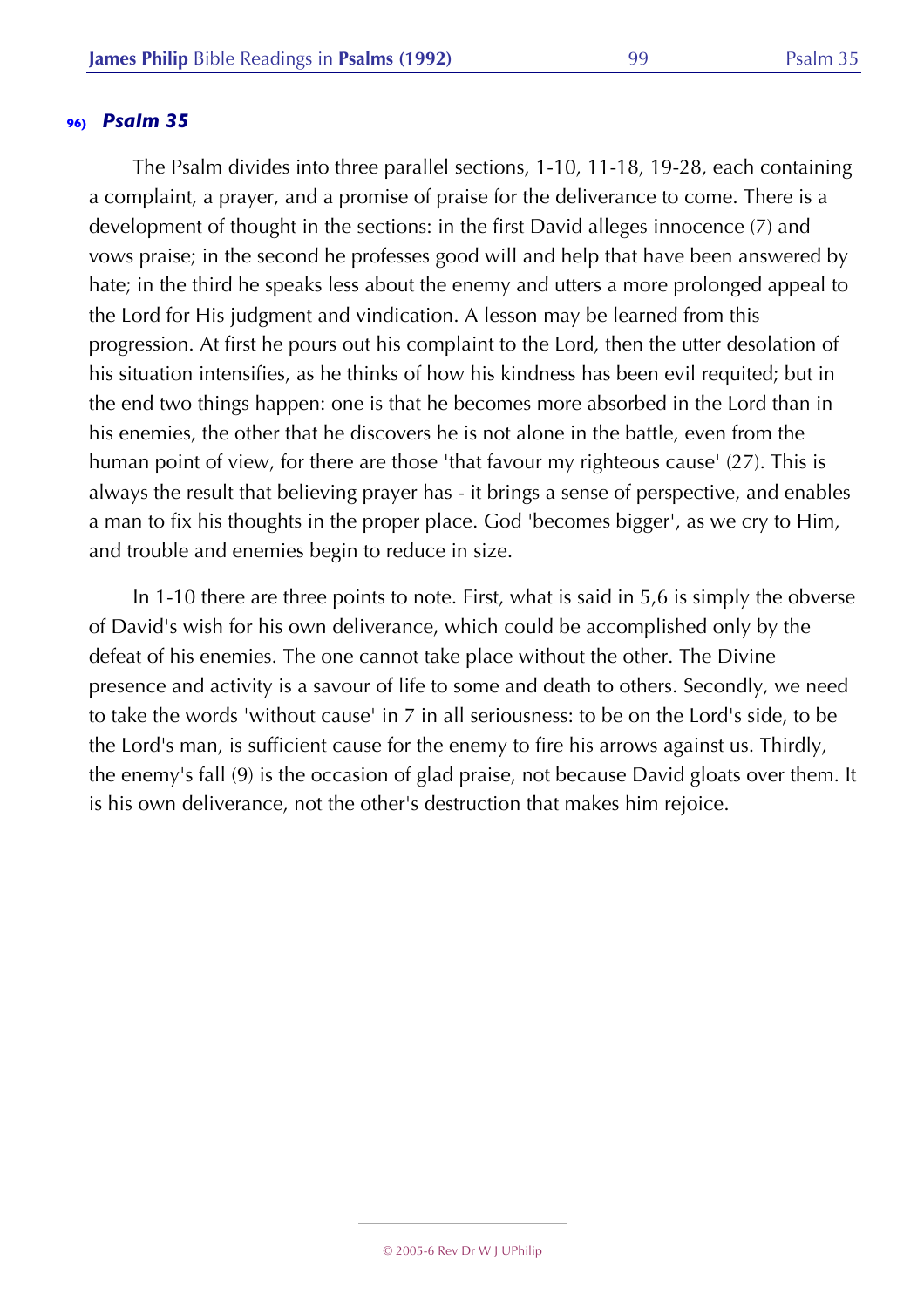In 11-18, the striking point is the contrast between David's treatment of his enemies and their treatment of him. Nor is this a piece of special pleading by David: it is the simple truth, as we see in 1 Sam 24 and elsewhere. David was a true friend to Saul, and Saul evil-requited him, having drawn all sympathy and friendship from him. David's heart went out to the king in his sickness (i.e. his demonic distemper), was patient with him, ministered to him, and generous sympathy and love characterised all his dealings with the king, and a readiness to forgive. All this simply made Saul worse. Kindness sometimes stirs up the very devil in a man when his heart is out of sorts. Jealousy corroded his spirit against David, and all manner of evil was done and said against him falsely (11), laying to his charge things that he knew not.

In the final section. David's crowning confidence in God is reflected in his concentration on the Divine deliverance to come rather than on the oppression of his enemies. That this was no wishful thinking, but that he was in fact snatched from the jaws of the enemy (25) is well exemplified by such passages as 1 Sam 23:25-29 where, in a situation in which all seemed lost, God intervened, and in a moment all was well. The joy in 27, 28 is very understandable, in the light of such an experience.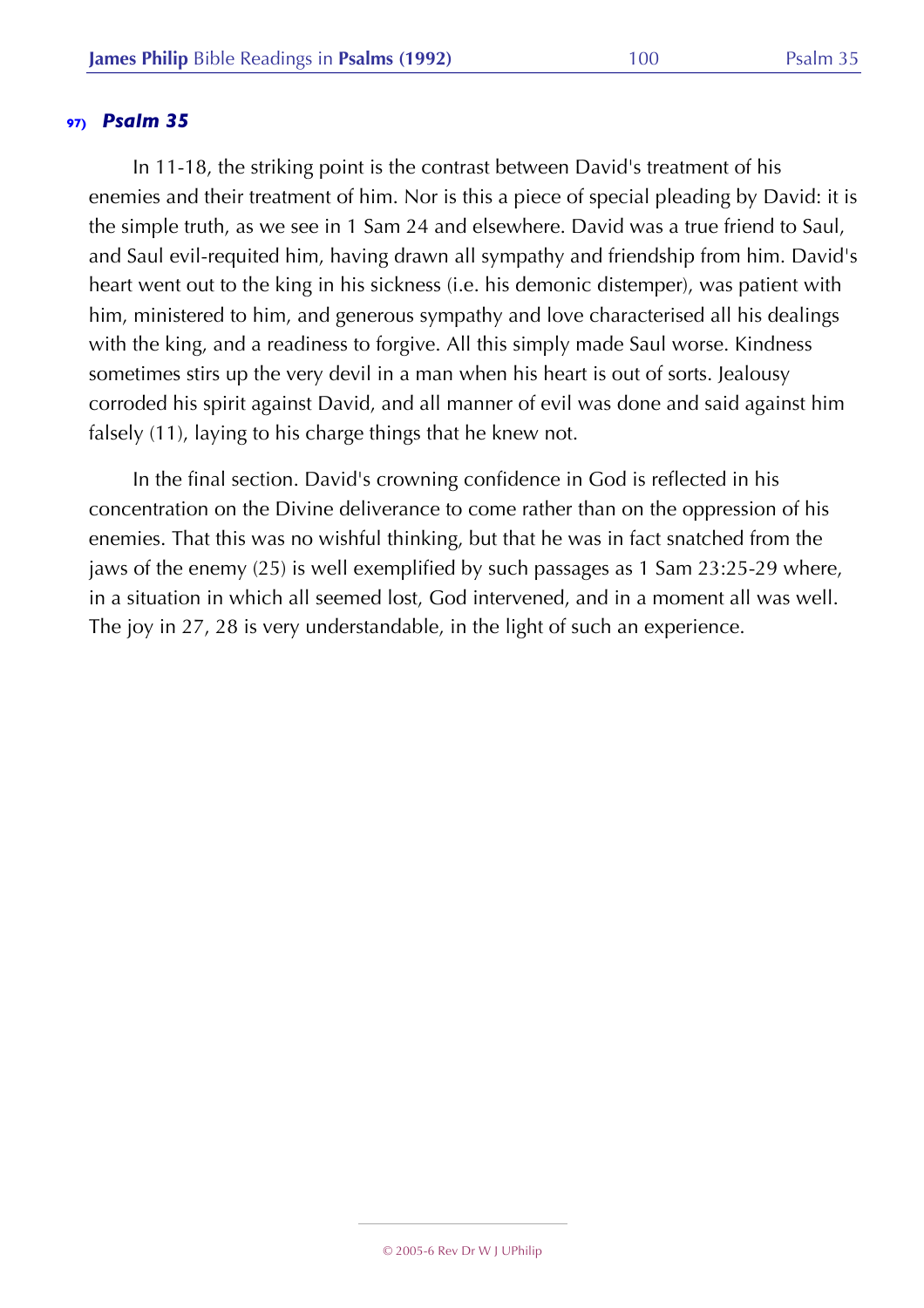There is a marked, even complete, contrast between 1-4 and 5-9 in this Psalm. In the first stanza, the picture is dark and sombre; in the second all is light. And it may be that the best way of taking its message is to think of it as presenting two ways of life, the false and the true. David is writing from the standpoint of the right way, and he is describing the other in the light of his new experience. We are reminded of Paul's words in Col 1: 13 and Peter's in 1 Pet 2:9 about passing from darkness into light. Modern translations should be consulted for better renderings of 1 and 2 (cf RSV and NIV). 'Transgression' is personified as speaking in the secret heart of the wicked, who regards it as an oracle. In other words, this is how men come to do evil: there is a voice within whispering falsehoods, and that voice takes the place of God, dethroning Him, and making man his willing dupe. This is not a conscious process, however, in the sinner, for he is beguiled. The god of this world has blinded his mind, and his mind is blinded because he has deliberately excluded God from his heart. There comes the point where men say no to God, and from that point they thereby say yes to the devil, and then a chain of consequences is inevitable. The consequences of such practical atheism and identification with evil are then seen in conduct (3, 4): falsehood, insensibility to the things of God, and a silenced conscience which no longer reacts to evil - this is the issue of sin. As James puts it in his epistle, 'sin, when it is finished ...bringeth forth death'. It is a dark and sombre picture; and we should not miss the impression these verses give of the dreariness of the broad road that leads to destruction.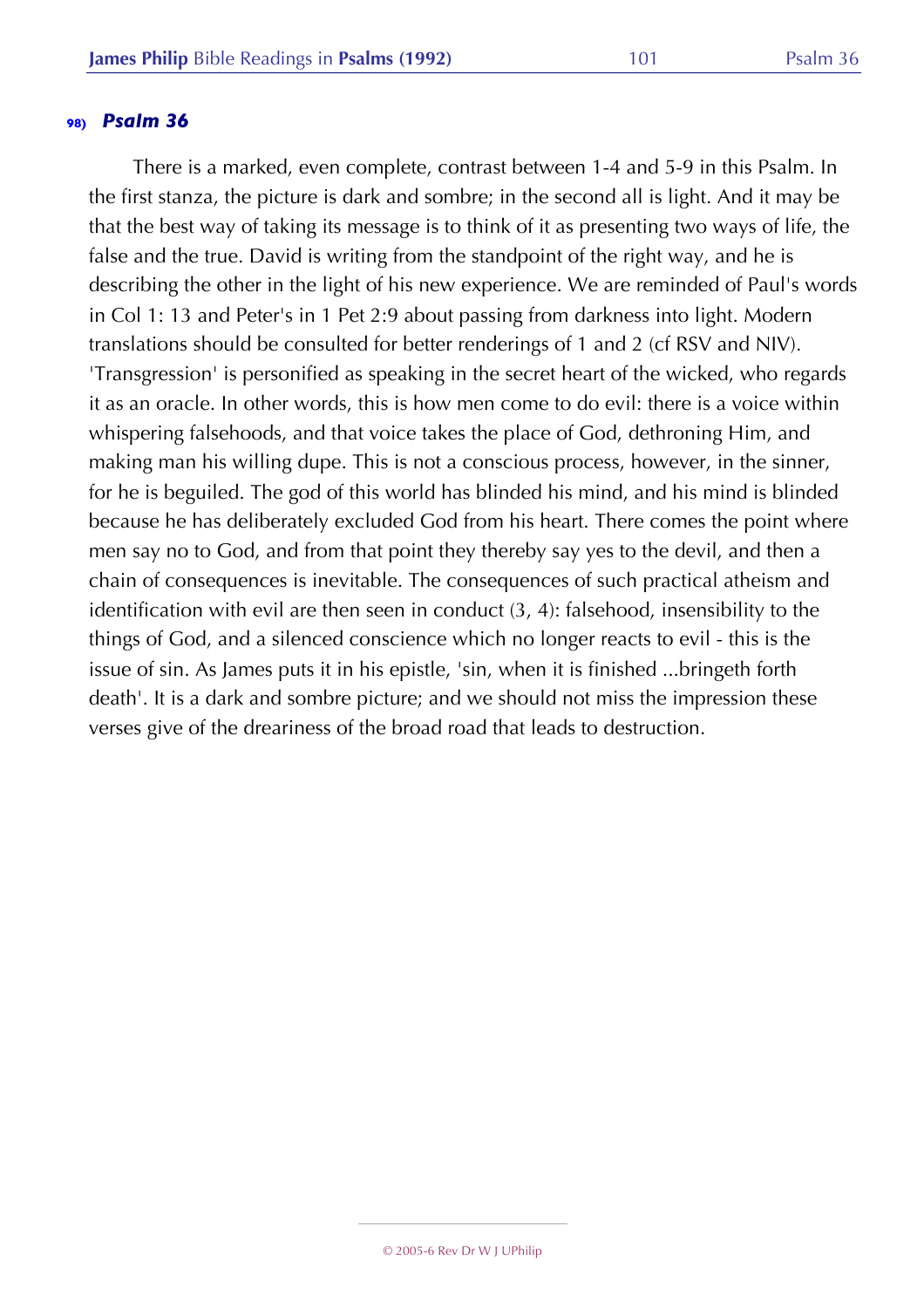But now, the other way. A man who has said no to God and to the gospel can have second thoughts and say yes to Him, for gospel light can shine into the darkness of sin in a man's heart, to give the light of the knowledge of the glory of God in the face of Jesus Christ (2 Cor 4:6). This is what is suggested in 5-9, a stanza full of light. Two points arise here. The first is that it is astonishing, and even frightening, to realise that two people may stand side by side, the one in utter spiritual darkness, seeing nothing, having no living interest in Christ, blind to His beauty and loveliness, and bored to tears with spiritual realities; and the other glorying and exulting in the rich light of grace, with eyes fixed on the things that are unseen and eternal, and heart opened to the unseen world of the Spirit. The second point is that the glory of that spiritual world may conceivably and possibly break through into the darkness of the other - a momentary glimpse, perhaps, a flash of light, startling a man out of his torpor, and creating afresh the opportunity to choose and decide for the right, and for God and Christ and eternal life. 5 and 6 tell of another, far different, voice in the heart of man, the voice of God. Here is a man who has seen God for what He is, and whose eyes have been opened to the powers of the world to come. And, just as 1 and 2 led inevitably to 3 and 4, so here to have eyes opened to the loving kindness of God is to see what a precious thing it is (7ff): the children of men take refuge under the shadow of His wings, and what a glorious and satisfying shadow it is, paradoxically full of light (9). In the light of God, everything else becomes clear, and we see as we ought to see, getting our perspectives right for the first time. The final stanza (10-12) expresses the desire and hope that, having tasted this ineffable joy, nothing will draw him away from it, and closes with the thought that the oppositions of the ungodly are powerless to harm him while he is hiding in the refuge God has provided.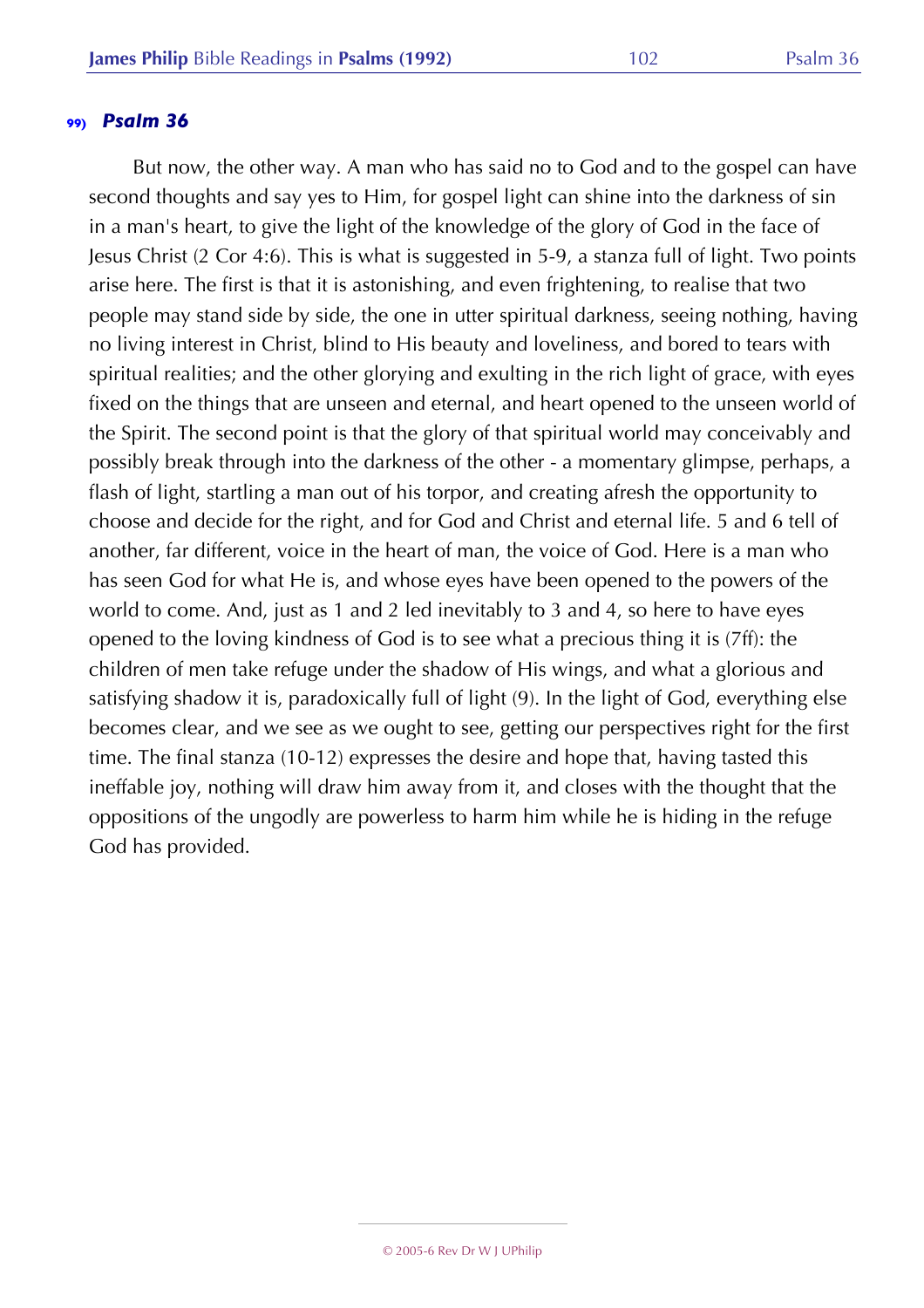This is one of the better known Psalms, and one which has been a source of blessing, assurance and encouragement to hard-pressed souls down the ages. Despite its length, its theme is remarkably one. There are four sections, each separated from the other by a recurrent theme, which expresses the conviction that the wicked will be cut off (9, 20, 28). This conviction is central to the thought of the Psalm and underlies its main message. The first point to note is the simple and fundamental contrast that the Psalmist makes between the righteous and the wicked. This is one of the disturbing, and uncomfortable, aspects of the biblical revelation: it insists on a sharp and decisive division in matters of religion. The gospel divides men, forcing them to take sides. Furthermore, it calls us the one thing or the other: black or white, but no intermediate shades of grey. In this the Psalmist is at one with our Lord Himself, Who said "He that is not with Me is against Me". That is the first lesson of the Psalm, and the second is this: the problem involved for the trusting heart in the continuing prosperity of evil men. And the thesis the Psalmist puts forward is that godless prosperity is short-lived, and will be brought to nought. It is the triumphant realisation that evil does not have the last word in the world, that God is on the throne, and that He will bring evil and evildoers down when it pleases Him. It is this basic assurance that underlies the Psalmist's exhortation to rest and trust in the Lord.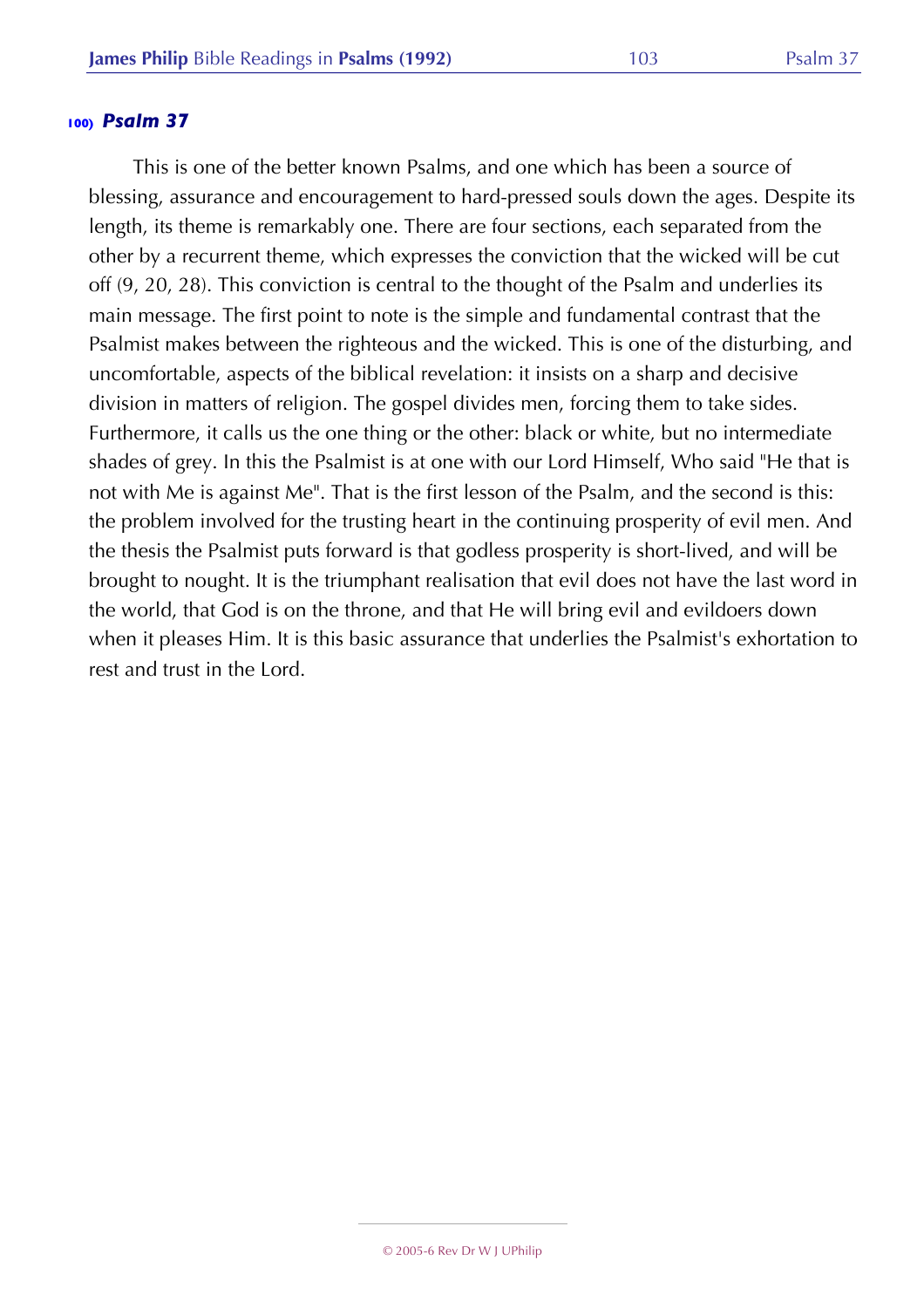The first section (1-9) expresses a blessed reality of fellowship with God in a fourfold exhortation that is all the more graphic and telling for being set over against the temptation to fret and become agitated by the evil of evildoers: 'trust' (3), 'delight' (4), 'commit' (5), 'rest' (7). All these are linked, and hold together in spiritual experience: we rest on Him, in the sense of leaning our weight on His strength; and when we do, we learn to delight in Him; and when confidence thus develops and increases within us, we are able to commit our way utterly to Him, in the sense of 'rolling it' upon Him (cf Ps 55:22). Having done so, we come to the place of rest, in fellowship with Him, in the place where the perplexing meanings of life cannot touch or dismay us. Reading the Psalms, we do not doubt that David got to that place, and drew from that hidden fount resources of strength and grace more sufficient for all his needs.

The message of the second stanza (10-22) is that evil has within itself the seeds of its own destruction. This is one of the things that come home to us with great conviction and assurance. The picture given us is a contrasting one of the wicked raging and scheming against the righteous (12, 14) and the grim retribution that turns their weapons into instruments of their own destruction. The theme here is similar to that in Rev 17:16, 17, which speaks of unity in the camp of evil until God relaxes His hold upon it, when it becomes clear that it has self-disintegrating forces within itself. This is just as true on the national and international fronts as it is in the experience of groups and in the lives of individuals. Man cannot fight against God with impunity: He will always be brought down in the end.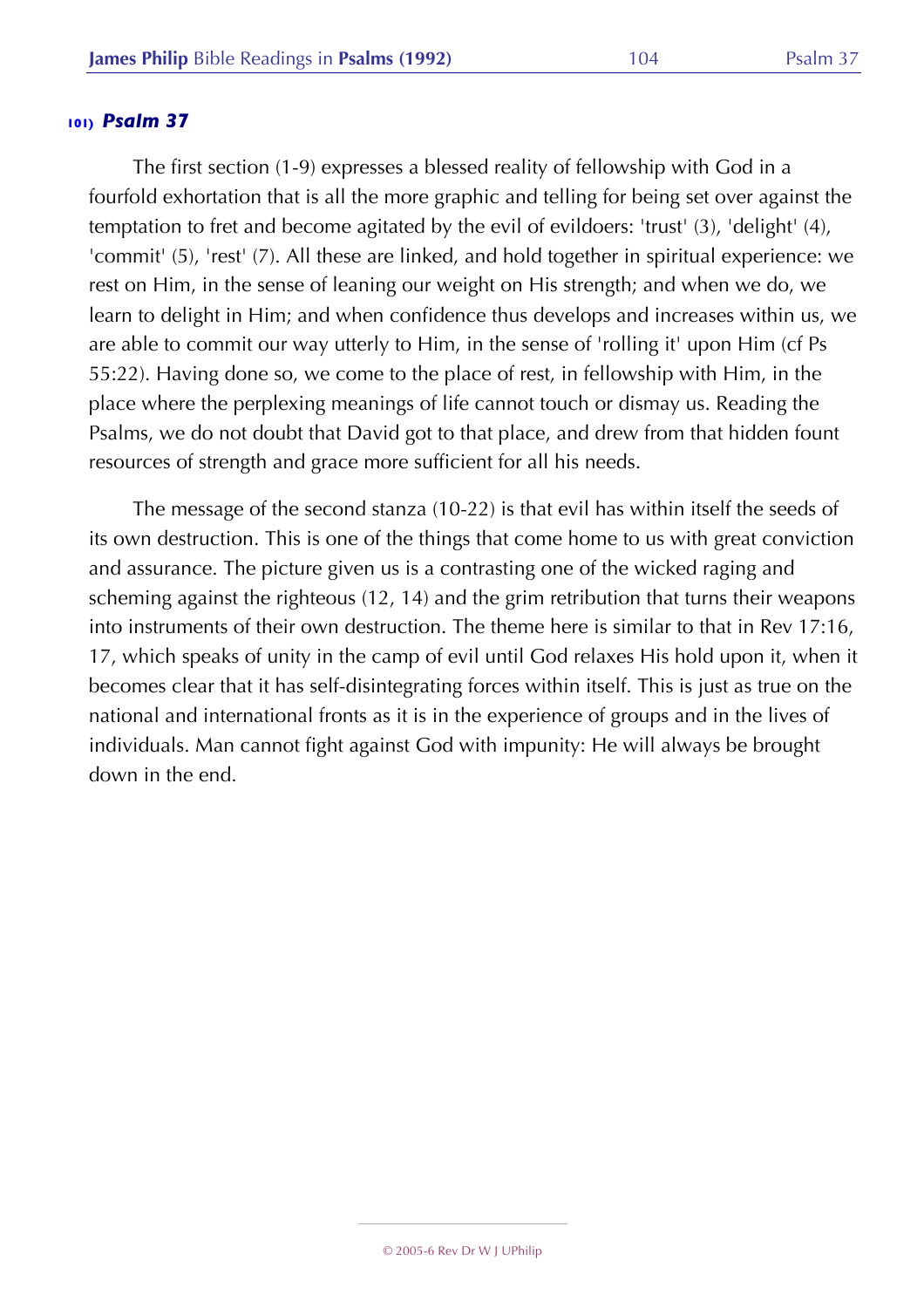The third stanza (23-29) shows forth the beauty and the order of the good life. In this connection, we should not miss the implicit emphasis on the old ways and the old paths. It is precisely these that are being called in question today, when old-fashioned, honest-to-goodness decencies are ridiculed and traditional values and old landmarks are being set at nought. Well, here is a picture of the possibilities of the good life, and it says to us: 'This is the way, walk ye in it'. We might well take the words of 31 into this section as summing up its message: here is a firm anchorage and a true balance, in strong, stable living. In such a day as ours, there is a great need for men to keep their feet (and their heads!) in this wilderness of confusion and uncertainty (cf Jer 6:16).

In the final section (30-40) the entail of sin is traced to a second generation of evildoers - the metaphor in 35 of evil spreading like the green bay tree is a very graphic one. Yet it finally disappears, and cannot be found, and the posterity of the wicked (38) is cut off. Here then is a word to faltering faith that sometimes tends to get discouraged and cast down: waiting on the Lord and resting in Him is never a vain thing. The promise of Divine help and deliverance is clear and sure, and trust in Him is always vindicated.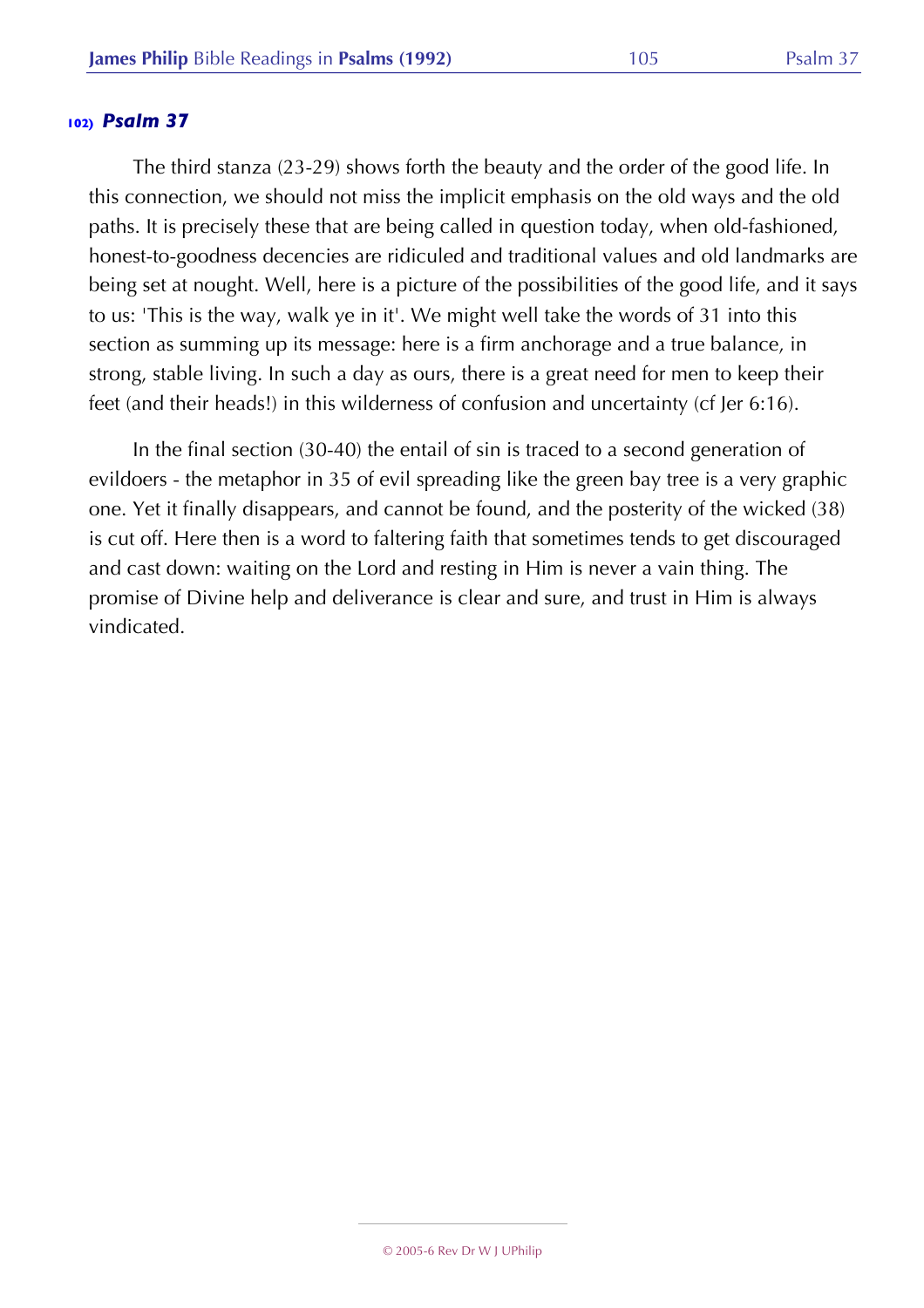This is the third of the six penitential Psalms (the first two being Pss 6,32,38,51,102,130,143). It is a dark and distressing utterance, 'a long-drawn wail, never passing out of the minor key' as McLaren puts it. Its message is a particular one, and contains a particular insight that is true in some situations and circumstances. What we mean is this: There are occasions when trouble and distress come, and when we cry to the Lord He delivers us gloriously, and all is well (cf Ps 34:6). But there are other experiences in which, when we cry to God, the answer does not come and He does not seem to hear, and faith is tested and shaken to the uttermost. This is the kind of situation to which the Psalm addresses itself, the far more terrible, heart-searching experience when all is dark and remains dark, in spite of prayer and crying to God. This is a necessary emphasis, if only to correct the notion that the spiritual life works on simple, straight-forward lines of prayer and answer to prayer, and it should save us from any superficial judgments about such a situation to see how real was the distress the Psalmist was passing through. The Psalm opens with words almost identical to those opening Psalm 6 and echoes much of the thought of that Psalm (see Notes on this Psalm which provide an adequate and sufficient commentary on this Psalm). The main difference between the two Psalms is that here there is nothing so clear and definite as a breakthrough. Yet the pattern of action in such a situation is indicated once again: the invocation of the name of God (1,9,15), and each time the burden seems easier to bear, and the darkness less intense. The message therefore is: keep looking to God, when you are incapable of doing anything else. One of the Reformers once said that this was a Psalm for times 'when the mind can take no understanding, nor the heart any joy, of God's promises'. Thus, over against God's silence in face of his enemies the assurance in 15, 'Thou wilt hear' is really an expression of 'faith in the dark', when feeling has been bludgeoned into numbness. And, strangely, he seems consoled; and this testifies to the power of prayer to comfort and sustain, even before an answer or an assurance of answer is given. "When we in darkness walk, nor feel the heavenly flame...."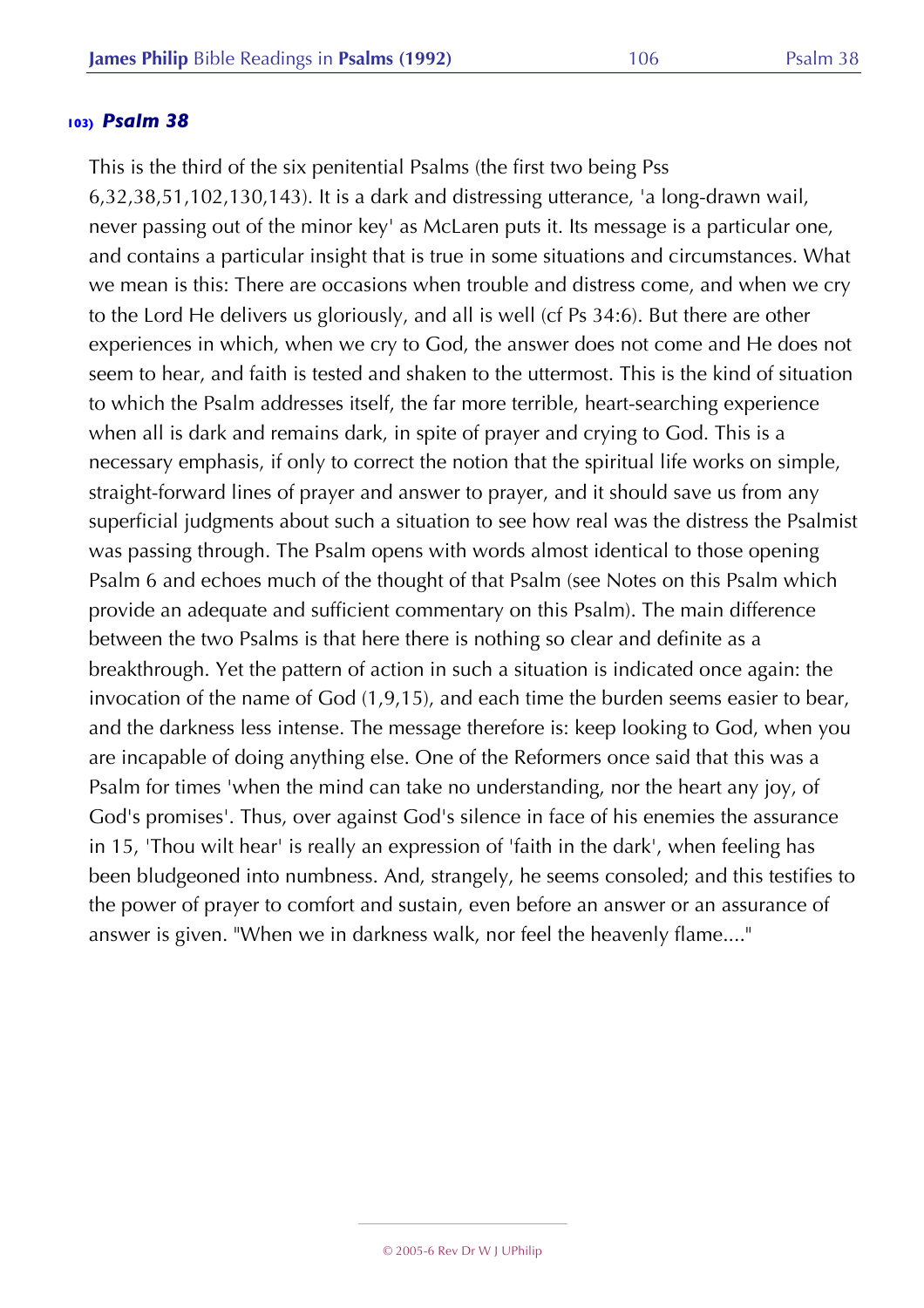Some commentators think that this Psalm is a kind of sequel to the previous one. There is something to be said for this view (compare 38:13, 14 with 39:2). Certainly, the general circumstances of the two Psalms are those of sorrow and affliction. If, then, there is a connection, we would expect a development of thought from the one to the other. It is as if David had learned from his earlier experience, and was putting what he had learned into practice. And when you do that, light comes in the darkness. This explains why this Psalm is not so dark as Psalm 38. What he says in 1, 2 is significant: in the midst of trial he is conscious of the very real temptation to utter hot, angry recriminations against God for allowing the distress and trial to have come upon him and to continue. And he is determined to resist that temptation. This shows the temper of the Psalm. There is a fighting spirit about it that lends it a certain vigour that is very wholesome. It is the presence of the wicked, his foes (1), that imposes the silence on his lips. This is very telling, for it is precisely when we are under pressure that hasty, illadvised words sometimes spill out, in the hearing of the ungodly, that are regretted very bitterly afterwards. We did not mean to say them, but we did say them, and they brought shame on the name we bear, and the ungodly were not slow to make capital out of them. It is what we are when under pressure that has a habit of coming out in word and attitude, and can so very often mar our testimony. This is the real testing of our witness, for it is here that those outside watch us so carefully and keenly.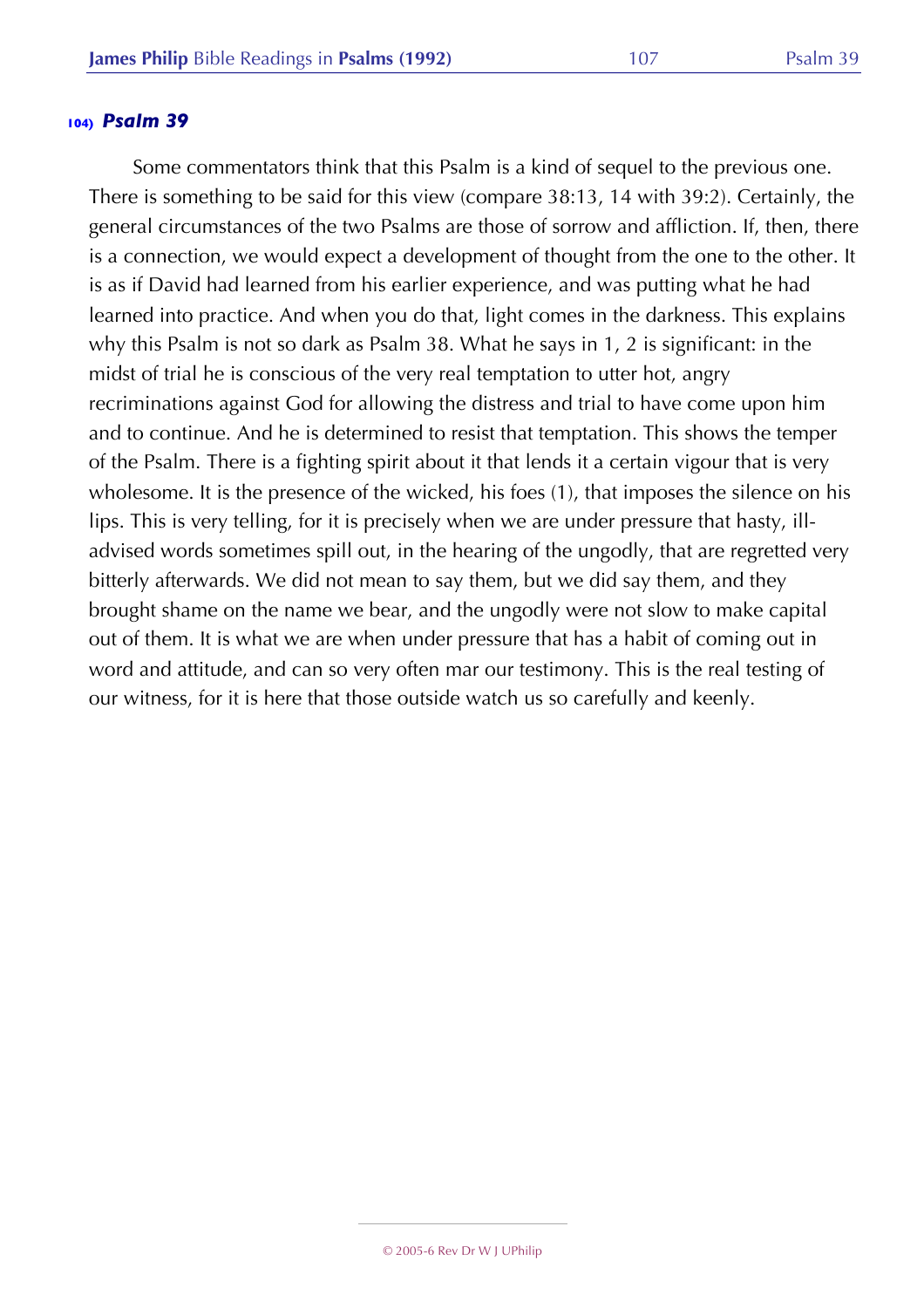But grief suppressed often means grief increased, and the hidden sorrow burned deep down, gnawing at the roots of his being. This is the force of the words in 3: the more he kept silence, the more the fire within was given fuel and fed. And since one cannot bottle pent-up feelings indefinitely, an outburst is ultimately inevitable: "then spake I with my tongue" (3). But the question arises, do 4ff represent what burst out when the Psalmist broke silence? This is a pertinent question, and it may be we should rather take these words not as what burst out, but as what he said after he had burst out and that a veil is drawn over the outburst, hot and indignant as it must have been, as it was poured out before the Lord in the secret place. And we may well imagine the gentle but firm dealing God had with His servant, saying, "Doest thou well to be angry, David?", and pointing out to him that perhaps there were purposes in this discipline which he had not seen, but needed to see, and lessons for him to learn that he needed to learn. And, realising this at last, with the hot flush of distress and agitation abated, he is now ready to see more clearly, and think more truly, as he expresses himself in the worthy and beautiful eulogy which follows (4ff). He is conscious of the mystery of life, especially in relation to his suffering and affliction, and he asks humbly for light on the agonising dilemmas that are upon him. A deep, pervading sense of the insignificance of man's brief life as over against the changeless eternity of God threatens to overcome him, but he finds refuge in the Most High, and meaning and hope, as what is said in the next note will show.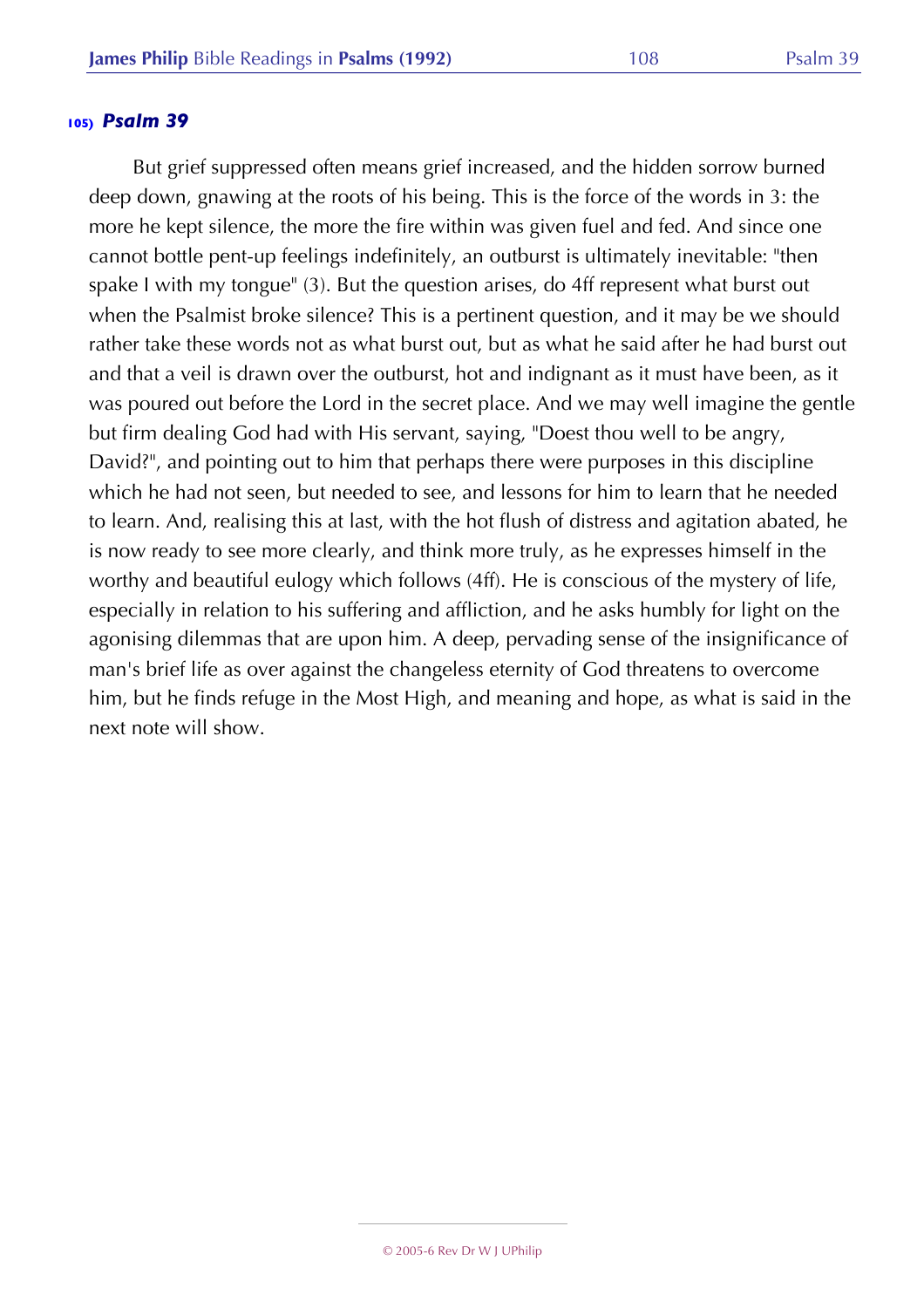Three strands are discernible in David's soliloquy. First of all there is the brevity and meaninglessness of man's life over against the eternity of God (4-6). But this is only one side of David's thinking. In Ps 8 he strikes a very different note, setting the vast eternity of God over against the insignificance of man and finding something in this to exult his heart - mystery in light not mystery in darkness. It is only the kind of prayer uttered in 4 that can transport us from the one attitude to the other. Secondly, David's prayer asks God to show him the purpose of life. Life, brief as it is, cannot be in vain if it is linked to the purpose of God. It is possible to serve our day and generation, then fall asleep in the glad consciousness and assurance that life, however brief, has not been in vain. The third strand of thought, in 7-9, underlines hope in God. When a man's hope is in God, for this life or the next, he is related to eternity, and he cannot live in vain. This threefold strand of thought forms the basis and groundwork of David's experience, and it is this that ensures that the touching prayer in 8-13 will be answered. The truth is, when basic fundamentals are sorted out, we have a ground on which to stand, and on which we can cry to God in real confidence. The great thing is to have come to an understanding of life, to know our end, and to realise the Divine purpose for us. This is what brings lasting peace to our hearts.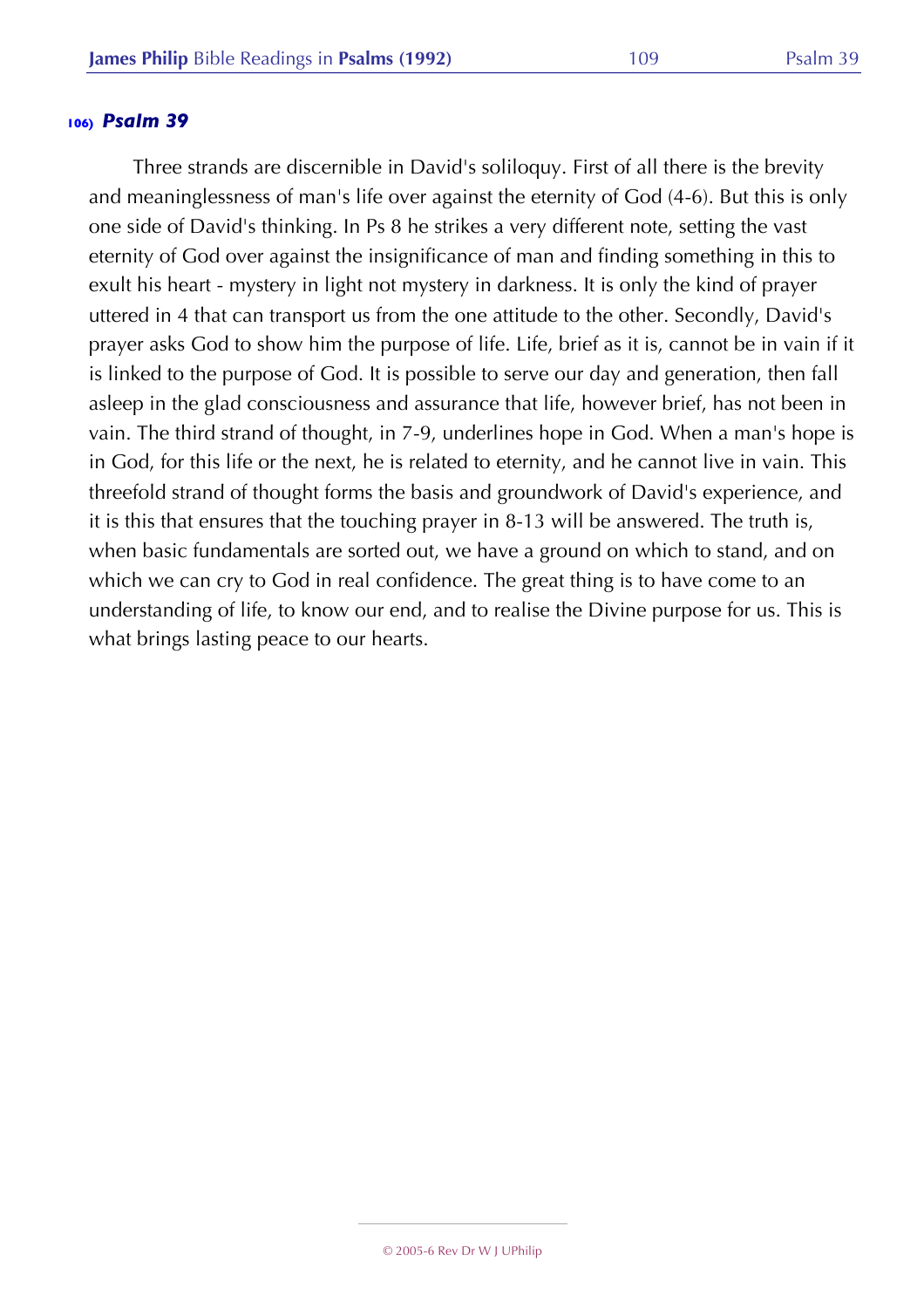This is one of the high mountain peaks of the Psalter, and the Church has made it its own in its worship, and countless individuals have used it to express their glad experience of the grace of God. There are different ways of interpreting this great song. Spurgeon takes it almost exclusively as prefiguring the experience of Christ - in this he follows many of the old Puritans - and we can scarcely doubt that there are rich insights here when we apply the words to our Lord's experience of suffering and victory (cf Heb 10:5-9). All the same, we should not on that account neglect the fact that David spoke these words of his own experience as a spiritual man, and it is in this respect that we should first look at the Psalm, as holding many enriching, encouraging and challenging lessons for us. The two halves of the Psalm (1-10 and 11-17) are very different in tone, the former filled with exultant joy and praise, the latter with a sense of fear and concern as innumerable evils surround the Psalmist (13-17 reappear almost verbatim as a separate Psalm 70). The lesson this great change of mood teaches us is that there is no deliverance we can know in spiritual life so complete that it excludes the possibility of future difficulties and hazards. Furthermore, the resurrection of dead fears is not a thing unknown even at the height of spiritual exhortation. This is simply part and parcel of true Christian experience. But the great lesson is: in time of trouble, the memory of past deliverances such as this will garrison the heart and provide a bulwark that no stormy seas will ever finally shake.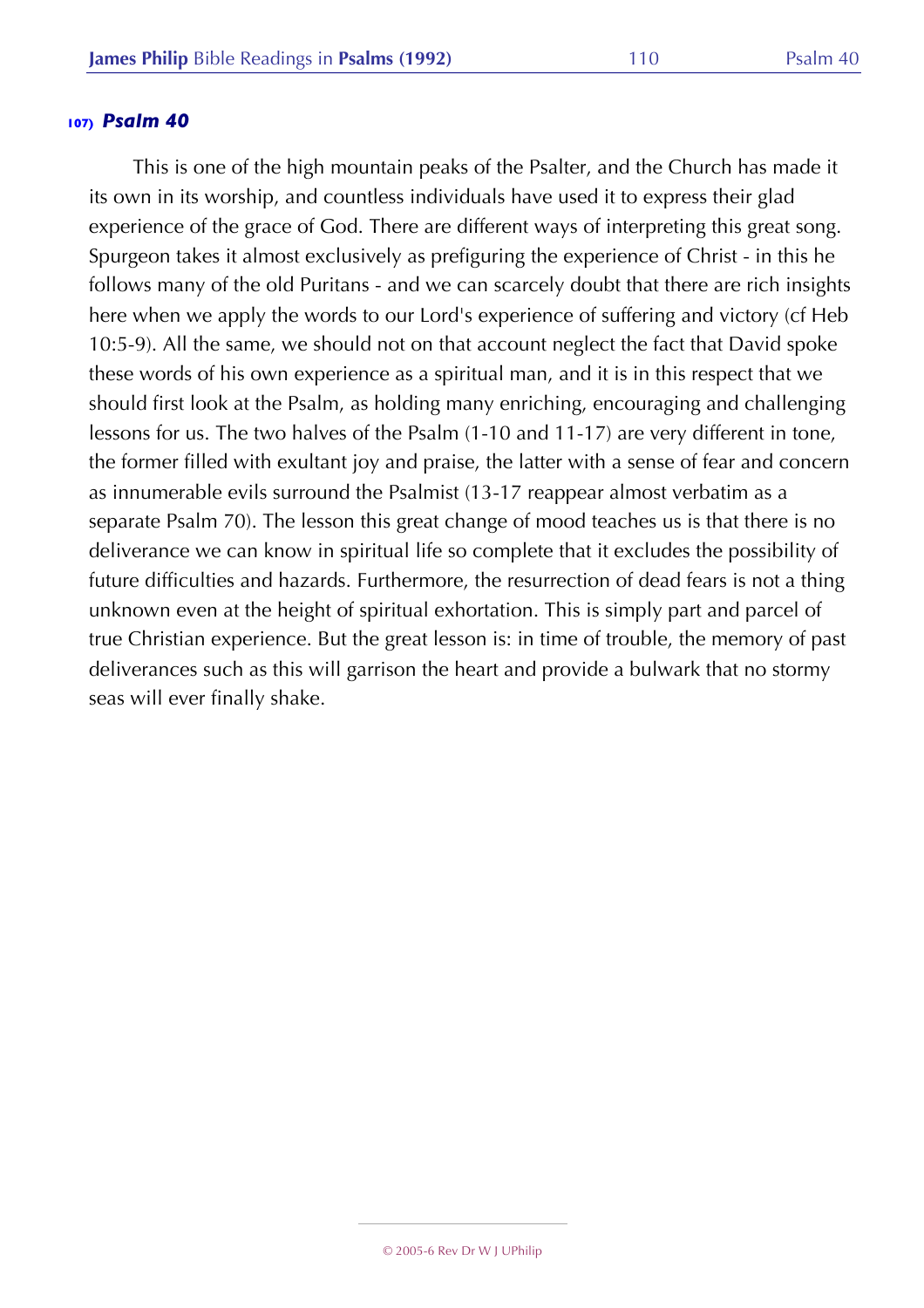The sequence of thought presented in the first half of the Psalm is impressive. First of all, the blessing of deliverance (1-3a) affords a wonderful picture of redeeming grace. This is the stuff of which true spiritual experience is made: if a man has not known himself to be down there in the pit, and felt the woe and despair of it, if he has not known the lifting power of the gospel, true religion has not yet begun in his life. How wonderful that God hears the cries of the needy as they cry for salvation! Then, there is the praise and the thanksgiving (3b-5), the new song that none but God's redeemed can learn. This is the great characteristic of God's salvation: it sets people singing with a great new joy. And that song will inevitably make an impact on those outside, and lead others to trust in God also. When salvation is a reality in a fellowship, it has a healing and life-giving influence on all who come in contact with it. Nor is the rejoicing merely lightsome, for as 4, 5 indicate it is accompanied by a reverent attitude of worship and holy awe as a sense of the mystery of the Divine salvation grips the soul. Next, the consecration of life to the will of God (6-8). As Maclaren says, "If God's mercies thus baffle ennumeration and beggar praise, the question naturally arises, 'What shall I render unto the Lord for all His benefits?'" The only adequate expression of gratitude to Him for His grace and goodness is consecration to His good and perfect will, in a total self-giving (cf Rom 12:1,2). Then, inevitably (9,10), the proclamation and witness. It is in the context of consecration to the will of God that witness becomes necessary, possible and effectual. This is the ultimate issue of the gospel: God for us, and God in us will inevitably lead to - God through us. But a life dedicated to the will of God will not have it easy (11-17): there will be dangers to face, and ennumerable evils will compass it about. Full deliverance is not yet: there are still more battles to be fought. And the evil one's attacks are always related to consecration. But clad in the Divine armour we will be led to greater blessings (16, 17). Best of all, poor and needy though we be, the Lord thinks upon us. Blessed be His Name.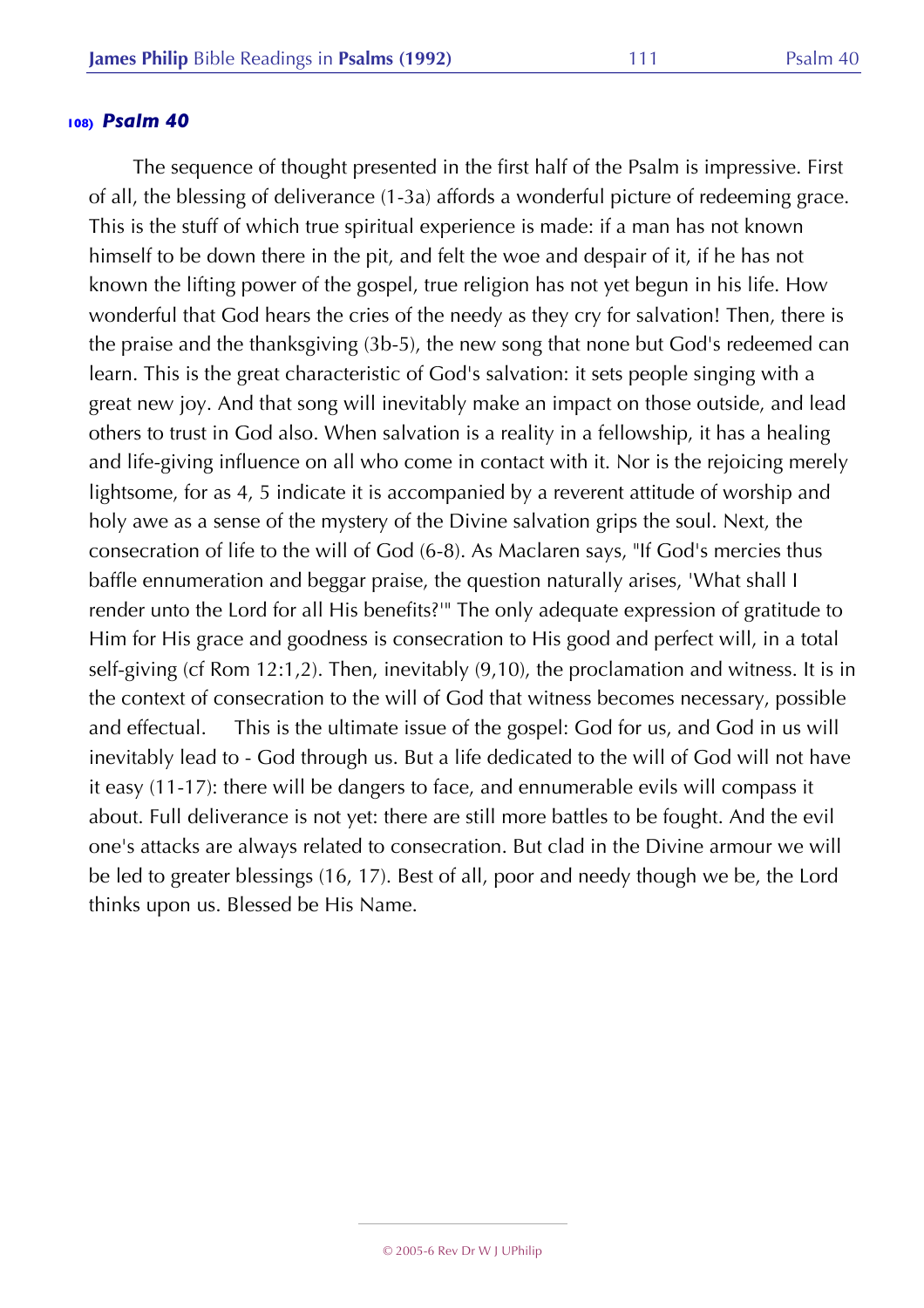This Psalm is the final one in Book 1 of the Psalter, ending with a suitable ascription of praise in 13. Here we see the servant of God suffering from a double distress, sickness on the one hand, and on the other, treacherous friends who have initiated a whispering campaign against him. We may find it remarkable that so many Psalms speak so much about enemies; but the truth is, you cannot make a stand for God without making enemies. The kingdom of God is a divisive force, and when that kingdom really breaks in and confronts men in earnest, it invariably precipitates reaction. Jesus Himself bears witness to this realism in the Sermon on the Mount (Matt 5:10, 11). The striking thing is that the kingdom of God proves even natural friendship to be wanting when it comes to the issues of the gospel (9). One never really sees what a man is at heart until he is stirred in opposition to Christ and the things of the kingdom. Natural friendship, and natural friendliness, are certainly no proof against the malevolence and hate that arise in the human heart when the gospel stirs it and awakens its natural opposition to the things of God.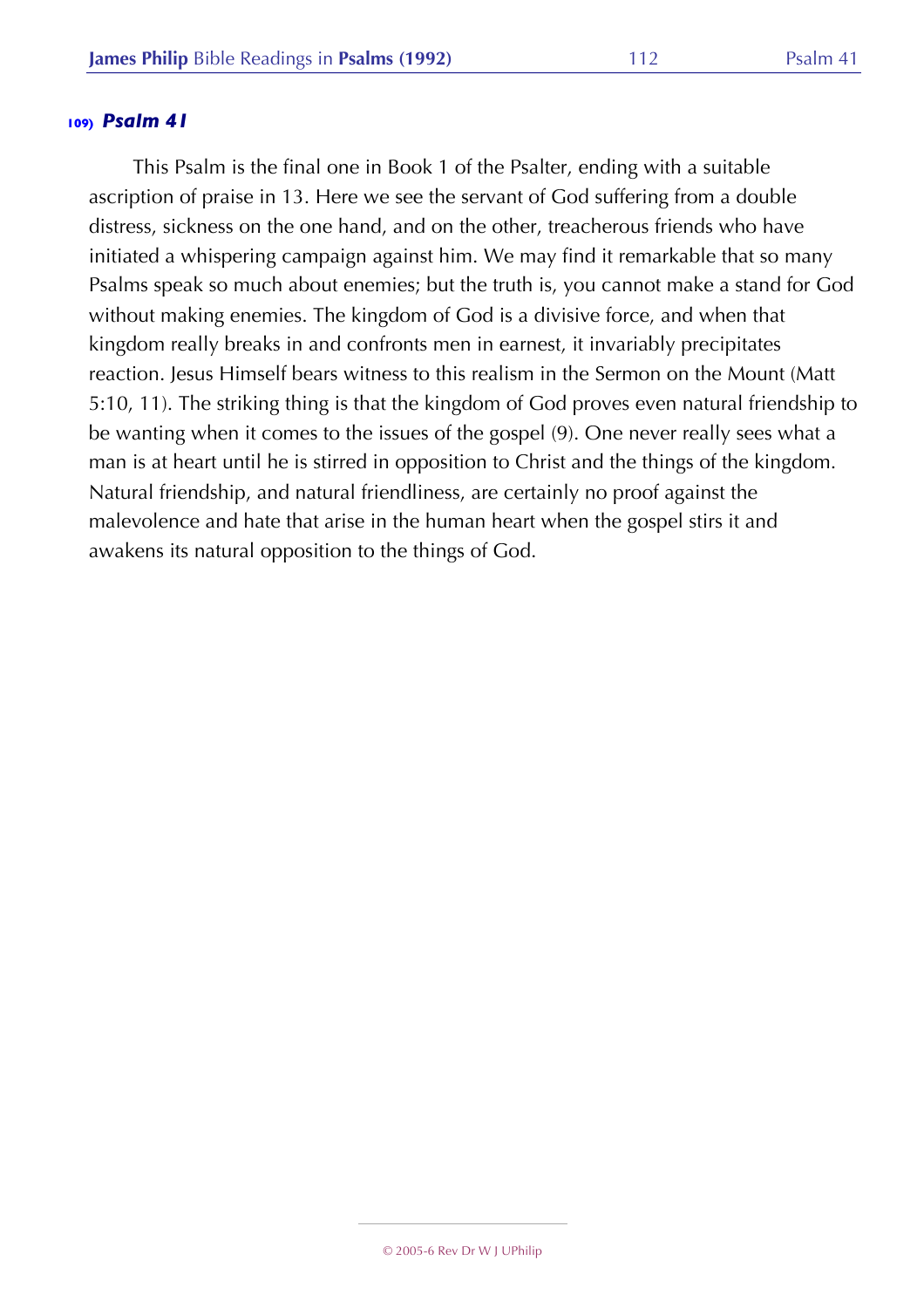The Psalm divides into four stanzas: 1-3 give a statement of the blessings that are ensured to those who are compassionate and merciful; 4-6 give an account of the Psalmist's sufferings, and pictures him in his sick chamber; 7-9 continue the picture of 4-6, with the difference that we now see the conspirators in their meeting place, whispering against him and hoping for his ruin; 10-13 are a prayer for deliverance, and he rises to serene confidence in its certain answer. The setting of the Psalm is thought to be the events associated with the revolt of Absalom (2 Sam 15 ff). The hurt expressed in the Psalm matches Ahitophel's treachery well. We should not miss the significance of the fact that although the central section of the Psalm, and its main bulk, constitutes an utterance of great distress and woe, it is nevertheless bounded at beginning and end with expression of calm confidence and serenity that are impressive indeed. This is the main point of its message, for it shows us how, even in very difficult and trying and discouraging times of opposition, the soul can remain serene, detached and confident. The prominent note, therefore, in the Psalm is not distress, but confidence, and it is salutary for us to realise that confidence in God is not something that expresses itself in stoical indifference to the slings and arrows of outrageous fortune. David suffered: he felt his woes; he was not insensitive to the treachery of his friends, or the hurtfulness of malicious whisperers. He felt it all very keenly, but in the distress and in the sufferings of it he was still confident. The source of this confidence is to be found in 1-3: he is God's man and the basic fact of his calling and anointing by God is the ultimate ground for his assurance. He knows that in spite of his many faults, he is rightly related to the will of God and that the general direction of his life is Godward. It is this that enables him to pray as he does in 10-13: he knows that there is upholding for him!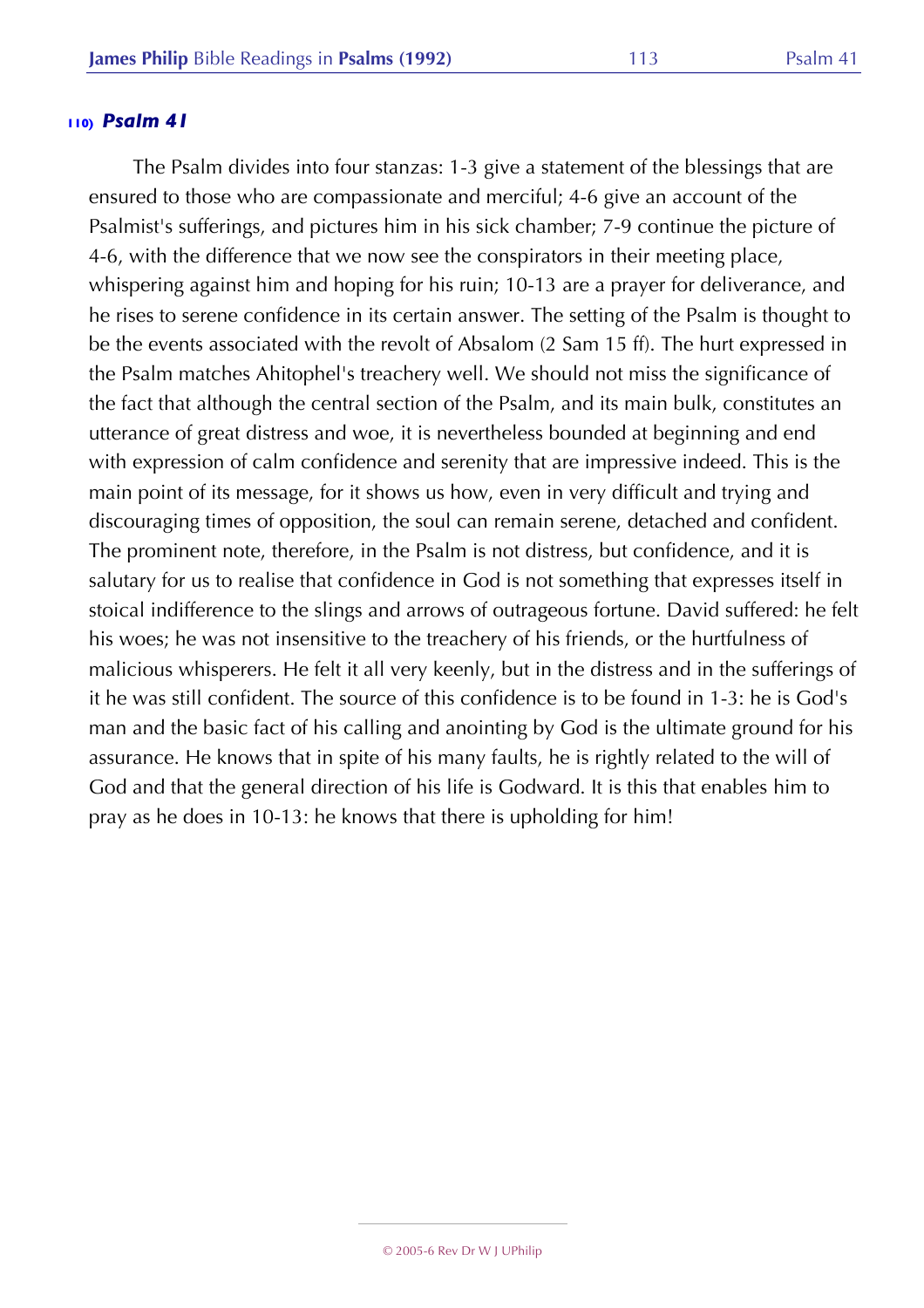We come with this Psalm to the second book of the Psalter, which comprises Psalms 42-72. It will not be unprofitable, as we begin this new section of the Psalter, to remind ourselves of some salient points that we have already discovered to be common ground in the Psalms. They are truly wonderful mirrors of spiritual experience, and are of enormous help, benefit and encouragement to God's people in every age. One factor that is almost constant in them is the repeated reference to 'enemies', (as here in 9, 10), enemies of different kinds and differing interpretations. The reason why this should be so is simple and categorical: one cannot take a stand for God without making enemies. The kingdom of God is a divisive force. Another notable lesson is that the Psalms are full-blooded in the range of experience that they portray. The whole gamut of human emotion, from exaltation to despair, is registered for us. There is no stoical indifference to the slings and arrows of outrageous fortune. David suffered: he felt his woes, he was not insensitive to the hurts and costliness of his faithfulness to God. One of the most impressive things, however, in the Psalms - and we see it again and again - is the way in which the Psalmist emerges out of the struggle and the agony into the peace, assurance and serenity of faith and victory, even when the actual circumstances of the situation remain unchanged. This is something that we see in the Psalms before us, as the following Notes will show.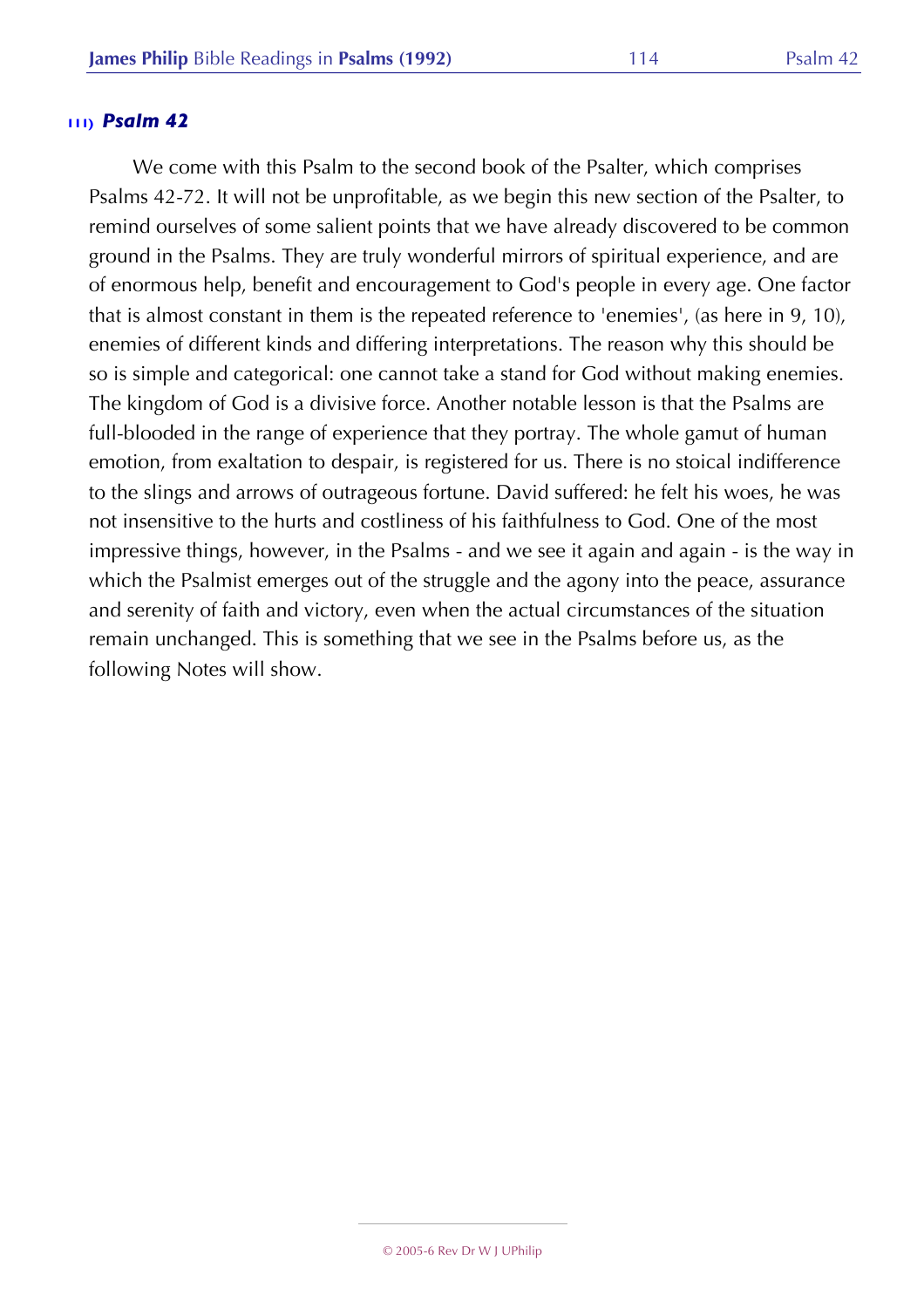This Psalm and the next belong in thought together, and some Mss combine them as one Psalm. Whether they were originally one or not, it is clear that they share a common theme. There are two stanzas in this Psalm, one of five verses and one of six, while Ps 43 has one stanza of five verses; and each of the three stanzas ends with the same refrain, "Why art thou cast down, O my soul...?" If we take the two Psalms as a unit, they record a remarkable outpouring of heart, echoing so much in our own experience - the yearning and longing for God, the distress at the pressures from the enemy, the darkness, the misery, the tendency to self-pity, the struggle and the battle, the light seeming to break, followed by darkness - all before the final peace comes. And, of course, this is its message for us, in the unfolding of the drama of life. We can learn so much from it.

The picture in the opening verses is a very moving one. The scholars tell us that the Psalmist is probably living in exile, and compelled to sojourn far away from Jerusalem and its Temple. And he pines and longs. The important thing for us in this is the parallel it can afford us in our own circumstances. One thinks of the believer who is now permanently hospitalized, or through frailty and advancing years confined to home, who deeply grieves of his inability to get to church, and who can only think about the fellowship of the saints, and be present with them in spirit. Or, one may think of the missionary, far from home and in certain circumstances deeply conscious of the desolation and isolation he experiences, and sometimes well-nigh torn apart by the intensity and agony of such loneliness. Such are the spiritual parallels - and there are surely others, not excluding the sense of having lost contact with God and now at a distance from Him, and seemingly unable to get through to Him - in which we are able to apply the message of the Psalm.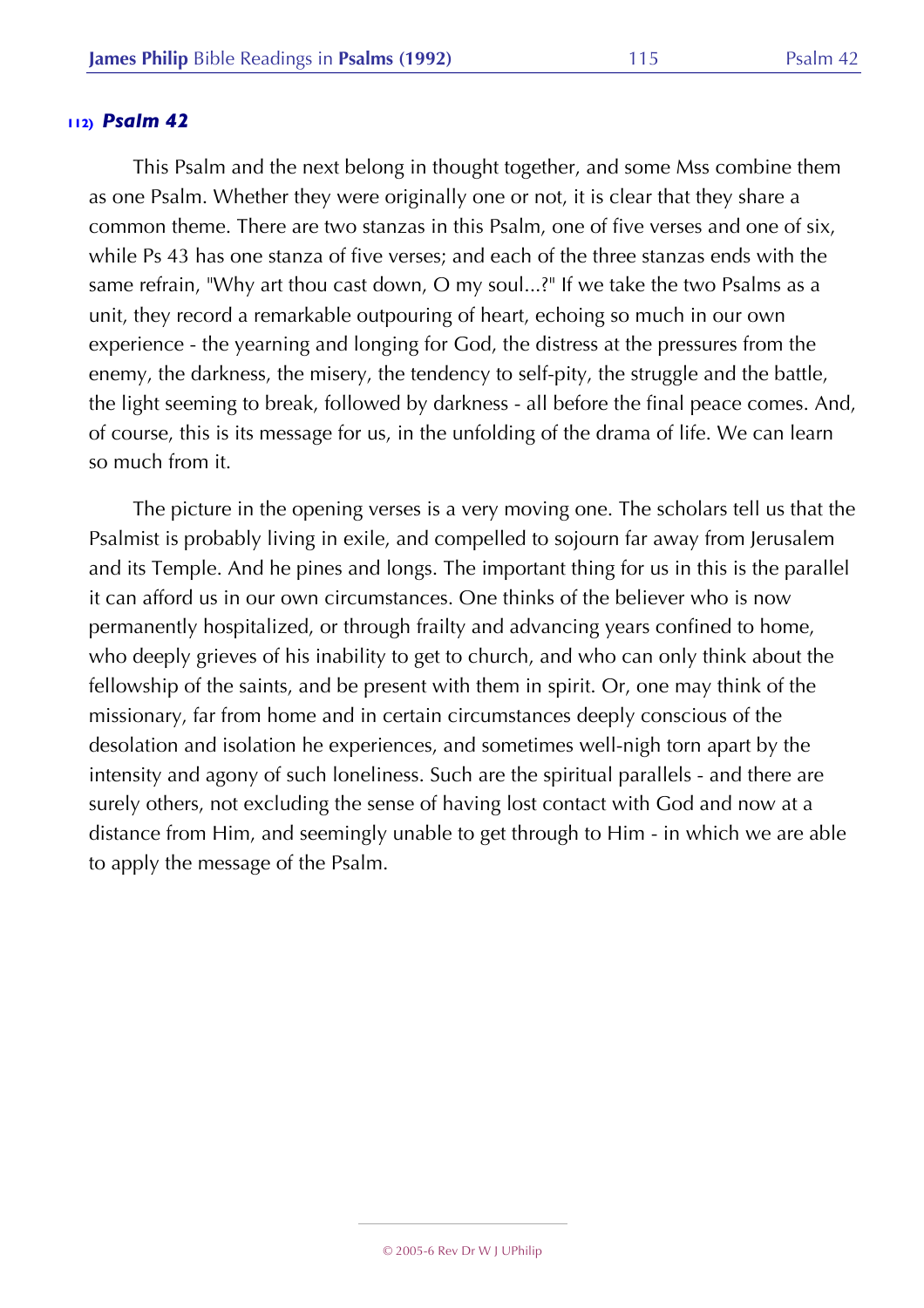In the first stanza (1-5), the mood is one of gloom and distress (a fruitful way of interpreting this is to take the 'enemy' as the enemy of souls himself, on the attack against the believer). The agony of longing is expressed in a wonderfully moving and beautiful picture in 1, and it is made all the more poignant and painful with the enemy whispering all the day, 'Where is thy God?' In this agony the Psalmist remembers the old days, recalling how it once was with him in the fellowship of God's people. This, of course, puts him on the horns of a dilemma, for to remember these things is in one sense a comfort, yet in another, their remembrance, in contrast with his present distress makes that distress worse. And his soul pours itself out in bitter-sweet desire. But now (5) it is almost as if another voice had broken into his pained soliloquy (as in one sense is the case), for he tries to take himself in hand. He speaks to himself, and gives himself a talking-to. One old puritan writer says, "David chideth David out of the dumps" (Trapp). Here, then, are two Davids, one the victim of dark and terrible moods, the other the spiritual and rational self, and the one is summoned to give an account of itself to the other. This is always the beginning of victory: it does not come yet, at this point, nor indeed till some time later, but it is the introduction of a principle, a consideration which ultimately makes victory certain and inevitable. We should note, it is not somebody else saying this to us: it has to be ourselves saying it to ourselves. And, when 'we' take 'ourselves' in hand things begin to happen.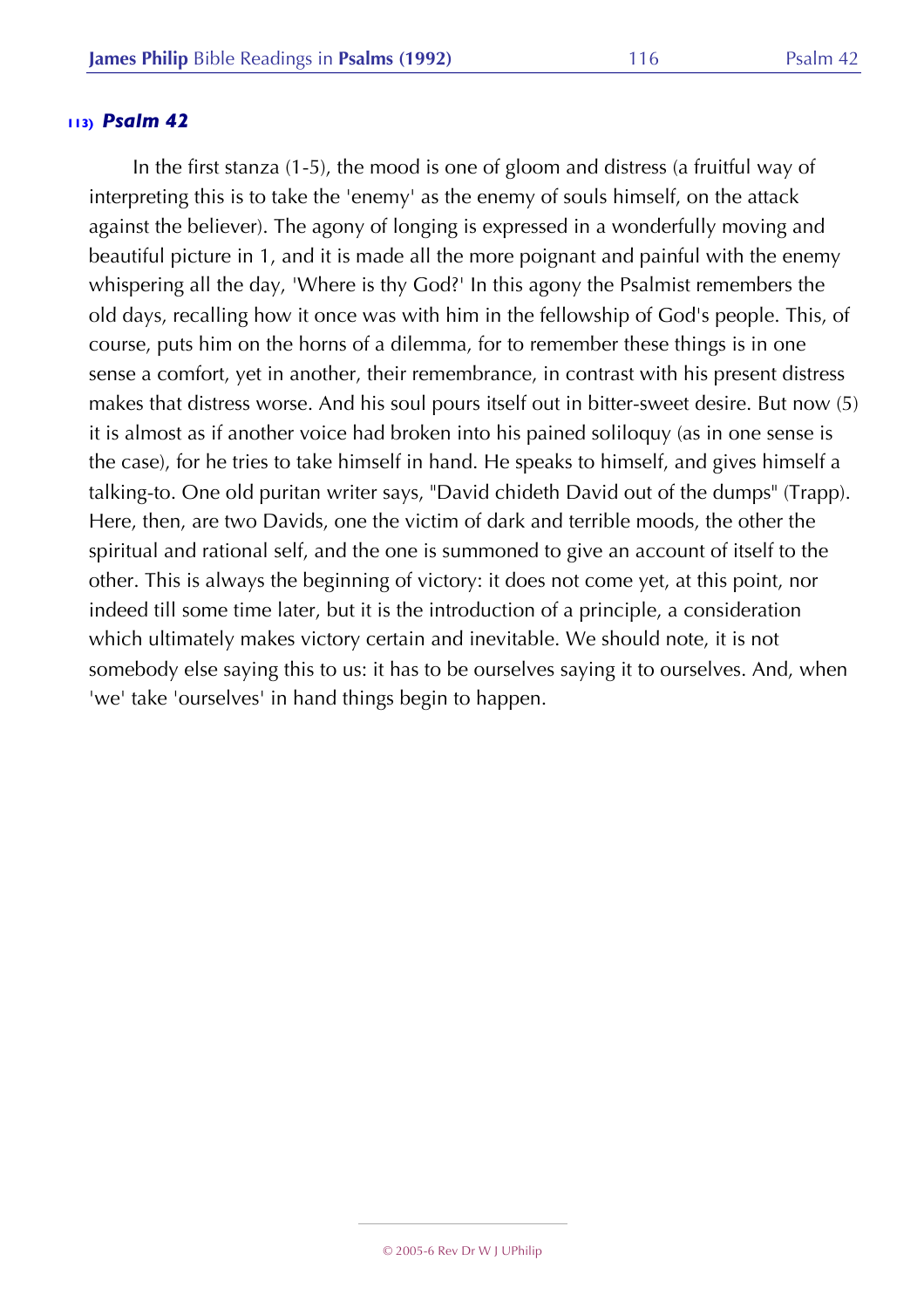The end of the first stanza (5) saw a break in the Psalmist's gloom but at the beginning of the second (6-11) the darkness has once again fallen on his spirit. This does not mean that the momentary gleam of light was unreal, or that no advance was made. It is simply that the procedure of giving oneself a talking-to is a slowish process, and does not work all at once. The old adage, "If at first you don't succeed, try, try and try again" is relevant here. For although the Psalmist begins once more (6) with the assertion that his soul is cast down, it very soon becomes clear that the situation is not quite the same as before. In the first stanza his distress of spirit made him remember the old days; but here, he remembers God. That is indeed an advance, and if a man can do this in his distress the battle is already more than half won. And so he remembers God, and His love and power in times past, as if to say, "If God did that once, He can do it again and deliver me. His compassions fail not, He is the same yesterday, today and forever". But 7 and 8 show that the battle is not yet won: wave upon wave beats upon his assailed spirit but the initiative is now with the good, and a) he recognises that the waves and the billows are in God's hands and control, and b) he has the confidence that God's loving kindness will break through the midnight of the soul. In 9,10 we see that it is a dingdong battle, but the ascendency is becoming clearer, and we feel when we come to 11 that there is a ring of confidence in the Psalmist's words, more so than in 5. As Paul puts it in Rom 5:4, "Experience worketh hope"!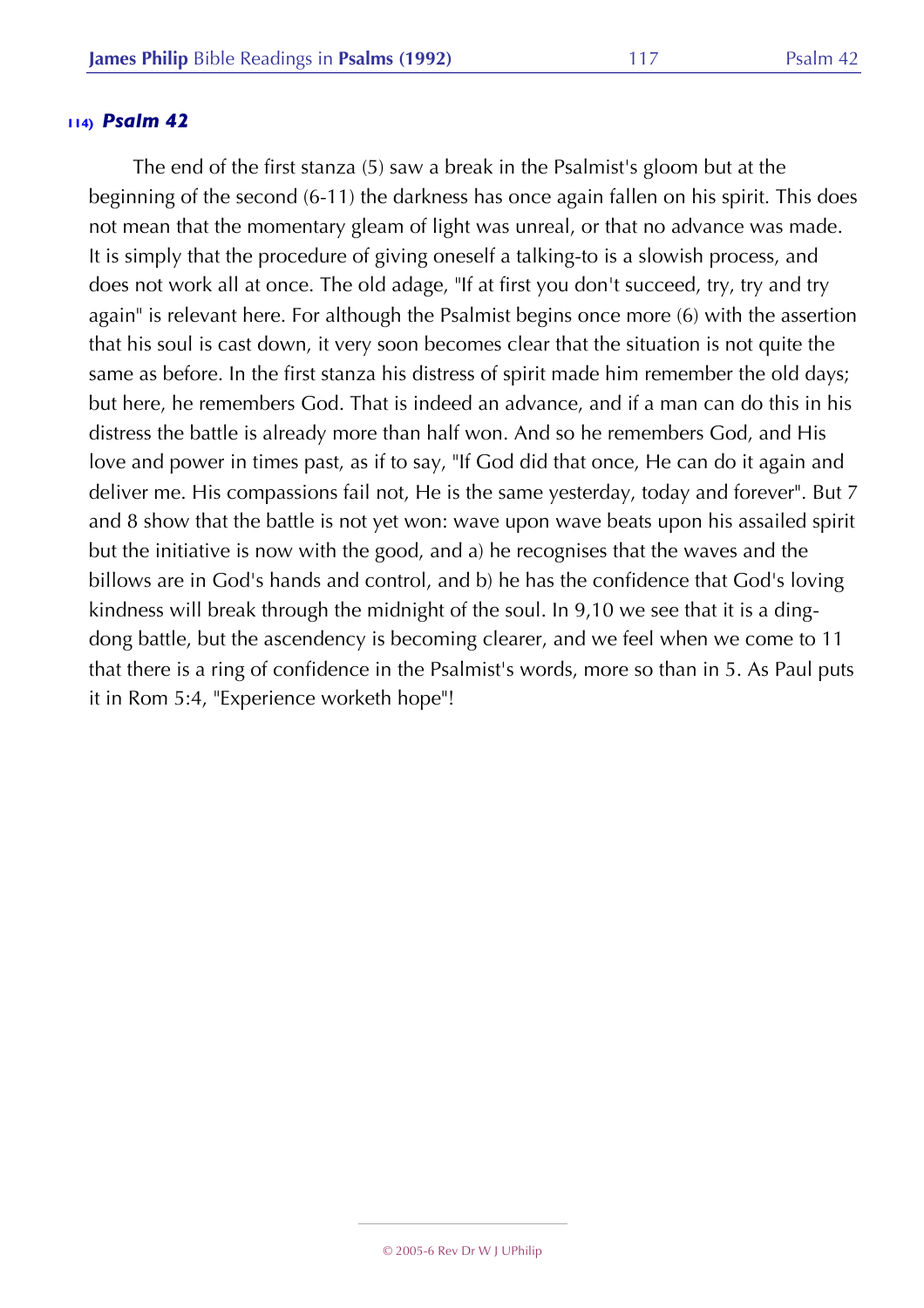In the first of the three stanzas (42:1-5) it was the 'agony of faith', and in the second (42:6-11) the 'activity of faith'. Now in the third, (43:1-5) it is the 'prayer and peace of faith'. The important change here from the first two stanzas is the fact of prayer. We should note also in 1, 2 the blending of the two elements, the positive faith and the dark despondency, that we have seen in conflict with each other in 42:6-11. At first, indeed, in this mortal combat, the dark side seems still to be prevailing. But the gradual ascendency becomes more pronounced as the verses proceed. In 2b there is almost a showing of impatience, as the Psalmist asks "Why...should this go on?" This is the final emancipation. The soul takes its full salvation:

> Take, my soul, thy full salvation: Rise o'er sin and fear and care:

Then, the famous words in 3, 4 "O send out Thy light and Thy truth...", to be messengers to guide him back to the unfailing presence of God. What a picture - of the Christ coming out to fetch us back. And, at the last, the final, triumphant assurance, in which he tells his soul to be at peace. Alexander Maclaren's words provide a fitting comment with which to end our study: "Each swing of the gymnast lifts him higher, until he is on a level with a firm platform on which he can spring and stand secure".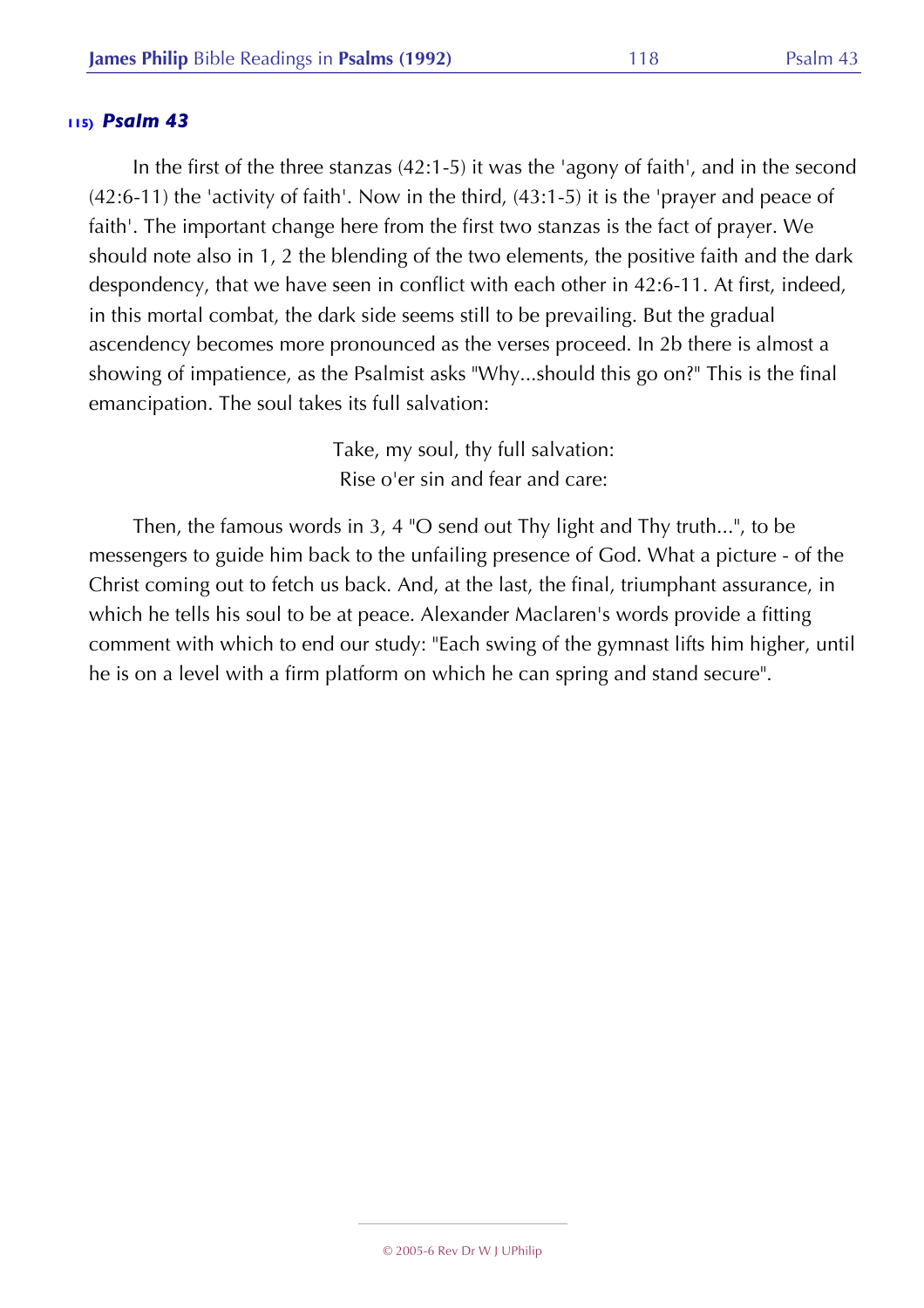The link between this Psalm and the previous two lies in the fact that the Psalmist is once again remembering God and His mighty acts, and that it is this that enables him at the last to cry to God in such intense earnestness. Some consider the Psalm to be marred by an irreverent, almost blasphemous, attitude towards God and by the unseemly tone of the Psalmist's words, increased by his assertion of injured innocence in 17-19. But this is a superficial judgment, which fails to grasp the real point of the Psalm. The problem that it raises is enshrined in 9-16: in contrast to the mighty acts of God in the past on behalf of His people the Psalmist is now bewailing their defeat, and the query about the Divine purpose of this suffering, which he does not understand, raises the afflictions of the people into a crisis of faith. This is very much Job's problem: if the affliction had come because of sin, unfaithfulness and disobedience, there would not have been a problem or crisis; the Psalmist would have understood this and accepted it, as Job would have, also. But the answer to the defeat was not so; the people had not on this occasion been unfaithful. And it was God's seeming forsaking of His people when they were faithful to Him that constituted this terrible trial and crisis of faith. A word needs to be said about this protestation of innocence and faithfulness. This is not to be interpreted as self-vindication or self-righteousness. As elsewhere in the Psalter, what it refers to is the general and substantial integrity of their position in the sight of God: the main direction of their lives was Godward and well-pleasing and faithful. There is simply no thought of either arrogance, complacency or self-righteousness here. We are on a deeper level altogether; and we either recognise this or we do not.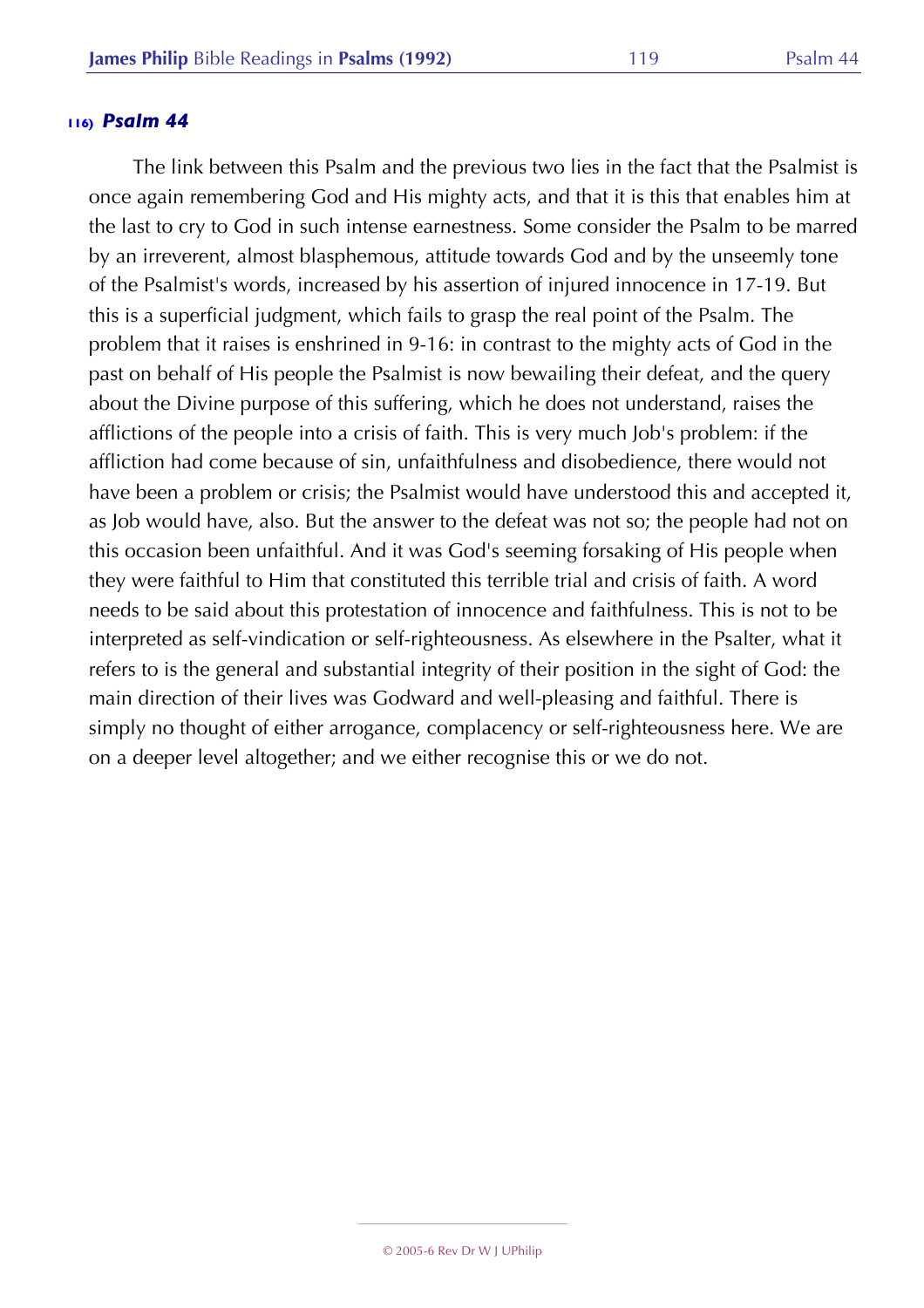The Psalm may be analysed as follows:

- 1 3 Remembering God from of old
- 4 8 Affirmation that God is the same today
- 9 -16 The 'darkness' of the present
- 17-22 The assertion of faithfulness
- 23-26 The renewed cry to God

We see the Psalmist doing what Psalms 42 and 43 did, remembering God. And here, it is remembering to some purpose indeed, for he thinks back to what he has been told of God's mighty work in days of old. We can well imagine the thrill of holy joy and desire and yearning - this would bring to his heart as he remembered the days of the right hand of the Most High (cf Ps 77:10), as he brought His people out of Egypt into the Promised Land. It was the thing that most of all thrilled the people of God in their history, and it was the remembrance of this that awakened the faith and confidence expressed in 4-8. This is something we can, and ought to, do also. In times of spiritual deadness and apathy men tend to forget that God is real and that He acts in history; and it would do us all a power of good to recall former days that our fathers have told us about, when the Spirit of God was abroad in the land in power and glory. The resources of faith that such remembrance can kindle and activate in the hearts of God's people are very considerable: It liberates faith from the shackles of discouragement that have bound it. But it is important that this exercise is undertaken before considering 9-16, and the undoubted problem of the experience of defeat and being forsaken by God, for it enables us to view this in a very different light, as we shall see in the next note.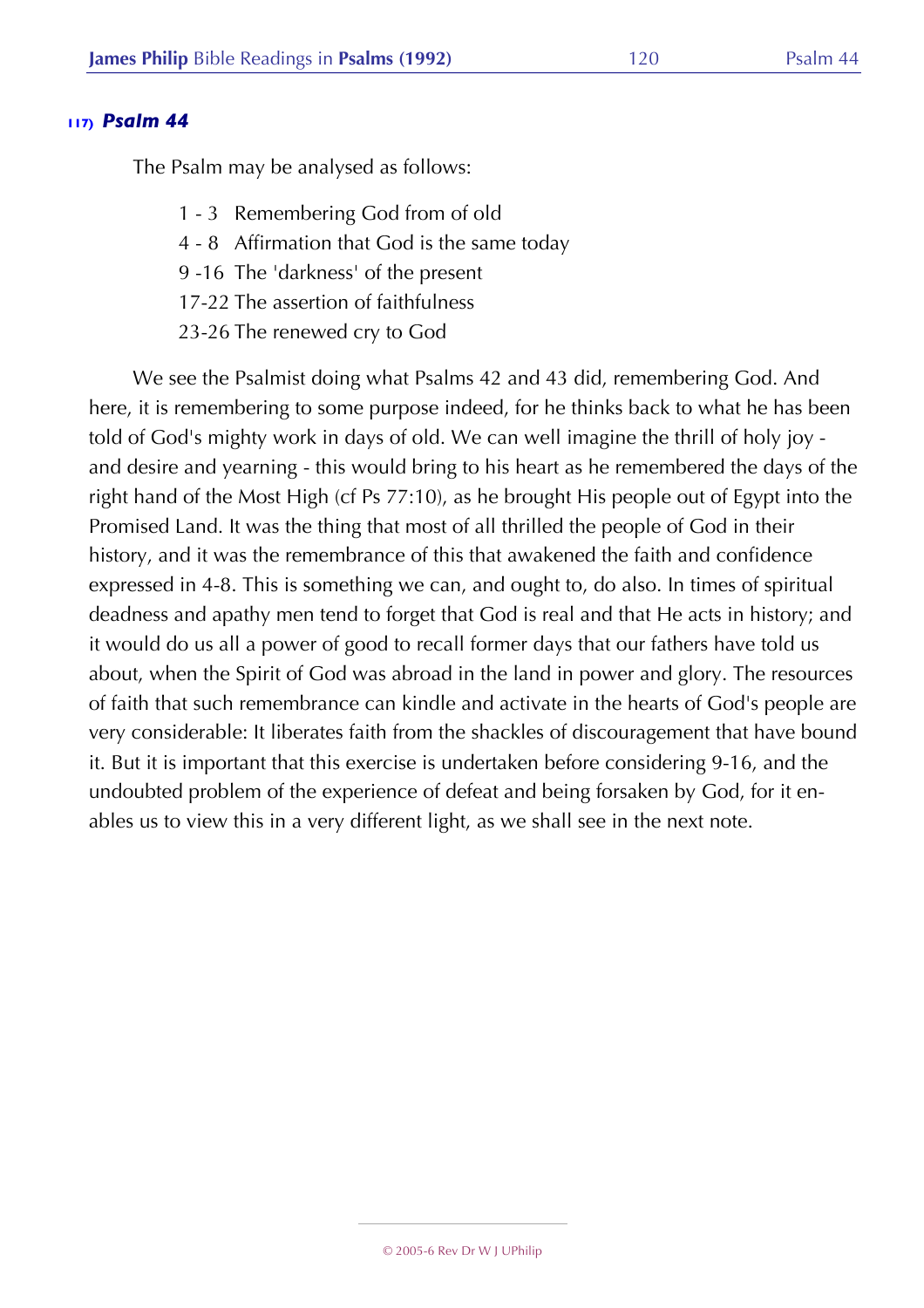In relation to what was said at the end of the previous note, it is quite possible to allow the pain and distress of the prevalence of evil (9-16), and the mystery that it creates for us, not to say the crisis of faith (7-22), full reign, without being utterly overcome, because behind it all there stands the 'vision' of the unchanging God of history and God of revival, Who is still the same today. And, consequently, two things happen. On the one hand, some understanding and explanation of the terrific problem posed by this situation emerges, as we see in 22; on the other hand, our souls are awakened to a new intensity of prayer. As to what is said in 22, "For Thy sake are we killed all the day long", we recall Paul's use of these words in Romans 8. They mean that, in some mysterious way, the sufferings and agonies of the faithful are a sharing of the sufferings of their Lord for the salvation of men. This is one of the things we see also in the message of Job - his agonies were in some way integrally related to the fulfilment of the Divine purposes. And this we may take for our comfort and encouragement also, in our travail and burden for the work of God. In this connection we may recall Daniel 10, and the strange, inexplicable delay in answer to the prophet's prayer for his people: there was a spiritual battle going on, a war to be waged in the unseen, and not without prayer and fasting was the victory to be won. Hence - and this is the second point - the intensity of prayer and intercession, redoubled and renewed in 23-26. To catch a glimpse of these unseen realities must surely act as a spur to ever more earnest supplication. In this, the Psalm has something very important to say to us today.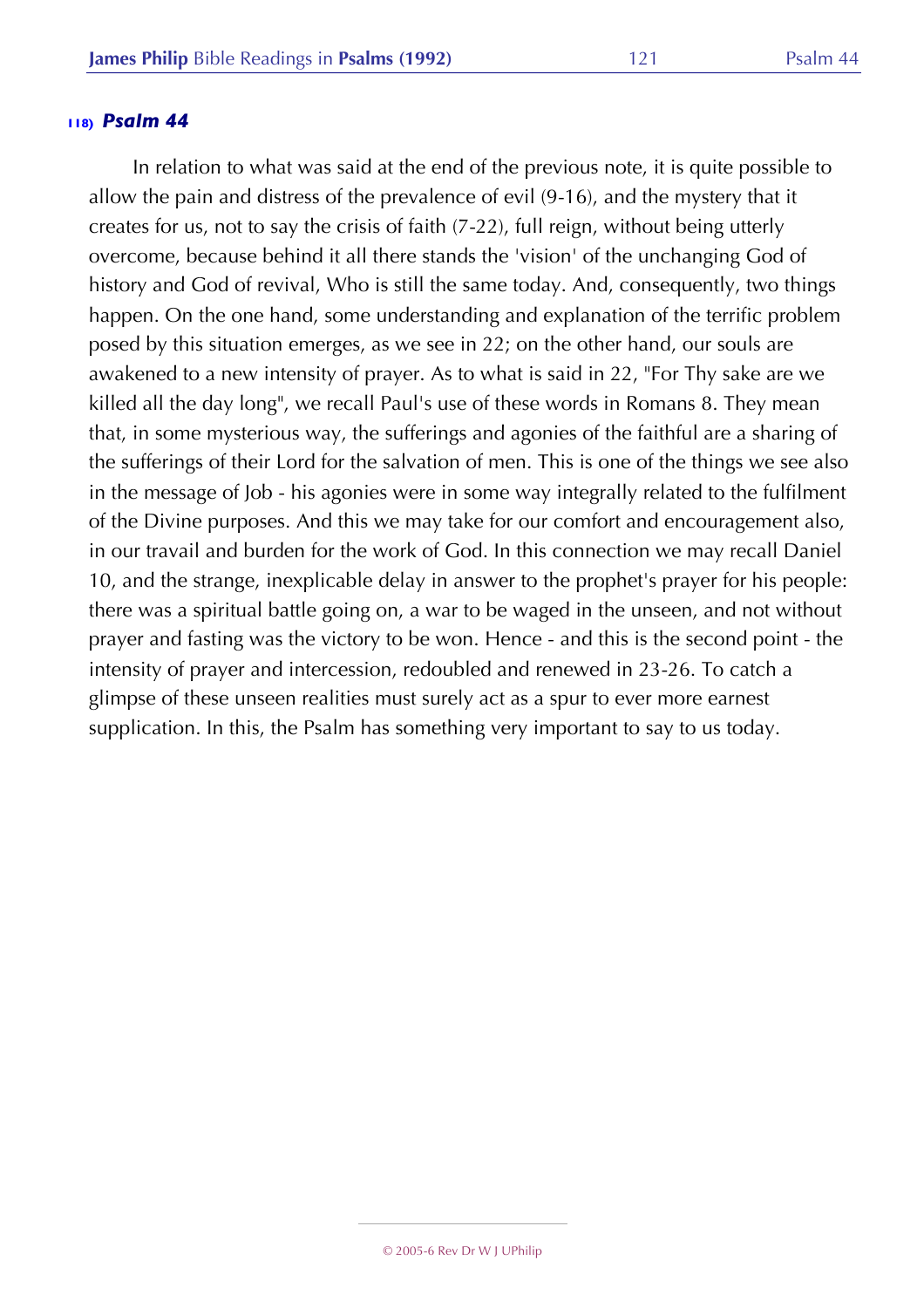The nature of this Psalm is completely different from that of the last three. Yet there is much to learn from it about the nature of spiritual experience, and this is a reminder that there are many different facets in spiritual life. Whatever else it is, it is not dull or stereotyped. On a first reading, the Psalm does not seem to have any specifically religious content. It is, as the scholars point out, an Epithalamion, a nuptial song celebrating the marriage of a king to his queen, a common and popular literary and poetic expression that lends itself to a particular kind of treatment. If it were no more than this, however, its inclusion in Holy Writ could hardly be justified. The scholars alternate between trying to identify the king in the Psalm, whether Solomon or a later monarch, and deciding that it sets forth an ideal - a poetic ideal. Maclaren says, "Much of the Psalm applied to an historical occasion, the marriage of some monarch: but there is much that as obviously goes beyond it". Either, then, the Psalm is hyperbole, outstripping even poetical licence, or there appear in it characteristics of the ideal Monarch whom the Psalmist knew to be promised to Israel...The singer sees the Messiah shining, as it were, through the shadowy form of the earthly king, whose limitations and defects, no less than his excellencies and glories, pointed onwards to a greater than Solomon." What is quite certain is that the early Christian Church saw more than Solomon or an ideal king - they saw Christ. This much is clear from the fact that the writer of the Epistle to the Hebrews quotes from it in reference to Christ and His excellency. In Heb 1:8, 9, verses 6 and 7 are specifically quoted as referring to the Son of God. We see therefore the significance of the Psalm, and learn the lessons it has for the spiritual life, when we understand that Christ is the king it portrays.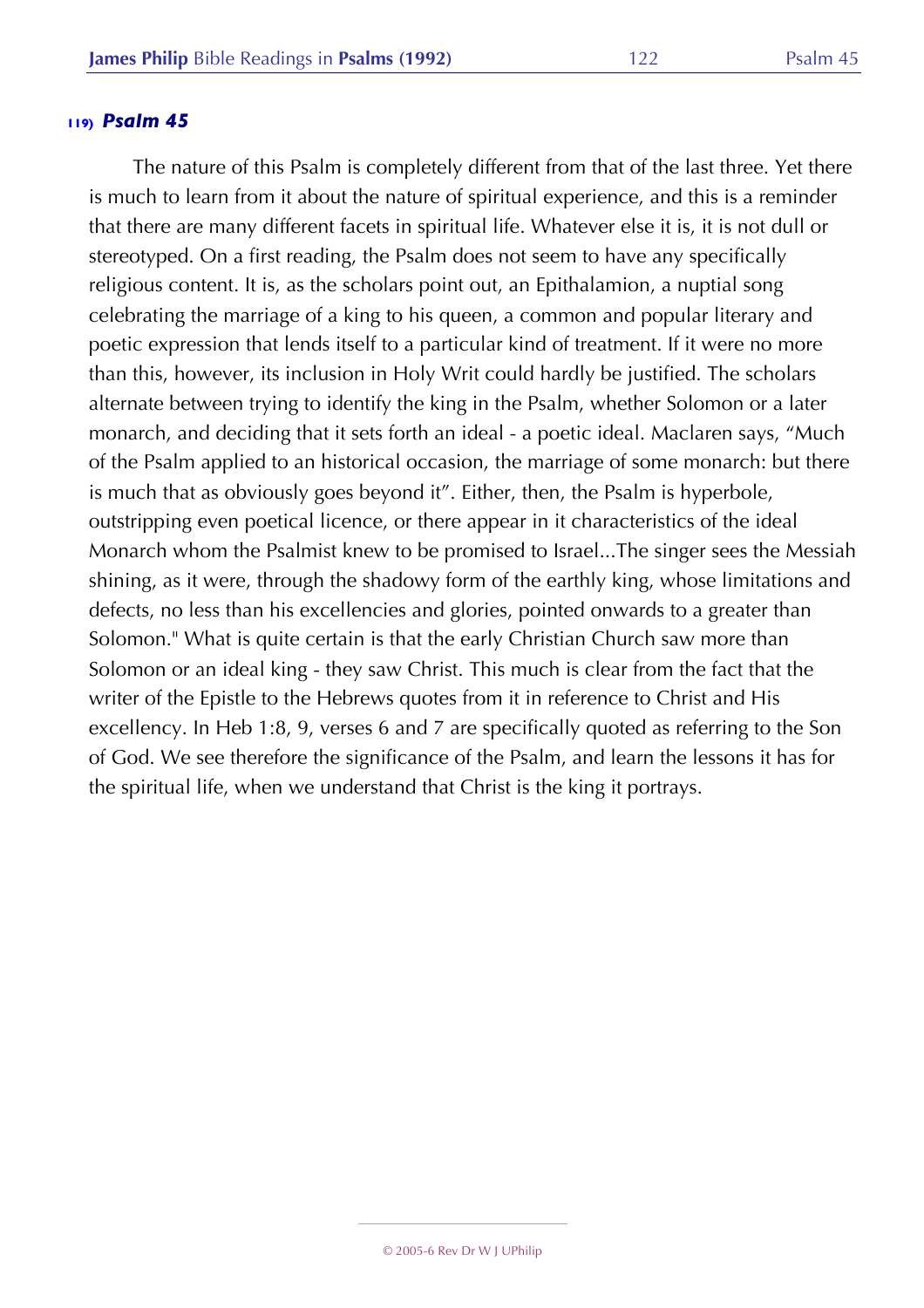Three lessons may be gathered from the Psalm, which have relevance for the Christian life. The first is that it teaches something of the true nature of Christian experience. The Christian life consists primarily and supremely in a personal relationship with the Lord Himself. This is no arbitrary exegesis, but borne out by the New Testament. Paul's words in Ephes 5:25-27 are a nuptial metaphor, and this is what lies behind the words of the hymn,

> From heaven He came and sought her To be His holy bride.

Not only so: it is certainly no accident that our Lord's parables so frequently strike the nuptial note in their emphases - the parable of the Wedding Feast, the wise and foolish virgins, etc. And, of course, in the book of Revelation the consummation of all things is depicted in nuptial terms - 'the Lamb's great bridal feast of bliss and love'. And Paul, in describing what happens when someone comes to Christ, speaks in terms of becoming married to the Lord (Rom 7:4). Nor is this a new conception, for it was used commonly in the Old Testament where the people of God could say that their Maker was their Husband. In all this not only is the personal relationship with the Lord stressed - salvation consists in being brought into a new and right relationship with God, in contrast to the wrong relationship which is the essence of our sinner-hood - but also that relationship is spoken of as friendship with God, walking in fellowship with Him and with His Son Jesus Christ in a bond that is not only close and indissoluble, but also enriching and emancipating. For to be 'married to the Lord' is to be united to One who has risen from the dead, it is to be heir to all that He has done, and won, in His death and resurrection. And to know Him is to love Him. This is the simple truth of the situation. Not for nothing does Paul describe believers as 'them that love God' (Rom 8:28).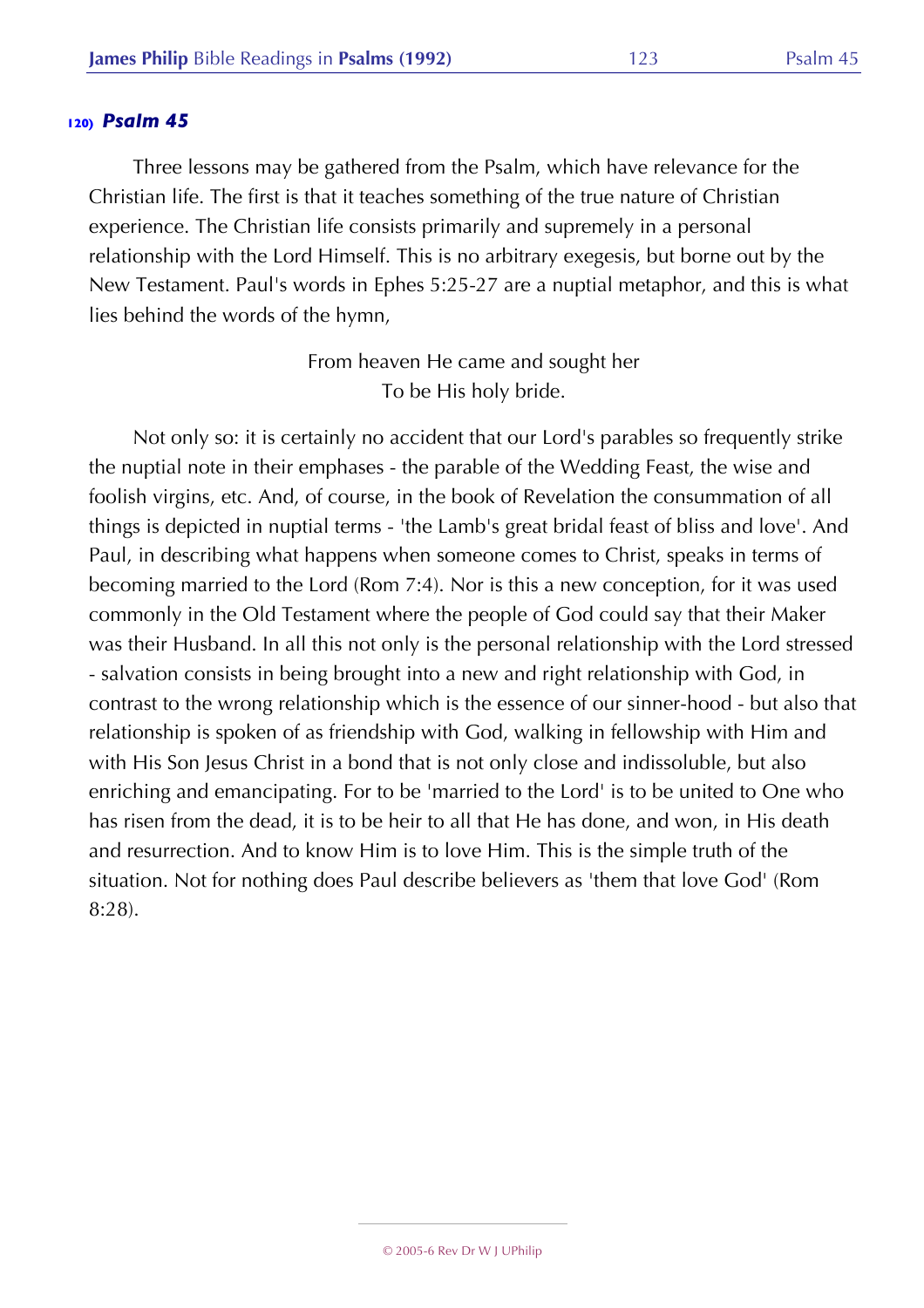The second lesson we can draw from the Psalm relates to the great Bridegroom of the soul as He is portrayed here. We see first of all the grace of His Person (2), then His heroic deeds in battle (3-5), and finally (6,7) His righteous rule (on the merely human level here is a pretty comprehensive portrait of the kind of man a Christian man should be!). In relation to the grace of His Person, what is being conveyed is the sheer attractiveness of Christ. The Psalmist's ideal is that of a gentle King, but His gentleness is something that draws and challenges and captures the hearts of men. Gentleness is not a weak thing, it is possible only in big people. And paradoxically, the gentle Christ has warrior strength: the Lamb of God is also the Lion of the tribe of Judah. The aim of all His goings forth is the cause of truth, clemency and justice. His sceptre is a sceptre of righteousness. He loves righteousness and hates iniquity. Is not this the vision we need today, to know that on the throne of the universe there sits a righteous God and Lord, and that righteous principles, not meaninglessness or relative values, are built into the structure of the world. This is our Christ.

In the second half of the Psalm (10-17) - this is the third lesson it teaches - attention is turned to the bride. And we learn, in the advice given to her, the true attitude of the believer to the Lord. The actual marriage itself is depicted in 8,9 and 10 ff depict true wifely attitudes and behaviour. The exhortation to 'forget also thine own people, and thy father's house' inevitably find an echo in our Lord's words in Luke 14:26 (which see). Jesus requires a full surrender of our lives to Him. He must be undisputedly first in our hearts. Nothing else will do, for this belongs to the nature of a love relationship. But the promise and reward of such surrender is made very clear in 11a (but when protestations of love do duty for obedience and reverence we must beware, 11b). The bride is all glorious, but it is with a borrowed glory and all bestowed by Him (12, 13). Her dignity and royal demeanour are His gift. What is spoken of in 15 is the ultimate beatitude for all believers - 'they shall enter into the King's palace'. How very wonderful!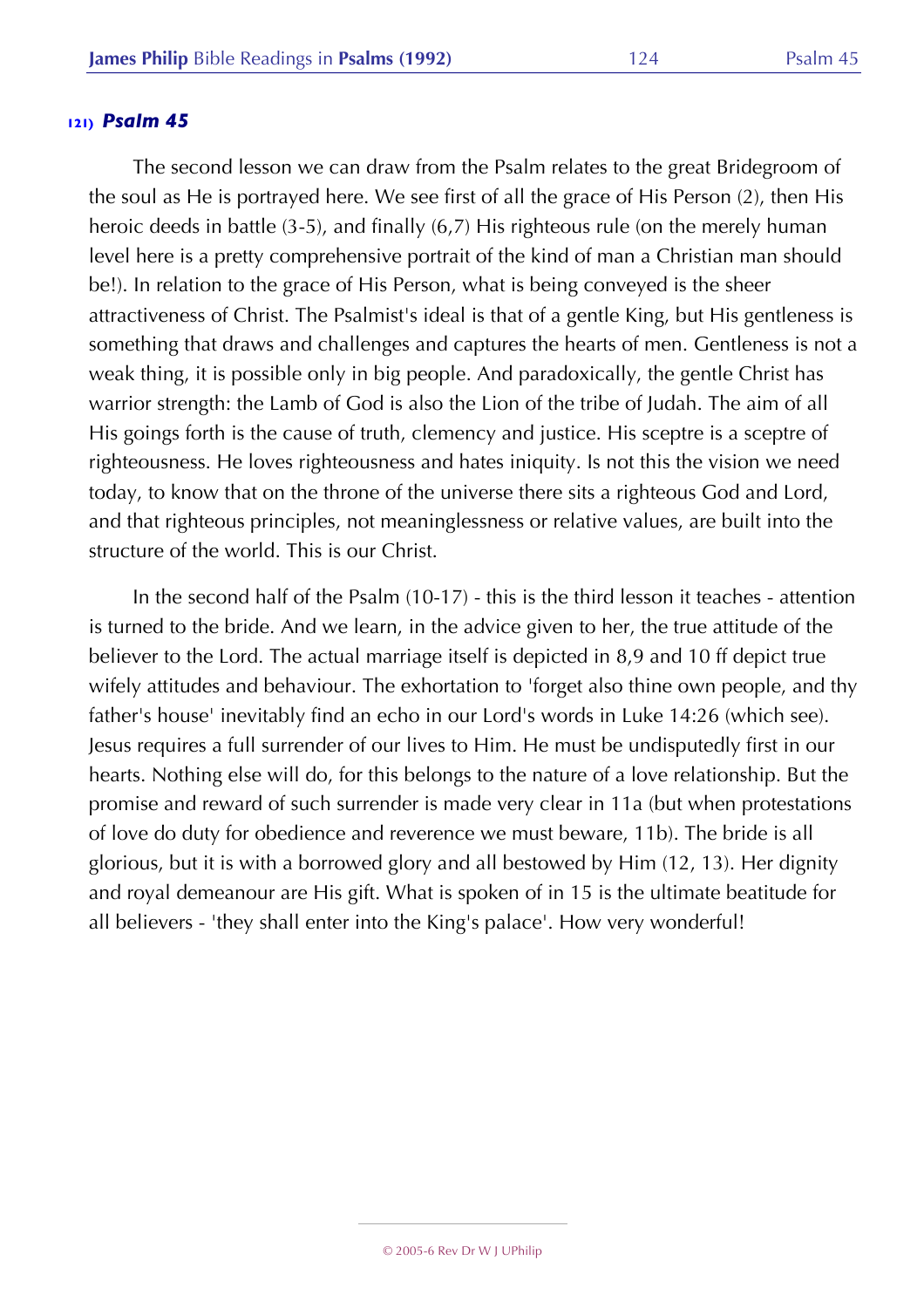It would be true to say that this Psalm vies with the twenty-third and 121st for the place of pre-eminence in the thought and experience of the faithful down the ages. It is a great Psalm indeed, and so often when we read it we simply allow its savour to penetrate our deepest souls. And one is not at all sure whether at times this is not the best way to read it. All the same, it will always help to dig down into its specific meaning and message, and new enrichment will always result when we do. This may be said of its teaching at the outset: it is a Psalm which instructs us what to do in time of trouble. This is its message; and what it is we are to do will become clear as we seek to interpret it.

It is usually an advantage, and a source of illumination, to be able to identify the circumstances in which the Psalm was written. Some scholars think it is impossible to gather from the Psalm or in any other way what historical situation it reflects. But Maclaren suggests two possible ones, one or other of which supplies the historical basis of both this Psalm and the next:

i) 2 Chron 20:1-30, Jehoshaphat and the attack by Ammon and Moab; ii) 2 Chron 32 (and Isa 37/38), the defeat of Sennacherib the Assyrian in the days of Hezekiah. In support of the latter Maclaren observes that the Psalm has remarkable parallels with the words of Isaiah the prophet (cf 4 with Isa 33:21, and 7, 11 with Isa 7:14, 'Immanuel - God with us', the word which Isaiah gave as a pledge of Jerusalem's deliverance). Whether this be the historical basis or not, it is the kind of situation into which the Psalm would fit, and it enables us to grasp more vividly what it is saying to us.

The Psalm consists of three well-defined stanzas, 1-3, 4-7, 8-11. Many scholars think that the refrain found at the end of stanzas 2 and 3, "The Lord of hosts is with us...." should appear at the end of stanza 1 also, and did originally do so; in which case the structure of the Psalm would be completely symmetrical.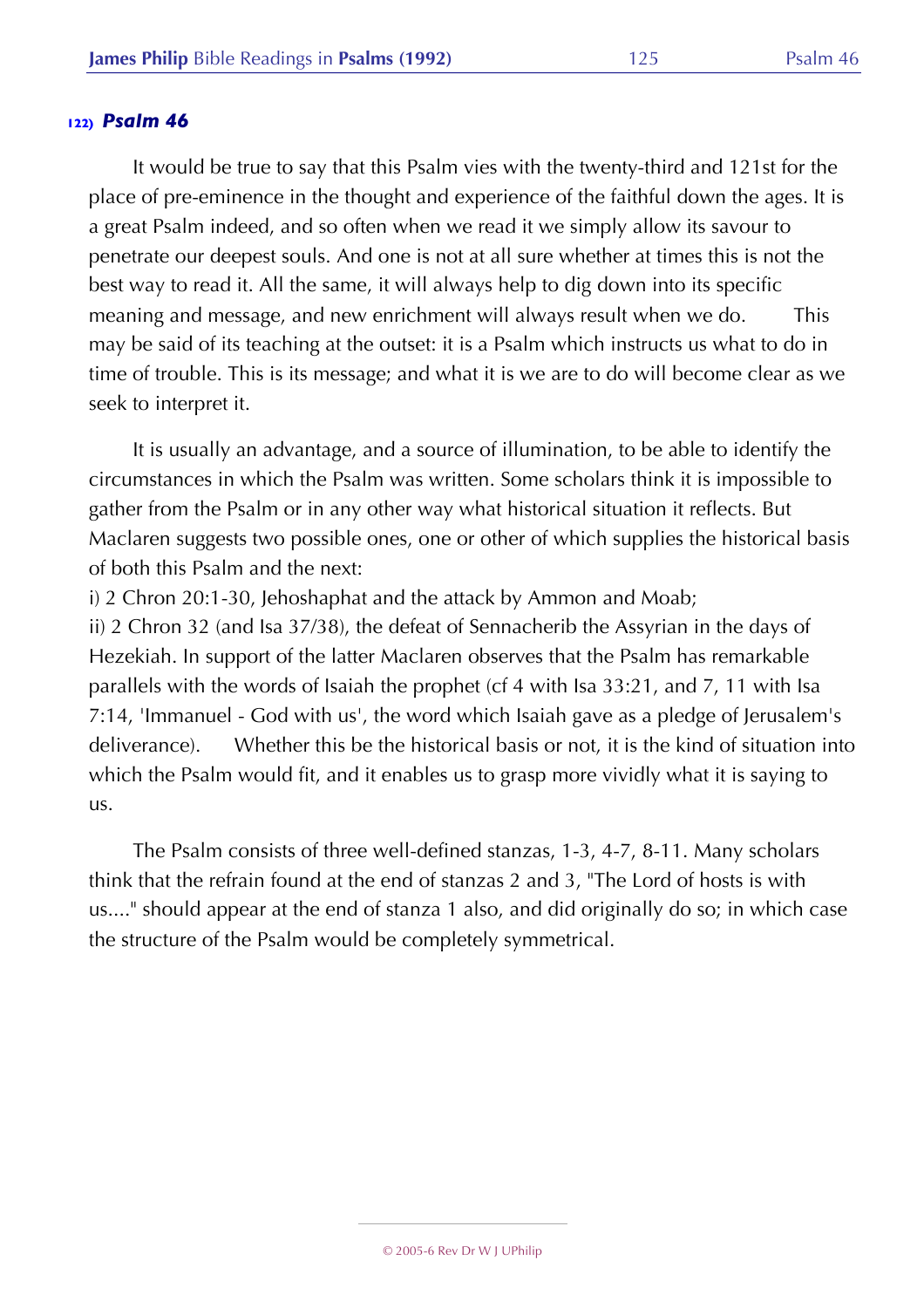The Psalm begins with an affirmation of faith (1), and this is its first lesson on what to do in time of trouble. We must remind ourselves, however, tremblingly or fearfully, in a conscious act and attitude of faith, of our resources in God. He is a God easy of access when trouble comes; and a thought and a wish can bring us into the 'safe stronghold', whatever storms may occur. That is the first thing; and the second is this: we are to recall and assure ourselves that His is a Victorious Presence. What we mean is this: the language of 2, 3 is apocalyptic and refers to the ultimate convulsions and storms that will wrack this weary world as the herald and birthpangs of the new creation; and what the Psalmist comes to realise is that no ill can be inflicted by such convulsions upon a faith which sees God at work, and in control, of them, making them contribute to His ultimate victory. And if God is Victor there, in the ultimate chaos, all lesser conflicts will surely show forth His victory too. This is what we need to remember, and how we need to think, when we feel at times that all hell is let loose upon us: for all hell is in the Divine control also. Here, then, is the message of the first stanza: the assurance of the presence and of the ultimate victory of God, and therefore the practical experience of it in every time of trouble.

In the second stanza (4-7) we are presented with a complete contrast to the convulsions of the first, in the picture of the river, the streams whereof make glad the city of God. One is reminded of the wonderful picture in Revelation 22 of the pure river of water of life, proceeding out of the Throne of God and of the Lamb. And when one remembers that that vision follows the convulsions recorded in the earlier chapters, one sees the kind of lesson we are meant to learn here, namely, that the convulsions which are the birthpangs of the new creation are over, and that this is what they lead to. After the storm, the calm; and this is true both of the final convulsion and for every lesser one.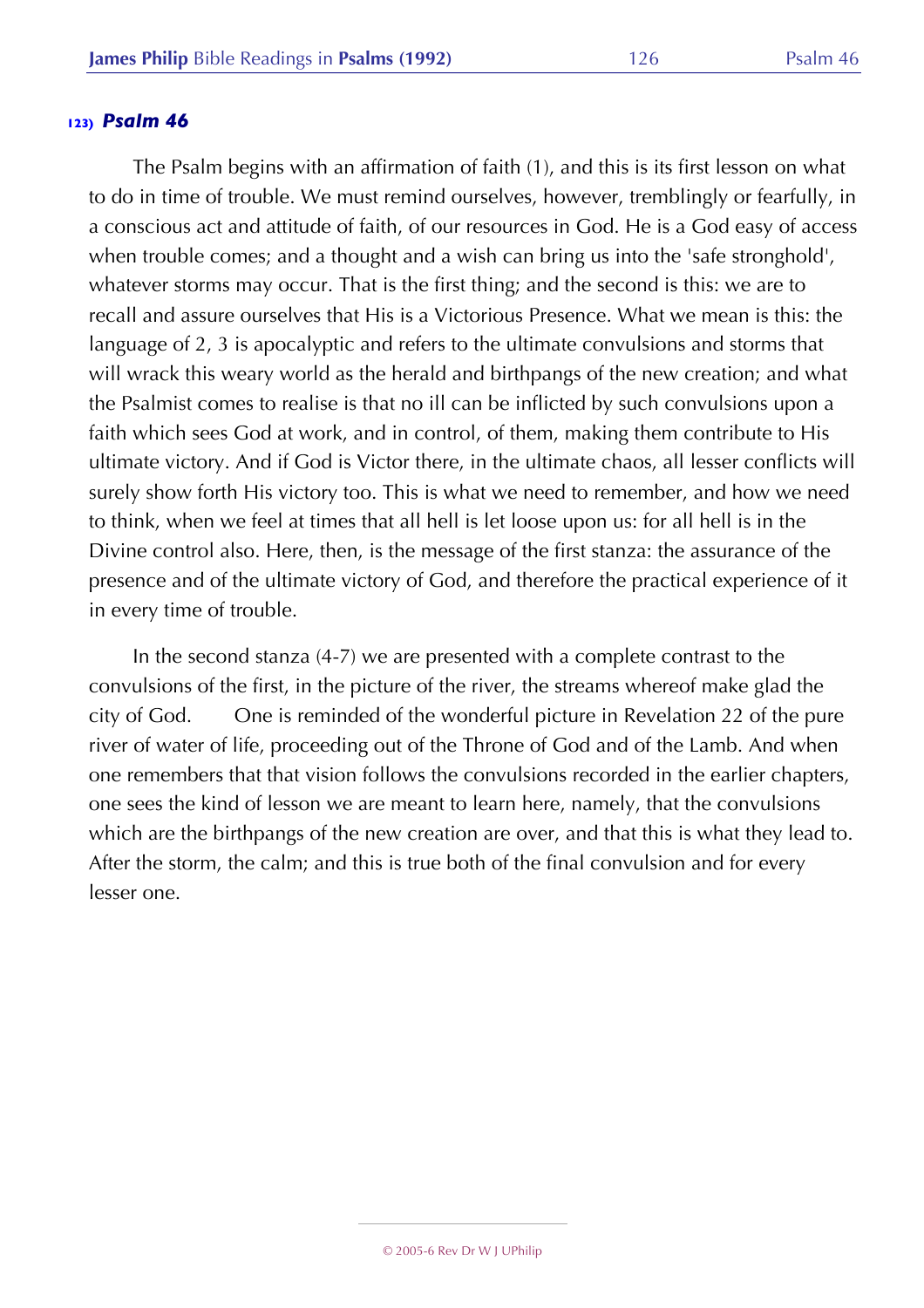There is something else, however, and more immediate, than the calm after the storm, and it is this: when faith recalls the presence and victory of God, it brings one to the secret source of peace and blessing in the storm. The words in 4 could be literally rendered 'Behold a river!' - as if the Psalmist had suddenly been made aware of its existence. This is what faith does, this is what happens when faith begins to work. In terms of the immediate situation of the people of God this was meant to indicate that a constant supply of what was needful was always to hand, so that they could laugh at their enemies (see the second verse of the hymn 'Glorious things of Thee are spoken'). That this is the meaning is seen in what follows in 5: 'God is in the midst of her'. This leads to stability - 'she shall not be moved'. Then comes the promise of timely help (5b). Maclaren thinks there is a reference here to the pillar of cloud and fire, with God looking out of it and troubling the Egyptians (cf Exod 14:24, 'In the morning watch', which worthily translates 'and that right early' here). The battle is next described, -6b is the origin of Luther's phrase 'A word shall quickly slay him'. This may be taken both as the exercise of faith, reassuring itself by recalling that in the past this is how God has done it, and as the record of something the Psalmist was actually seeing happening at the time.

In the third stanza (8-11) faith, merging into sight, calls us to behold the desolations made by this 'word' from God (cf Isa 37:36 - 'When morning cometh' indeed!). This is what it means to pit oneself against the living God. But we should note also that this is the inauguration of the new life of peace: 'He maketh wars to cease...' (9). Finally, the 'voice' of God speaks again (10). "God desires that His foes would cease their vain strife, before it proves fatal". "Desist", He says, "let your hands drop; let be, and learn how vain is a contest with Him Who is God". It is a word of warning, in face of the revelation of such a God, to submit to Him, and acknowledge Him as Lord.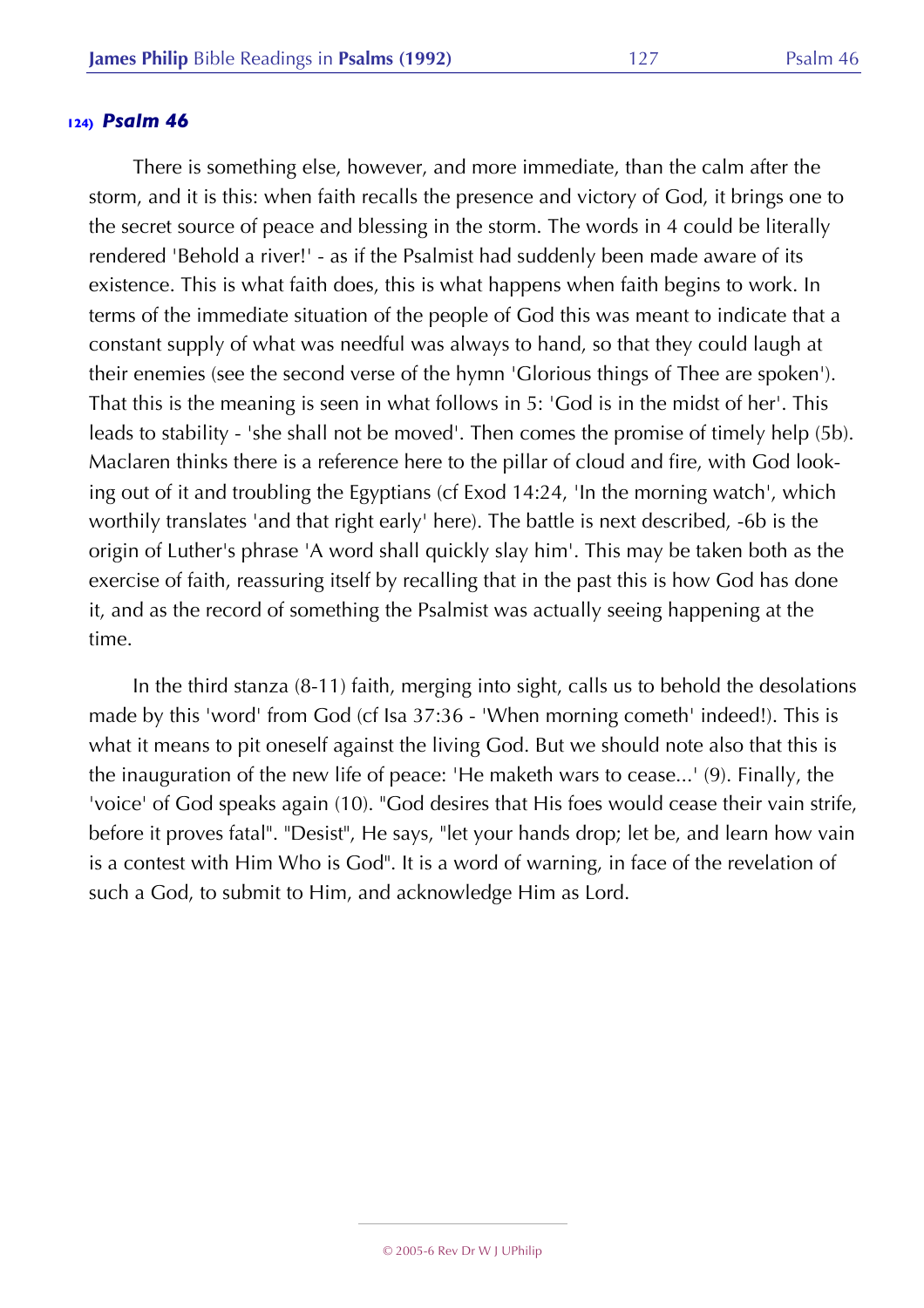The thought of this Psalm follows on from that of Psalm 46, and particularly its closing verses, which speak of God being exalted among the heathen and in the earth. Now we see the implications of that, namely the establishment of the Divine sovereignty and the completion of His work and the necessary rejoicing that follows the realisation of this. The message of the Psalm in itself is therefore simple: "Clap your hands, all ye people" (1), not merely applauding God, but delighting and exulting in Him. There is, in fact, a deeper dimension in the Psalm but we look at it first of all at its face value, and learn some simple lessons. The people have just seen a great vindication by God in the defeat and rout of their enemies, and it is this that explains the note of triumph in 1, 2. This manifestation of His triumph gives them - and us - great assurance of continuing and complete victory: 'God hath made His saints victorious' (3). Furthermore (4), such a God is One to whom we can well and safely entrust the disposal of our earthly lot. We can leave ourselves in His hands. He knows best. Also, we should particularly note the phrase in 7 'Sing ye praises with understanding' - that is, grasping the significance of why we are praising at all will transform our praises. This is what explains the 'spirit' in some congregational singing: when people sing from the heart, feeling what they sing and knowing why they are singing, it charges and invests the praise with a dynamic. God is in it. He inhabits the praises of Israel! This much we can glean from even a cursory reading of the Psalm. But we need to study it more closely, and we shall do in the next note.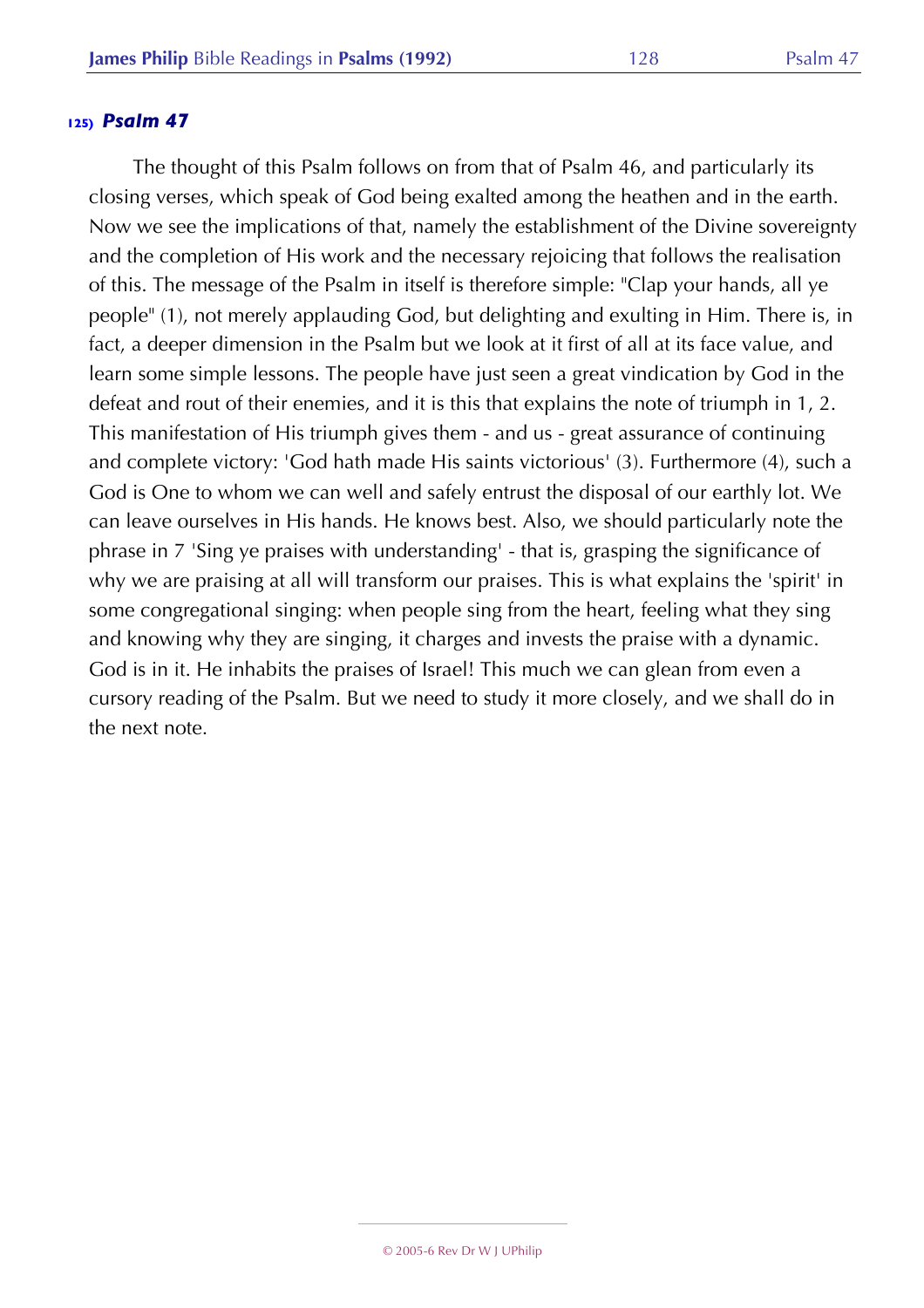The scholars have a great deal to say about this Psalm, calling it one of the Enthronement Psalms sung at the commencement of the feast of tabernacles, when the kingship of Jehovah was proclaimed. One can certainly see the force of this, for that Feast celebrated the deliverance of Israel from the bondage of Egypt. And the deliverance from Sennacherib is sufficiently like that to make common ground for the two occasions. The scholars rightly point out that there is a prophetic and eschatological element present in the Psalm and in others like it. They look forward to the final triumph of God at the end of history. The ascension of God to His throne - seen by them in every fresh deliverance He wrought for His people - was to them a foretaste and an anticipation of the great Day of God, spoken of also by the prophets, when His sovereignty would be established visibly and forever more. This is the force and point of the picture in 8ff - God sitting on His holy throne, before which the princes of the people are gathered together. God becomes all in all.

This background is the key to the Christian interpretation and use of the Psalm, for it looks forward to the Christian message, in which the Old Testament prophetic hope is fulfilled and consummated. But, although in the ultimate sense it is fulfilled and consummated in the coming of Christ to reign at the end of the age, the Psalm points also to something else, namely that by which the final consummation is sealed and assured, the ascension and exaltation of Christ, when His mediatorial work was accomplished. This is something of the greatest importance for our thinking: what we must realise is the victory of God in the vindication of His people, the deliverance he wrought for them - this was an historical experience in olden time because it was to become uniquely and decisively historical in the work of Christ. All interventions of God take their validity from the unique, once-for-all intervention in the cross and resurrection of Christ. This is why the words in 5 irresistibly remind us of the ascension of Christ; and they do so because the victory in the Psalmist's experience was a reflection, an adumbration, of His exaltation and victory.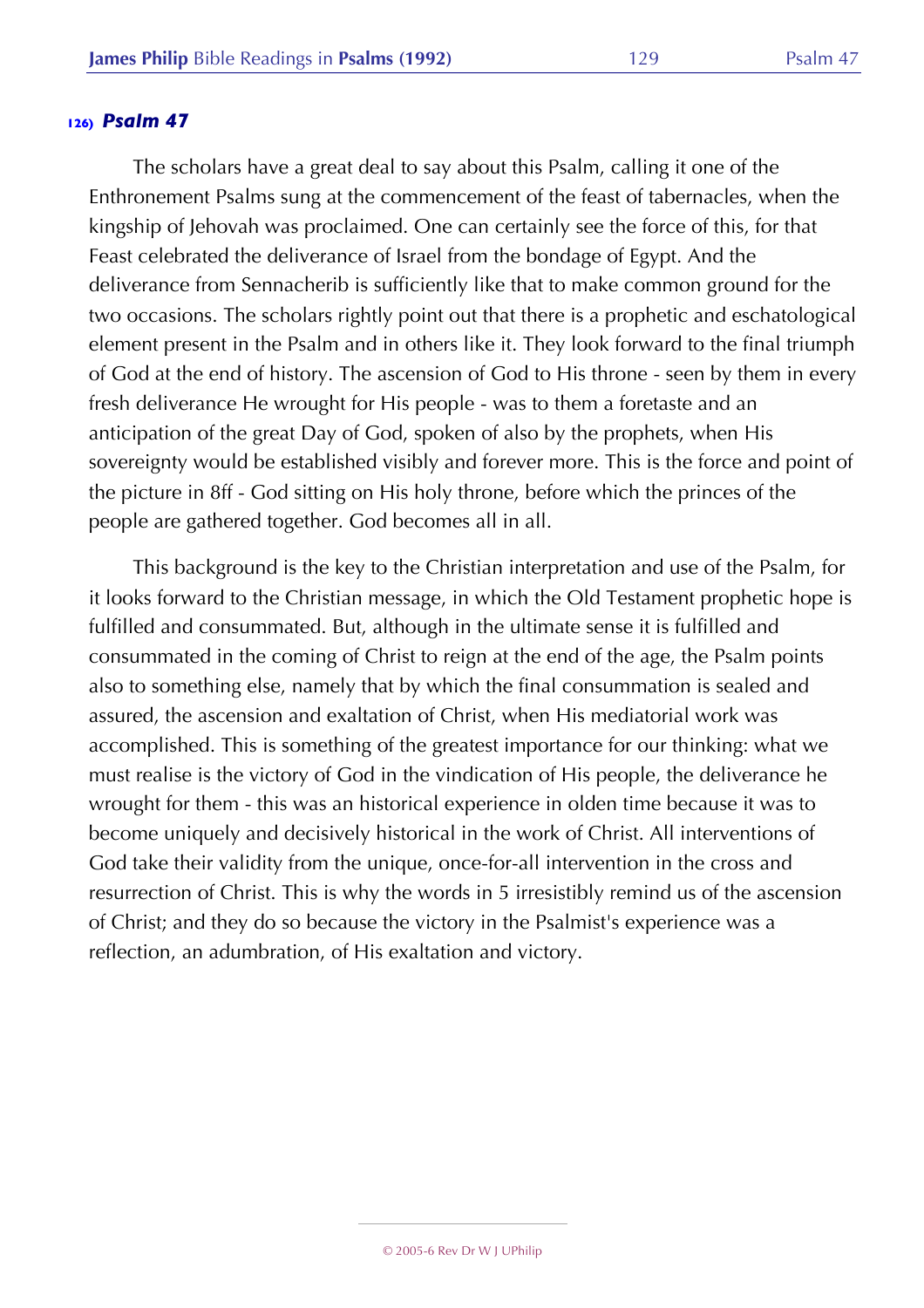In relation to what was said in the previous note, we should bear in mind what the message of Psalm 46 was: God had gone down to intervene on behalf of His people. Now He has gone up, and returned to His place, having accomplished what He came down to do. And this is precisely what we see and read in the New Testament, of Christ. One thinks, for example, of Phil 2:5-11, where in 5-8 it is God coming down, in the Person of His Son, and in 9-11 He goes up with a shout (cf also Heb 1:1-3, and Eph 4:8ff, for the same pattern). The significance of the Ascension of Christ is that in it His redeeming work has reached its end: the 'movement' has returned to its origin, the circle is complete. Not that this means He has withdrawn from us, indeed the opposite. It is because He has gone up on high that His Presence is ever with us, by the Spirit. This is what His last words to the disciples mean: "All power is given unto Me...and lo, I am width you always..." The practical use of this doctrinal position is surely obvious: we are called to be ambassadors of an ascended and exalted Lord, and we are invested with royal power and authority as we do our work for Him - a solemn, glorious and reassuring thought!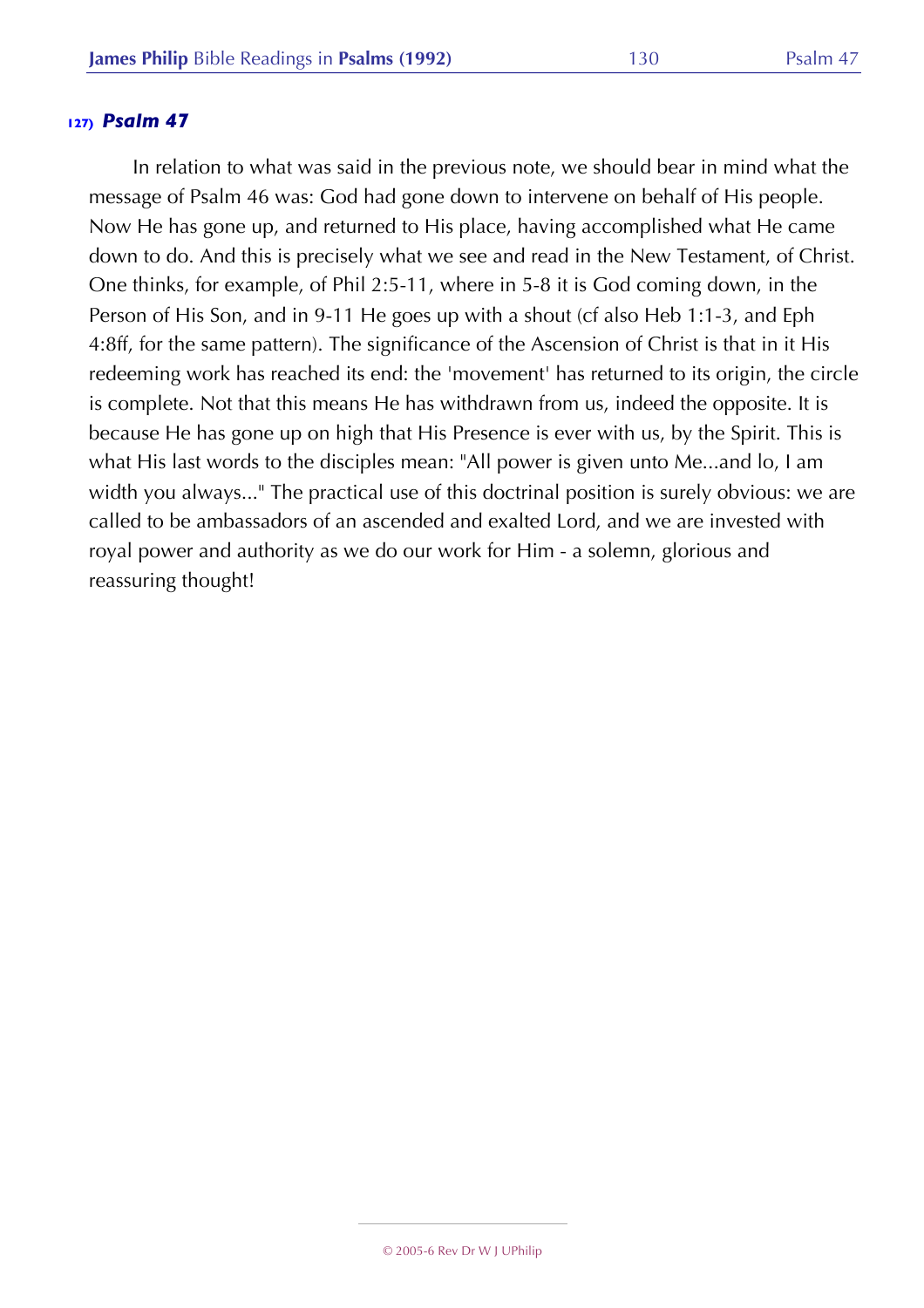This Psalm continues the theme of rejoicing in the victory of God. We see once again in 4-7 the jubilant realisation by God's people of the Divine intervention - and even if the actual identification of the historical setting as being Sennacherib's invasion in 701 BC may be questioned by some, it is sufficiently illustrative to make clear the kind of situation for which this Psalm has relevance. As ever, our concern must be to underline the Christian use and interpretation of the Psalm, and we must first of all tackle the problem raised here by the emphasis on the literal city of Jerusalem, a problem accentuated by the fact that in the New Testament itself the exaltation of Jerusalem is called in question (cf John 4:20-24, Acts 6:13, 14). Clearly, the spiritual nature of worship as revealed in the New Testament makes the 'place' of worship whether city or temple, irrelevant, and where undue emphasis is placed on the latter, men fall into error. This is not to say, however, that the emphasis on Jerusalem 'beautiful for situation, the joy of the whole earth', has nothing to say to us today. On the contrary, it is the inner heart of that emphasis that remains a constant, and has abiding relevance for us. And that inner heart is this: "The one thing that made Zion, Jerusalem, glorious was God's Presence in it...it was because God dwelt there and manifested Himself there that it was 'a joy for all the earth', Jehovah-Shammah, 'the Lord is there'" (Maclaren). It is an easy transition therefore from the city to the church of God, for it is the glory of the church, as it was the glory of Jerusalem/Zion of old, that God dwells in her.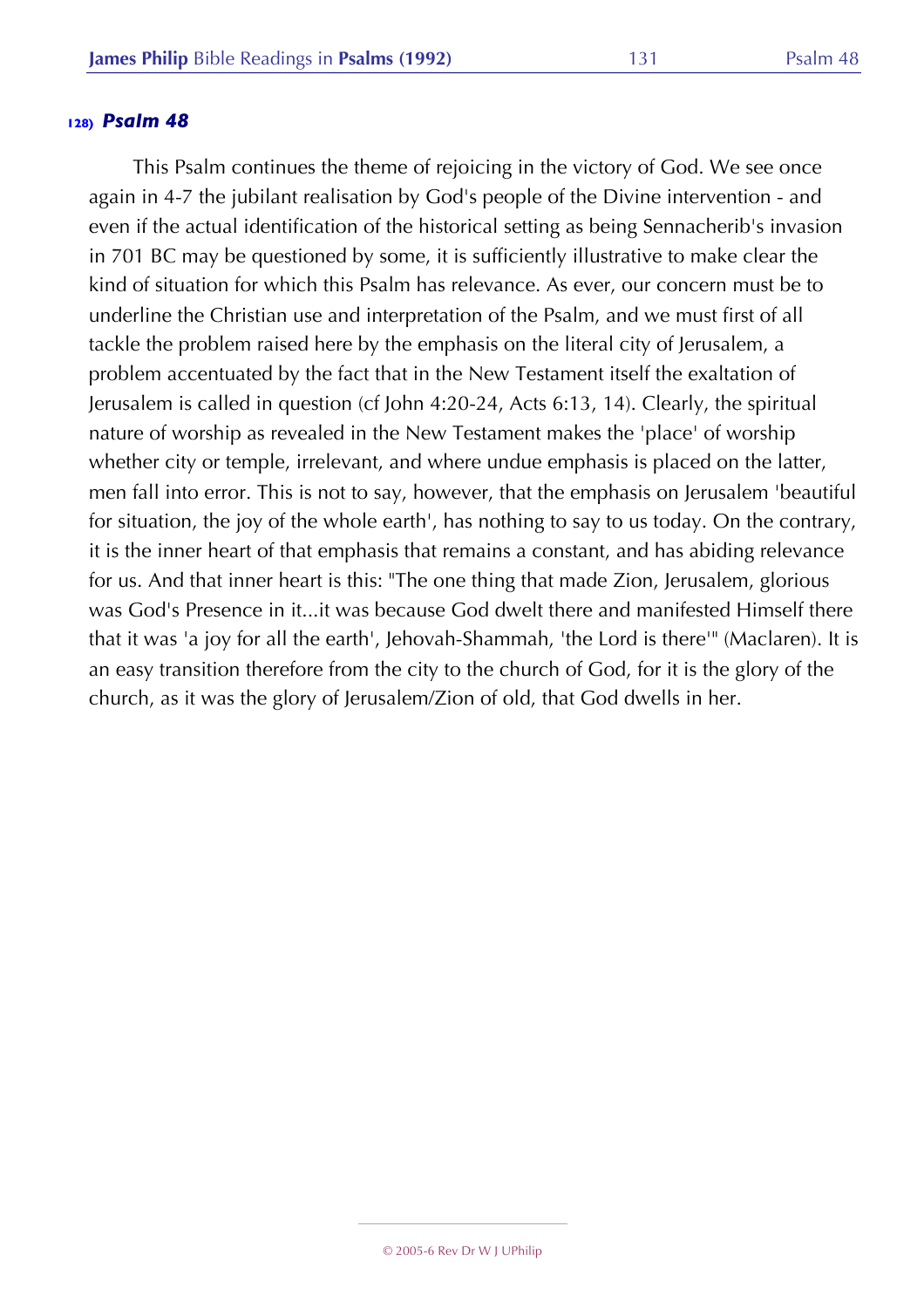We may therefore sum up the message of the Psalm quite simply under two heads: what God is to the Church, and what the Church is to God. As to the first, three things may be said: God is a refuge, a high tower, to His people (3): He has made Himself known as this. This does not merely mean that His people have discovered this to be so with glad surprise and joy, but - as 4ff seem to imply that He has made Himself known to the enemies of His people as His people's refuge and deliverer. The emphasis in 5 is on the fact that the enemies saw this, and seeing it were discomfited. This is what God wants to be and do for His people - a living, disturbing Presence within the Church. Secondly, He is a contemporary God (8): "As we have heard, so have we seen". One commentator says of this, "The past, of which the nation had heard from its fathers, lives again in their own history; and that verification of traditional belief by experience is to a devout soul the chief blessing of its deliverances". The God of history becomes the God of experience, and how wonderful it is that God should want to be our contemporary. It is not His will that He should be as a 'stranger in the land'. Thirdly, God is a Divine Protector to His people. This is the point in 12-14: the beleagured people are asked to take a good look at the city and to see that all is still well with it. As the hymn says,

> Unharmed upon the eternal Rock The eternal City stands.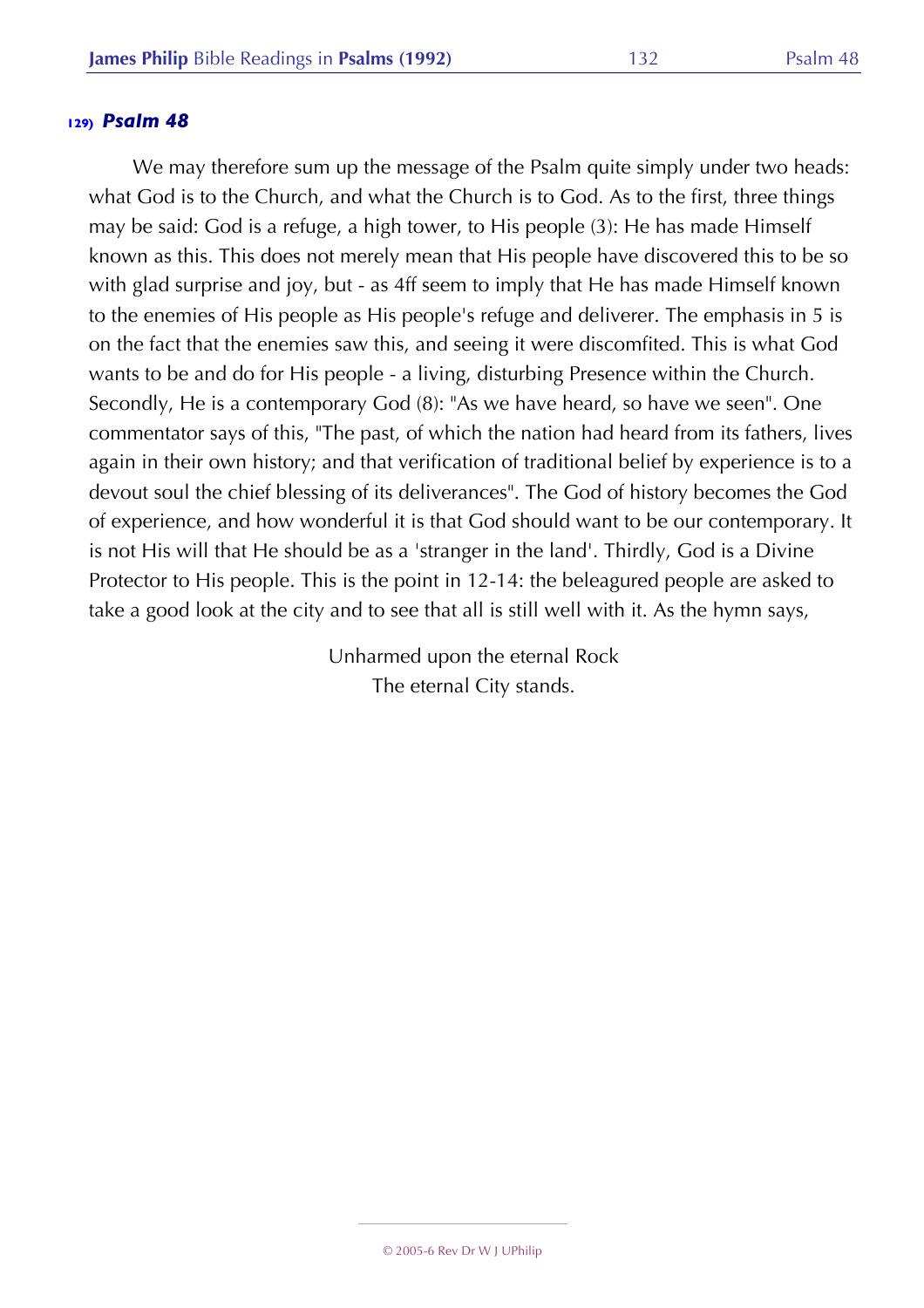What the Church is to God is implied rather than stated, but the implication runs throughout the Psalm. The Church is to God the object of His love, pleasure and delight, indeed it is that love that invests her with glory and beauty, for she has, naturally speaking, none of her own. God starts from scratch with His people. As Augustine puts it, "He loved her foul, that He might make her fair". What is it that makes a bride so lovely? It is not natural beauty - although she may be beautiful; it is not even the fact that she loves her bridegroom, although she may do so with all her heart. It is the fact that she is loved - that is what gives her the indescribable glow and radiance. And it is so with the Church, the Bride of Christ. "Christ loved the Church, and gave Himself for it, that He might sanctify it...and present it unto Himself, a glorious Church, not having spot or wrinkle or any such thing" (Eph 5:25-27). This is the wonderful heart of all - He is a God Who gives Himself to His people, in utter self-giving, because He loves. It is His bestowal of the Divine righteousness (10), in loving kindness (9) that makes the redeemed of the Lord beautiful with the beauty of holiness and of heaven. And this God this self-giving God - is our God forever and ever!

#### © 2005-6 Rev Dr W J UPhilip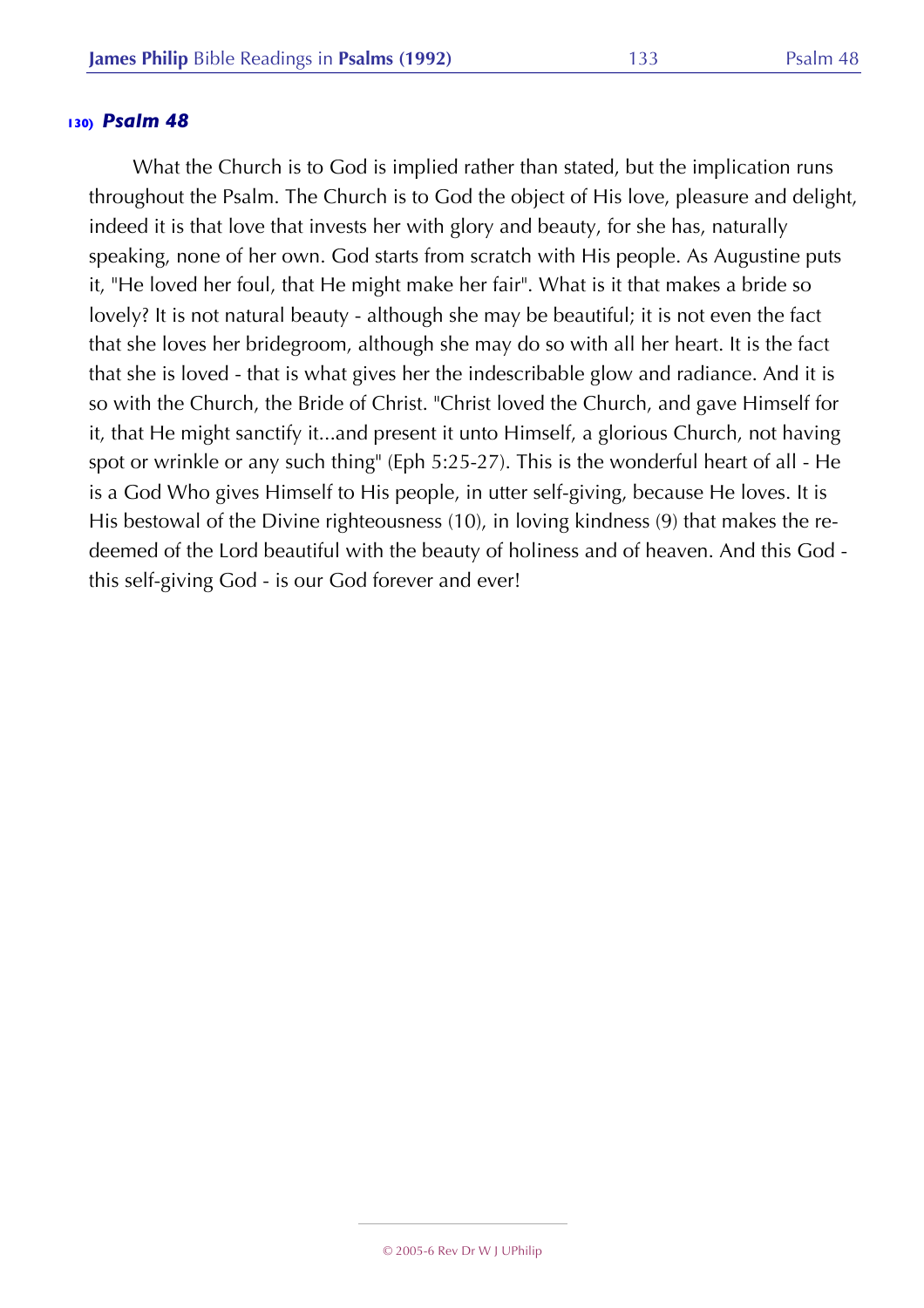It is one of the remarkable and enriching experiences in reading the Psalms that we encounter so many different subjects within their compass. In this Psalm we find something different in atmosphere, in emphasis, and in message. There are no battles with enemies here, but rather a knotty problem to wrestle with, and a Divine illumination given through the Psalmist, throwing light on dark places of human experience. It is a Wisdom Song, designed 'to give an answer to one of the very old, recurring riddles of life'. It has affinity therefore to what we sometimes call the Wisdom literature of the Old Testament, books like Proverbs, Job and Ecclesiastes. The problem, or mystery, has arisen from the Psalmist's own personal circumstances: he has wrestled with it, and light has broken through, and for him it has been solved. And now he discloses the thoughts and insights which have enabled him to achieve a balanced state of mind. The problem has to do with an experience of oppression which he has suffered at the hands of the wealthy. They have lorded it over him, and his heart has been filled with fear, bitterness, resentment and envy. And he tells us how he has succeeded in overcoming these things, and getting through to a place of victory. Such is the thesis of the Psalm.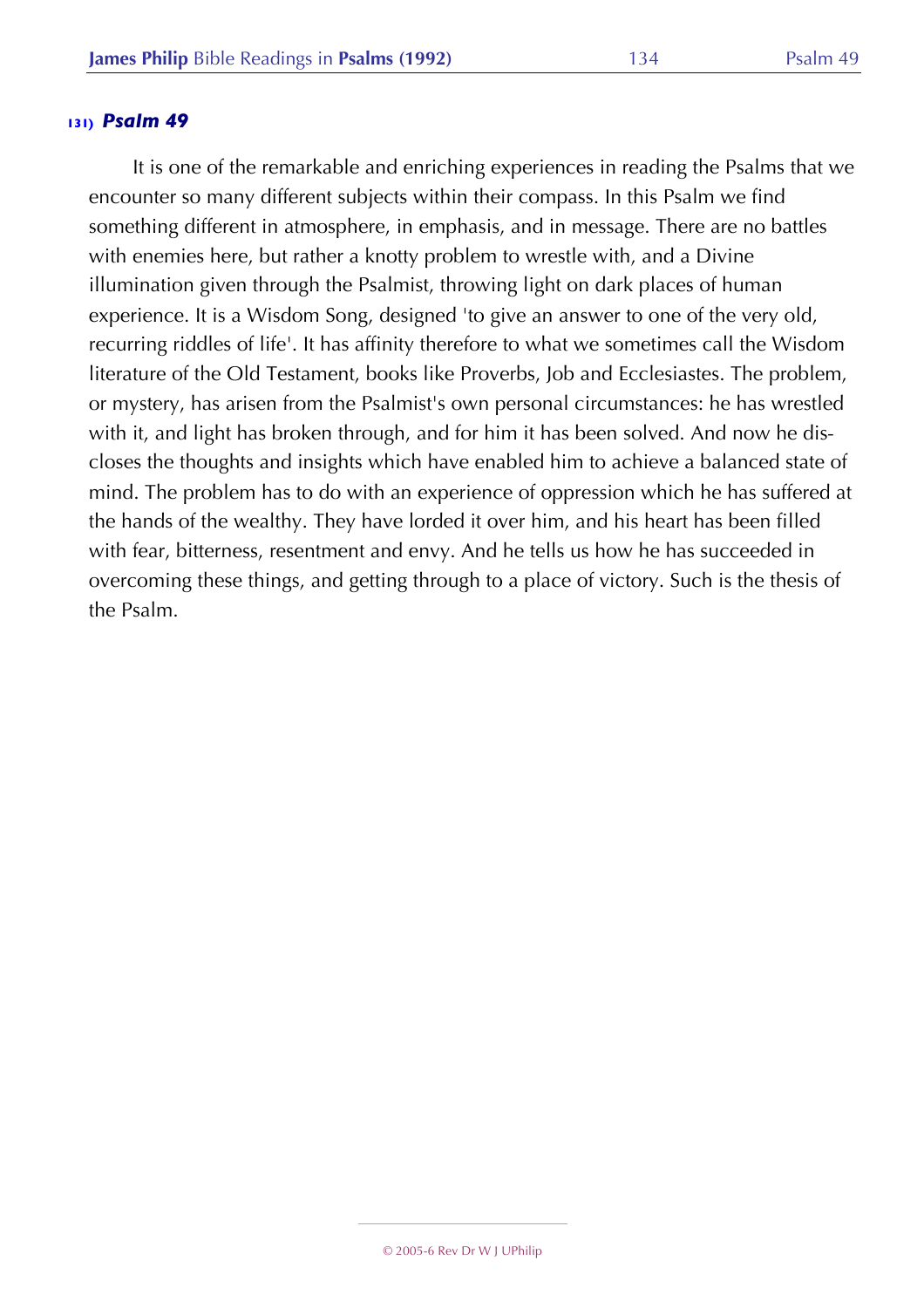In the introduction to the Psalm the Psalmist calls on all the earth to listen to him. This bears witness to the universality of the problem: the awful tension between the 'haves' and the 'have-nots' exists all over the world, and is relevant for nations and individuals alike. He has something to say to both - not that he is claiming superior wisdom for himself, for he indicates in 4 that he has received revelation from God. He has learned first to hear, and this is the only one who can have anything to say to his fellows that is worth listening to. It is clear that his word has come out of much heart searching, and the very travail of his soul has been the crucible in which he has heard God speaking to him. The problem is stated in the first main stanza (5-12), in which the Psalmist contrasts the arrogant security of the prosperous godless with the end that awaits them. There are twin problems mentioned: fear of oppression by wealth, and envy of the wealthy. This is very contemporary. Social inequality is a constant factor in human experience, as witness the tension between management and labour in industry today and the chronic discontentment expressed by the 'have-nots' when they contemplate how much more others have than they. This is a sensitive and spiky subject, to be sure; but though the message of the Psalm seems to be advocating a quiet submission to the situation, in the knowledge that there is an 'afterwards' (cf 14), - a kind of 'pie in the sky when you die' doctrine which radicals have always disputed and resented - it has to be insisted that not only does biblical faith not disagree with the desire for improved conditions for workers but also that this is not really the point the Psalm is making. What it is about is the bitterness and envy that this kind of situation can awaken in men's hearts. And this, alas, can continue, and often does continue, long after the battle for fair conditions is won. The politics of envy can be a soul-destroying and terrible thing. It is this spirit that bedevils our country today. More of this in the next note.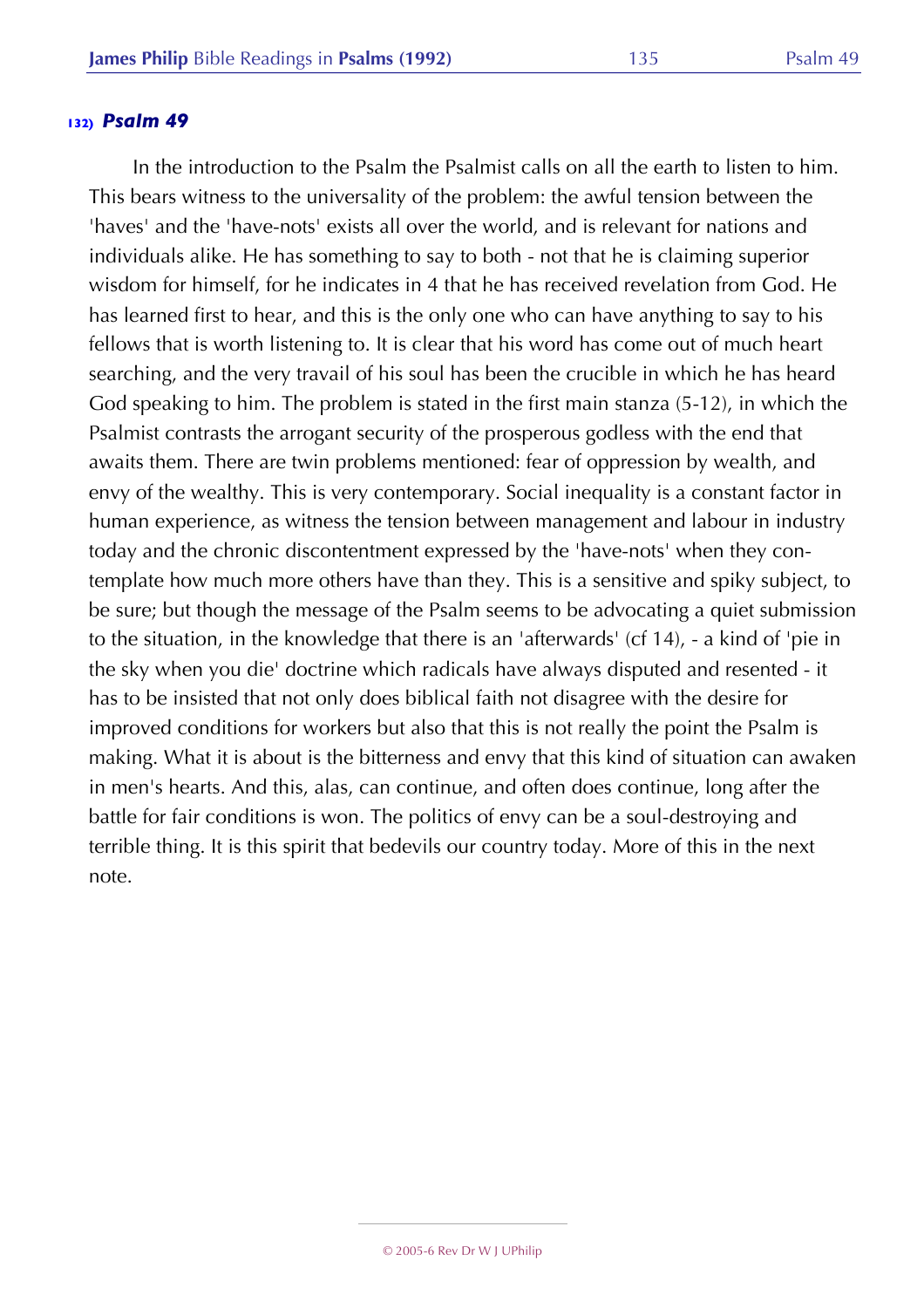What is manifestly clear is that in any ultimate sense neither management nor unions - nor government - have the answer to the question of fair conditions in industry (this is not to say, of course, that every honourable effort should not be made to make them as fair as possible). But the Psalmist has an answer, and his message is the message of Christ: "Lay not up for yourselves treasures on earth...but...treasures in heaven" (Matt 6:19, 20). The Psalmist has been taught of God to look at all these things from the standpoint of eternity and immortality. This is where true riches lie. In the second stanza of the Psalm (13-20) he looks at what follows man's earthly end. The metaphor in 14 is a remarkable one: the 'grave' (Sheol) is represented as a great fold into which flocks are driven. 'Death' is the shepherd of that dark and dim realm - and what a contrast to the Good Shepherd and the still waters of righteousness! The 'But God' in 15 underlines the reality of Divine grace and the victory of faith. The contrast is complete: there are two kinds of life, life in which death has the final say, and life in which God has the final say. And if a man has the assurance that God will take care of him after his death, then he is rich, with the only wealth that matters. This is what God has said to him and this is the message he is intent on proclaiming to all who will hear.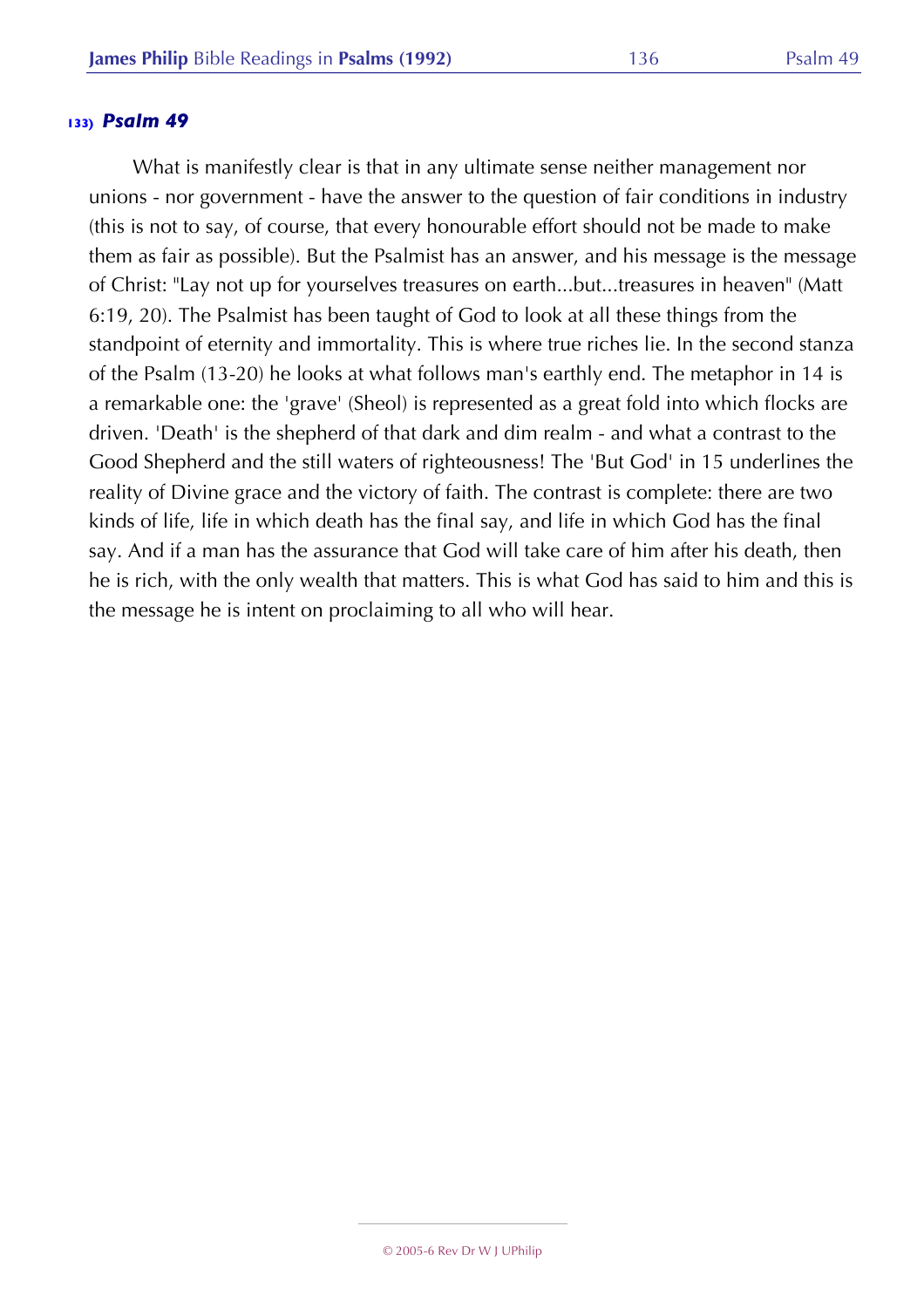This Psalm bears very strong affinities with the spiritual emphasis in the writings of the Old Testament prophets, and it would not be difficult to imagine Amos, Micah or Isaiah uttering it, with their slashing and scathing critique of the sacrificial religion of their day. This is the point which must be the application of the Psalm for us. It depicts a judgment scene in which God, the Judge of all the earth, summons His people to render account at His judgment throne (cf 2 Cor 5:10, 1 Cor 3:13). The Psalm falls into three parts, 1-6 describing the coming of the Judge and the opening of the judgment; 7-15 proclaiming the worthlessness of mere sacrifice as a religious exercise; 16-21 branding hypocrites who observe external obedience without a corresponding observance of the spirit of the law; 22, 23 summarise the double lesson of the Psalm. It will be useful to ponder this outline for a little, reading the Psalm as a whole, and getting its flavour, before looking at its several parts, which we shall do in the next two Notes.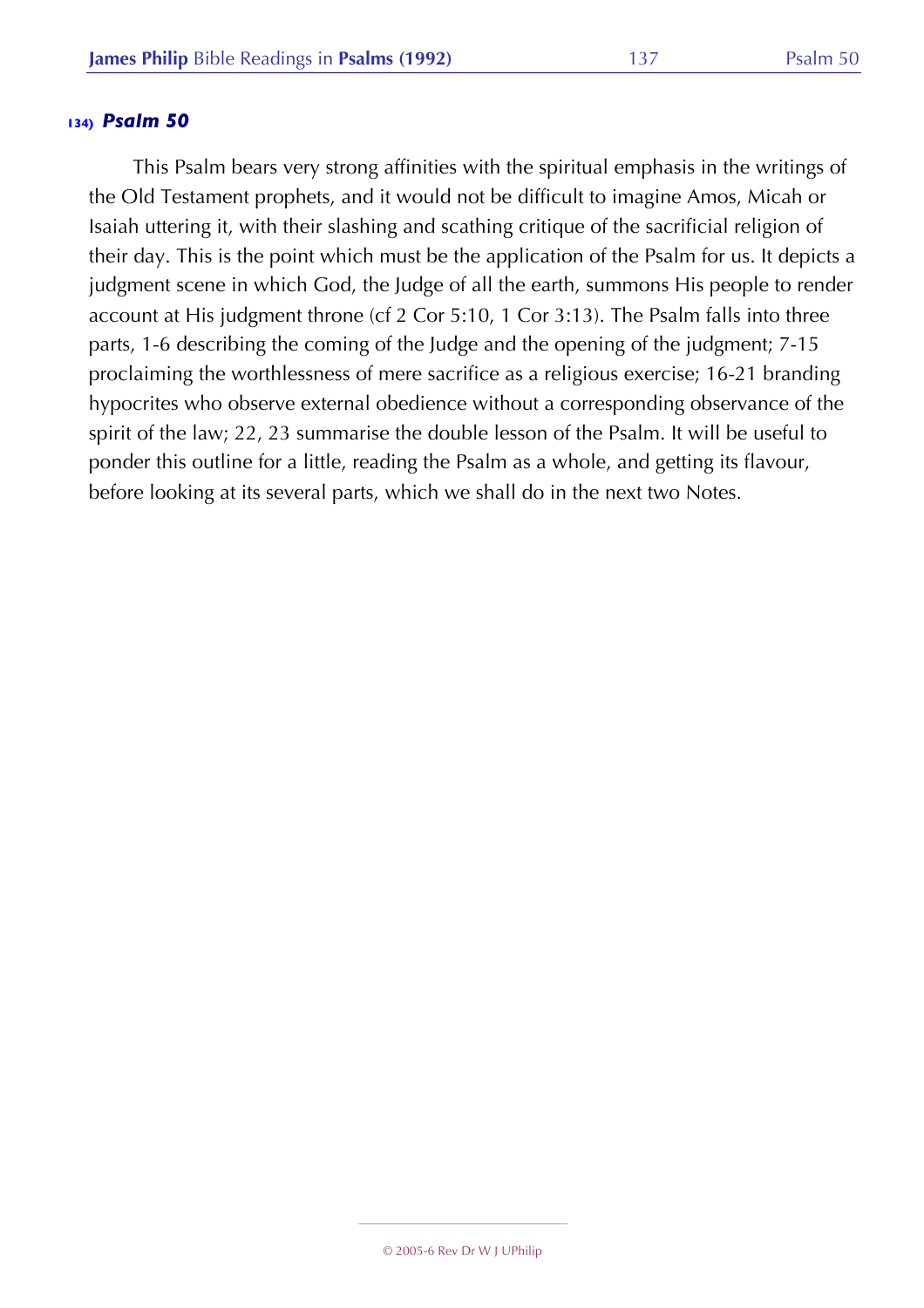The first stanza, 1-6, unfolds a 'theophany', i.e. a dramatic 'appearance' of God in vindication or judgment of His people. And, if God is a real God, why should it be thought unlikely or strange that he should appear like this, demonstrating His reality? It is a measure of the Sadduceeism of our day that, even in the Church, to speak of God really breaking in is regarded with embarrassment, as if it were a violation of the rules of social etiquette even to speak of such a possibility. The Sadducees were the rationalists of our Lord's day, but they are with us in every age, and nothing would surprise them more than to encounter a real, living God! What is said in 21 seems to confirm the Sadduccean idea of a God remote from the affairs of men, but 1-6 provide a grim 'moment of truth' for such an attitude. We should note the present tense in 3: it is an indication that this judgment scene is true both of the final Assize and also of those times when God intervenes to institute a time of reckoning for His people. For there are such times, even in this life, when actions are weighed and accounts rendered (cf 1 Sam 2, where the house of Eli was 'weighed and found wanting'. The summons in 5 is to God's people to appear before Him to give an account of their stewardship. They had made a covenant with Him by sacrifice, i.e. they had sealed their commitment to Him in this solemn way, and now God was enquiring of them how they had kept that covenant. He had been faithful with them, but how had they dealt with Him. One has only to think of the 'covenant' that Church members make when they 'join the Church' to see how relevant the message of the Psalm is for today. "What about these vows that you made?" asks God, "Have they been honoured, or neglected?"